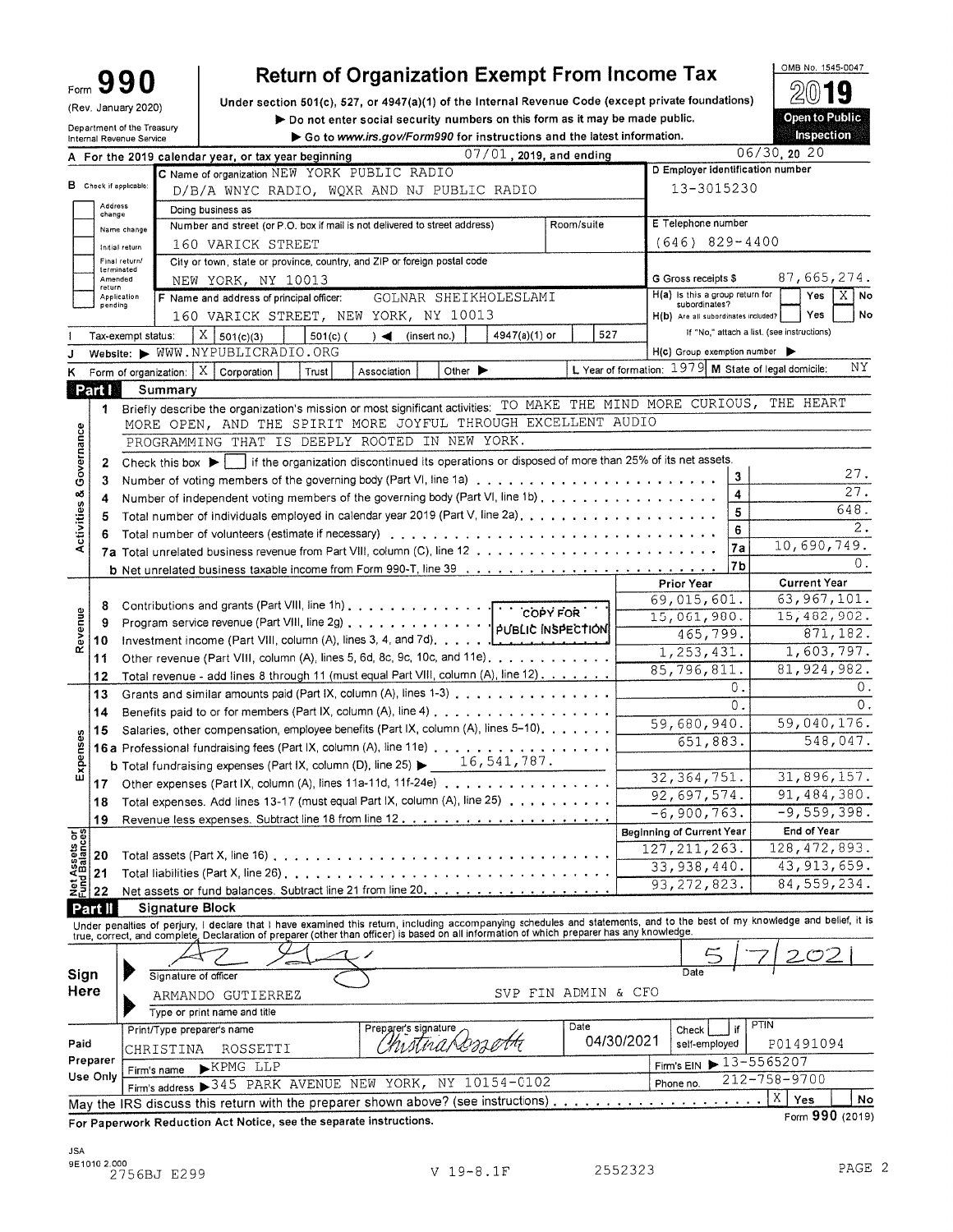|             | Page 2<br>Form 990 (2019)                                                                                                                                                                                                                                                                                                                       |
|-------------|-------------------------------------------------------------------------------------------------------------------------------------------------------------------------------------------------------------------------------------------------------------------------------------------------------------------------------------------------|
|             | <b>Part III</b><br><b>Statement of Program Service Accomplishments</b>                                                                                                                                                                                                                                                                          |
|             | X                                                                                                                                                                                                                                                                                                                                               |
| $\mathbf 1$ | Briefly describe the organization's mission:                                                                                                                                                                                                                                                                                                    |
|             | TO MAKE THE MIND MORE CURIOUS, THE HEART MORE OPEN, AND THE SPIRIT                                                                                                                                                                                                                                                                              |
|             | MORE JOYFUL THROUGH EXCELLENT AUDIO PROGRAMMING THAT IS DEEPLY ROOTED                                                                                                                                                                                                                                                                           |
|             | IN NEW YORK.                                                                                                                                                                                                                                                                                                                                    |
|             |                                                                                                                                                                                                                                                                                                                                                 |
|             | Did the organization undertake any significant program services during the year which were not listed on the<br>Χ<br><b>Yes</b><br>No<br>If "Yes," describe these new services on Schedule O.                                                                                                                                                   |
| 3           | Did the organization cease conducting, or make significant changes in how it conducts, any program<br>X<br>  No<br>Yes<br>If "Yes," describe these changes on Schedule O.                                                                                                                                                                       |
| 4           | Describe the organization's program service accomplishments for each of its three largest program services, as measured by<br>expenses. Section $501(c)(3)$ and $501(c)(4)$ organizations are required to report the amount of grants and allocations to others,<br>the total expenses, and revenue, if any, for each program service reported. |

| 4a (Code:<br>(Expenses $\$\$ 56, 270, 142. including grants of $\$$ | (Revenue \$<br>4,361,060. |
|---------------------------------------------------------------------|---------------------------|
| NEW YORK PUBLIC RADIO CONSISTS OF WNYC AM 820, WNYC FM 93.9,        |                           |
| WWW.WNYC.ORG, WNJT FM 88.1, WNJP FM 88.5, WNJY FM 89.3, WNJO FM     |                           |
| 90.3, WWW.NJPR.ORG, WOXR 105.9 FM, WWW.WOXR.ORG, WWW.WOXW.ORG,      |                           |
| WWW.GOTHAMIST.COM AND THE JEROME L. GREENE PERFORMANCE SPACE. WNYC  |                           |
| AND WOXR ARE AMONG THE COUNTRY'S TOP LEADING PUBLIC RADIO           |                           |
| STATIONS. ESTABLISHED IN 1924 AS A MUNICIPAL RADIO STATION AND      |                           |
| OPERATED AS SUCH FOR 74 YEARS, NEW YORK PUBLIC RADIO NOW EXISTS AS  |                           |
| AN INDEPENDENT, NOT-FOR-PROFIT ORGANIZATION WITH A VIBRANT BOARD    |                           |
| OF TRUSTEES. FOR MORE INFORMATION, SEE SCHEDULE O.                  |                           |
|                                                                     |                           |

| 4b (Code:<br>) (Expenses $\$\$ $\frac{7,017,559}$ . including grants of $\$$ | l (Revenue \$⊹ |
|------------------------------------------------------------------------------|----------------|
| TECHNICAL OPERATIONS FOR THE DISTRIBUTION AND SUPPORT OF                     |                |
| PROGRAMMING ON WNYC AM, WNYC FM, WWW.WNYC.ORG, WNJT FM, WNJP FM,             |                |
| WNJY FM, WNJO FM, WWW.NJPR.ORG, WOXR FM, WWW.WOXR.ORG, WOXW FM,              |                |
| AND THE JEROME L. GREENE PERFORMANCE SPACE. ENGINEERING OF ALL               |                |
| RADIO, DIGITAL AND LIVE PERFORMANCE PROGRAMMING AND INFORMATION              |                |
| TECHNOLOGY FOR THE ENTIRE NY PUBLIC RADIO ORGANIZATION.                      |                |
|                                                                              |                |

**4c** (Code: ) (Expenses \$  $\quad$  4,427,348. including grants of \$ ) (Revenue \$ ) ) MARKETING SUPPORT SERVICES: NEW YORK PUBLIC RADIO'S MARKETING EFFORTS PROMOTE THE UNIQUE PROGRAMMING AND EVENTS PRODUCED BY WNYC AND WQXR, INCLUDING NEWS, CULTURAL, AND MUSIC RADIO PROGRAMMING, ORIGINAL ONLINE CONTENT, AND A SCHEDULE OF LIVE EVENTS IN THE JEROME L. GREENE PERFORMANCE SPACE.

| 4d Other program services (Describe on Schedule O.)     |  |                        |               |  |                 |  |  |  |  |  |  |
|---------------------------------------------------------|--|------------------------|---------------|--|-----------------|--|--|--|--|--|--|
| (Expenses \$                                            |  | including grants of \$ | l (Revenue \$ |  |                 |  |  |  |  |  |  |
| 4e Total program service expenses $\blacktriangleright$ |  | 67,715,049.            |               |  |                 |  |  |  |  |  |  |
| <b>JSA</b><br>9E1020 2.000                              |  |                        |               |  | Form 990 (2019) |  |  |  |  |  |  |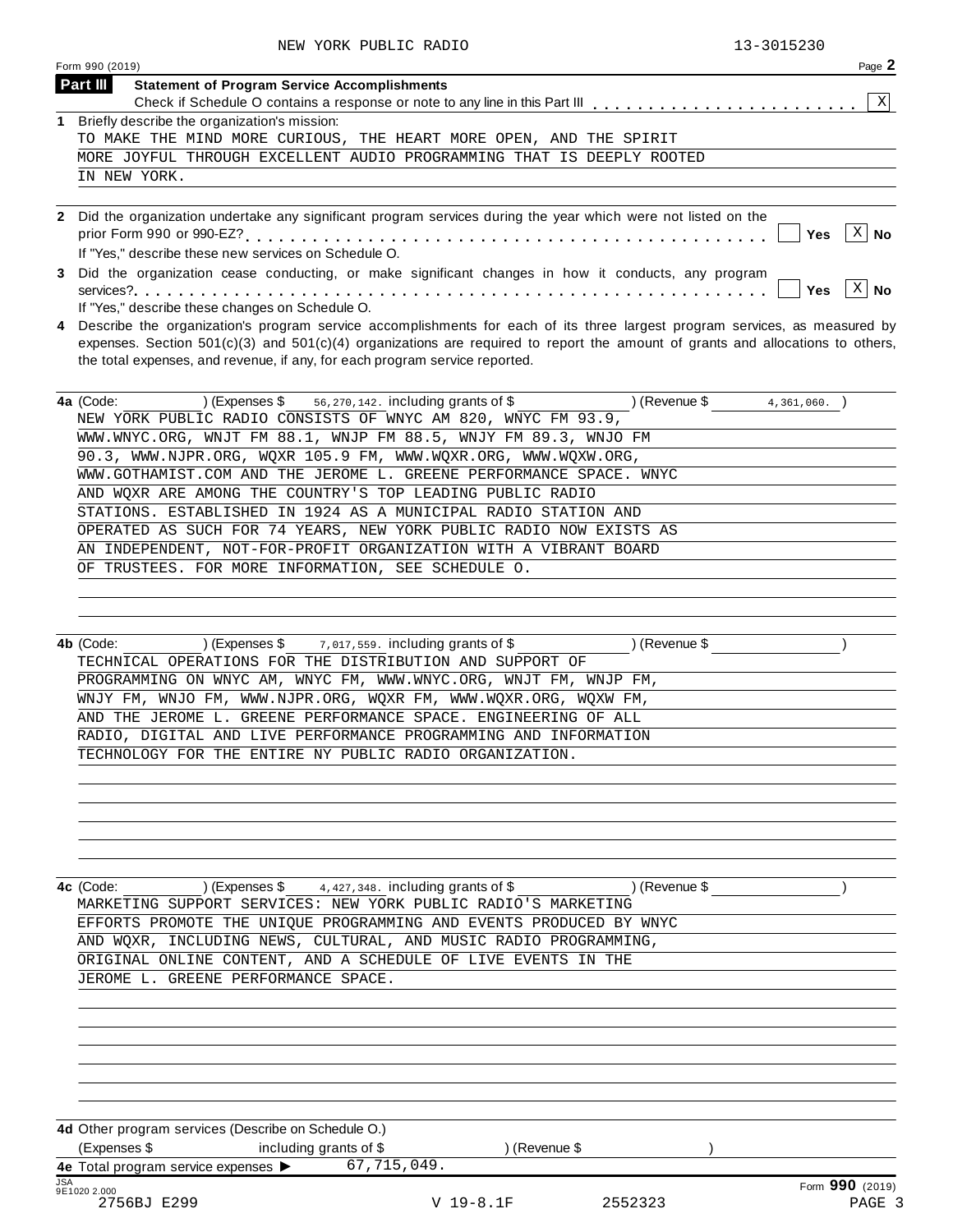|    | Part IV<br><b>Checklist of Required Schedules</b>                                                                         |                 |                 |    |
|----|---------------------------------------------------------------------------------------------------------------------------|-----------------|-----------------|----|
|    |                                                                                                                           |                 | Yes             | No |
| 1  | Is the organization described in section $501(c)(3)$ or $4947(a)(1)$ (other than a private foundation)? If "Yes,"         |                 |                 |    |
|    |                                                                                                                           | $\mathbf{1}$    | Χ               |    |
| 2  | Is the organization required to complete Schedule B, Schedule of Contributors (see instructions)?                         | $\mathbf 2$     | $\mathbf X$     |    |
| 3  | Did the organization engage in direct or indirect political campaign activities on behalf of or in opposition to          |                 |                 |    |
|    | candidates for public office? If "Yes," complete Schedule C, Part I.                                                      | 3               |                 |    |
| 4  | Section 501(c)(3) organizations. Did the organization engage in lobbying activities, or have a section 501(h)             |                 |                 |    |
|    |                                                                                                                           | 4               | Χ               |    |
| 5  | Is the organization a section $501(c)(4)$ , $501(c)(5)$ , or $501(c)(6)$ organization that receives membership dues,      |                 |                 |    |
|    | assessments, or similar amounts as defined in Revenue Procedure 98-19? If "Yes," complete Schedule C, Part III            | 5               |                 |    |
| 6  | Did the organization maintain any donor advised funds or any similar funds or accounts for which donors                   |                 |                 |    |
|    | have the right to provide advice on the distribution or investment of amounts in such funds or accounts? If               |                 |                 |    |
|    |                                                                                                                           | 6               |                 |    |
| 7  | Did the organization receive or hold a conservation easement, including easements to preserve open space,                 |                 |                 |    |
|    | the environment, historic land areas, or historic structures? If "Yes," complete Schedule D, Part II.                     | $\overline{7}$  |                 |    |
| 8  | Did the organization maintain collections of works of art, historical treasures, or other similar assets? If "Yes,"       |                 |                 |    |
|    |                                                                                                                           | 8               |                 |    |
| 9  | Did the organization report an amount in Part X, line 21, for escrow or custodial account liability, serve as a           |                 |                 |    |
|    | custodian for amounts not listed in Part X; or provide credit counseling, debt management, credit repair, or              |                 |                 |    |
|    |                                                                                                                           | 9               |                 |    |
| 10 | Did the organization, directly or through a related organization, hold assets in donor-restricted endowments              |                 |                 |    |
|    |                                                                                                                           | 10              | Χ               |    |
| 11 | If the organization's answer to any of the following questions is "Yes," then complete Schedule D, Parts VI,              |                 |                 |    |
|    | VII, VIII, IX, or X as applicable.                                                                                        |                 |                 |    |
|    | a Did the organization report an amount for land, buildings, and equipment in Part X, line 10? If "Yes,"                  |                 |                 |    |
|    |                                                                                                                           | 11a             | Χ               |    |
|    | <b>b</b> Did the organization report an amount for investments-other securities in Part X, line 12 that is 5% or more     |                 |                 |    |
|    | of its total assets reported in Part X, line 16? If "Yes," complete Schedule D, Part VII                                  | 11 <sub>b</sub> | Χ               |    |
|    |                                                                                                                           |                 |                 |    |
|    | c Did the organization report an amount for investments-program related in Part X, line 13 that is 5% or more             |                 |                 |    |
|    | of its total assets reported in Part X, line 16? If "Yes," complete Schedule D, Part VIII                                 | 11c             |                 |    |
|    | d Did the organization report an amount for other assets in Part X, line 15, that is 5% or more of its total assets       |                 | Χ               |    |
|    |                                                                                                                           | 11d             | $\mathbf X$     |    |
|    | e Did the organization report an amount for other liabilities in Part X, line 25? If "Yes," complete Schedule D, Part X   | 11e             |                 |    |
|    | f Did the organization's separate or consolidated financial statements for the tax year include a footnote that addresses |                 |                 |    |
|    | the organization's liability for uncertain tax positions under FIN 48 (ASC 740)? If "Yes," complete Schedule D, Part X    | 11f             | Χ               |    |
|    | 12a Did the organization obtain separate, independent audited financial statements for the tax year? If "Yes," complete   |                 |                 |    |
|    |                                                                                                                           | 12a             | Χ               |    |
|    | <b>b</b> Was the organization included in consolidated, independent audited financial statements for the tax year? If     |                 |                 |    |
|    | "Yes," and if the organization answered "No" to line 12a, then completing Schedule D, Parts XI and XII is optional        | 12 <sub>b</sub> |                 |    |
| 13 | Is the organization a school described in section $170(b)(1)(A)(ii)$ ? If "Yes," complete Schedule E.                     | 13              |                 |    |
|    | 14a Did the organization maintain an office, employees, or agents outside of the United States?.                          | 14a             |                 |    |
|    | <b>b</b> Did the organization have aggregate revenues or expenses of more than \$10,000 from grantmaking,                 |                 |                 |    |
|    | fundraising, business, investment, and program service activities outside the United States, or aggregate                 |                 |                 |    |
|    | foreign investments valued at \$100,000 or more? If "Yes," complete Schedule F, Parts I and IV                            | 14b             | Χ               |    |
| 15 | Did the organization report on Part IX, column (A), line 3, more than \$5,000 of grants or other assistance to or         |                 |                 |    |
|    |                                                                                                                           | 15              |                 |    |
| 16 | Did the organization report on Part IX, column (A), line 3, more than \$5,000 of aggregate grants or other                |                 |                 |    |
|    | assistance to or for foreign individuals? If "Yes," complete Schedule F, Parts III and IV                                 | 16              |                 |    |
| 17 | Did the organization report a total of more than \$15,000 of expenses for professional fundraising services on            |                 |                 |    |
|    | Part IX, column (A), lines 6 and 11e? If "Yes," complete Schedule G, Part I (see instructions)                            | 17              | Χ               |    |
| 18 | Did the organization report more than \$15,000 total of fundraising event gross income and contributions on               |                 |                 |    |
|    |                                                                                                                           | 18              | Χ               |    |
| 19 | Did the organization report more than \$15,000 of gross income from gaming activities on Part VIII, line 9a?              |                 |                 |    |
|    |                                                                                                                           | 19              |                 |    |
|    | 20a Did the organization operate one or more hospital facilities? If "Yes," complete Schedule H                           | 20a             |                 |    |
|    | <b>b</b> If "Yes" to line 20a, did the organization attach a copy of its audited financial statements to this return?     | 20 <sub>b</sub> |                 |    |
| 21 | Did the organization report more than \$5,000 of grants or other assistance to any domestic organization or               |                 |                 |    |
|    | domestic government on Part IX, column (A), line 1? If "Yes," complete Schedule I, Parts I and II                         | 21              |                 |    |
|    |                                                                                                                           |                 | Form 990 (2019) |    |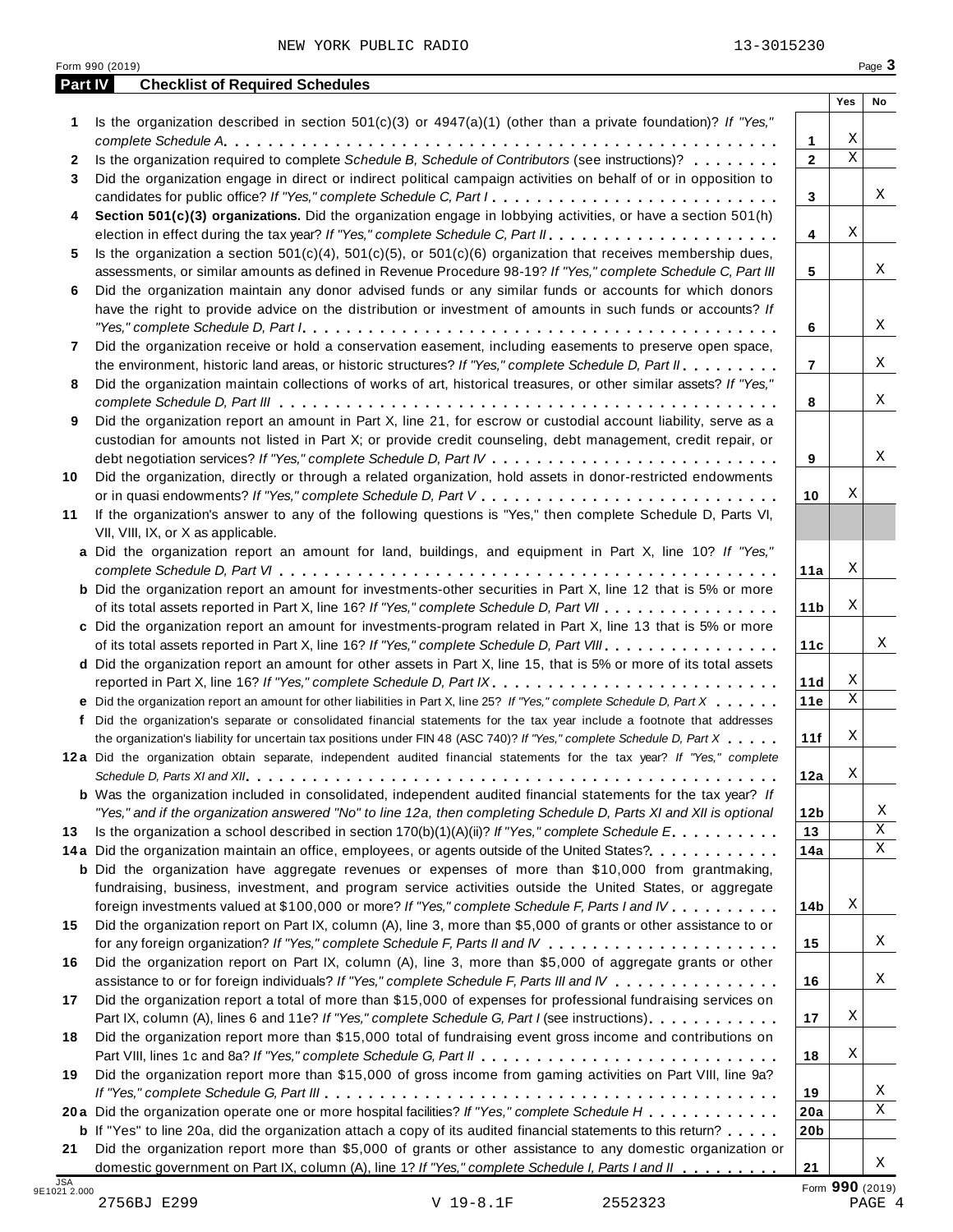|                     | <b>Part IV</b> Checklist of Required Schedules (continued)                                                                                                                                                                                          |                 |            |                 |
|---------------------|-----------------------------------------------------------------------------------------------------------------------------------------------------------------------------------------------------------------------------------------------------|-----------------|------------|-----------------|
|                     |                                                                                                                                                                                                                                                     |                 | Yes        | No              |
| 22                  | Did the organization report more than \$5,000 of grants or other assistance to or for domestic individuals on                                                                                                                                       |                 |            |                 |
|                     | Part IX, column (A), line 2? If "Yes," complete Schedule I, Parts I and III                                                                                                                                                                         | 22              |            | X               |
| 23                  | Did the organization answer "Yes" to Part VII, Section A, line 3, 4, or 5 about compensation of the                                                                                                                                                 |                 |            |                 |
|                     | organization's current and former officers, directors, trustees, key employees, and highest compensated                                                                                                                                             |                 | Χ          |                 |
|                     |                                                                                                                                                                                                                                                     | 23              |            |                 |
|                     | 24a Did the organization have a tax-exempt bond issue with an outstanding principal amount of more than                                                                                                                                             |                 |            |                 |
|                     | \$100,000 as of the last day of the year, that was issued after December 31, 2002? If "Yes," answer lines 24b                                                                                                                                       |                 |            | Χ               |
|                     |                                                                                                                                                                                                                                                     | 24a             |            |                 |
|                     | <b>b</b> Did the organization invest any proceeds of tax-exempt bonds beyond a temporary period exception?                                                                                                                                          | 24 <sub>b</sub> |            |                 |
|                     | c Did the organization maintain an escrow account other than a refunding escrow at any time during the year                                                                                                                                         |                 |            |                 |
|                     | <b>d</b> Did the organization act as an "on behalf of" issuer for bonds outstanding at any time during the year?. $\dots$                                                                                                                           | 24c             |            |                 |
|                     |                                                                                                                                                                                                                                                     | 24d             |            |                 |
|                     | 25a Section 501(c)(3), 501(c)(4), and 501(c)(29) organizations. Did the organization engage in an excess benefit<br>transaction with a disqualified person during the year? If "Yes," complete Schedule L, Part $1, \ldots, \ldots, \ldots, \ldots$ |                 |            | X               |
|                     | <b>b</b> Is the organization aware that it engaged in an excess benefit transaction with a disqualified person in a prior                                                                                                                           | 25a             |            |                 |
|                     | year, and that the transaction has not been reported on any of the organization's prior Forms 990 or 990-EZ?                                                                                                                                        |                 |            |                 |
|                     |                                                                                                                                                                                                                                                     |                 |            | X               |
|                     | Did the organization report any amount on Part X, line 5 or 22, for receivables from or payables to any current                                                                                                                                     | 25 <sub>b</sub> |            |                 |
| 26                  | or former officer, director, trustee, key employee, creator or founder, substantial contributor, or 35%                                                                                                                                             |                 |            |                 |
|                     | controlled entity or family member of any of these persons? If "Yes," complete Schedule L, Part II.                                                                                                                                                 | 26              |            | X               |
| 27                  | Did the organization provide a grant or other assistance to any current or former officer, director, trustee, key                                                                                                                                   |                 |            |                 |
|                     | employee, creator or founder, substantial contributor or employee thereof, a grant selection committee                                                                                                                                              |                 |            |                 |
|                     | member, or to a 35% controlled entity (including an employee thereof) or family member of any of these                                                                                                                                              |                 |            |                 |
|                     |                                                                                                                                                                                                                                                     | 27              |            | X               |
| 28                  | Was the organization a party to a business transaction with one of the following parties (see Schedule L,                                                                                                                                           |                 |            |                 |
|                     | Part IV instructions, for applicable filing thresholds, conditions, and exceptions):                                                                                                                                                                |                 |            |                 |
|                     | a A current or former officer, director, trustee, key employee, creator or founder, or substantial contributor? If                                                                                                                                  |                 |            |                 |
|                     |                                                                                                                                                                                                                                                     | 28a             |            | X               |
|                     | <b>b</b> A family member of any individual described in line 28a? If "Yes," complete Schedule L, Part IV.                                                                                                                                           | 28 <sub>b</sub> |            | $\mathbf X$     |
|                     | c A 35% controlled entity of one or more individuals and/or organizations described in lines 28a or 28b? If                                                                                                                                         |                 |            |                 |
|                     |                                                                                                                                                                                                                                                     | 28c             |            | X               |
| 29                  | Did the organization receive more than \$25,000 in non-cash contributions? If "Yes," complete Schedule M $\ldots$                                                                                                                                   | 29              | X          |                 |
| 30                  | Did the organization receive contributions of art, historical treasures, or other similar assets, or qualified                                                                                                                                      |                 |            |                 |
|                     |                                                                                                                                                                                                                                                     | 30              |            | X               |
| 31                  | Did the organization liquidate, terminate, or dissolve and cease operations? If "Yes," complete Schedule N, Part I                                                                                                                                  | 31              |            | X               |
| 32                  | Did the organization sell, exchange, dispose of, or transfer more than 25% of its net assets? If "Yes,"                                                                                                                                             |                 |            |                 |
|                     |                                                                                                                                                                                                                                                     | 32              |            | X               |
| 33                  | Did the organization own 100% of an entity disregarded as separate from the organization under Regulations                                                                                                                                          |                 |            |                 |
|                     |                                                                                                                                                                                                                                                     | 33              |            | X               |
| 34                  | Was the organization related to any tax-exempt or taxable entity? If "Yes," complete Schedule R, Part II, III,                                                                                                                                      |                 |            |                 |
|                     |                                                                                                                                                                                                                                                     | 34              |            | Χ               |
|                     | 35a Did the organization have a controlled entity within the meaning of section $512(b)(13)? \ldots \ldots \ldots \ldots$                                                                                                                           | 35a             |            | X               |
|                     | <b>b</b> If "Yes" to line 35a, did the organization receive any payment from or engage in any transaction with a                                                                                                                                    |                 |            |                 |
|                     | controlled entity within the meaning of section 512(b)(13)? If "Yes," complete Schedule R, Part V, line 2                                                                                                                                           | 35 <sub>b</sub> |            |                 |
| 36                  | Section 501(c)(3) organizations. Did the organization make any transfers to an exempt non-charitable                                                                                                                                                |                 |            |                 |
|                     | related organization? If "Yes," complete Schedule R, Part V, line 2.                                                                                                                                                                                | 36              |            | X               |
| 37                  | Did the organization conduct more than 5% of its activities through an entity that is not a related organization                                                                                                                                    |                 |            |                 |
|                     | and that is treated as a partnership for federal income tax purposes? If "Yes," complete Schedule R, Part VI                                                                                                                                        | 37              |            | X               |
| 38                  | Did the organization complete Schedule O and provide explanations in Schedule O for Part VI, lines 11b and                                                                                                                                          |                 |            |                 |
|                     | 19? Note: All Form 990 filers are required to complete Schedule O.                                                                                                                                                                                  | 38              | Χ          |                 |
| <b>Part V</b>       | <b>Statements Regarding Other IRS Filings and Tax Compliance</b>                                                                                                                                                                                    |                 |            |                 |
|                     | Check if Schedule O contains a response or note to any line in this Part V                                                                                                                                                                          |                 |            |                 |
|                     |                                                                                                                                                                                                                                                     |                 | <b>Yes</b> | No              |
|                     | 354<br>1a Enter the number reported in Box 3 of Form 1096. Enter -0- if not applicable   1a                                                                                                                                                         |                 |            |                 |
|                     | 0.<br><b>b</b> Enter the number of Forms W-2G included in line 1a. Enter -0- if not applicable $\ldots \ldots$ ,                                                                                                                                    |                 |            |                 |
|                     | c Did the organization comply with backup withholding rules for reportable payments to vendors and                                                                                                                                                  |                 |            |                 |
|                     |                                                                                                                                                                                                                                                     | 1c              | Χ          |                 |
| JSA<br>9E1030 2.000 |                                                                                                                                                                                                                                                     |                 |            | Form 990 (2019) |
|                     | 2756BJ E299<br>V 19-8.1F<br>2552323                                                                                                                                                                                                                 |                 |            | PAGE 5          |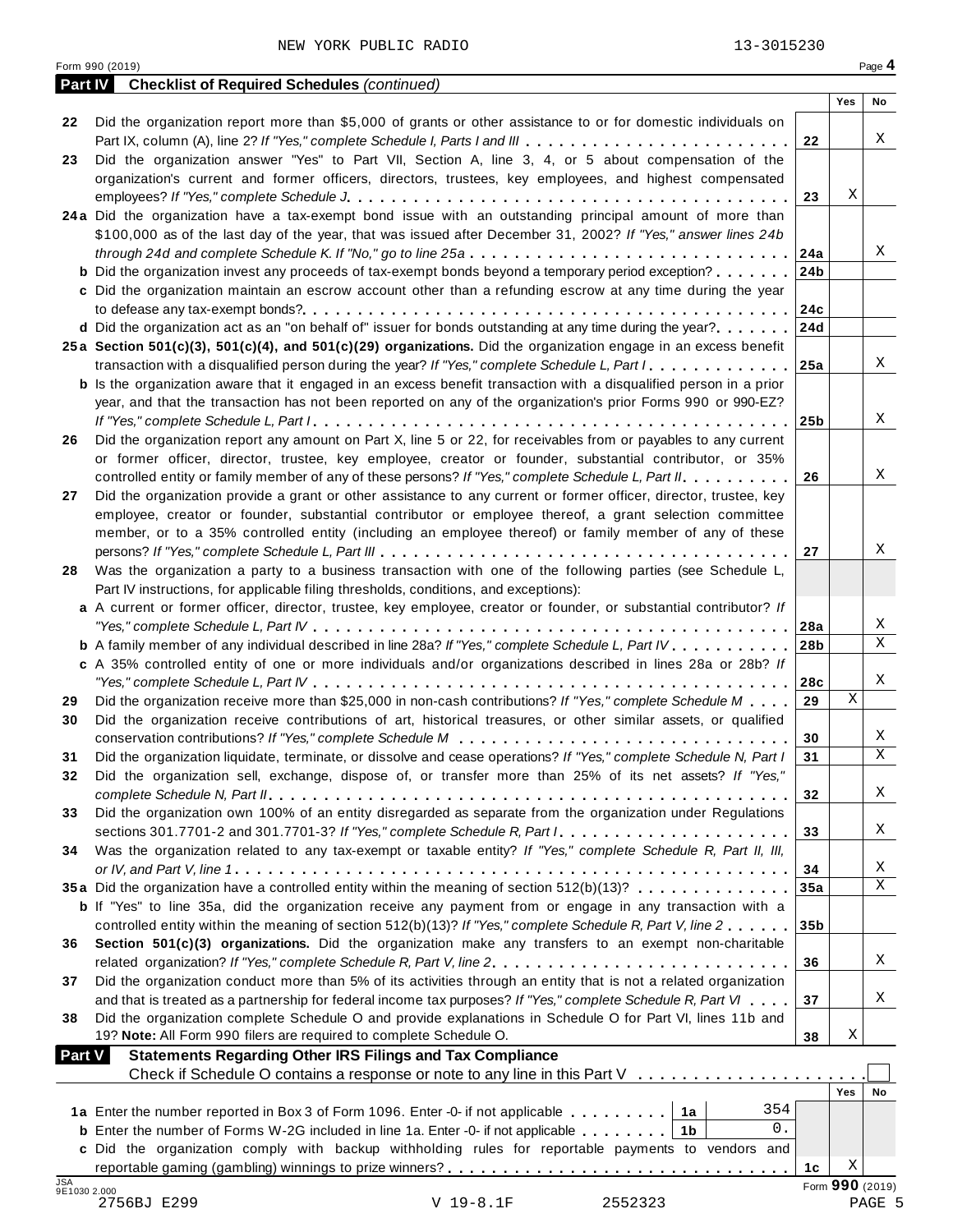|     | Form 990 (2019)                                                                                                                                                    |     | Page 5 |
|-----|--------------------------------------------------------------------------------------------------------------------------------------------------------------------|-----|--------|
|     | Part V<br>Statements Regarding Other IRS Filings and Tax Compliance (continued)                                                                                    |     |        |
|     |                                                                                                                                                                    | Yes | No     |
|     | 2a Enter the number of employees reported on Form W-3, Transmittal of Wage and Tax                                                                                 |     |        |
|     | 648<br>  2a<br>Statements, filed for the calendar year ending with or within the year covered by this return.                                                      |     |        |
|     | 2b<br><b>b</b> If at least one is reported on line 2a, did the organization file all required federal employment tax returns?                                      | Χ   |        |
|     | <b>Note:</b> If the sum of lines 1a and 2a is greater than 250, you may be required to e-file (see instructions).                                                  |     |        |
|     | 3a<br>3a Did the organization have unrelated business gross income of \$1,000 or more during the year?                                                             | Χ   |        |
|     | 3b<br><b>b</b> If "Yes," has it filed a Form 990-T for this year? If "No" to line 3b, provide an explanation on Schedule O                                         | Χ   |        |
|     | 4a At any time during the calendar year, did the organization have an interest in, or a signature or other authority over,                                         |     |        |
|     | 4a<br>a financial account in a foreign country (such as a bank account, securities account, or other financial account)?                                           |     | Χ      |
|     | <b>b</b> If "Yes," enter the name of the foreign country $\blacktriangleright$                                                                                     |     |        |
|     | See instructions for filing requirements for FinCEN Form 114, Report of Foreign Bank and Financial Accounts (FBAR).                                                |     |        |
|     | 5a<br>5a Was the organization a party to a prohibited tax shelter transaction at any time during the tax year?                                                     |     | Χ<br>Χ |
|     | 5b<br><b>b</b> Did any taxable party notify the organization that it was or is a party to a prohibited tax shelter transaction?                                    |     |        |
|     | 5c                                                                                                                                                                 |     |        |
|     | 6a Does the organization have annual gross receipts that are normally greater than \$100,000, and did the                                                          |     |        |
|     | 6a<br>organization solicit any contributions that were not tax deductible as charitable contributions?                                                             |     | Χ      |
|     | <b>b</b> If "Yes," did the organization include with every solicitation an express statement that such contributions or                                            |     |        |
|     | 6b                                                                                                                                                                 |     |        |
| 7   | Organizations that may receive deductible contributions under section 170(c).                                                                                      |     |        |
|     | a Did the organization receive a payment in excess of \$75 made partly as a contribution and partly for goods                                                      | Χ   |        |
|     | 7а                                                                                                                                                                 | Χ   |        |
|     | 7b<br><b>b</b> If "Yes," did the organization notify the donor of the value of the goods or services provided?                                                     |     |        |
|     | c Did the organization sell, exchange, or otherwise dispose of tangible personal property for which it was                                                         |     | Χ      |
|     | 7с                                                                                                                                                                 |     |        |
|     | 7d                                                                                                                                                                 |     | Χ      |
|     | 7е<br>e Did the organization receive any funds, directly or indirectly, to pay premiums on a personal benefit contract?                                            |     | Χ      |
|     | 7f<br>f Did the organization, during the year, pay premiums, directly or indirectly, on a personal benefit contract?                                               |     |        |
|     | 7g<br>If the organization received a contribution of qualified intellectual property, did the organization file Form 8899 as required?                             |     |        |
|     | 7h<br>h If the organization received a contribution of cars, boats, airplanes, or other vehicles, did the organization file a Form 1098-C?                         |     |        |
| 8   | Sponsoring organizations maintaining donor advised funds. Did a donor advised fund maintained by the                                                               |     |        |
|     | 8<br>sponsoring organization have excess business holdings at any time during the year?                                                                            |     |        |
| 9   | Sponsoring organizations maintaining donor advised funds.                                                                                                          |     |        |
|     | 9а<br><b>a</b> Did the sponsoring organization make any taxable distributions under section 4966?                                                                  |     |        |
|     | 9b<br><b>b</b> Did the sponsoring organization make a distribution to a donor, donor advisor, or related person?                                                   |     |        |
|     | 10 Section 501(c)(7) organizations. Enter:                                                                                                                         |     |        |
|     | 10a <br>a Initiation fees and capital contributions included on Part VIII, line 12                                                                                 |     |        |
|     | 10b<br><b>b</b> Gross receipts, included on Form 990, Part VIII, line 12, for public use of club facilities $\ldots$ .                                             |     |        |
| 11  | Section 501(c)(12) organizations. Enter:<br>11a                                                                                                                    |     |        |
|     |                                                                                                                                                                    |     |        |
|     | <b>b</b> Gross income from other sources (Do not net amounts due or paid to other sources                                                                          |     |        |
|     | 11b<br>12a                                                                                                                                                         |     |        |
|     | 12a Section 4947(a)(1) non-exempt charitable trusts. Is the organization filing Form 990 in lieu of Form 1041?                                                     |     |        |
|     | 12b<br><b>b</b> If "Yes," enter the amount of tax-exempt interest received or accrued during the year                                                              |     |        |
| 13. | Section 501(c)(29) qualified nonprofit health insurance issuers.<br>13а                                                                                            |     |        |
|     | <b>a</b> Is the organization licensed to issue qualified health plans in more than one state?                                                                      |     |        |
|     | Note: See the instructions for additional information the organization must report on Schedule O.                                                                  |     |        |
|     | <b>b</b> Enter the amount of reserves the organization is required to maintain by the states in which<br>13b                                                       |     |        |
|     | the organization is licensed to issue qualified health plans $\dots \dots \dots \dots \dots \dots \dots$                                                           |     |        |
|     | 13c                                                                                                                                                                |     | Χ      |
|     | 14a<br>14a Did the organization receive any payments for indoor tanning services during the tax year?                                                              |     |        |
|     | 14b<br><b>b</b> If "Yes," has it filed a Form 720 to report these payments? If "No," provide an explanation on Schedule $0 \cdot \cdot \cdot \cdot$                |     |        |
| 15  | Is the organization subject to the section 4960 tax on payment(s) of more than \$1,000,000 in remuneration or                                                      | Χ   |        |
|     | 15                                                                                                                                                                 |     |        |
|     | If "Yes," see instructions and file Form 4720, Schedule N.                                                                                                         |     | Χ      |
| 16  | 16<br>Is the organization an educational institution subject to the section 4968 excise tax on net investment income?<br>If "Yes," complete Form 4720, Schedule O. |     |        |

Form **990** (2019)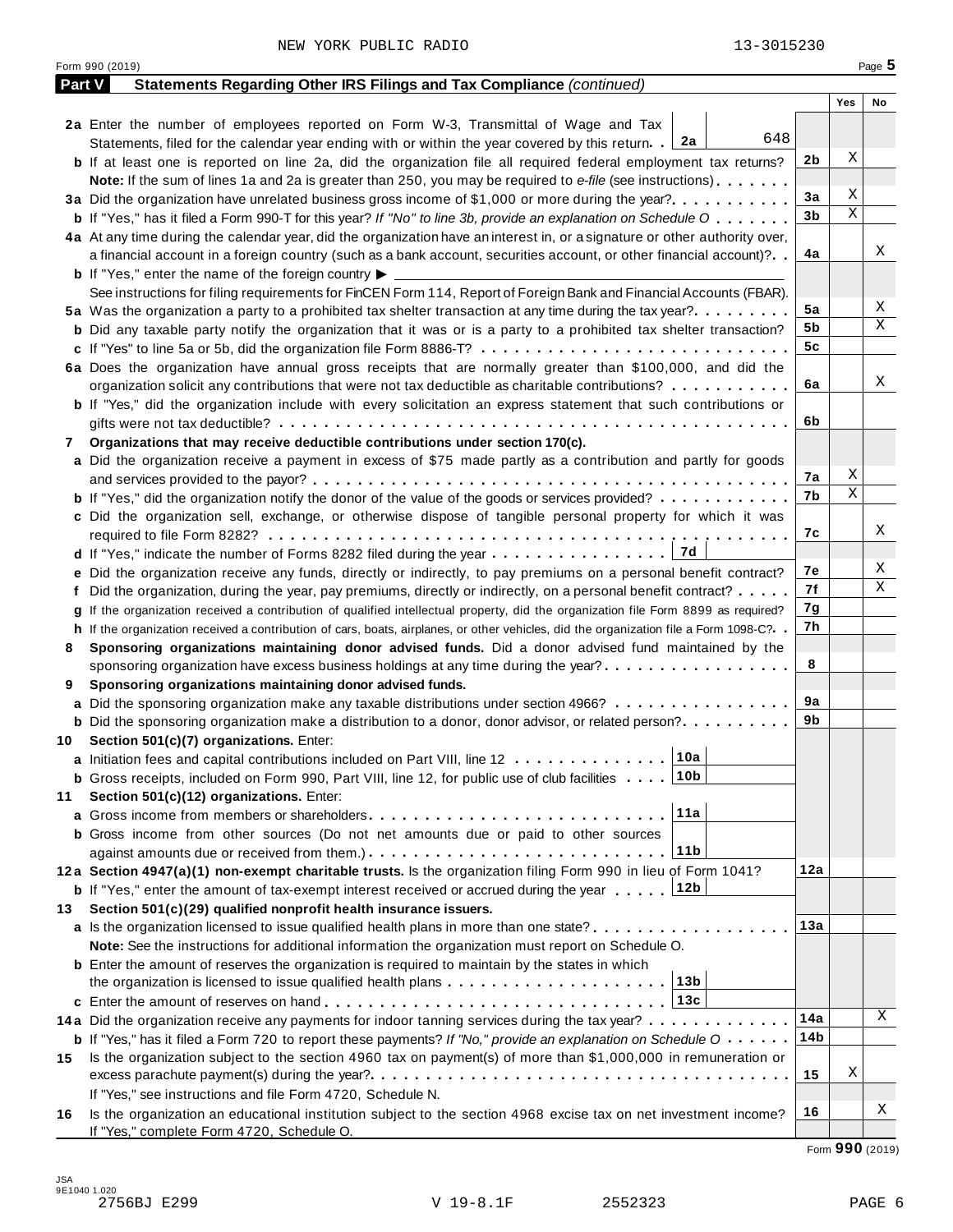|              | 13-3015230<br>NEW YORK PUBLIC RADIO<br>Form 990 (2019)                                                                                                                                                                                                                                                                                  |                 |     | Page $6$        |
|--------------|-----------------------------------------------------------------------------------------------------------------------------------------------------------------------------------------------------------------------------------------------------------------------------------------------------------------------------------------|-----------------|-----|-----------------|
| Part VI      | Governance, Management, and Disclosure For each "Yes" response to lines 2 through 7b below, and for a "No"<br>response to line 8a, 8b, or 10b below, describe the circumstances, processes, or changes on Schedule O. See instructions.                                                                                                 |                 |     |                 |
|              |                                                                                                                                                                                                                                                                                                                                         |                 |     | X               |
|              | <b>Section A. Governing Body and Management</b>                                                                                                                                                                                                                                                                                         |                 |     |                 |
|              |                                                                                                                                                                                                                                                                                                                                         |                 | Yes | No              |
|              | 27<br>1a<br>1a Enter the number of voting members of the governing body at the end of the tax year                                                                                                                                                                                                                                      |                 |     |                 |
|              | If there are material differences in voting rights among members of the governing body, or<br>if the governing body delegated broad authority to an executive committee or similar<br>committée, explain on Schedule O.                                                                                                                 |                 |     |                 |
|              | 27<br>1b<br><b>b</b> Enter the number of voting members included on line 1a, above, who are independent. $\ldots$ .                                                                                                                                                                                                                     |                 |     |                 |
| $\mathbf{2}$ | Did any officer, director, trustee, or key employee have a family relationship or a business relationship with                                                                                                                                                                                                                          |                 |     |                 |
|              |                                                                                                                                                                                                                                                                                                                                         | 2               |     | Χ               |
| 3            | Did the organization delegate control over management duties customarily performed by or under the direct                                                                                                                                                                                                                               |                 |     |                 |
|              | supervision of officers, directors, trustees, or key employees to a management company or other person?                                                                                                                                                                                                                                 | 3               |     | Χ               |
| 4            | Did the organization make any significant changes to its governing documents since the prior Form 990 was filed?                                                                                                                                                                                                                        | 4               |     | X               |
| 5            | Did the organization become aware during the year of a significant diversion of the organization's assets?                                                                                                                                                                                                                              | 5               |     | Χ               |
| 6            |                                                                                                                                                                                                                                                                                                                                         | 6               |     | X               |
| 7a           | Did the organization have members, stockholders, or other persons who had the power to elect or appoint                                                                                                                                                                                                                                 | 7а              |     | Χ               |
|              | Are any governance decisions of the organization reserved to (or subject to approval by) members,                                                                                                                                                                                                                                       |                 |     |                 |
| b            |                                                                                                                                                                                                                                                                                                                                         | 7b              |     | Χ               |
| 8            | Did the organization contemporaneously document the meetings held or written actions undertaken during                                                                                                                                                                                                                                  |                 |     |                 |
|              | the year by the following:                                                                                                                                                                                                                                                                                                              |                 |     |                 |
|              |                                                                                                                                                                                                                                                                                                                                         | 8a              | Χ   |                 |
| a<br>b       |                                                                                                                                                                                                                                                                                                                                         | 8b              | Χ   |                 |
| 9            | Is there any officer, director, trustee, or key employee listed in Part VII, Section A, who cannot be reached at                                                                                                                                                                                                                        |                 |     | Χ               |
|              | the organization's mailing address? If "Yes," provide the names and addresses on Schedule O.                                                                                                                                                                                                                                            | 9               |     |                 |
|              | Section B. Policies (This Section B requests information about policies not required by the Internal Revenue Code.)                                                                                                                                                                                                                     |                 | Yes | No              |
|              |                                                                                                                                                                                                                                                                                                                                         |                 |     | Χ               |
|              | 10a Did the organization have local chapters, branches, or affiliates?                                                                                                                                                                                                                                                                  | 10a             |     |                 |
|              | <b>b</b> If "Yes," did the organization have written policies and procedures governing the activities of such chapters,                                                                                                                                                                                                                 |                 |     |                 |
|              | affiliates, and branches to ensure their operations are consistent with the organization's exempt purposes?                                                                                                                                                                                                                             | 10 <sub>b</sub> | Χ   |                 |
|              | 11a Has the organization provided a complete copy of this Form 990 to all members of its governing body before filing the form?                                                                                                                                                                                                         | 11a             |     |                 |
|              | <b>b</b> Describe in Schedule O the process, if any, used by the organization to review this Form 990.                                                                                                                                                                                                                                  | 12a             | X   |                 |
|              | 12a Did the organization have a written conflict of interest policy? If "No," go to line 13                                                                                                                                                                                                                                             |                 |     |                 |
|              | <b>b</b> Were officers, directors, or trustees, and key employees required to disclose annually interests that could give<br>rise to conflicts?                                                                                                                                                                                         | 12 <sub>b</sub> | Х   |                 |
| c            | Did the organization regularly and consistently monitor and enforce compliance with the policy? If "Yes,"                                                                                                                                                                                                                               |                 |     |                 |
|              |                                                                                                                                                                                                                                                                                                                                         | 12c             | Х   |                 |
| 13           |                                                                                                                                                                                                                                                                                                                                         | 13              | Χ   |                 |
| 14           |                                                                                                                                                                                                                                                                                                                                         | 14              | Χ   |                 |
| 15           | Did the process for determining compensation of the following persons include a review and approval by                                                                                                                                                                                                                                  |                 |     |                 |
|              | independent persons, comparability data, and contemporaneous substantiation of the deliberation and decision?                                                                                                                                                                                                                           |                 |     |                 |
| а            |                                                                                                                                                                                                                                                                                                                                         | 15a             | Χ   | Χ               |
| b            |                                                                                                                                                                                                                                                                                                                                         | 15b             |     |                 |
|              | If "Yes" to line 15a or 15b, describe the process in Schedule O (see instructions).                                                                                                                                                                                                                                                     |                 |     |                 |
|              | 16a Did the organization invest in, contribute assets to, or participate in a joint venture or similar arrangement                                                                                                                                                                                                                      |                 |     | х               |
|              |                                                                                                                                                                                                                                                                                                                                         | 16a             |     |                 |
| b            | If "Yes," did the organization follow a written policy or procedure requiring the organization to evaluate its<br>participation in joint venture arrangements under applicable federal tax law, and take steps to safeguard the                                                                                                         |                 |     |                 |
|              | organization's exempt status with respect to such arrangements?                                                                                                                                                                                                                                                                         | 16b             |     |                 |
|              | <b>Section C. Disclosure</b>                                                                                                                                                                                                                                                                                                            |                 |     |                 |
| 17           | List the states with which a copy of this Form 990 is required to be filed $\blacktriangleright$ $\frac{\text{ATTACHMENT}}{\text{HENT}}$ 1                                                                                                                                                                                              |                 |     |                 |
| 18           | Section 6104 requires an organization to make its Forms 1023 (1024 or 1024-A, if applicable), 990, and 990-T (Section 501(c)<br>(3)s only) available for public inspection. Indicate how you made these available. Check all that apply.<br>$X$ Upon request<br>ΧI<br>Own website<br>Another's website<br>Other (explain on Schedule O) |                 |     |                 |
| 19           | Describe on Schedule O whether (and if so, how) the organization made its governing documents, conflict of interest policy,                                                                                                                                                                                                             |                 |     |                 |
|              | and financial statements available to the public during the tax year.                                                                                                                                                                                                                                                                   |                 |     |                 |
| 20           | State the name, address, and telephone number of the person who possesses the organization's books and records $\blacktriangleright$<br>ARMANDO GUTIERREZ 160 VARICK STREET NEW YORK, NY 10013                                                                                                                                          |                 |     |                 |
|              |                                                                                                                                                                                                                                                                                                                                         |                 |     | Form 990 (2019) |

9E1042 2.000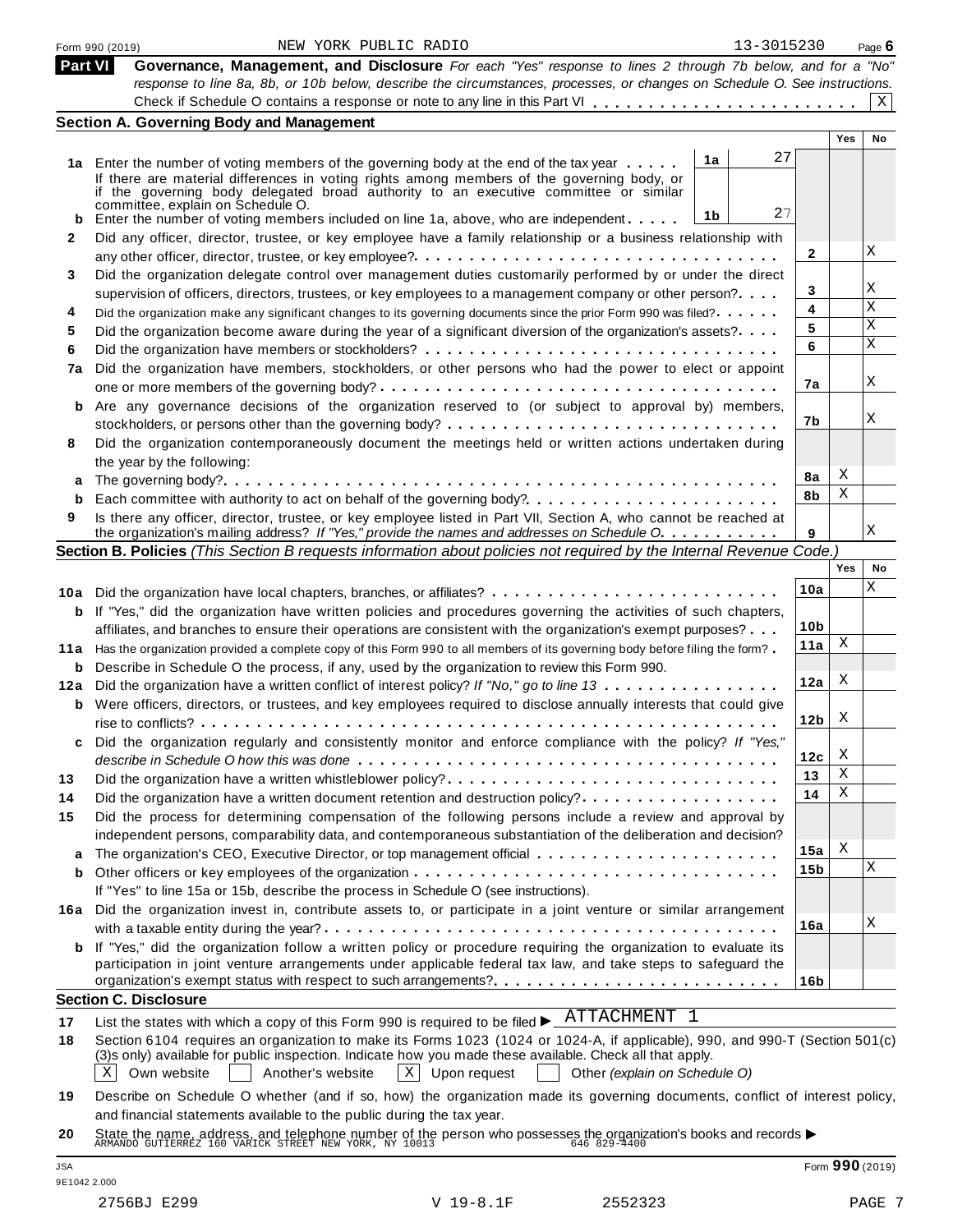| <b>Part VII</b> Compensation of Officers, Directors, Trustees, Key Employees, Highest Compensated Employees, and |  |  |  |  |  |
|------------------------------------------------------------------------------------------------------------------|--|--|--|--|--|
| Independent Contractors                                                                                          |  |  |  |  |  |
|                                                                                                                  |  |  |  |  |  |

**Section A. Officers, Directors, Trustees, Key Employees, and Highest Compensated Employees**

**1a** Complete this table for all persons required to be listed. Report compensation for the calendar year ending with or within the organization's tax year.

anization's lax year.<br>● List all of the organization's **current** officers, directors, trustees (whether individuals or organizations), regardless of amount of<br>nnensation Enter -0- in columns (D) (E) and (E) if no compensa compensation. Enter -0- in columns (D), (E), and (F) if no compensation was paid.

• List all of the organization's **current** key employees, if any. See instructions for definition of "key employee."<br>● List the experientials five expect highest expressed explores (other than an efficer director of

**Example in the organization's current** key employees, if any. See instructions for definition of key employee.<br>• List the organization's five **current** highest compensated employees (other than an officer, director, trust who received reportable compensation (Box 5 of Form W-2 and/or Box 7 of Form 1099-MISC) of more than \$100,000 from the

organization and any related organizations.<br>• List all of the organization's **former** officers, key employees, and highest compensated employees who received more than<br>\$1.00.000 of reportable componention from the erganiza \$100,000 of reportable compensation from the organization and any related organizations.

% List all of the organization's **former directors or trustees** that received, in the capacity as a former director or trustee of the organization, more than \$10,000 of reportable compensation from the organization and any related organizations. See instructions for the order in which to list the persons above.

Check this box if neither the organization nor any related organization compensated any current officer, director, or trustee.

| (A)<br>Name and title          | (B)<br>Average<br>hours<br>per week<br>(list any<br>hours for<br>related<br>organizations<br>below<br>dotted line) | Individual trustee<br>or director | Institutional trustee | Officer | (C)<br>Position<br>Key employee | (do not check more than one<br>box, unless person is both an<br>officer and a director/trustee)<br>Highest compensated<br>employee |   | (D)<br>Reportable<br>compensation<br>from the<br>organization<br>(W-2/1099-MISC) | (E)<br>Reportable<br>compensation<br>from related<br>organizations<br>(W-2/1099-MISC) | (F)<br><b>Estimated amount</b><br>of other<br>compensation<br>from the<br>organization and<br>related organizations |
|--------------------------------|--------------------------------------------------------------------------------------------------------------------|-----------------------------------|-----------------------|---------|---------------------------------|------------------------------------------------------------------------------------------------------------------------------------|---|----------------------------------------------------------------------------------|---------------------------------------------------------------------------------------|---------------------------------------------------------------------------------------------------------------------|
| (1) LAURA WALKER               | 35.00                                                                                                              |                                   |                       |         |                                 |                                                                                                                                    |   |                                                                                  |                                                                                       |                                                                                                                     |
| FORMER PRESIDENT/CEO           | 0.                                                                                                                 |                                   |                       |         |                                 |                                                                                                                                    | Χ | 1,889,588.                                                                       | 0.                                                                                    | 0.                                                                                                                  |
| (2) DEPELSHA MCGRUDER          | 35.00                                                                                                              |                                   |                       |         |                                 |                                                                                                                                    |   |                                                                                  |                                                                                       |                                                                                                                     |
| SVP & COO (THROUGH 6/1/20)     | 0.                                                                                                                 |                                   |                       | X       |                                 |                                                                                                                                    |   | 531,202.                                                                         | 0.                                                                                    | 42,862.                                                                                                             |
| (3) LISA BAIRD                 | 35.00                                                                                                              |                                   |                       |         |                                 |                                                                                                                                    |   |                                                                                  |                                                                                       |                                                                                                                     |
| SVP & CMO (THROUGH $3/6/20$ )  | 0.                                                                                                                 |                                   |                       |         | X                               |                                                                                                                                    |   | 459,570.                                                                         | 0.                                                                                    | 47,510.                                                                                                             |
| (4) BRIAN LEHRER               | 35.00                                                                                                              |                                   |                       |         |                                 |                                                                                                                                    |   |                                                                                  |                                                                                       |                                                                                                                     |
| HOST                           | $0$ .                                                                                                              |                                   |                       |         |                                 | X                                                                                                                                  |   | 452,264.                                                                         | 0.                                                                                    | 7,912.                                                                                                              |
| (5) BROOKE GLADSTONE           | 35.00                                                                                                              |                                   |                       |         |                                 |                                                                                                                                    |   |                                                                                  |                                                                                       |                                                                                                                     |
| HOST                           | $0$ .                                                                                                              |                                   |                       |         |                                 | X                                                                                                                                  |   | 332,861.                                                                         | 0.                                                                                    | 59, 160.                                                                                                            |
| (6) ANDREW GOLIS               | 35.00                                                                                                              |                                   |                       |         |                                 |                                                                                                                                    |   |                                                                                  |                                                                                       |                                                                                                                     |
| SVP & CHIEF CONTENT OFFICER    | 0.                                                                                                                 |                                   |                       |         | Χ                               |                                                                                                                                    |   | 349,235.                                                                         | 0.                                                                                    | 35,233.                                                                                                             |
| (7) NATHANIEL LANDAU           | 35.00                                                                                                              |                                   |                       |         |                                 |                                                                                                                                    |   |                                                                                  |                                                                                       |                                                                                                                     |
| SVP & CHIEF DIGITAL OFFICER    | 0.                                                                                                                 |                                   |                       |         | X                               |                                                                                                                                    |   | 331,962.                                                                         | 0.                                                                                    | 38,470.                                                                                                             |
| (8) VIVIANA GUZMAN             | 35.00                                                                                                              |                                   |                       |         |                                 |                                                                                                                                    |   |                                                                                  |                                                                                       |                                                                                                                     |
| SVP/FIN/CFO(THROUGH 3/31/20)   | 0.                                                                                                                 |                                   |                       | Χ       |                                 |                                                                                                                                    |   | 365, 419.                                                                        | 0                                                                                     | 4,084.                                                                                                              |
| (9) JAMES SCHACHTER            | 35.00                                                                                                              |                                   |                       |         |                                 |                                                                                                                                    |   |                                                                                  |                                                                                       |                                                                                                                     |
| VP NEWS (THROUGH 7/23/19)      | 0.                                                                                                                 |                                   |                       |         |                                 | X                                                                                                                                  |   | 325,718.                                                                         | 0                                                                                     | 37,597.                                                                                                             |
| (10) HILLARY STRONG            | 35.00                                                                                                              |                                   |                       |         |                                 |                                                                                                                                    |   |                                                                                  |                                                                                       |                                                                                                                     |
| SVP, DEVELOPMENT               | 0.                                                                                                                 |                                   |                       |         | X                               |                                                                                                                                    |   | 288,549.                                                                         | 0.                                                                                    | 51,402.                                                                                                             |
| (11) TANZINA VEGA              | 35.00                                                                                                              |                                   |                       |         |                                 |                                                                                                                                    |   |                                                                                  |                                                                                       |                                                                                                                     |
| HOST                           | $0$ .                                                                                                              |                                   |                       |         |                                 | Χ                                                                                                                                  |   | 332,600.                                                                         | 0.                                                                                    | 4,803.                                                                                                              |
| (12) SHANNON CONNOLLY          | 35.00                                                                                                              |                                   |                       |         |                                 |                                                                                                                                    |   |                                                                                  |                                                                                       |                                                                                                                     |
| SVP&GM OF MUSIC(THRU 12/31/19) | 0.                                                                                                                 |                                   |                       |         | Χ                               |                                                                                                                                    |   | 327,710.                                                                         | 0                                                                                     | 0.                                                                                                                  |
| (13) DEAN CAPPELLO             | 35.00                                                                                                              |                                   |                       |         |                                 |                                                                                                                                    |   |                                                                                  |                                                                                       |                                                                                                                     |
| FORMER SVP&CHIEF CTNT OFFICER  | 0.                                                                                                                 |                                   |                       |         |                                 |                                                                                                                                    | X | 293,971.                                                                         | 0                                                                                     | 0.                                                                                                                  |
| (14) ALISON STEWART            | 35.00                                                                                                              |                                   |                       |         |                                 |                                                                                                                                    |   |                                                                                  |                                                                                       |                                                                                                                     |
| HOST                           | $0$ .                                                                                                              |                                   |                       |         |                                 | Χ                                                                                                                                  |   | 280,423.                                                                         | 0.                                                                                    | 927.                                                                                                                |

JSA Form **990** (2019)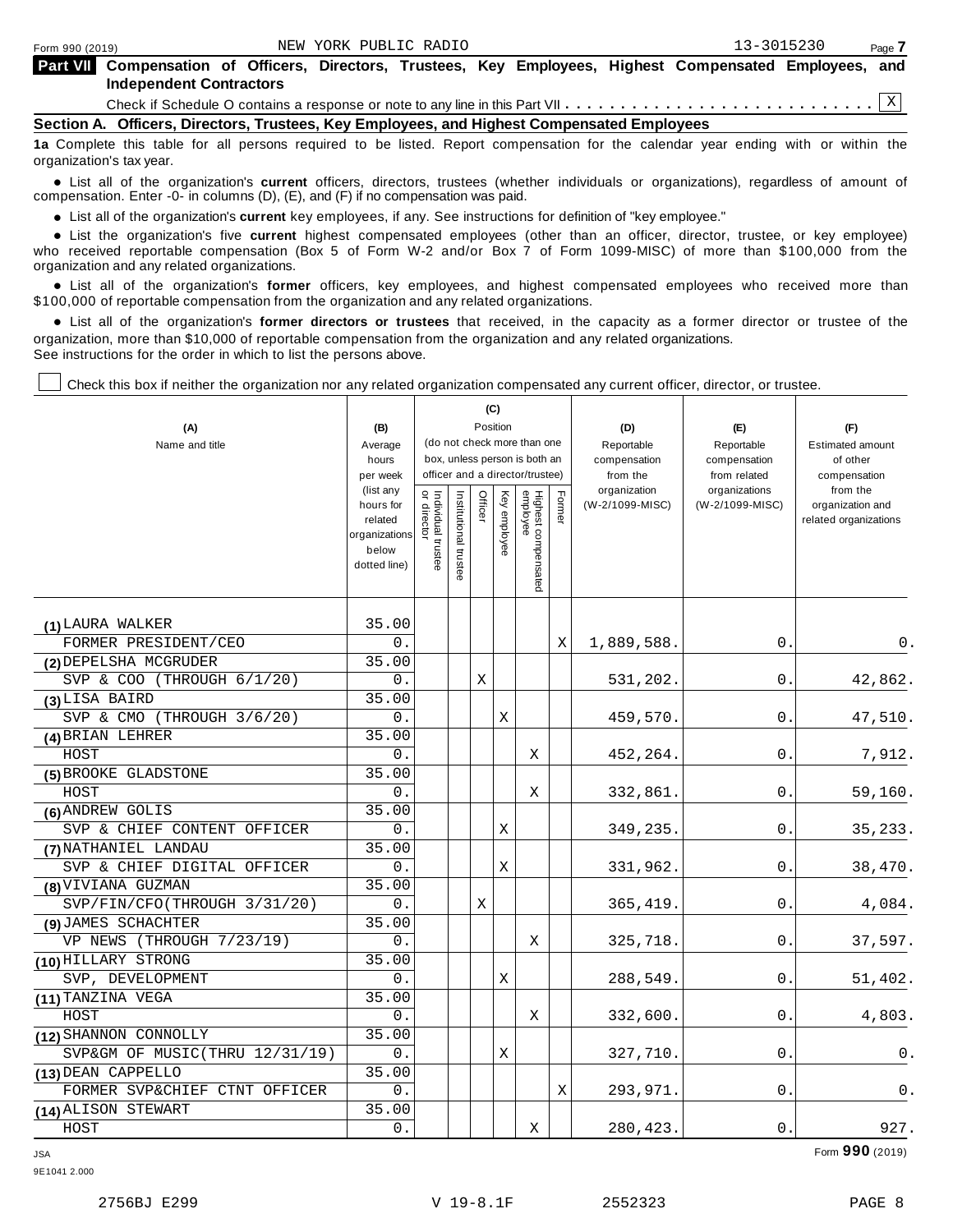| <b>Part VII</b><br>Section A. Officers, Directors, Trustees, Key Employees, and Highest Compensated Employees (continued)                                                                                                                                                                                   |                                                            |                                     |                     |                 |              |                                                                                                 |        |                                                  |                                                                    |                                                          |
|-------------------------------------------------------------------------------------------------------------------------------------------------------------------------------------------------------------------------------------------------------------------------------------------------------------|------------------------------------------------------------|-------------------------------------|---------------------|-----------------|--------------|-------------------------------------------------------------------------------------------------|--------|--------------------------------------------------|--------------------------------------------------------------------|----------------------------------------------------------|
| (A)<br>Name and title                                                                                                                                                                                                                                                                                       | (B)<br>Average<br>hours per<br>week (list any<br>hours for |                                     |                     | (C)<br>Position |              | (do not check more than one<br>box, unless person is both an<br>officer and a director/trustee) |        | (D)<br>Reportable<br>compensation<br>from<br>the | (E)<br>Reportable<br>compensation from<br>related<br>organizations | (F)<br>Estimated<br>amount of<br>other<br>compensation   |
|                                                                                                                                                                                                                                                                                                             | related<br>organizations<br>below dotted<br>line)          | õ<br>Individual trustee<br>director | Institutional trust | Officer         | Key employee | Highest compensated<br>employee                                                                 | Former | organization<br>(W-2/1099-MISC)                  | (W-2/1099-MISC)                                                    | from the<br>organization<br>and related<br>organizations |
| (15) GOLNAR SHEIKHOLESLAMI<br>PRESIDENT/CEO(START 10/1/19)                                                                                                                                                                                                                                                  | 35.00<br>$0$ .                                             | Χ                                   |                     | Χ               |              |                                                                                                 |        | 122,239                                          | 0.                                                                 | 2,534.                                                   |
| 16) MARGARET ANADU<br>TRUSTEE (START 4/23/20)                                                                                                                                                                                                                                                               | 1.00<br>$0$ .<br>$\overline{1}$ .00                        | X                                   |                     |                 |              |                                                                                                 |        | 0                                                | 0.                                                                 | 0.                                                       |
| 17) JOHN BORTHWICK<br><b>TRUSTEE</b>                                                                                                                                                                                                                                                                        | 0.<br>$\overline{1}$ .00                                   | Χ                                   |                     |                 |              |                                                                                                 |        | 0                                                | 0.                                                                 | 0.                                                       |
| 18) RICHARD S BRAIL<br>TRUSTEE                                                                                                                                                                                                                                                                              | $0$ .                                                      | Χ                                   |                     |                 |              |                                                                                                 |        | 0                                                | 0.                                                                 | 0.                                                       |
| 19) JUDITH M CARSON<br>TRUSTEE<br>20) GONZALO CASALS (START 5/1/20)                                                                                                                                                                                                                                         | 1.00<br>$0$ .<br>1.00                                      | Χ                                   |                     |                 |              |                                                                                                 |        | 0                                                | 0.                                                                 | 0.                                                       |
| TRUSTEE/EXOFFICIO<br>21) MARC CHAMLIN                                                                                                                                                                                                                                                                       | $0$ .<br>$\overline{1}$ .00                                | X                                   |                     |                 |              |                                                                                                 |        | 0                                                | 0.                                                                 |                                                          |
| TRUSTEE/SECRETARY<br>22) TANUJA M DEHNE                                                                                                                                                                                                                                                                     | $0$ .<br>1.00                                              | Χ                                   |                     | Χ               |              |                                                                                                 |        | 0                                                | 0.                                                                 |                                                          |
| TRUSTEE/VICE CHAIR<br>23) ANAND DESAI                                                                                                                                                                                                                                                                       | $0$ .<br>1.00                                              | Χ                                   |                     | Χ               |              |                                                                                                 |        | 0                                                | 0.                                                                 |                                                          |
| TRUSTEE<br>24) DAVID DROGA                                                                                                                                                                                                                                                                                  | $0$ .<br>1.00                                              | X                                   |                     |                 |              |                                                                                                 |        | 0                                                | 0.                                                                 |                                                          |
| TRUSTEE<br>25) JOSHUA EMPSON                                                                                                                                                                                                                                                                                | $0$ .<br>1.00                                              | X                                   |                     |                 |              |                                                                                                 |        | 0                                                | 0.                                                                 |                                                          |
| TRUSTEE (START 6/18/20)                                                                                                                                                                                                                                                                                     | 0.                                                         | X                                   |                     |                 |              |                                                                                                 |        | $\Omega$<br>6,683,311                            | $0$ .<br>0                                                         | 332,494.                                                 |
| 1b Sub-total<br>c Total from continuation sheets to Part VII, Section A<br>d Total (add lines 1b and 1c)                                                                                                                                                                                                    |                                                            |                                     |                     |                 |              |                                                                                                 |        | $\Omega$<br>6,683,311.                           | 0<br>$\mathsf{O}$ .                                                | 0.<br>332,494.                                           |
| 2 Total number of individuals (including but not limited to those listed above) who received more than \$100,000 of<br>reportable compensation from the organization ▶                                                                                                                                      |                                                            | 172                                 |                     |                 |              |                                                                                                 |        |                                                  |                                                                    |                                                          |
| Did the organization list any former officer, director, or trustee, key employee, or highest compensated<br>3<br>employee on line 1a? If "Yes," complete Schedule J for such individual                                                                                                                     |                                                            |                                     |                     |                 |              |                                                                                                 |        |                                                  |                                                                    | Yes<br>No.<br>Χ<br>3                                     |
| For any individual listed on line 1a, is the sum of reportable compensation and other compensation from the<br>4<br>organization and related organizations greater than \$150,000? If "Yes," complete Schedule J for such                                                                                   |                                                            |                                     |                     |                 |              |                                                                                                 |        |                                                  |                                                                    | Χ<br>4                                                   |
| Did any person listed on line 1a receive or accrue compensation from any unrelated organization or individual<br>5.<br>for services rendered to the organization? If "Yes," complete Schedule J for such person                                                                                             |                                                            |                                     |                     |                 |              |                                                                                                 |        |                                                  |                                                                    | х<br>5                                                   |
| <b>Section B. Independent Contractors</b><br>Complete this table for your five highest compensated independent contractors that received more than \$100,000 of<br>1<br>compensation from the organization. Report compensation for the calendar year ending with or within the organization's tax<br>year. |                                                            |                                     |                     |                 |              |                                                                                                 |        |                                                  |                                                                    |                                                          |
| (A)                                                                                                                                                                                                                                                                                                         |                                                            |                                     |                     |                 |              |                                                                                                 |        | (B)<br>Description of services                   |                                                                    | (C)<br>Compensation                                      |
| Name and business address                                                                                                                                                                                                                                                                                   |                                                            |                                     |                     |                 |              |                                                                                                 |        |                                                  |                                                                    |                                                          |
| ATTACHMENT 2                                                                                                                                                                                                                                                                                                |                                                            |                                     |                     |                 |              |                                                                                                 |        |                                                  |                                                                    |                                                          |

**2** Total number of independent contractors (including but not limited to those listed above) who received more than \$100,000 in compensation from the organization  $\triangleright$  25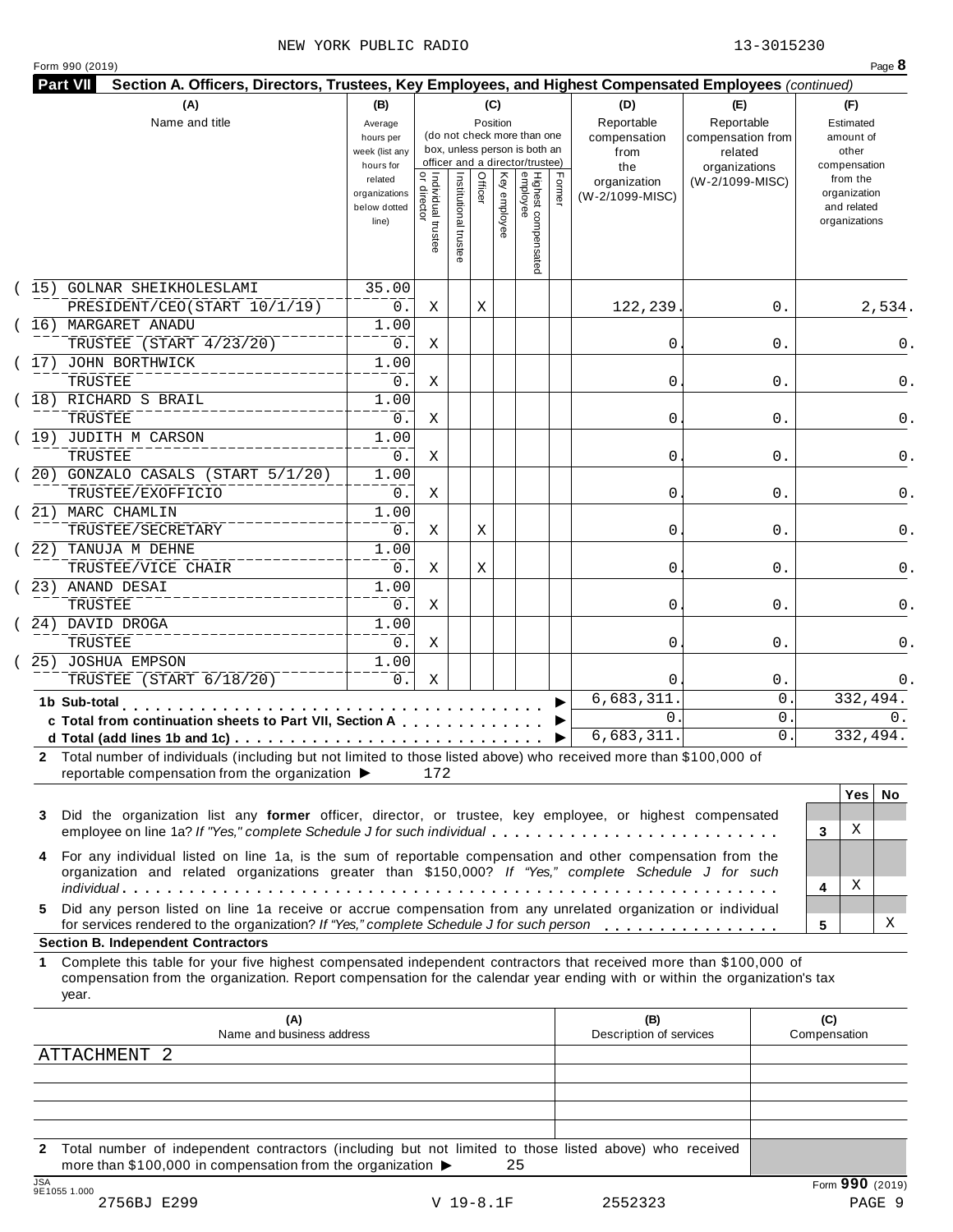|     | (A)<br>Name and title                                                                                                                                                                                                                                     | (B)<br>Average<br>hours per<br>week (list any<br>hours for |                                     |                       |         | (C)<br>Position | (do not check more than one<br>box, unless person is both an<br>officer and a director/trustee) |        | (D)<br>Reportable<br>compensation<br>from<br>the | (E)<br>Reportable<br>compensation from<br>related<br>organizations |                     | (F)<br>Estimated<br>amount of<br>other<br>compensation   |     |
|-----|-----------------------------------------------------------------------------------------------------------------------------------------------------------------------------------------------------------------------------------------------------------|------------------------------------------------------------|-------------------------------------|-----------------------|---------|-----------------|-------------------------------------------------------------------------------------------------|--------|--------------------------------------------------|--------------------------------------------------------------------|---------------------|----------------------------------------------------------|-----|
|     |                                                                                                                                                                                                                                                           | related<br>organizations<br>below dotted<br>line)          | Individual trustee<br>  or director | Institutional trustee | Officer | Key employee    | Highest compensated<br>employee                                                                 | Former | organization<br>(W-2/1099-MISC)                  | (W-2/1099-MISC)                                                    |                     | from the<br>organization<br>and related<br>organizations |     |
| 26) | TOM FINKELPEARL                                                                                                                                                                                                                                           | 1.00                                                       |                                     |                       |         |                 |                                                                                                 |        |                                                  |                                                                    |                     |                                                          | 0.  |
|     | TRUSTEE (THROUGH 12/31/19)                                                                                                                                                                                                                                | 0.                                                         | Χ                                   |                       |         |                 |                                                                                                 |        | 0                                                | 0.                                                                 |                     |                                                          |     |
|     | 27) DAVID GELOBTER<br>TRUSTEE (START 2/13/20)                                                                                                                                                                                                             | 1.00<br>0.                                                 | Χ                                   |                       |         |                 |                                                                                                 |        | 0                                                | 0.                                                                 |                     |                                                          |     |
|     | 28) MARYANNE GILMARTIN                                                                                                                                                                                                                                    | 1.00                                                       |                                     |                       |         |                 |                                                                                                 |        |                                                  |                                                                    |                     |                                                          |     |
|     | TRUSTEE                                                                                                                                                                                                                                                   | 0.                                                         | Χ                                   |                       |         |                 |                                                                                                 |        | 0                                                | 0.                                                                 |                     |                                                          |     |
|     | 29) LEAH C JOHNSON                                                                                                                                                                                                                                        | 1.00                                                       |                                     |                       |         |                 |                                                                                                 |        |                                                  |                                                                    |                     |                                                          |     |
|     | <b>TRUSTEE</b>                                                                                                                                                                                                                                            | 0.                                                         | Χ                                   |                       |         |                 |                                                                                                 |        | 0                                                | 0.                                                                 |                     |                                                          |     |
|     | 30) ANTON J LEVY                                                                                                                                                                                                                                          | 1.00                                                       |                                     |                       |         |                 |                                                                                                 |        |                                                  |                                                                    |                     |                                                          |     |
|     | TRUSTEE (THROUGH 12/31/19)                                                                                                                                                                                                                                | 0.                                                         | Χ                                   |                       |         |                 |                                                                                                 |        | 0                                                | 0.                                                                 |                     |                                                          |     |
|     | 31) JOHN MCGINN                                                                                                                                                                                                                                           | 1.00                                                       |                                     |                       |         |                 |                                                                                                 |        |                                                  |                                                                    |                     |                                                          |     |
|     | TRUSTEE (THROUGH 11/13/19)                                                                                                                                                                                                                                | 0.                                                         | Χ                                   |                       |         |                 |                                                                                                 |        | 0                                                | 0.                                                                 |                     |                                                          |     |
|     | 32) BETHANY MILLARD                                                                                                                                                                                                                                       | 1.00                                                       |                                     |                       |         |                 |                                                                                                 |        |                                                  |                                                                    |                     |                                                          |     |
|     | TRUSTEE                                                                                                                                                                                                                                                   | 0.                                                         | Χ                                   |                       |         |                 |                                                                                                 |        | 0                                                | 0.                                                                 |                     |                                                          |     |
|     | 33) RICHARD A PACE                                                                                                                                                                                                                                        | 1.00                                                       |                                     |                       |         |                 |                                                                                                 |        |                                                  |                                                                    |                     |                                                          |     |
|     | TRUSTEE (THROUGH 10/22/19)                                                                                                                                                                                                                                | 0.                                                         | Χ                                   |                       |         |                 |                                                                                                 |        | 0                                                | 0.                                                                 |                     |                                                          |     |
|     | 34) JOHN S ROSE                                                                                                                                                                                                                                           | 1.00                                                       |                                     |                       |         |                 |                                                                                                 |        |                                                  |                                                                    |                     |                                                          |     |
|     | TRUSTEE                                                                                                                                                                                                                                                   | 0.                                                         | Χ                                   |                       |         |                 |                                                                                                 |        | 0                                                | 0.                                                                 |                     |                                                          |     |
|     | 35) JON W ROTENSTREICH                                                                                                                                                                                                                                    | 1.00                                                       |                                     |                       |         |                 |                                                                                                 |        |                                                  |                                                                    |                     |                                                          |     |
|     | TRUSTEE                                                                                                                                                                                                                                                   | 0.                                                         | Χ                                   |                       |         |                 |                                                                                                 |        | 0                                                | 0.                                                                 |                     |                                                          |     |
|     | 36) JOSHUA SAPAN<br>TRUSTEE                                                                                                                                                                                                                               | 1.00<br>$0$ .                                              |                                     |                       |         |                 |                                                                                                 |        |                                                  |                                                                    |                     |                                                          |     |
|     |                                                                                                                                                                                                                                                           |                                                            | Χ                                   |                       |         |                 |                                                                                                 |        | 0<br>0                                           | $0$ .<br>$\mathbf 0$                                               |                     |                                                          | 0.  |
|     | 1b Sub-total<br>and a series and a<br>c Total from continuation sheets to Part VII, Section A<br>2 Total number of individuals (including but not limited to those listed above) who received more than \$100,000 of                                      |                                                            |                                     |                       |         |                 |                                                                                                 |        |                                                  |                                                                    |                     |                                                          |     |
| 3   | reportable compensation from the organization ▶<br>Did the organization list any former officer, director, or trustee, key employee, or highest compensated<br>employee on line 1a? If "Yes," complete Schedule J for such individual                     |                                                            | 172                                 |                       |         |                 |                                                                                                 |        |                                                  |                                                                    | 3                   | <b>Yes</b><br>Χ                                          | No. |
| 4   | For any individual listed on line 1a, is the sum of reportable compensation and other compensation from the<br>organization and related organizations greater than \$150,000? If "Yes," complete Schedule J for such                                      |                                                            |                                     |                       |         |                 |                                                                                                 |        |                                                  |                                                                    | 4                   | Χ                                                        |     |
| 5.  | Did any person listed on line 1a receive or accrue compensation from any unrelated organization or individual<br>for services rendered to the organization? If "Yes," complete Schedule J for such person                                                 |                                                            |                                     |                       |         |                 |                                                                                                 |        |                                                  |                                                                    | 5                   |                                                          | х   |
|     | <b>Section B. Independent Contractors</b>                                                                                                                                                                                                                 |                                                            |                                     |                       |         |                 |                                                                                                 |        |                                                  |                                                                    |                     |                                                          |     |
| 1.  | Complete this table for your five highest compensated independent contractors that received more than \$100,000 of<br>compensation from the organization. Report compensation for the calendar year ending with or within the organization's tax<br>year. |                                                            |                                     |                       |         |                 |                                                                                                 |        |                                                  |                                                                    |                     |                                                          |     |
|     | (A)<br>Name and business address                                                                                                                                                                                                                          |                                                            |                                     |                       |         |                 |                                                                                                 |        | (B)<br>Description of services                   |                                                                    | (C)<br>Compensation |                                                          |     |
|     |                                                                                                                                                                                                                                                           |                                                            |                                     |                       |         |                 |                                                                                                 |        |                                                  |                                                                    |                     |                                                          |     |
|     |                                                                                                                                                                                                                                                           |                                                            |                                     |                       |         |                 |                                                                                                 |        |                                                  |                                                                    |                     |                                                          |     |

**2** Total number of independent contractors (including but not limited to those listed above) who received more than \$100,000 in compensation from the organization  $\blacktriangleright$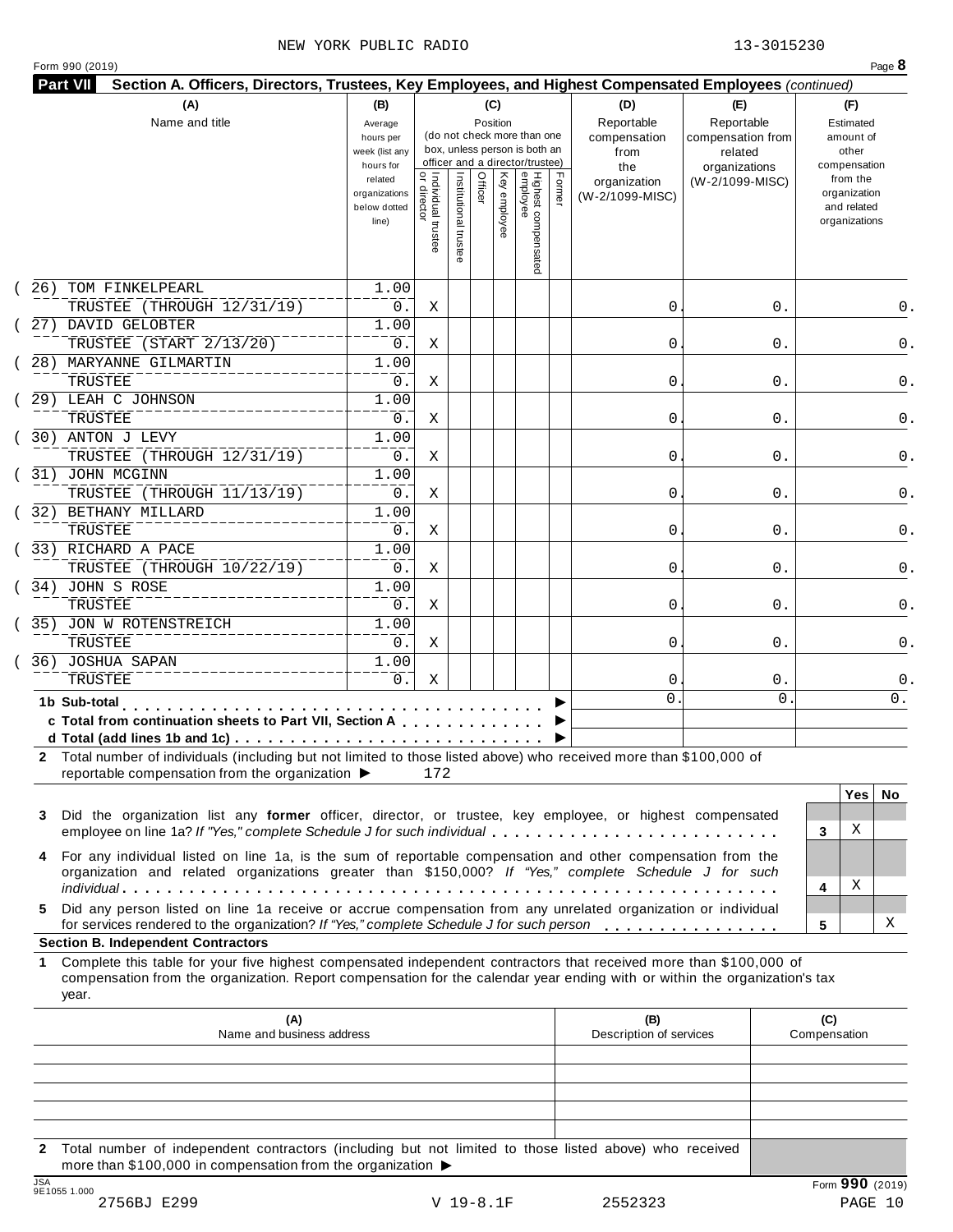|  | Form 990 (2019) |  |
|--|-----------------|--|
|  |                 |  |

| (A)<br>Name and title                                                                                                                                                                                                                                                                                        | (B)<br>Average<br>hours per<br>week (list any<br>hours for |                                           |                       | (C)<br>Position |              | (do not check more than one<br>box, unless person is both an<br>officer and a director/trustee) |        | (D)<br>Reportable<br>compensation<br>from<br>the | (E)<br>Reportable<br>compensation from<br>related<br>organizations |              | compensation  | (F)<br>Estimated<br>amount of<br>other  |     |
|--------------------------------------------------------------------------------------------------------------------------------------------------------------------------------------------------------------------------------------------------------------------------------------------------------------|------------------------------------------------------------|-------------------------------------------|-----------------------|-----------------|--------------|-------------------------------------------------------------------------------------------------|--------|--------------------------------------------------|--------------------------------------------------------------------|--------------|---------------|-----------------------------------------|-----|
|                                                                                                                                                                                                                                                                                                              | related<br>organizations<br>below dotted<br>line)          | <br>  Individual trustee<br>  or director | Institutional trustee | Officer         | Key employee | Highest compensated<br>employee                                                                 | Former | organization<br>(W-2/1099-MISC)                  | (W-2/1099-MISC)                                                    |              | organizations | from the<br>organization<br>and related |     |
| 37) PETER SHAPIRO<br>TRUSTEE                                                                                                                                                                                                                                                                                 | 1.00<br>0.                                                 | Χ                                         |                       |                 |              |                                                                                                 |        | 0                                                |                                                                    | 0.           |               |                                         | 0.  |
| 38) SUSAN REBELL SOLOMON                                                                                                                                                                                                                                                                                     | 1.00                                                       |                                           |                       |                 |              |                                                                                                 |        |                                                  |                                                                    |              |               |                                         |     |
| TRUSTEE                                                                                                                                                                                                                                                                                                      | 0.                                                         | Χ                                         |                       |                 |              |                                                                                                 |        | 0                                                |                                                                    | 0.           |               |                                         | 0.  |
| 39) HOWARD S STEIN                                                                                                                                                                                                                                                                                           | 1.00                                                       |                                           |                       |                 |              |                                                                                                 |        |                                                  |                                                                    |              |               |                                         |     |
| TRUSTEE                                                                                                                                                                                                                                                                                                      | 0.                                                         | Χ                                         |                       |                 |              |                                                                                                 |        | 0                                                |                                                                    | 0.           |               |                                         |     |
| 40) MAYO STUNTZ                                                                                                                                                                                                                                                                                              | 1.00                                                       |                                           |                       |                 |              |                                                                                                 |        |                                                  |                                                                    |              |               |                                         |     |
| TRUSTEE/CHAIR                                                                                                                                                                                                                                                                                                | 0.                                                         | Χ                                         |                       | Χ               |              |                                                                                                 |        | 0                                                |                                                                    | 0.           |               |                                         |     |
| 41) NICKI NEWMAN TANNER                                                                                                                                                                                                                                                                                      | 1.00                                                       |                                           |                       |                 |              |                                                                                                 |        |                                                  |                                                                    |              |               |                                         |     |
| TRUSTEE<br>42) DAVID TISCH                                                                                                                                                                                                                                                                                   | 0.<br>1.00                                                 | Χ                                         |                       |                 |              |                                                                                                 |        | 0                                                |                                                                    | 0.           |               |                                         |     |
| TRUSTEE (THROUGH 9/9/19)                                                                                                                                                                                                                                                                                     | 0.                                                         | Χ                                         |                       |                 |              |                                                                                                 |        | 0                                                |                                                                    | 0.           |               |                                         |     |
| 43) EMILY TOW                                                                                                                                                                                                                                                                                                | 1.00                                                       |                                           |                       |                 |              |                                                                                                 |        |                                                  |                                                                    |              |               |                                         |     |
| TRUSTEE                                                                                                                                                                                                                                                                                                      | 0.                                                         | Χ                                         |                       |                 |              |                                                                                                 |        | 0                                                |                                                                    | 0.           |               |                                         |     |
| CYNTHIA KING VANCE<br>44)                                                                                                                                                                                                                                                                                    | 1.00                                                       |                                           |                       |                 |              |                                                                                                 |        |                                                  |                                                                    |              |               |                                         |     |
| TRUSTEE                                                                                                                                                                                                                                                                                                      | 0.                                                         | Χ                                         |                       |                 |              |                                                                                                 |        | 0                                                |                                                                    | 0.           |               |                                         |     |
| CARL WEISBROD<br>45)                                                                                                                                                                                                                                                                                         | 1.00                                                       |                                           |                       |                 |              |                                                                                                 |        |                                                  |                                                                    |              |               |                                         |     |
| TRUSTEE                                                                                                                                                                                                                                                                                                      | 0.                                                         | Χ                                         |                       |                 |              |                                                                                                 |        | 0                                                |                                                                    | 0.           |               |                                         |     |
| 46) MARY WHITE                                                                                                                                                                                                                                                                                               | 1.00                                                       |                                           |                       |                 |              |                                                                                                 |        |                                                  |                                                                    |              |               |                                         |     |
| TRUSTEE (THROUGH 6/18/20)                                                                                                                                                                                                                                                                                    | $0$ .                                                      | Χ                                         |                       |                 |              |                                                                                                 |        | 0                                                |                                                                    | 0.           |               |                                         |     |
| 47) BRADLEY A WHITMAN<br>TRUSTEE/VICE CHAIR/TREASURER                                                                                                                                                                                                                                                        | 1.00<br>$0$ .                                              | Χ                                         |                       | Χ               |              |                                                                                                 |        | 0                                                |                                                                    | $0$ .        |               |                                         |     |
| 1b Sub-total                                                                                                                                                                                                                                                                                                 |                                                            |                                           |                       |                 |              |                                                                                                 |        | 0                                                |                                                                    | $\mathbf{0}$ |               |                                         | 0.  |
| c Total from continuation sheets to Part VII, Section A                                                                                                                                                                                                                                                      |                                                            |                                           |                       |                 |              |                                                                                                 |        |                                                  |                                                                    |              |               |                                         |     |
|                                                                                                                                                                                                                                                                                                              |                                                            |                                           |                       |                 |              |                                                                                                 |        |                                                  |                                                                    |              |               |                                         |     |
| 2 Total number of individuals (including but not limited to those listed above) who received more than \$100,000 of                                                                                                                                                                                          |                                                            |                                           |                       |                 |              |                                                                                                 |        |                                                  |                                                                    |              |               |                                         |     |
| reportable compensation from the organization ▶                                                                                                                                                                                                                                                              |                                                            | 172                                       |                       |                 |              |                                                                                                 |        |                                                  |                                                                    |              |               |                                         |     |
|                                                                                                                                                                                                                                                                                                              |                                                            |                                           |                       |                 |              |                                                                                                 |        |                                                  |                                                                    |              |               | <b>Yes</b>                              | No. |
| Did the organization list any former officer, director, or trustee, key employee, or highest compensated<br>3                                                                                                                                                                                                |                                                            |                                           |                       |                 |              |                                                                                                 |        |                                                  |                                                                    |              |               | Χ                                       |     |
| employee on line 1a? If "Yes," complete Schedule J for such individual                                                                                                                                                                                                                                       |                                                            |                                           |                       |                 |              |                                                                                                 |        |                                                  |                                                                    |              | 3             |                                         |     |
| For any individual listed on line 1a, is the sum of reportable compensation and other compensation from the<br>4<br>organization and related organizations greater than \$150,000? If "Yes," complete Schedule J for such                                                                                    |                                                            |                                           |                       |                 |              |                                                                                                 |        |                                                  |                                                                    |              |               |                                         |     |
|                                                                                                                                                                                                                                                                                                              |                                                            |                                           |                       |                 |              |                                                                                                 |        |                                                  |                                                                    |              | 4             | Χ                                       |     |
| Did any person listed on line 1a receive or accrue compensation from any unrelated organization or individual<br>5.                                                                                                                                                                                          |                                                            |                                           |                       |                 |              |                                                                                                 |        |                                                  |                                                                    |              |               |                                         |     |
| for services rendered to the organization? If "Yes," complete Schedule J for such person                                                                                                                                                                                                                     |                                                            |                                           |                       |                 |              |                                                                                                 |        |                                                  |                                                                    |              | 5             |                                         | х   |
| <b>Section B. Independent Contractors</b><br>Complete this table for your five highest compensated independent contractors that received more than \$100,000 of<br>1.<br>compensation from the organization. Report compensation for the calendar year ending with or within the organization's tax<br>year. |                                                            |                                           |                       |                 |              |                                                                                                 |        |                                                  |                                                                    |              |               |                                         |     |
|                                                                                                                                                                                                                                                                                                              |                                                            |                                           |                       |                 |              |                                                                                                 |        | (B)                                              |                                                                    |              | (C)           |                                         |     |
| (A)<br>Name and business address                                                                                                                                                                                                                                                                             |                                                            |                                           |                       |                 |              |                                                                                                 |        | Description of services                          |                                                                    |              | Compensation  |                                         |     |
|                                                                                                                                                                                                                                                                                                              |                                                            |                                           |                       |                 |              |                                                                                                 |        |                                                  |                                                                    |              |               |                                         |     |
|                                                                                                                                                                                                                                                                                                              |                                                            |                                           |                       |                 |              |                                                                                                 |        |                                                  |                                                                    |              |               |                                         |     |
|                                                                                                                                                                                                                                                                                                              |                                                            |                                           |                       |                 |              |                                                                                                 |        |                                                  |                                                                    |              |               |                                         |     |

**2** Total number of independent contractors (including but not limited to those listed above) who received more than \$100,000 in compensation from the organization  $\blacktriangleright$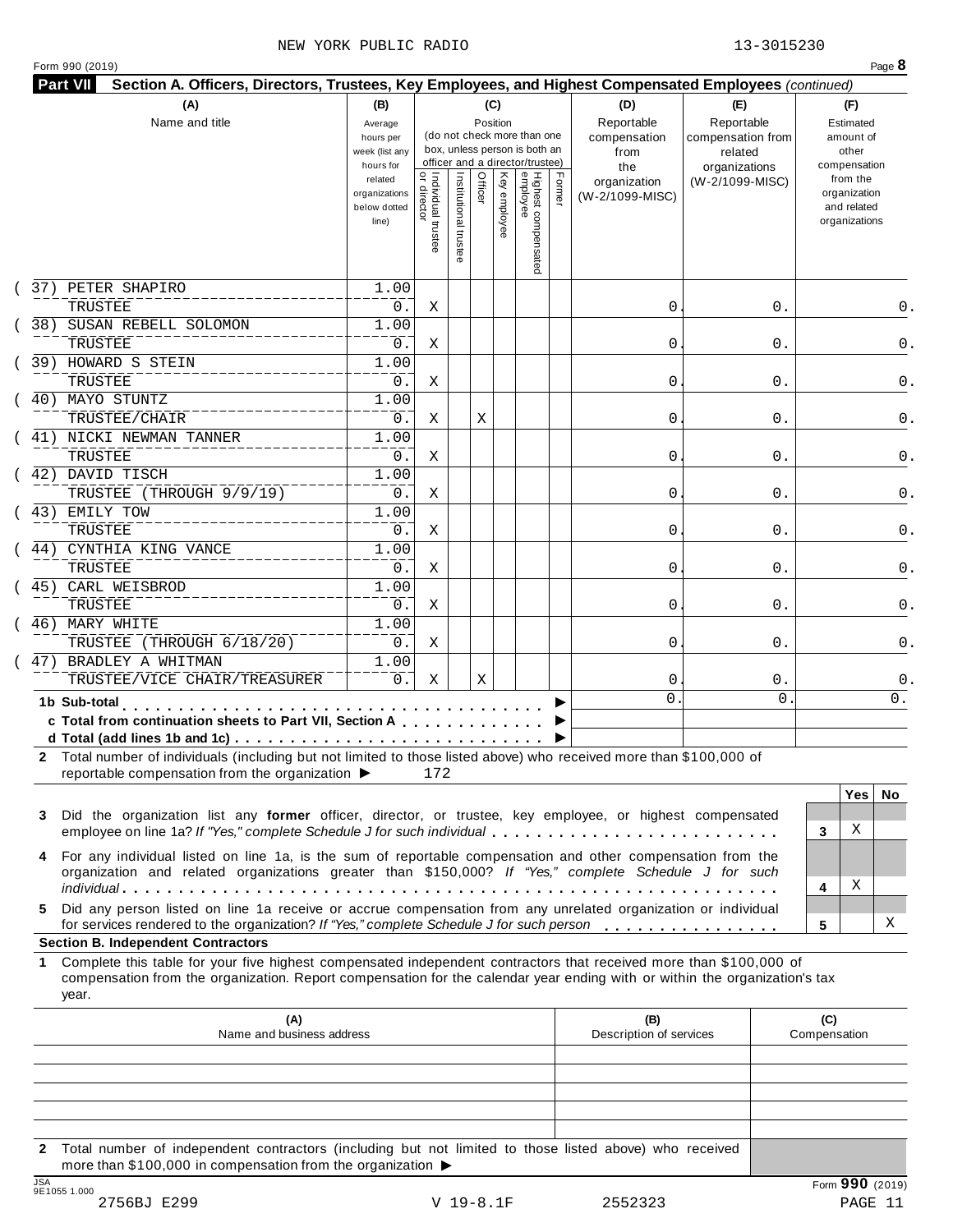|                                                                                                                                                                                                                                                           | (B)<br>Average<br>hours per<br>week (list any<br>hours for |                                     |                       | (C)<br>Position |              | (do not check more than one<br>box, unless person is both an<br>officer and a director/trustee) |        | (D)<br>Reportable<br>compensation<br>from<br>the | (E)<br>Reportable<br>compensation from<br>related<br>organizations | (F)<br>Estimated<br>amount of<br>other<br>compensation   |
|-----------------------------------------------------------------------------------------------------------------------------------------------------------------------------------------------------------------------------------------------------------|------------------------------------------------------------|-------------------------------------|-----------------------|-----------------|--------------|-------------------------------------------------------------------------------------------------|--------|--------------------------------------------------|--------------------------------------------------------------------|----------------------------------------------------------|
|                                                                                                                                                                                                                                                           | related<br>organizations<br>below dotted<br>line)          | Individual trustee<br>  or director | Institutional trustee | Officer         | Key employee | Highest compensated<br>employee                                                                 | Former | organization<br>(W-2/1099-MISC)                  | (W-2/1099-MISC)                                                    | from the<br>organization<br>and related<br>organizations |
| TIMOTHY A WILKINS<br>48)                                                                                                                                                                                                                                  | 1.00                                                       |                                     |                       |                 |              |                                                                                                 |        |                                                  |                                                                    |                                                          |
| TRUSTEE/VICE CHAIR                                                                                                                                                                                                                                        | 0.                                                         | Χ                                   |                       | Χ               |              |                                                                                                 |        | 0                                                | 0.                                                                 | 0.                                                       |
|                                                                                                                                                                                                                                                           |                                                            |                                     |                       |                 |              |                                                                                                 |        |                                                  |                                                                    |                                                          |
|                                                                                                                                                                                                                                                           |                                                            |                                     |                       |                 |              |                                                                                                 |        |                                                  |                                                                    |                                                          |
|                                                                                                                                                                                                                                                           |                                                            |                                     |                       |                 |              |                                                                                                 |        |                                                  |                                                                    |                                                          |
|                                                                                                                                                                                                                                                           |                                                            |                                     |                       |                 |              |                                                                                                 |        |                                                  |                                                                    |                                                          |
|                                                                                                                                                                                                                                                           |                                                            |                                     |                       |                 |              |                                                                                                 |        |                                                  |                                                                    |                                                          |
|                                                                                                                                                                                                                                                           |                                                            |                                     |                       |                 |              |                                                                                                 |        |                                                  |                                                                    |                                                          |
|                                                                                                                                                                                                                                                           |                                                            |                                     |                       |                 |              |                                                                                                 |        |                                                  |                                                                    |                                                          |
|                                                                                                                                                                                                                                                           |                                                            |                                     |                       |                 |              |                                                                                                 |        |                                                  |                                                                    |                                                          |
|                                                                                                                                                                                                                                                           |                                                            |                                     |                       |                 |              |                                                                                                 |        |                                                  |                                                                    |                                                          |
| 1b Sub-total<br>c Total from continuation sheets to Part VII, Section A                                                                                                                                                                                   |                                                            |                                     |                       |                 |              |                                                                                                 |        | $\mathbf{0}$                                     | 0                                                                  | 0.                                                       |
| 2 Total number of individuals (including but not limited to those listed above) who received more than \$100,000 of<br>reportable compensation from the organization ▶                                                                                    |                                                            | 172                                 |                       |                 |              |                                                                                                 |        |                                                  |                                                                    |                                                          |
| Did the organization list any former officer, director, or trustee, key employee, or highest compensated<br>3<br>employee on line 1a? If "Yes," complete Schedule J for such individual                                                                   |                                                            |                                     |                       |                 |              |                                                                                                 |        |                                                  |                                                                    | <b>Yes</b><br>No.<br>Χ<br>3                              |
| For any individual listed on line 1a, is the sum of reportable compensation and other compensation from the<br>4<br>organization and related organizations greater than \$150,000? If "Yes," complete Schedule J for such                                 |                                                            |                                     |                       |                 |              |                                                                                                 |        |                                                  |                                                                    | Χ<br>4                                                   |
|                                                                                                                                                                                                                                                           |                                                            |                                     |                       |                 |              |                                                                                                 |        |                                                  |                                                                    | х<br>5                                                   |
| Did any person listed on line 1a receive or accrue compensation from any unrelated organization or individual<br>5.<br>for services rendered to the organization? If "Yes," complete Schedule J for such person                                           |                                                            |                                     |                       |                 |              |                                                                                                 |        |                                                  |                                                                    |                                                          |
| <b>Section B. Independent Contractors</b>                                                                                                                                                                                                                 |                                                            |                                     |                       |                 |              |                                                                                                 |        |                                                  |                                                                    |                                                          |
| Complete this table for your five highest compensated independent contractors that received more than \$100,000 of<br>compensation from the organization. Report compensation for the calendar year ending with or within the organization's tax<br>year. |                                                            |                                     |                       |                 |              |                                                                                                 |        |                                                  |                                                                    |                                                          |
| (A)<br>Name and business address                                                                                                                                                                                                                          |                                                            |                                     |                       |                 |              |                                                                                                 |        | (B)<br>Description of services                   |                                                                    | (C)<br>Compensation                                      |
| 1                                                                                                                                                                                                                                                         |                                                            |                                     |                       |                 |              |                                                                                                 |        |                                                  |                                                                    |                                                          |
|                                                                                                                                                                                                                                                           |                                                            |                                     |                       |                 |              |                                                                                                 |        |                                                  |                                                                    |                                                          |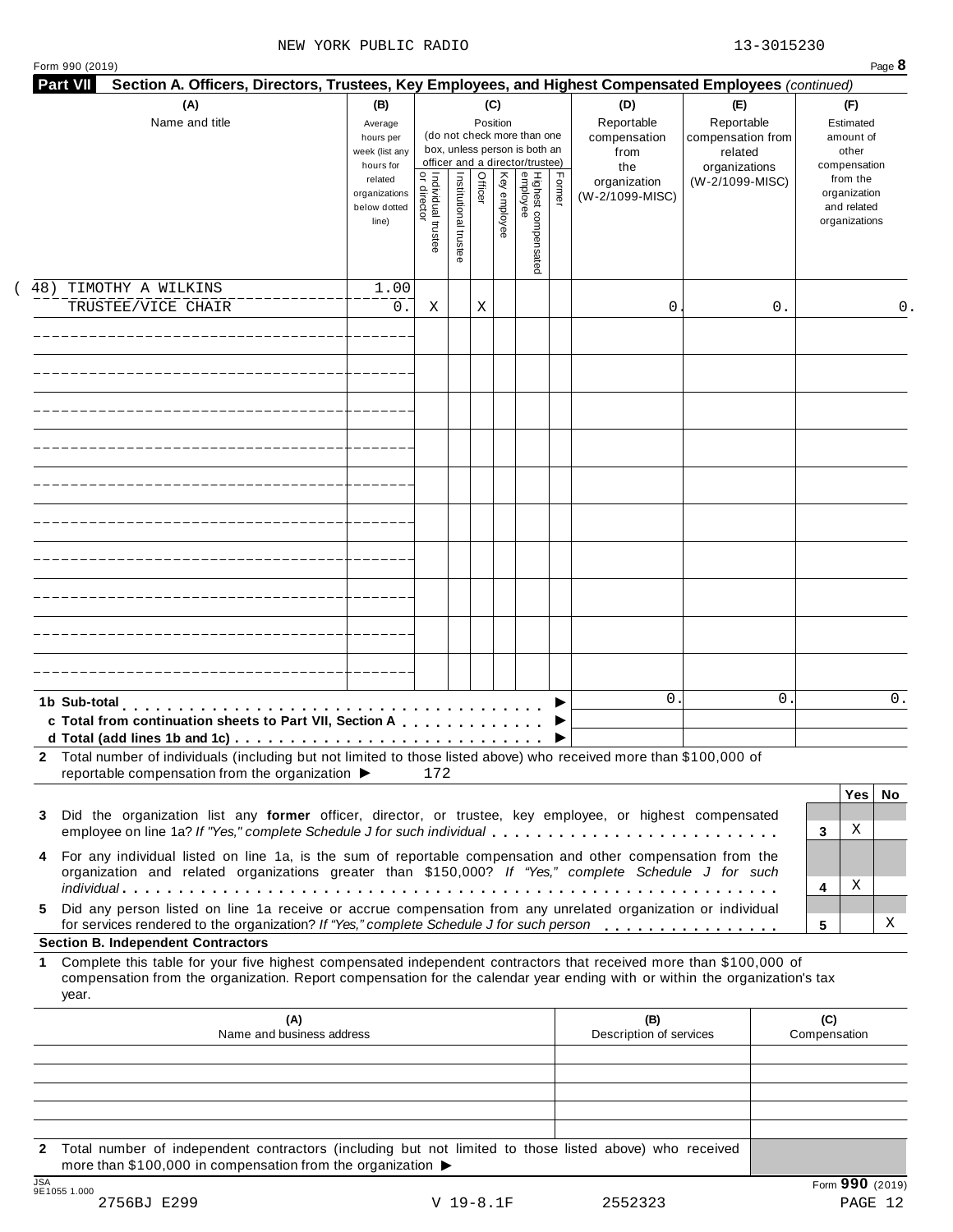|                                                                | Check if Schedule O contains a response or note to any line in this Part VIII                                                                                                                                                                                                           |                 |                      | (A)<br>Total revenue | (B)<br>Related or exempt<br>function revenue | (C)<br>Unrelated<br>business revenue | (D)<br>Revenue excluded<br>from tax under<br>sections 512-514 |
|----------------------------------------------------------------|-----------------------------------------------------------------------------------------------------------------------------------------------------------------------------------------------------------------------------------------------------------------------------------------|-----------------|----------------------|----------------------|----------------------------------------------|--------------------------------------|---------------------------------------------------------------|
| 1a                                                             | Federated campaigns <b>Federated</b>                                                                                                                                                                                                                                                    | 1а              |                      |                      |                                              |                                      |                                                               |
| Contributions, Gifts, Grants<br>and Other Similar Amounts<br>b | Membership dues <b>All Accords</b> Membership dues                                                                                                                                                                                                                                      | 1b              |                      |                      |                                              |                                      |                                                               |
| с                                                              | Fundraising events <b>Fundraising</b>                                                                                                                                                                                                                                                   | 1c              | 1,364,160.           |                      |                                              |                                      |                                                               |
| d                                                              | Related organizations <b>contains</b> and <b>Related</b> organizations <b>contains</b>                                                                                                                                                                                                  | 1d              |                      |                      |                                              |                                      |                                                               |
| е                                                              | Government grants (contributions)                                                                                                                                                                                                                                                       | 1e              | 395,290.             |                      |                                              |                                      |                                                               |
|                                                                | All other contributions, gifts, grants,<br>$\mathbf{r}$                                                                                                                                                                                                                                 |                 |                      |                      |                                              |                                      |                                                               |
|                                                                | and similar amounts not included above                                                                                                                                                                                                                                                  | 1f              | 62,207,651.          |                      |                                              |                                      |                                                               |
| g                                                              | Noncash contributions included in                                                                                                                                                                                                                                                       |                 |                      |                      |                                              |                                      |                                                               |
|                                                                | lines 1a-1f                                                                                                                                                                                                                                                                             | 1g $\sqrt{5}$   | 2,089,495.           |                      |                                              |                                      |                                                               |
|                                                                |                                                                                                                                                                                                                                                                                         |                 |                      | 63,967,101.          |                                              |                                      |                                                               |
|                                                                |                                                                                                                                                                                                                                                                                         |                 | <b>Business Code</b> |                      |                                              |                                      |                                                               |
| 2a                                                             | PRODUCTION                                                                                                                                                                                                                                                                              |                 | 512290               | 3,117,093.           | 3,117,093.                                   |                                      |                                                               |
| Program Service<br>Revenue<br>b                                | COLLABORATIVE AGREEMENTS                                                                                                                                                                                                                                                                |                 | 515100               | 1,502,561.           | 1,502,561.                                   |                                      |                                                               |
| c                                                              | OTHER PROGRAM SERVICE REVENUE                                                                                                                                                                                                                                                           |                 | 515100               | $-258,594.$          | $-258,594.$                                  |                                      |                                                               |
| d                                                              | TAXABLE UNDERWRITING                                                                                                                                                                                                                                                                    |                 | 900099               | 11, 121, 842.        |                                              | 11, 121, 842.                        |                                                               |
|                                                                |                                                                                                                                                                                                                                                                                         |                 |                      |                      |                                              |                                      |                                                               |
| f                                                              | All other program service revenue                                                                                                                                                                                                                                                       |                 |                      |                      |                                              |                                      |                                                               |
| g                                                              | Total. Add lines 2a-2f ▶                                                                                                                                                                                                                                                                |                 |                      | 15,482,902.          |                                              |                                      |                                                               |
| 3                                                              | Investment income (including dividends, interest, and                                                                                                                                                                                                                                   |                 |                      |                      |                                              |                                      |                                                               |
|                                                                |                                                                                                                                                                                                                                                                                         |                 |                      | 633,753.             |                                              | 120.                                 | 633,633.                                                      |
| 4                                                              | Income from investment of tax-exempt bond proceeds $\blacksquare$                                                                                                                                                                                                                       |                 |                      | $0$ .                |                                              |                                      |                                                               |
| 5                                                              |                                                                                                                                                                                                                                                                                         |                 |                      | 2,327,406.           |                                              |                                      | 2,327,406.                                                    |
|                                                                |                                                                                                                                                                                                                                                                                         | (i) Real        | (ii) Personal        |                      |                                              |                                      |                                                               |
| 6a                                                             | Gross rents  <br>6а                                                                                                                                                                                                                                                                     | 101,233.        | 4,400.               |                      |                                              |                                      |                                                               |
| b                                                              | Less: rental expenses<br>6b                                                                                                                                                                                                                                                             | 535,722.        | 1,124.               |                      |                                              |                                      |                                                               |
| c                                                              | Rental income or (loss) 6c                                                                                                                                                                                                                                                              | $-434, 489.$    | 3,276.               |                      |                                              |                                      |                                                               |
| d                                                              | Net rental income or (loss) <b>interest in the set of the set of the set of the set of the set of the set of the set of the set of the set of the set of the set of the set of the set of the set of the set of the set of the </b>                                                     |                 |                      | $-431, 213.$         |                                              | $-431, 213.$                         |                                                               |
| 7a                                                             | Gross amount from                                                                                                                                                                                                                                                                       | (i) Securities  | (ii) Other           |                      |                                              |                                      |                                                               |
|                                                                | sales<br>of<br>assets                                                                                                                                                                                                                                                                   |                 |                      |                      |                                              |                                      |                                                               |
|                                                                | other than inventory<br>7a                                                                                                                                                                                                                                                              | 5,071,634.      |                      |                      |                                              |                                      |                                                               |
| b                                                              | Less: cost or other basis                                                                                                                                                                                                                                                               |                 |                      |                      |                                              |                                      |                                                               |
| evenue                                                         | and sales expenses<br>7b                                                                                                                                                                                                                                                                | 4,834,205.      |                      |                      |                                              |                                      |                                                               |
|                                                                | 7c<br><b>c</b> Gain or (loss)                                                                                                                                                                                                                                                           | 237,429.        |                      | 237,429.             |                                              |                                      | 237,429.                                                      |
| Other <sub>R</sub><br>d                                        | Net gain or (loss) $\cdots$ $\cdots$ $\cdots$ $\cdots$ $\cdots$ $\cdots$                                                                                                                                                                                                                |                 |                      |                      |                                              |                                      |                                                               |
| 8а                                                             | income from fundraising<br>Gross                                                                                                                                                                                                                                                        | 1,364,160.      |                      |                      |                                              |                                      |                                                               |
|                                                                | events (not including \$                                                                                                                                                                                                                                                                |                 |                      |                      |                                              |                                      |                                                               |
|                                                                | of contributions reported on line                                                                                                                                                                                                                                                       | 8а              | 76,845.              |                      |                                              |                                      |                                                               |
|                                                                | 1c). See Part IV, line 18                                                                                                                                                                                                                                                               | 8b              | 369,241.             |                      |                                              |                                      |                                                               |
| $\mathbf b$<br>c                                               | Less: direct expenses extending the state of the state of the state of the state of the state of the state of the state of the state of the state of the state of the state of the state of the state of the state of the stat<br>Net income or (loss) from fundraising events $\ldots$ |                 |                      | $-292, 396.$         |                                              |                                      | $-292, 396.$                                                  |
|                                                                | income<br>from                                                                                                                                                                                                                                                                          | gaming          |                      |                      |                                              |                                      |                                                               |
| 9а                                                             | Gross<br>activities. See Part IV, line 19                                                                                                                                                                                                                                               | 9а              | 0.                   |                      |                                              |                                      |                                                               |
| b                                                              | Less: direct expenses                                                                                                                                                                                                                                                                   | 9b              | $0$ .                |                      |                                              |                                      |                                                               |
| c                                                              | Net income or (loss) from gaming activities. $\ldots$ .                                                                                                                                                                                                                                 |                 |                      | $\mathbf{0}$ .       |                                              |                                      |                                                               |
| 10a                                                            | Gross sales<br>of inventory,                                                                                                                                                                                                                                                            | less            |                      |                      |                                              |                                      |                                                               |
|                                                                | returns and allowances   10a                                                                                                                                                                                                                                                            |                 | 0.                   |                      |                                              |                                      |                                                               |
| b                                                              | Less: cost of goods sold                                                                                                                                                                                                                                                                | 10 <sub>b</sub> | 0.                   |                      |                                              |                                      |                                                               |
|                                                                | Net income or (loss) from sales of inventory                                                                                                                                                                                                                                            |                 |                      | $\mathbf{0}$ .       |                                              |                                      |                                                               |
|                                                                |                                                                                                                                                                                                                                                                                         |                 | <b>Business Code</b> |                      |                                              |                                      |                                                               |
| 11a                                                            |                                                                                                                                                                                                                                                                                         |                 |                      |                      |                                              |                                      |                                                               |
| b                                                              | <u> 1989 - Johann Stein, mars an deus an deus Amerikaanse komme</u>                                                                                                                                                                                                                     |                 |                      |                      |                                              |                                      |                                                               |
| c                                                              |                                                                                                                                                                                                                                                                                         |                 |                      |                      |                                              |                                      |                                                               |
| Miscellaneous<br>Revenue                                       | All other revenue example and the state of the state of the state of the state of the state of the state of the state of the state of the state of the state of the state of the state of the state of the state of the state                                                           |                 |                      |                      |                                              |                                      |                                                               |
| е                                                              |                                                                                                                                                                                                                                                                                         |                 |                      | $0$ .                |                                              |                                      |                                                               |
|                                                                |                                                                                                                                                                                                                                                                                         |                 |                      | 81,924,982.          | 4,361,060.                                   | 10,690,749.                          | 2,906,072.                                                    |
| 12                                                             | Total revenue. See instructions ▶                                                                                                                                                                                                                                                       |                 |                      |                      |                                              |                                      |                                                               |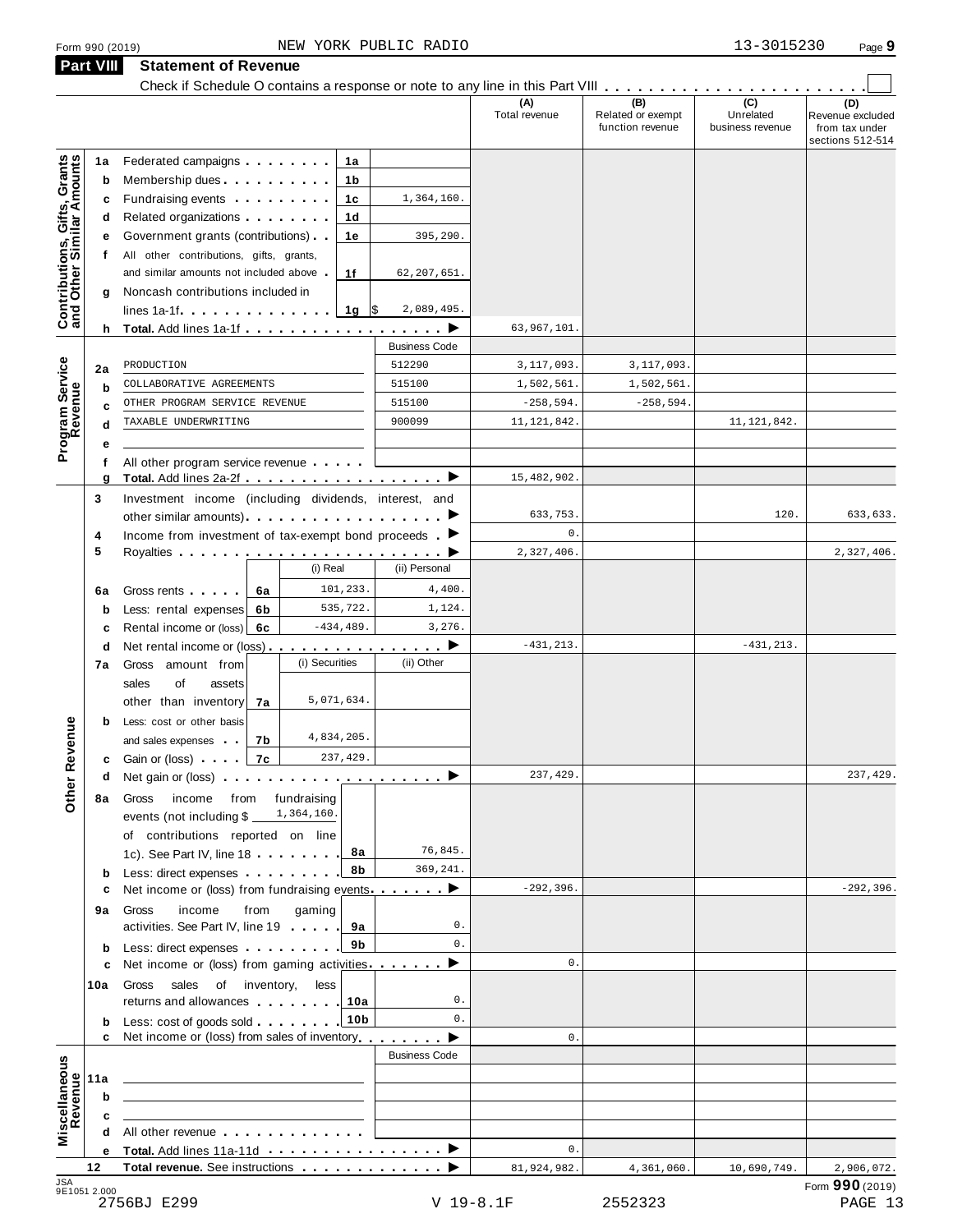|    | Do not include amounts reported on lines 6b, 7b,<br>8b, 9b, and 10b of Part VIII.<br>1 Grants and other assistance to domestic organizations<br>and domestic governments. See Part IV, line 21                                 | (A)<br>Total expenses    | (B)<br>Program service<br>expenses | Management and   | (D)<br>Fundraising |
|----|--------------------------------------------------------------------------------------------------------------------------------------------------------------------------------------------------------------------------------|--------------------------|------------------------------------|------------------|--------------------|
|    |                                                                                                                                                                                                                                |                          |                                    |                  |                    |
|    |                                                                                                                                                                                                                                |                          |                                    | general expenses | expenses           |
|    |                                                                                                                                                                                                                                |                          |                                    |                  |                    |
|    |                                                                                                                                                                                                                                | 0                        |                                    |                  |                    |
|    | 2 Grants and other assistance to domestic<br>individuals. See Part IV, line 22                                                                                                                                                 | 0                        |                                    |                  |                    |
|    | 3 Grants and other assistance to foreign                                                                                                                                                                                       |                          |                                    |                  |                    |
|    | organizations, foreign governments, and foreign                                                                                                                                                                                |                          |                                    |                  |                    |
|    | individuals. See Part IV, lines 15 and 16                                                                                                                                                                                      | 0                        |                                    |                  |                    |
|    | Benefits paid to or for members                                                                                                                                                                                                | $\Omega$                 |                                    |                  |                    |
|    | 5 Compensation of current officers, directors,<br>trustees, and key employees expressed and the state of                                                                                                                       | 4,539,712.               | 3, 471, 145.                       | 410,000.         | 658,567.           |
|    | 6 Compensation not included above to disqualified                                                                                                                                                                              |                          |                                    |                  |                    |
|    | persons (as defined under section 4958(f)(1)) and                                                                                                                                                                              |                          |                                    |                  |                    |
|    | persons described in section 4958(c)(3)(B)                                                                                                                                                                                     | 0                        |                                    |                  |                    |
|    | 7 Other salaries and wages <b>contained contained contained contained contained contained </b>                                                                                                                                 | 43, 421, 232.            | 33,621,127.                        | 2,555,203.       | 7,244,902.         |
|    | 8 Pension plan accruals and contributions (include                                                                                                                                                                             | 1,182,410.               | 845,007.                           | 105,391.         | 232,012.           |
|    | section 401(k) and 403(b) employer contributions)                                                                                                                                                                              | 6, 501, 113.             | 4,776,074.                         | 650,285.         | 1,074,754.         |
| 9  | Other employee benefits                                                                                                                                                                                                        | 3,395,709.               | 2,566,159.                         | 317,397.         | 512, 153.          |
| 10 | Payroll taxes                                                                                                                                                                                                                  |                          |                                    |                  |                    |
| 11 | Fees for services (nonemployees):                                                                                                                                                                                              | 0                        |                                    |                  |                    |
|    | a Management                                                                                                                                                                                                                   | 225, 227.                |                                    | 225, 227.        |                    |
|    |                                                                                                                                                                                                                                | 244,401.                 | 192,399.                           | 16,392.          | 35,610.            |
|    | c Accounting                                                                                                                                                                                                                   | $\Omega$ .               |                                    |                  |                    |
|    | e Professional fundraising services. See Part IV, line 17                                                                                                                                                                      | 548,047.                 |                                    |                  | 548,047.           |
|    | f Investment management fees                                                                                                                                                                                                   | 230,628.                 | 181,557.                           | 15,468.          | 33,603.            |
|    | <b>g</b> Other. (If line 11g amount exceeds 10% of line 25, column                                                                                                                                                             |                          |                                    |                  |                    |
|    | (A) amount, list line 11g expenses on Schedule O.).                                                                                                                                                                            | 5,100,489.               | 3,575,924.                         | 883, 315.        | 641,250.           |
|    | 12 Advertising and promotion                                                                                                                                                                                                   | 1,005,748.               | $\overline{677}$ , 822.            | 46,060.          | 281,867.           |
| 13 | Office expenses expenses                                                                                                                                                                                                       | 1,539,391.               | 1, 125, 053.                       | 98,142.          | 316, 196.          |
| 14 | Information technology experience and the state of the state of the state of the state of the state of the state of the state of the state of the state of the state of the state of the state of the state of the state of th | 1,552,221.               | 858,724.                           | 296,227.         | 397,270.           |
| 15 | Royalties                                                                                                                                                                                                                      | 0.                       |                                    |                  |                    |
|    | 16 Occupancy                                                                                                                                                                                                                   | 5,643,123.               | 4,808,225.                         | 291,412.         | 543,486.           |
|    |                                                                                                                                                                                                                                | 540,283                  | 387,758                            | 99,923.          | 52,602.            |
|    | 18 Payments of travel or entertainment expenses                                                                                                                                                                                |                          |                                    |                  |                    |
|    | for any federal, state, or local public officials                                                                                                                                                                              | 0                        |                                    |                  |                    |
|    | 19 Conferences, conventions, and meetings                                                                                                                                                                                      | 280,970.                 | 164, 474.                          | 59,637.          | 56,859.            |
| 20 |                                                                                                                                                                                                                                | 757,549.                 |                                    | 757,549.         |                    |
| 21 | Payments to affiliates.                                                                                                                                                                                                        | $\Omega$ .<br>2,380,666. | 1,853,791.                         | 183,772.         | 343,103.           |
| 22 | Depreciation, depletion, and amortization                                                                                                                                                                                      | 319,445.                 | 250,929.                           | 21,597.          | 46,918.            |
| 23 | Insurance in the contract of the contract of the contract of the contract of the contract of the contract of the contract of the contract of the contract of the contract of the contract of the contract of the contract of t |                          |                                    |                  |                    |
| 24 | Other expenses. Itemize expenses not covered                                                                                                                                                                                   |                          |                                    |                  |                    |
|    | above (List miscellaneous expenses on line 24e. If<br>line 24e amount exceeds 10% of line 25, column                                                                                                                           |                          |                                    |                  |                    |
|    | (A) amount, list line 24e expenses on Schedule O.)                                                                                                                                                                             |                          |                                    |                  |                    |
|    | a PROGRAM ACQUISITION                                                                                                                                                                                                          | 5, 151, 582.             | 5, 151, 582.                       |                  |                    |
|    | <b>h</b> MEMBERSHIP SERVICES                                                                                                                                                                                                   | 3,522,588.               |                                    |                  | 3,522,588.         |
|    | cBAD DEBT                                                                                                                                                                                                                      | 163,913.                 |                                    | 163,913.         |                    |
|    | dFINANCING COSTS                                                                                                                                                                                                               | 30,634.                  |                                    | 30,634.          |                    |
|    | <b>e</b> All other expenses                                                                                                                                                                                                    | 3,207,299.               | 3,207,299.                         |                  |                    |
|    | 25 Total functional expenses. Add lines 1 through 24e                                                                                                                                                                          | 91,484,380.              | 67,715,049.                        | 7,227,544.       | 16,541,787.        |
| 26 | Joint costs. Complete this line only if the<br>organization reported in column (B) joint costs<br>from a combined educational campaign and<br>fundraising solicitation. Check here $\blacktriangleright$<br>if                 |                          |                                    |                  |                    |

following SOP 98-2 (ASC 958-720)  $\overline{\cdots}$  .

0.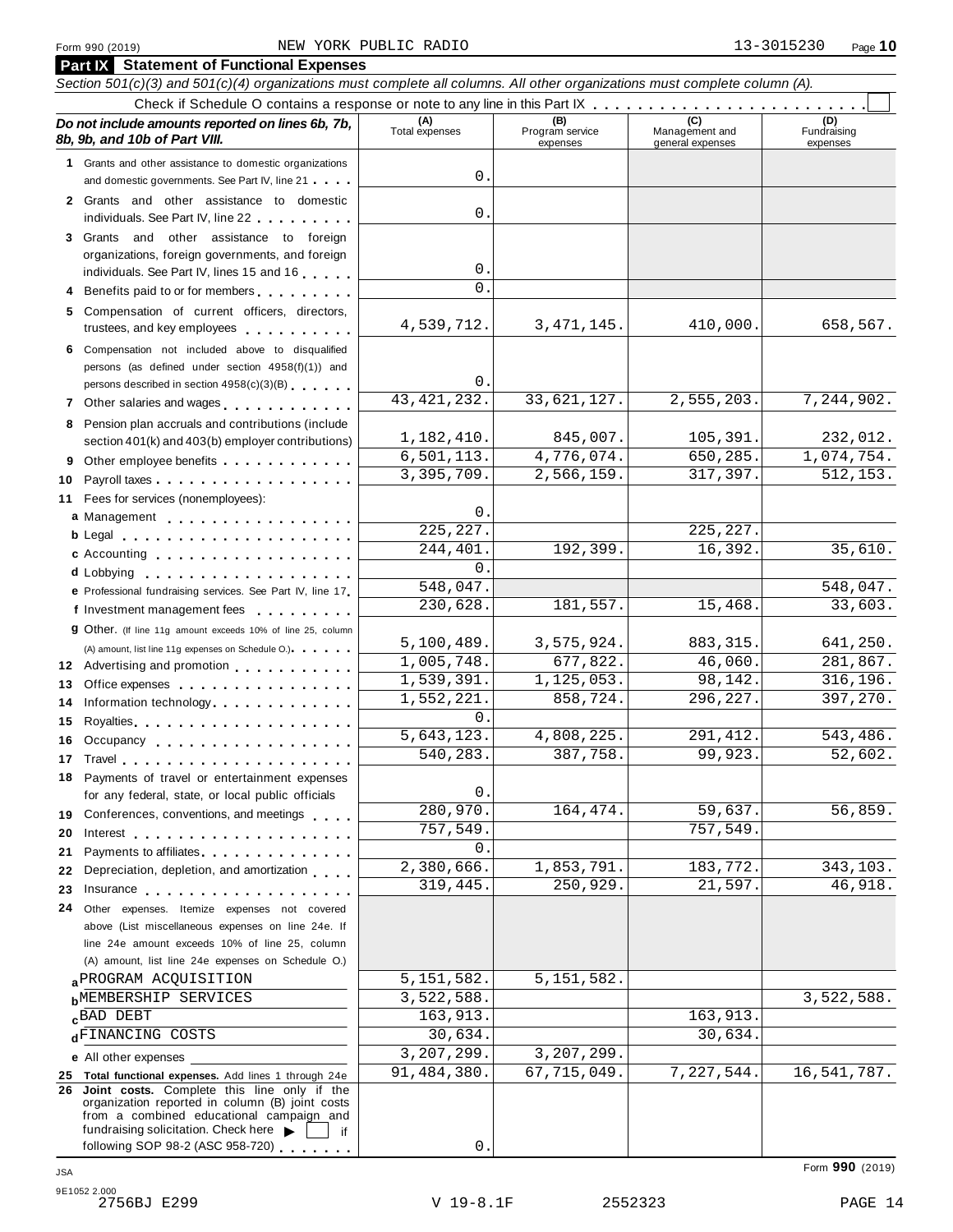|                             |                                                                                                | (A)<br>Beginning of year                 | (B)<br>End of year           |
|-----------------------------|------------------------------------------------------------------------------------------------|------------------------------------------|------------------------------|
|                             |                                                                                                | 1,225,644.<br>$\overline{1}$             | 1,785,705.                   |
| 1                           |                                                                                                | 11,017,739.<br>$\overline{2}$            | 16,613,366.                  |
| $\mathbf{2}$                |                                                                                                | 16, 111, 830.<br>$\overline{\mathbf{3}}$ | 14, 275, 706.                |
| 3                           |                                                                                                | 6,459,564.<br>$\overline{\mathbf{4}}$    | 4,995,073.                   |
| 4                           |                                                                                                |                                          |                              |
| 5                           | Loans and other receivables from any current or former officer, director,                      |                                          |                              |
|                             | trustee, key employee, creator or founder, substantial contributor, or 35%                     | 0.<br>$5\phantom{a}$                     | 0.                           |
|                             | controlled entity or family member of any of these persons                                     |                                          |                              |
| 6                           | Loans and other receivables from other disqualified persons (as defined                        | 0.                                       | 0.                           |
|                             | under section $4958(f)(1)$ , and persons described in section $4958(c)(3)(B)$                  | 6<br>$\mathbf{0}$ .                      | $0$ .                        |
| Assets<br>7                 |                                                                                                | $\overline{7}$<br>0.                     | $0$ .                        |
| 8                           |                                                                                                | 8<br>1,503,251.                          | 1,661,913.                   |
| 9                           |                                                                                                | 9                                        |                              |
|                             | 10a Land, buildings, and equipment: cost or other<br>49,792,938.                               |                                          |                              |
|                             | basis. Complete Part VI of Schedule D 10a<br>36,550,277.                                       | 14,523,863.                              | 13, 242, 661.                |
|                             |                                                                                                | 10c<br>26, 144, 637.                     | 26,666,453.                  |
| 11                          |                                                                                                | 11<br>16,994,490.                        | 17,382,557.                  |
| 12                          | Investments - other securities. See Part IV, line 11                                           | 12<br>0.                                 | $0$ .                        |
| 13                          | Investments - program-related. See Part IV, line 11.                                           | 13<br>0.                                 | 0.                           |
| 14                          |                                                                                                | 14<br>33, 230, 245.                      | 31,849,459.                  |
| 15                          |                                                                                                | 15<br>127, 211, 263.                     | 128, 472, 893.               |
| 16                          | <b>Total assets.</b> Add lines 1 through 15 (must equal line 33)                               | 16<br>14, 105, 681.                      |                              |
| 17                          |                                                                                                | 17                                       | 16,860,847.<br>0.            |
| 18                          |                                                                                                | 0.<br>18<br>0.                           | $0$ .                        |
| 19                          |                                                                                                | 19<br>0.                                 | $0$ .                        |
| 20                          | Tax-exempt bond liabilities                                                                    | 20<br>$0$ .                              | $0$ .                        |
| 21                          | Escrow or custodial account liability. Complete Part IV of Schedule D.                         | 21                                       |                              |
| 22                          | Loans and other payables to any current or former officer, director,                           |                                          |                              |
| Liabilities                 | trustee, key employee, creator or founder, substantial contributor, or 35%                     |                                          |                              |
|                             | controlled entity or family member of any of these persons                                     | 0.<br>22                                 | 0.<br>15,749,377.            |
| 23                          | Secured mortgages and notes payable to unrelated third parties                                 | 15,746,548.<br>23                        |                              |
| 24                          | Unsecured notes and loans payable to unrelated third parties                                   | 0.1<br>24                                | 0.                           |
| 25                          | Other liabilities (including federal income tax, payables to related third                     |                                          |                              |
|                             | parties, and other liabilities not included on lines 17-24). Complete Part X                   | 4,086,211.                               |                              |
|                             |                                                                                                | 25<br>33,938,440.                        | 11,303,435.<br>43, 913, 659. |
| 26                          | $\mathbf{X}$                                                                                   | 26                                       |                              |
|                             | Organizations that follow FASB ASC 958, check here ▶<br>and complete lines 27, 28, 32, and 33. |                                          |                              |
|                             |                                                                                                | 72, 145, 294.                            | 65,752,589.                  |
| 27<br>28                    |                                                                                                | 27<br>21, 127, 529.                      | 18,806,645.                  |
|                             |                                                                                                | 28                                       |                              |
|                             | Organizations that do not follow FASB ASC 958, check here<br>and complete lines 29 through 33. |                                          |                              |
| Net Assets or Fund Balances |                                                                                                |                                          |                              |
| 29                          | Capital stock or trust principal, or current funds                                             | 29                                       |                              |
| 30                          | Paid-in or capital surplus, or land, building, or equipment fund.                              | 30                                       |                              |
| 31                          | Retained earnings, endowment, accumulated income, or other funds                               | 31                                       |                              |
| 32                          |                                                                                                | 93, 272, 823.<br>32                      | 84, 559, 234.                |
| 33                          | Total liabilities and net assets/fund balances                                                 | 127, 211, 263.<br>33                     | 128, 472, 893.               |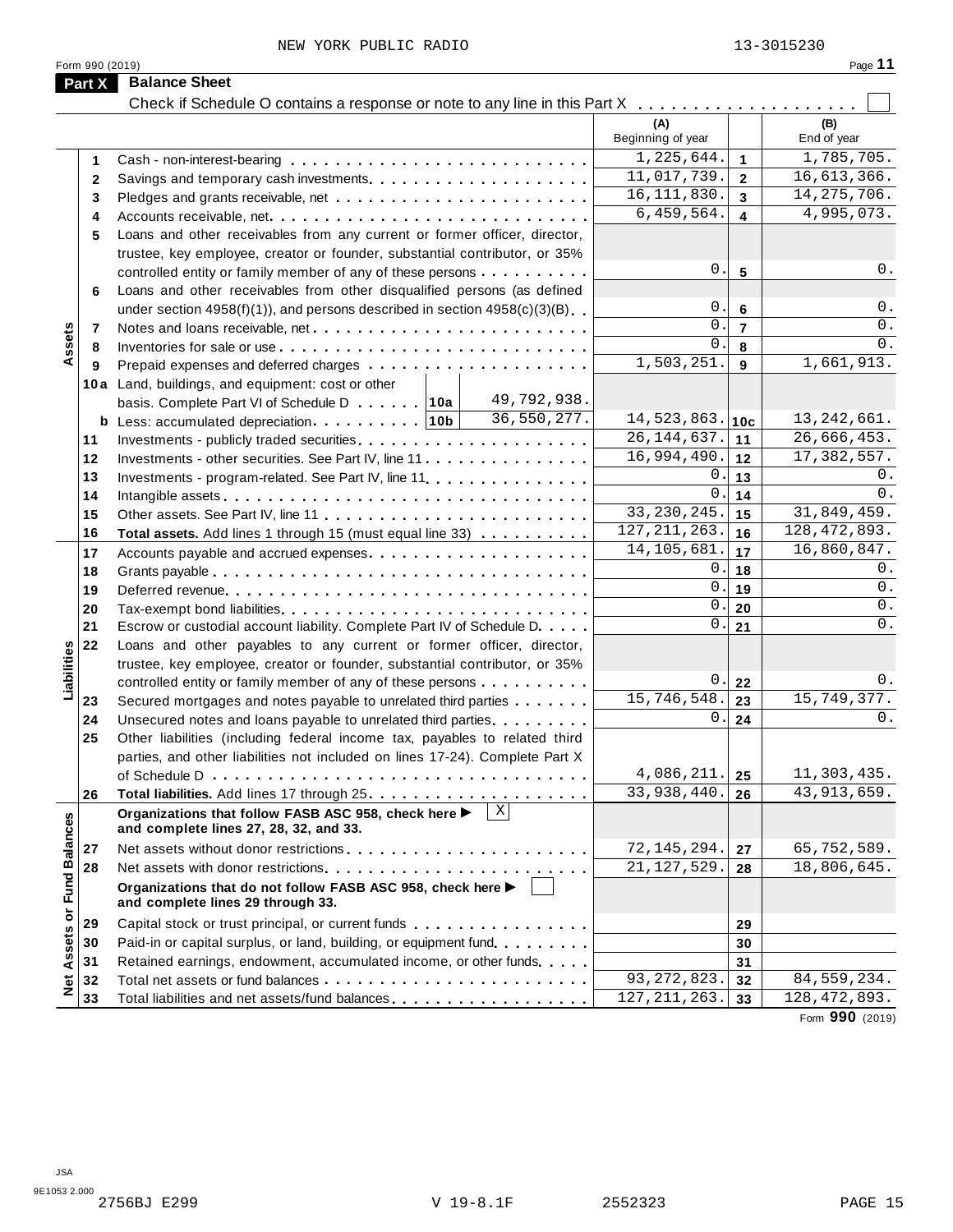|                | Form 990 (2019)                                                                                                                                                                                                                                                                                                                                                   |                         |                |          | Page 12 |
|----------------|-------------------------------------------------------------------------------------------------------------------------------------------------------------------------------------------------------------------------------------------------------------------------------------------------------------------------------------------------------------------|-------------------------|----------------|----------|---------|
| <b>Part XI</b> | <b>Reconciliation of Net Assets</b>                                                                                                                                                                                                                                                                                                                               |                         |                |          |         |
|                |                                                                                                                                                                                                                                                                                                                                                                   |                         |                |          |         |
| 1              |                                                                                                                                                                                                                                                                                                                                                                   | $\mathbf{1}$            | 81,924,982.    |          |         |
| 2              | Total expenses (must equal Part IX, column (A), line 25)                                                                                                                                                                                                                                                                                                          | $\overline{2}$          | 91,484,380.    |          |         |
| 3              |                                                                                                                                                                                                                                                                                                                                                                   | 3                       | $-9,559,398.$  |          |         |
| 4              | Net assets or fund balances at beginning of year (must equal Part X, line 32, column (A))                                                                                                                                                                                                                                                                         | $\overline{\mathbf{4}}$ | 93, 272, 823.  |          |         |
| 5              |                                                                                                                                                                                                                                                                                                                                                                   | 5                       |                | 845,809. |         |
| 6              |                                                                                                                                                                                                                                                                                                                                                                   | 6                       |                |          | 0.      |
| 7              |                                                                                                                                                                                                                                                                                                                                                                   | $\overline{7}$          |                |          | 0.      |
| 8              |                                                                                                                                                                                                                                                                                                                                                                   | 8                       |                |          | $0$ .   |
| 9              | Other changes in net assets or fund balances (explain on Schedule O).                                                                                                                                                                                                                                                                                             | 9                       |                |          | 0.      |
| 10             | Net assets or fund balances at end of year. Combine lines 3 through 9 (must equal Part X, line                                                                                                                                                                                                                                                                    |                         |                |          |         |
|                |                                                                                                                                                                                                                                                                                                                                                                   | 10                      | 84, 559, 234.  |          |         |
| Part XII       | <b>Financial Statements and Reporting</b>                                                                                                                                                                                                                                                                                                                         |                         |                |          |         |
|                |                                                                                                                                                                                                                                                                                                                                                                   |                         |                |          |         |
| 1              | $\overline{X}$ Accrual<br>Cash<br>Other<br>Accounting method used to prepare the Form 990:<br>If the organization changed its method of accounting from a prior year or checked "Other," explain in                                                                                                                                                               |                         |                | Yes      | No      |
|                | Schedule O.                                                                                                                                                                                                                                                                                                                                                       |                         |                |          |         |
|                | 2a Were the organization's financial statements compiled or reviewed by an independent accountant?<br>If "Yes," check a box below to indicate whether the financial statements for the year were compiled or<br>reviewed on a separate basis, consolidated basis, or both:<br>Separate basis<br><b>Consolidated basis</b><br>Both consolidated and separate basis |                         | 2a             |          |         |
|                | <b>b</b> Were the organization's financial statements audited by an independent accountant?                                                                                                                                                                                                                                                                       |                         | 2 <sub>b</sub> | Χ        |         |
|                | If "Yes," check a box below to indicate whether the financial statements for the year were audited on a<br>separate basis, consolidated basis, or both:<br>$X$ Separate basis<br>Consolidated basis<br>Both consolidated and separate basis                                                                                                                       |                         |                |          |         |
|                | c If "Yes" to line 2a or 2b, does the organization have a committee that assumes responsibility for oversight of                                                                                                                                                                                                                                                  |                         |                |          |         |
|                | the audit, review, or compilation of its financial statements and selection of an independent accountant?                                                                                                                                                                                                                                                         |                         | 2c             | Χ        |         |
|                | If the organization changed either its oversight process or selection process during the tax year, explain on<br>Schedule O.                                                                                                                                                                                                                                      |                         |                |          |         |
|                | 3a As a result of a federal award, was the organization required to undergo an audit or audits as set forth in the                                                                                                                                                                                                                                                |                         | 3a             |          |         |
|                | b If "Yes," did the organization undergo the required audit or audits? If the organization did not undergo the                                                                                                                                                                                                                                                    |                         |                |          | X<br>Χ  |

Form **990** (2019)

 $\overline{a}$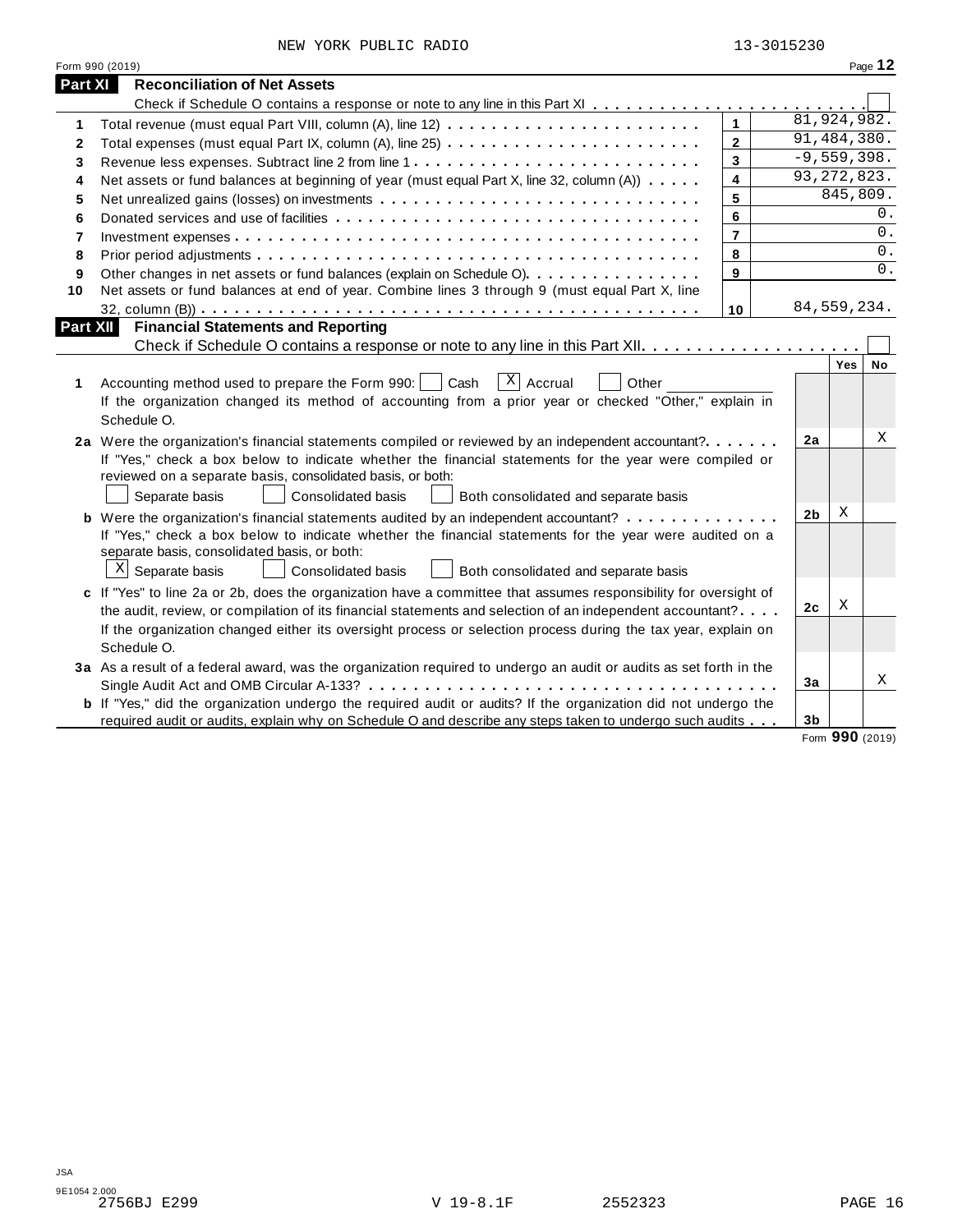| <b>SCHEDULE A</b> |      |  |
|-------------------|------|--|
|                   | ---- |  |

## **CHEDULE A Public Charity Status and Public Support**  $\frac{100\text{dB No. }1545-0047}{000\text{dB}}$

(Form 990 or 990-EZ) complete if the organization is a section 501(c)(3) organization or a section 4947(a)(1) nonexempt charitable trust.  $2019$ 

|                                                               |                                   |                                                            |                                                                                                              |     |                                       | Complete if the organization is a section 501(c)(3) organization or a section 4947(a)(1) nonexempt charitable trust.                                                                                                                                                                                                                                                            | ZW IJ                                                                                                                            |
|---------------------------------------------------------------|-----------------------------------|------------------------------------------------------------|--------------------------------------------------------------------------------------------------------------|-----|---------------------------------------|---------------------------------------------------------------------------------------------------------------------------------------------------------------------------------------------------------------------------------------------------------------------------------------------------------------------------------------------------------------------------------|----------------------------------------------------------------------------------------------------------------------------------|
| Department of the Treasury<br><b>Internal Revenue Service</b> |                                   |                                                            | Attach to Form 990 or Form 990-EZ.<br>Go to www.irs.gov/Form990 for instructions and the latest information. |     |                                       |                                                                                                                                                                                                                                                                                                                                                                                 | Open to Public<br><b>Inspection</b>                                                                                              |
| Name of the organization                                      |                                   | NEW YORK PUBLIC RADIO                                      |                                                                                                              |     |                                       | <b>Employer identification number</b>                                                                                                                                                                                                                                                                                                                                           |                                                                                                                                  |
| D/B/A WNYC RADIO, WQXR AND NJ PUBLIC RADIO                    |                                   |                                                            |                                                                                                              |     |                                       | 13-3015230                                                                                                                                                                                                                                                                                                                                                                      |                                                                                                                                  |
| Part I                                                        |                                   |                                                            |                                                                                                              |     |                                       | Reason for Public Charity Status (All organizations must complete this part.) See instructions.                                                                                                                                                                                                                                                                                 |                                                                                                                                  |
|                                                               |                                   |                                                            | The organization is not a private foundation because it is: (For lines 1 through 12, check only one box.)    |     |                                       |                                                                                                                                                                                                                                                                                                                                                                                 |                                                                                                                                  |
| 1                                                             |                                   |                                                            | A church, convention of churches, or association of churches described in section 170(b)(1)(A)(i).           |     |                                       |                                                                                                                                                                                                                                                                                                                                                                                 |                                                                                                                                  |
| 2                                                             |                                   |                                                            | A school described in section 170(b)(1)(A)(ii). (Attach Schedule E (Form 990 or 990-EZ).)                    |     |                                       |                                                                                                                                                                                                                                                                                                                                                                                 |                                                                                                                                  |
| 3                                                             |                                   |                                                            | A hospital or a cooperative hospital service organization described in section 170(b)(1)(A)(iii).            |     |                                       |                                                                                                                                                                                                                                                                                                                                                                                 |                                                                                                                                  |
| 4                                                             | hospital's name, city, and state: |                                                            |                                                                                                              |     |                                       | A medical research organization operated in conjunction with a hospital described in section 170(b)(1)(A)(iii). Enter the                                                                                                                                                                                                                                                       |                                                                                                                                  |
| 5                                                             |                                   |                                                            |                                                                                                              |     |                                       |                                                                                                                                                                                                                                                                                                                                                                                 | An organization operated for the benefit of a college or university owned or operated by a governmental unit described in        |
|                                                               |                                   | section 170(b)(1)(A)(iv). (Complete Part II.)              |                                                                                                              |     |                                       |                                                                                                                                                                                                                                                                                                                                                                                 |                                                                                                                                  |
| 6                                                             |                                   |                                                            | A federal, state, or local government or governmental unit described in section 170(b)(1)(A)(v).             |     |                                       |                                                                                                                                                                                                                                                                                                                                                                                 |                                                                                                                                  |
| x<br>7                                                        |                                   |                                                            |                                                                                                              |     |                                       |                                                                                                                                                                                                                                                                                                                                                                                 | An organization that normally receives a substantial part of its support from a governmental unit or from the general public     |
|                                                               |                                   | described in section 170(b)(1)(A)(vi). (Complete Part II.) |                                                                                                              |     |                                       |                                                                                                                                                                                                                                                                                                                                                                                 |                                                                                                                                  |
| 8                                                             |                                   |                                                            | A community trust described in section 170(b)(1)(A)(vi). (Complete Part II.)                                 |     |                                       |                                                                                                                                                                                                                                                                                                                                                                                 |                                                                                                                                  |
| 9                                                             |                                   |                                                            |                                                                                                              |     |                                       | An agricultural research organization described in section 170(b)(1)(A)(ix) operated in conjunction with a land-grant college                                                                                                                                                                                                                                                   |                                                                                                                                  |
|                                                               |                                   |                                                            |                                                                                                              |     |                                       | or university or a non-land-grant college of agriculture (see instructions). Enter the name, city, and state of the college or                                                                                                                                                                                                                                                  |                                                                                                                                  |
| university:                                                   |                                   |                                                            |                                                                                                              |     |                                       |                                                                                                                                                                                                                                                                                                                                                                                 |                                                                                                                                  |
| 10                                                            |                                   |                                                            | acquired by the organization after June 30, 1975. See section 509(a)(2). (Complete Part III.)                |     |                                       | An organization that normally receives: (1) more than 331/3% of its support from contributions, membership fees, and gross<br>receipts from activities related to its exempt functions - subject to certain exceptions, and (2) no more than 331/3% of its<br>support from gross investment income and unrelated business taxable income (less section 511 tax) from businesses |                                                                                                                                  |
| 11                                                            |                                   |                                                            | An organization organized and operated exclusively to test for public safety. See section 509(a)(4).         |     |                                       |                                                                                                                                                                                                                                                                                                                                                                                 |                                                                                                                                  |
| 12                                                            |                                   |                                                            |                                                                                                              |     |                                       |                                                                                                                                                                                                                                                                                                                                                                                 | An organization organized and operated exclusively for the benefit of, to perform the functions of, or to carry out the purposes |
|                                                               |                                   |                                                            |                                                                                                              |     |                                       |                                                                                                                                                                                                                                                                                                                                                                                 | of one or more publicly supported organizations described in section 509(a)(1) or section 509(a)(2). See section 509(a)(3).      |
|                                                               |                                   |                                                            |                                                                                                              |     |                                       | Check the box in lines 12a through 12d that describes the type of supporting organization and complete lines 12e, 12f, and 12g.                                                                                                                                                                                                                                                 |                                                                                                                                  |
| a                                                             |                                   |                                                            |                                                                                                              |     |                                       | Type I. A supporting organization operated, supervised, or controlled by its supported organization(s), typically by giving                                                                                                                                                                                                                                                     |                                                                                                                                  |
|                                                               |                                   |                                                            |                                                                                                              |     |                                       | the supported organization(s) the power to regularly appoint or elect a majority of the directors or trustees of the                                                                                                                                                                                                                                                            |                                                                                                                                  |
|                                                               |                                   |                                                            | supporting organization. You must complete Part IV, Sections A and B.                                        |     |                                       |                                                                                                                                                                                                                                                                                                                                                                                 |                                                                                                                                  |
| b                                                             |                                   |                                                            |                                                                                                              |     |                                       | Type II. A supporting organization supervised or controlled in connection with its supported organization(s), by having                                                                                                                                                                                                                                                         |                                                                                                                                  |
|                                                               |                                   |                                                            |                                                                                                              |     |                                       | control or management of the supporting organization vested in the same persons that control or manage the supported                                                                                                                                                                                                                                                            |                                                                                                                                  |
|                                                               |                                   |                                                            | organization(s). You must complete Part IV, Sections A and C.                                                |     |                                       |                                                                                                                                                                                                                                                                                                                                                                                 |                                                                                                                                  |
| c                                                             |                                   |                                                            |                                                                                                              |     |                                       | Type III functionally integrated. A supporting organization operated in connection with, and functionally integrated with,                                                                                                                                                                                                                                                      |                                                                                                                                  |
|                                                               |                                   |                                                            | its supported organization(s) (see instructions). You must complete Part IV, Sections A, D, and E.           |     |                                       |                                                                                                                                                                                                                                                                                                                                                                                 |                                                                                                                                  |
| d                                                             |                                   |                                                            |                                                                                                              |     |                                       | Type III non-functionally integrated. A supporting organization operated in connection with its supported organization(s)                                                                                                                                                                                                                                                       |                                                                                                                                  |
|                                                               |                                   |                                                            |                                                                                                              |     |                                       | that is not functionally integrated. The organization generally must satisfy a distribution requirement and an attentiveness                                                                                                                                                                                                                                                    |                                                                                                                                  |
|                                                               |                                   |                                                            | requirement (see instructions). You must complete Part IV, Sections A and D, and Part V.                     |     |                                       |                                                                                                                                                                                                                                                                                                                                                                                 |                                                                                                                                  |
| е                                                             |                                   |                                                            |                                                                                                              |     |                                       | Check this box if the organization received a written determination from the IRS that it is a Type I, Type II, Type III                                                                                                                                                                                                                                                         |                                                                                                                                  |
|                                                               |                                   |                                                            | functionally integrated, or Type III non-functionally integrated supporting organization.                    |     |                                       |                                                                                                                                                                                                                                                                                                                                                                                 |                                                                                                                                  |
| f                                                             |                                   |                                                            |                                                                                                              |     |                                       |                                                                                                                                                                                                                                                                                                                                                                                 |                                                                                                                                  |
| g                                                             |                                   |                                                            | Provide the following information about the supported organization(s).                                       |     |                                       |                                                                                                                                                                                                                                                                                                                                                                                 |                                                                                                                                  |
| (i) Name of supported organization                            |                                   | (ii) EIN                                                   | (iii) Type of organization                                                                                   |     | (iv) Is the organization              | (v) Amount of monetary                                                                                                                                                                                                                                                                                                                                                          | (vi) Amount of                                                                                                                   |
|                                                               |                                   |                                                            | (described on lines 1-10<br>above (see instructions))                                                        |     | listed in your governing<br>document? | support (see<br>instructions)                                                                                                                                                                                                                                                                                                                                                   | other support (see<br>instructions)                                                                                              |
|                                                               |                                   |                                                            |                                                                                                              | Yes | No                                    |                                                                                                                                                                                                                                                                                                                                                                                 |                                                                                                                                  |
| (A)                                                           |                                   |                                                            |                                                                                                              |     |                                       |                                                                                                                                                                                                                                                                                                                                                                                 |                                                                                                                                  |
|                                                               |                                   |                                                            |                                                                                                              |     |                                       |                                                                                                                                                                                                                                                                                                                                                                                 |                                                                                                                                  |
| (B)                                                           |                                   |                                                            |                                                                                                              |     |                                       |                                                                                                                                                                                                                                                                                                                                                                                 |                                                                                                                                  |
| (C)                                                           |                                   |                                                            |                                                                                                              |     |                                       |                                                                                                                                                                                                                                                                                                                                                                                 |                                                                                                                                  |
| (D)                                                           |                                   |                                                            |                                                                                                              |     |                                       |                                                                                                                                                                                                                                                                                                                                                                                 |                                                                                                                                  |
| (E)                                                           |                                   |                                                            |                                                                                                              |     |                                       |                                                                                                                                                                                                                                                                                                                                                                                 |                                                                                                                                  |
|                                                               |                                   |                                                            |                                                                                                              |     |                                       |                                                                                                                                                                                                                                                                                                                                                                                 |                                                                                                                                  |
| <b>Total</b>                                                  |                                   |                                                            |                                                                                                              |     |                                       |                                                                                                                                                                                                                                                                                                                                                                                 |                                                                                                                                  |

For Paperwork Reduction Act Notice, see the Instructions for Form 990 or 990-EZ. Schedule A (Form 990 or 990-EZ) 2019 JSA 9E1210 1.000 2756BJ E299 V 19-8.1F 2552323 PAGE 17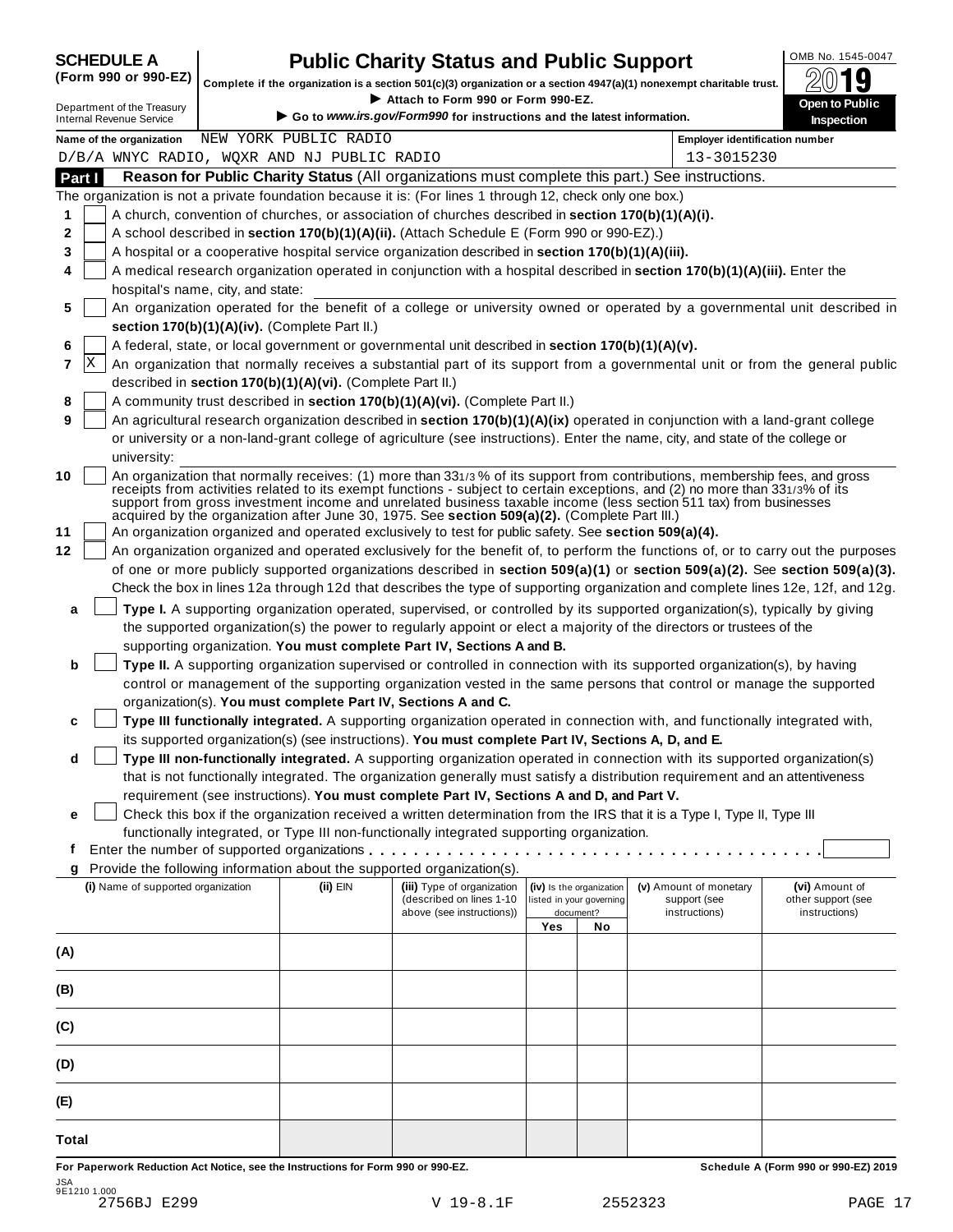**Support Schedule for Organizations Described in Sections 170(b)(1)(A)(iv) and 170(b)(1)(A)(vi)** Complete only if you checked the box on line 5, 7, or 8 of Part I or if the organization failed to qualify under Part III. If the organization fails to qualify under the tests listed below, please complete Part III.) **Part II**

|    | <b>Section A. Public Support</b>                                                                                                                                                                                   |             |               |             |             |               |                |
|----|--------------------------------------------------------------------------------------------------------------------------------------------------------------------------------------------------------------------|-------------|---------------|-------------|-------------|---------------|----------------|
|    | Calendar year (or fiscal year beginning in) ▶                                                                                                                                                                      | (a) 2015    | (b) 2016      | (c) 2017    | $(d)$ 2018  | (e) 2019      | (f) Total      |
| 1  | Gifts, grants, contributions, and<br>membership fees received. (Do not<br>include any "unusual grants.")                                                                                                           | 65,706,155. | 63, 515, 257. | 68,799,416. | 69,015,601. | 63,967,101.   | 331,003,530.   |
| 2  | Tax revenues levied for the<br>organization's benefit and either paid<br>to or expended on its behalf                                                                                                              |             |               |             |             |               | 0.             |
| 3  | The value of services or facilities<br>furnished by a governmental unit to the<br>organization without charge                                                                                                      |             |               |             |             |               | 0.             |
| 4  | Total. Add lines 1 through 3                                                                                                                                                                                       | 65,706,155. | 63, 515, 257. | 68,799,416. | 69,015,601. | 63, 967, 101. | 331,003,530.   |
| 5  | The portion of total contributions by<br>each person (other than a<br>governmental unit or publicly<br>supported organization) included on<br>line 1 that exceeds 2% of the amount<br>shown on line 11, column (f) |             |               |             |             |               | 7,216,636.     |
| 6  | Public support. Subtract line 5 from line 4                                                                                                                                                                        |             |               |             |             |               | 323,786,894.   |
|    | <b>Section B. Total Support</b>                                                                                                                                                                                    |             |               |             |             |               |                |
|    | Calendar year (or fiscal year beginning in) ▶                                                                                                                                                                      | (a) 2015    | (b) 2016      | (c) 2017    | $(d)$ 2018  | (e) 2019      | (f) Total      |
| 7  | Amounts from line 4                                                                                                                                                                                                | 65,706,155. | 63, 515, 257. | 68,799,416. | 69,015,601  | 63, 967, 101. | 331,003,530.   |
| 8  | Gross income from interest, dividends,<br>payments received on securities loans,<br>rents, royalties, and income from<br>similar sources experiences                                                               | 447,716.    | 1,636,124.    | 1,950,286.  | 2,353,521.  | 2,961,159.    | 9,348,806.     |
| 9  | Net income from unrelated business<br>activities, whether or not the business<br>is regularly carried on the control of the set of the set of the set of the set of the set of the set of the s                    |             |               |             |             |               | 0.             |
| 10 | Other income. Do not include gain or<br>loss from the sale of capital assets<br>(Explain in Part VI.)                                                                                                              |             |               |             |             |               | 0.             |
| 11 | Total support. Add lines 7 through 10                                                                                                                                                                              |             |               |             |             |               | 340, 352, 336. |
| 12 |                                                                                                                                                                                                                    |             |               |             |             |               | 34, 145, 131.  |
| 13 | First five years. If the Form 990 is for the organization's first, second, third, fourth, or fifth tax year as a section 501(c)(3)                                                                                 |             |               |             |             |               |                |
|    | <b>Section C. Computation of Public Support Percentage</b>                                                                                                                                                         |             |               |             |             |               |                |
| 14 | Public support percentage for 2019 (line 6, column (f) divided by line 11, column (f).                                                                                                                             |             |               |             |             | 14            | 95.13%         |
| 15 |                                                                                                                                                                                                                    |             |               |             |             | 15            | 95.07%         |
|    | 16a 331/3% support test - 2019. If the organization did not check the box on line 13, and line 14 is 331/3% or more, check this                                                                                    |             |               |             |             |               |                |
|    | box and stop here. The organization qualifies as a publicly supported organization                                                                                                                                 |             |               |             |             |               | Χ              |
|    | b 331/3% support test - 2018. If the organization did not check a box on line 13 or 16a, and line 15 is 331/3% or more, check                                                                                      |             |               |             |             |               |                |
|    |                                                                                                                                                                                                                    |             |               |             |             |               |                |
|    | 17a 10%-facts-and-circumstances test - 2019. If the organization did not check a box on line 13, 16a, or 16b, and line 14 is                                                                                       |             |               |             |             |               |                |
|    | 10% or more, and if the organization meets the "facts-and-circumstances" test, check this box and stop here. Explain in                                                                                            |             |               |             |             |               |                |
|    | Part VI how the organization meets the "facts-and-circumstances" test. The organization qualifies as a publicly supported                                                                                          |             |               |             |             |               |                |
|    |                                                                                                                                                                                                                    |             |               |             |             |               |                |
|    | b 10%-facts-and-circumstances test - 2018. If the organization did not check a box on line 13, 16a, 16b, or 17a, and line                                                                                          |             |               |             |             |               |                |
|    | 15 is 10% or more, and if the organization meets the "facts-and-circumstances" test, check this box and stop here.                                                                                                 |             |               |             |             |               |                |
|    | Explain in Part VI how the organization meets the "facts-and-circumstances" test. The organization qualifies as a publicly                                                                                         |             |               |             |             |               |                |
|    |                                                                                                                                                                                                                    |             |               |             |             |               |                |
|    |                                                                                                                                                                                                                    |             |               |             |             |               |                |
| 18 | Private foundation. If the organization did not check a box on line 13, 16a, 16b, 17a, or 17b, check this box and see                                                                                              |             |               |             |             |               |                |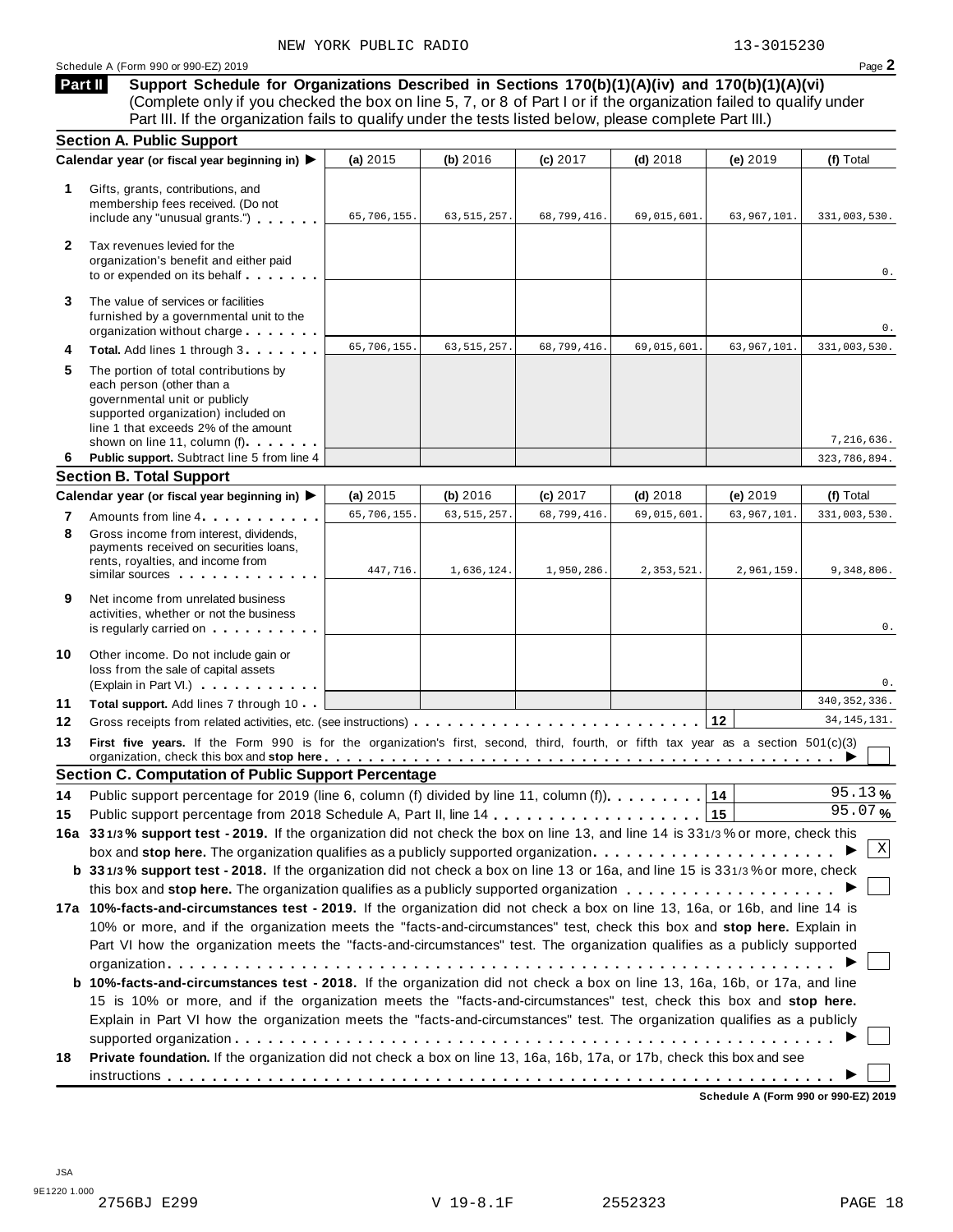#### **Support Schedule for Organizations Described in Section 509(a)(2) Part III**

(Complete only if you checked the box on line 10 of Part I or if the organization failed to qualify under Part II. If the organization fails to qualify under the tests listed below, please complete Part II.)

|            | <b>Section A. Public Support</b>                                                                                                                                                                                                     |            |           |          |            |                                      |           |
|------------|--------------------------------------------------------------------------------------------------------------------------------------------------------------------------------------------------------------------------------------|------------|-----------|----------|------------|--------------------------------------|-----------|
|            | Calendar year (or fiscal year beginning in) $\blacktriangleright$                                                                                                                                                                    | (a) $2015$ | (b) 2016  | (c) 2017 | $(d)$ 2018 | (e) 2019                             | (f) Total |
| 1.         | Gifts, grants, contributions, and membership fees                                                                                                                                                                                    |            |           |          |            |                                      |           |
|            | received. (Do not include any "unusual grants.")                                                                                                                                                                                     |            |           |          |            |                                      |           |
| 2          | Gross receipts from admissions, merchandise                                                                                                                                                                                          |            |           |          |            |                                      |           |
|            | sold or services performed, or facilities                                                                                                                                                                                            |            |           |          |            |                                      |           |
|            | furnished in any activity that is related to the                                                                                                                                                                                     |            |           |          |            |                                      |           |
|            | organization's tax-exempt purpose                                                                                                                                                                                                    |            |           |          |            |                                      |           |
| 3          | Gross receipts from activities that are not an                                                                                                                                                                                       |            |           |          |            |                                      |           |
|            | unrelated trade or business under section 513                                                                                                                                                                                        |            |           |          |            |                                      |           |
| 4          | Tax revenues levied for the                                                                                                                                                                                                          |            |           |          |            |                                      |           |
|            | organization's benefit and either paid to                                                                                                                                                                                            |            |           |          |            |                                      |           |
|            | or expended on its behalf <b>contains the set of the set of the set of the set of the set of the set of the set of the set of the set of the set of the set of the set of the set of the set of the set of the set of the set of</b> |            |           |          |            |                                      |           |
| 5          | The value of services or facilities                                                                                                                                                                                                  |            |           |          |            |                                      |           |
|            | furnished by a governmental unit to the                                                                                                                                                                                              |            |           |          |            |                                      |           |
|            | organization without charge                                                                                                                                                                                                          |            |           |          |            |                                      |           |
|            |                                                                                                                                                                                                                                      |            |           |          |            |                                      |           |
| 6          | <b>Total.</b> Add lines 1 through 5                                                                                                                                                                                                  |            |           |          |            |                                      |           |
|            | 7a Amounts included on lines 1, 2, and 3                                                                                                                                                                                             |            |           |          |            |                                      |           |
|            | received from disqualified persons<br><b>b</b> Amounts included on lines 2 and 3                                                                                                                                                     |            |           |          |            |                                      |           |
|            | received from other than disqualified                                                                                                                                                                                                |            |           |          |            |                                      |           |
|            | persons that exceed the greater of \$5,000                                                                                                                                                                                           |            |           |          |            |                                      |           |
|            | or 1% of the amount on line 13 for the year                                                                                                                                                                                          |            |           |          |            |                                      |           |
|            | c Add lines 7a and 7b                                                                                                                                                                                                                |            |           |          |            |                                      |           |
| 8          | <b>Public support.</b> (Subtract line 7c from                                                                                                                                                                                        |            |           |          |            |                                      |           |
|            | $line 6.)$ $\ldots$ $\ldots$ $\ldots$ $\ldots$ $\ldots$                                                                                                                                                                              |            |           |          |            |                                      |           |
|            | <b>Section B. Total Support</b>                                                                                                                                                                                                      |            |           |          |            |                                      |           |
|            | Calendar year (or fiscal year beginning in) ▶                                                                                                                                                                                        | (a) $2015$ | (b) 2016  | (c) 2017 | $(d)$ 2018 | $(e)$ 2019                           | (f) Total |
| 9          | Amounts from line 6 <b>Amounts</b> from line 6                                                                                                                                                                                       |            |           |          |            |                                      |           |
|            | 10 a Gross income from interest, dividends,<br>payments received on securities loans,                                                                                                                                                |            |           |          |            |                                      |           |
|            | rents, royalties, and income from similar                                                                                                                                                                                            |            |           |          |            |                                      |           |
|            | sources                                                                                                                                                                                                                              |            |           |          |            |                                      |           |
|            | <b>b</b> Unrelated business taxable income (less                                                                                                                                                                                     |            |           |          |            |                                      |           |
|            | section 511 taxes) from businesses                                                                                                                                                                                                   |            |           |          |            |                                      |           |
|            | acquired after June 30, 1975                                                                                                                                                                                                         |            |           |          |            |                                      |           |
|            | c Add lines 10a and 10b                                                                                                                                                                                                              |            |           |          |            |                                      |           |
| 11         | Net income from unrelated business                                                                                                                                                                                                   |            |           |          |            |                                      |           |
|            | activities not included in line 10b, whether                                                                                                                                                                                         |            |           |          |            |                                      |           |
|            | or not the business is regularly carried on                                                                                                                                                                                          |            |           |          |            |                                      |           |
| 12         | Other income. Do not include gain or                                                                                                                                                                                                 |            |           |          |            |                                      |           |
|            | loss from the sale of capital assets                                                                                                                                                                                                 |            |           |          |            |                                      |           |
|            | (Explain in Part VI.) <b>All Accords</b>                                                                                                                                                                                             |            |           |          |            |                                      |           |
| 13         | Total support. (Add lines 9, 10c, 11,                                                                                                                                                                                                |            |           |          |            |                                      |           |
|            | and $12.$ ) $\cdots$ $\cdots$ $\cdots$ $\cdots$ $\cdots$                                                                                                                                                                             |            |           |          |            |                                      |           |
| 14         | First five years. If the Form 990 is for the organization's first, second, third, fourth, or fifth tax year as a section 501(c)(3)                                                                                                   |            |           |          |            |                                      |           |
|            |                                                                                                                                                                                                                                      |            |           |          |            |                                      |           |
|            | Section C. Computation of Public Support Percentage                                                                                                                                                                                  |            |           |          |            |                                      |           |
| 15         | Public support percentage for 2019 (line 8, column (f), divided by line 13, column (f)                                                                                                                                               |            |           |          |            | 15                                   | %         |
| 16         | Public support percentage from 2018 Schedule A, Part III, line 15.                                                                                                                                                                   |            |           |          |            |                                      | %         |
|            |                                                                                                                                                                                                                                      |            |           |          |            | 16                                   |           |
|            | Section D. Computation of Investment Income Percentage                                                                                                                                                                               |            |           |          |            |                                      |           |
| 17         | Investment income percentage for 2019 (line 10c, column (f), divided by line 13, column (f)), $\ldots$ , , , , , , ,                                                                                                                 |            |           |          |            | 17                                   | %         |
| 18         |                                                                                                                                                                                                                                      |            |           |          |            | 18                                   | %         |
|            | 19a 331/3% support tests - 2019. If the organization did not check the box on line 14, and line 15 is more than 331/3%, and line                                                                                                     |            |           |          |            |                                      |           |
|            | 17 is not more than 331/3%, check this box and stop here. The organization qualifies as a publicly supported organization                                                                                                            |            |           |          |            |                                      |           |
|            | <b>b</b> 331/3% support tests - 2018. If the organization did not check a box on line 14 or line 19a, and line 16 is more than 331/3%, and                                                                                           |            |           |          |            |                                      |           |
|            | line 18 is not more than 331/3%, check this box and stop here. The organization qualifies as a publicly supported organization                                                                                                       |            |           |          |            |                                      |           |
| 20         | Private foundation. If the organization did not check a box on line 14, 19a, or 19b, check this box and see instructions                                                                                                             |            |           |          |            |                                      |           |
| <b>JSA</b> | 9E1221 1.000                                                                                                                                                                                                                         |            |           |          |            | Schedule A (Form 990 or 990-EZ) 2019 |           |
|            | 2756BJ E299                                                                                                                                                                                                                          |            | V 19-8.1F |          | 2552323    |                                      | PAGE 19   |

$$
\verb|V 19-8.1F|
$$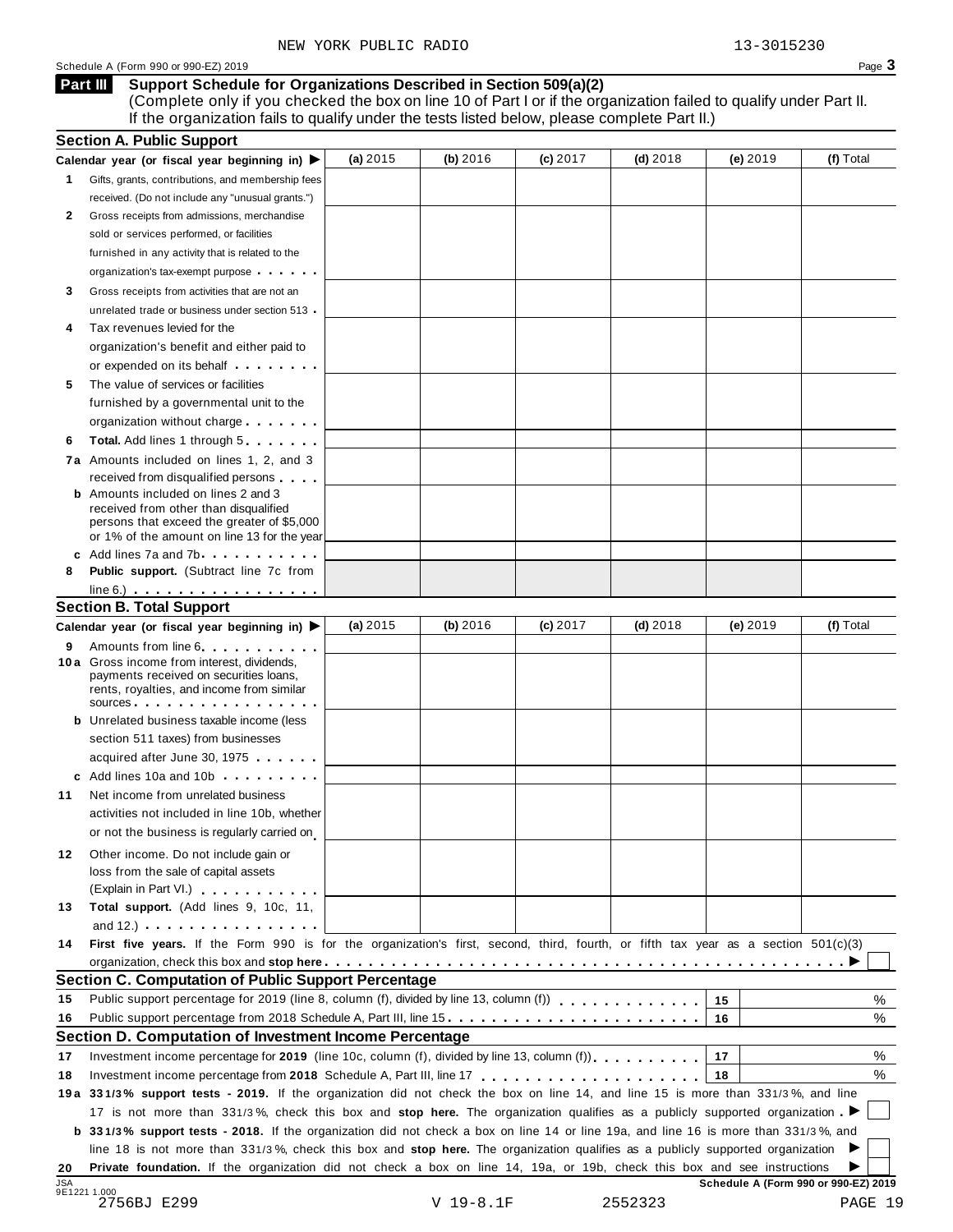#### **Part IV Supporting Organizations**

(Complete only if you checked a box in line 12 on Part I. If you checked 12a of Part I, complete Sections A and B. If you checked 12b of Part I, complete Sections A and C. If you checked 12c of Part I, complete Sections A, D, and E. If you checked 12d of Part I, complete Sections A and D, and complete Part V.)

### **Section A. All Supporting Organizations**

- **1** Are all of the organization's supported organizations listed by name in the organization's governing documents? *If "No," describe in Part VI how the supported organizations are designated. If designated by class or purpose, describe the designation. If historic and continuing relationship, explain.* **1**
- **2** Did the organization have any supported organization that does not have an IRS determination of status under section 509(a)(1) or (2)? *If"Yes," explain in Part VI how the organization determined that the supported organization was described in section 509(a)(1) or (2).*
- **3 a** Did the organization have a supported organization described in section 501(c)(4), (5), or (6)? *If "Yes," answer (b) and (c) below.*
- **b** Did the organization confirm that each supported organization qualified under section 501(c)(4), (5), or (6) and | satisfied the public support tests under section 509(a)(2)? *If "Yes," describe in Part VI when and how the organization made the determination.*
- **c** Did the organization ensure that all support to such organizations was used exclusively for section 170(c)(2)(B) purposes? *If"Yes," explain in Part VI what controls the organization put in place to ensure such use.*
- **4 a** Was any supported organization not organized in the United States ("foreign supported organization")? *If "Yes," and if you checked 12a or 12b in Part I, answer (b) and (c) below.*
- **b** Did the organization have ultimate control and discretion in deciding whether to make grants to the foreign | supported organization? *If "Yes," describe in Part VI how the organization had such control and discretion despite being controlled or supervised by or in connection with its supported organizations.*
- **c** Did the organization support any foreign supported organization that does not have an IRS determination | under sections 501(c)(3) and 509(a)(1) or (2)? *If "Yes," explain in Part VI what controls the organization used to ensure that all support to the foreign supported organization was used exclusively for section 170(c)(2)(B) purposes.*
- **5 a** Did the organization add, substitute, or remove any supported organizations during the tax year? *If "Yes,"* answer (b) and (c) below (if applicable). Also, provide detail in Part VI, including (i) the names and EIN *numbers of the supported organizations added, substituted, or removed; (ii) the reasons for each such action;* (iii) the authority under the organization's organizing document authorizing such action; and (iv) how the action *was accomplished (such as by amendment to the organizing document).*
- **b Type I or Type II only.** Was any added or substituted supported organization part of a class already designated in the organization's organizing document?
- **c Substitutions only.** Was the substitution the result of an event beyond the organization's control?
- **6** Did the organization provide support (whether in the form of grants or the provision of services or facilities) to anyone other than (i) its supported organizations, (ii) individuals that are part of the charitable class benefited by one or more of its supported organizations, or (iii) other supporting organizations that also support or benefit one or more of the filing organization's supported organizations? *If"Yes," provide detail in Part VI.*
- **7** Did the organization provide a grant, loan, compensation, or other similar payment to a substantial contributor (as defined in section 4958(c)(3)(C)), a family member of a substantial contributor, or a 35% controlled entity with regard to a substantial contributor? *If"Yes," complete Part I of Schedule L (Form 990 or 990-EZ).*
- **8** Did the organization make a loan to a disqualified person (as defined in section 4958) not described in line 7? *If "Yes," complete Part I of Schedule L (Form 990 or 990-EZ).*
- **9a** Was the organization controlled directly or indirectly at any time during the tax year by one or more | disqualified persons as defined in section 4946 (other than foundation managers and organizations described in section 509(a)(1) or (2))? *If"Yes," provide detail in Part VI.*
- **b** Did one or more disqualified persons (as defined in line 9a) hold a controlling interest in any entity in which | the supporting organization had an interest? *If"Yes," provide detail in Part VI.*
- **c** Did a disqualified person (as defined in line 9a) have an ownership interest in, or derive any personal benefit from, assets in which the supporting organization also had an interest? *If"Yes," provide detail in Part VI.*
- **10a** Was the organization subject to the excess business holdings rules of section 4943 because of section | 4943(f) (regarding certain Type II supporting organizations, and all Type III non-functionally integrated supporting organizations)? *If"Yes," answer 10b below.*
	- **b** Did the organization have any excess business holdings in the tax year? *(Use Schedule C, Form 4720, to determine whether the organization had excess business holdings.)*

**Yes No**

**2**

**3a**

**3b**

**3c**

**4a**

**4b**

**4c**

**5a**

**5b 5c**

**6**

**7**

**8**

**9a**

**9b**

**9c**

**10a**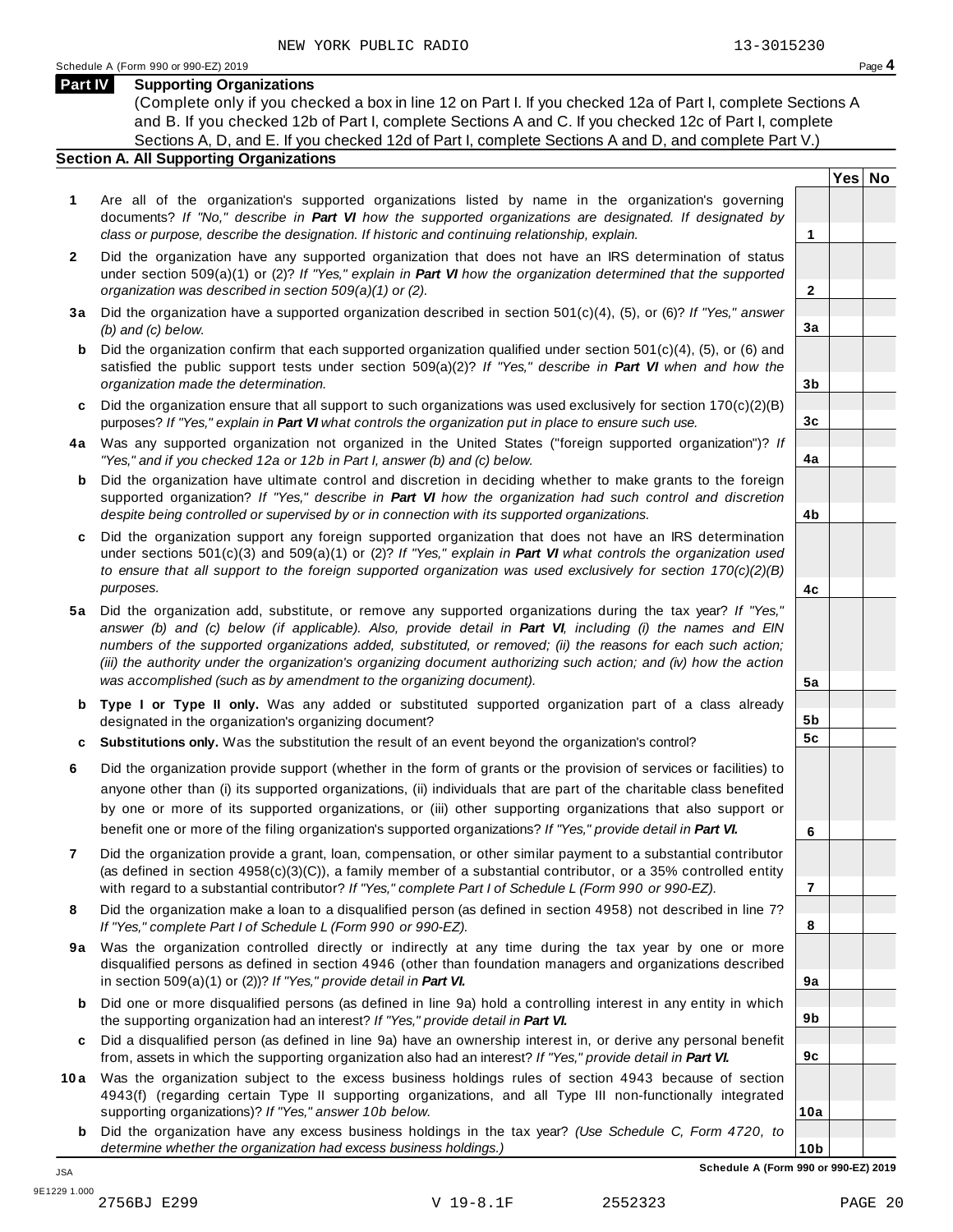|              | Schedule A (Form 990 or 990-EZ) 2019                                                                                                                                                                                                                                                                                                                                                                                                                                                                                                                                                                                                                                         |                 |        | Page 5 |
|--------------|------------------------------------------------------------------------------------------------------------------------------------------------------------------------------------------------------------------------------------------------------------------------------------------------------------------------------------------------------------------------------------------------------------------------------------------------------------------------------------------------------------------------------------------------------------------------------------------------------------------------------------------------------------------------------|-----------------|--------|--------|
| Part IV      | <b>Supporting Organizations (continued)</b>                                                                                                                                                                                                                                                                                                                                                                                                                                                                                                                                                                                                                                  |                 |        |        |
|              |                                                                                                                                                                                                                                                                                                                                                                                                                                                                                                                                                                                                                                                                              |                 | Yes No |        |
| 11           | Has the organization accepted a gift or contribution from any of the following persons?                                                                                                                                                                                                                                                                                                                                                                                                                                                                                                                                                                                      |                 |        |        |
|              | a A person who directly or indirectly controls, either alone or together with persons described in (b) and (c)                                                                                                                                                                                                                                                                                                                                                                                                                                                                                                                                                               |                 |        |        |
|              | below, the governing body of a supported organization?                                                                                                                                                                                                                                                                                                                                                                                                                                                                                                                                                                                                                       | 11a             |        |        |
|              | <b>b</b> A family member of a person described in (a) above?                                                                                                                                                                                                                                                                                                                                                                                                                                                                                                                                                                                                                 | 11 <sub>b</sub> |        |        |
|              | c A 35% controlled entity of a person described in (a) or (b) above? If "Yes" to a, b, or c, provide detail in Part VI.                                                                                                                                                                                                                                                                                                                                                                                                                                                                                                                                                      | 11c             |        |        |
|              | <b>Section B. Type I Supporting Organizations</b>                                                                                                                                                                                                                                                                                                                                                                                                                                                                                                                                                                                                                            |                 |        |        |
|              |                                                                                                                                                                                                                                                                                                                                                                                                                                                                                                                                                                                                                                                                              |                 | Yes No |        |
| 1            | Did the directors, trustees, or membership of one or more supported organizations have the power to<br>regularly appoint or elect at least a majority of the organization's directors or trustees at all times during the<br>tax year? If "No," describe in Part VI how the supported organization(s) effectively operated, supervised, or<br>controlled the organization's activities. If the organization had more than one supported organization,<br>describe how the powers to appoint and/or remove directors or trustees were allocated among the supported<br>organizations and what conditions or restrictions, if any, applied to such powers during the tax year. | 1               |        |        |
| 2            | Did the organization operate for the benefit of any supported organization other than the supported<br>organization(s) that operated, supervised, or controlled the supporting organization? If "Yes," explain in Part<br>VI how providing such benefit carried out the purposes of the supported organization(s) that operated,<br>supervised, or controlled the supporting organization.                                                                                                                                                                                                                                                                                   | $\mathbf{2}$    |        |        |
|              | <b>Section C. Type II Supporting Organizations</b>                                                                                                                                                                                                                                                                                                                                                                                                                                                                                                                                                                                                                           |                 |        |        |
|              |                                                                                                                                                                                                                                                                                                                                                                                                                                                                                                                                                                                                                                                                              |                 | Yes No |        |
| 1            | Were a majority of the organization's directors or trustees during the tax year also a majority of the directors<br>or trustees of each of the organization's supported organization(s)? If "No," describe in Part VI how control<br>or management of the supporting organization was vested in the same persons that controlled or managed                                                                                                                                                                                                                                                                                                                                  |                 |        |        |
|              | the supported organization(s).                                                                                                                                                                                                                                                                                                                                                                                                                                                                                                                                                                                                                                               | 1               |        |        |
|              | <b>Section D. All Type III Supporting Organizations</b>                                                                                                                                                                                                                                                                                                                                                                                                                                                                                                                                                                                                                      |                 |        |        |
| 1            | Did the organization provide to each of its supported organizations, by the last day of the fifth month of the<br>organization's tax year, (i) a written notice describing the type and amount of support provided during the prior<br>tax year, (ii) a copy of the Form 990 that was most recently filed as of the date of notification, and (iii) copies of<br>the organization's governing documents in effect on the date of notification, to the extent not previously<br>provided?                                                                                                                                                                                     | 1               | Yes No |        |
| $\mathbf{2}$ | Were any of the organization's officers, directors, or trustees either (i) appointed or elected by the supported<br>organization(s) or (ii) serving on the governing body of a supported organization? If "No," explain in Part VI how<br>the organization maintained a close and continuous working relationship with the supported organization(s).                                                                                                                                                                                                                                                                                                                        | $\mathbf{2}$    |        |        |
| 3            | By reason of the relationship described in (2), did the organization's supported organizations have a<br>significant voice in the organization's investment policies and in directing the use of the organization's<br>income or assets at all times during the tax year? If "Yes," describe in Part VI the role the organization's<br>supported organizations played in this regard.                                                                                                                                                                                                                                                                                        | 3               |        |        |
|              | Section E. Type III Functionally Integrated Supporting Organizations                                                                                                                                                                                                                                                                                                                                                                                                                                                                                                                                                                                                         |                 |        |        |
| 1            | Check the box next to the method that the organization used to satisfy the Integral Part Test during the year (see instructions).                                                                                                                                                                                                                                                                                                                                                                                                                                                                                                                                            |                 |        |        |
| a            | The organization satisfied the Activities Test. Complete line 2 below.                                                                                                                                                                                                                                                                                                                                                                                                                                                                                                                                                                                                       |                 |        |        |
| b            | The organization is the parent of each of its supported organizations. Complete line 3 below.                                                                                                                                                                                                                                                                                                                                                                                                                                                                                                                                                                                |                 |        |        |
| C            | The organization supported a governmental entity. Describe in Part VI how you supported a government entity (see instructions).                                                                                                                                                                                                                                                                                                                                                                                                                                                                                                                                              |                 |        |        |
|              |                                                                                                                                                                                                                                                                                                                                                                                                                                                                                                                                                                                                                                                                              |                 | Yes No |        |
| 2            | Activities Test. Answer (a) and (b) below.                                                                                                                                                                                                                                                                                                                                                                                                                                                                                                                                                                                                                                   |                 |        |        |
| a            | Did substantially all of the organization's activities during the tax year directly further the exempt purposes of<br>the supported organization(s) to which the organization was responsive? If "Yes," then in Part VI identify<br>those supported organizations and explain how these activities directly furthered their exempt purposes,<br>how the organization was responsive to those supported organizations, and how the organization determined                                                                                                                                                                                                                    |                 |        |        |
|              | that these activities constituted substantially all of its activities.                                                                                                                                                                                                                                                                                                                                                                                                                                                                                                                                                                                                       | 2a              |        |        |
| b            | Did the activities described in (a) constitute activities that, but for the organization's involvement, one or more<br>of the organization's supported organization(s) would have been engaged in? If "Yes," explain in Part VI the<br>reasons for the organization's position that its supported organization(s) would have engaged in these                                                                                                                                                                                                                                                                                                                                |                 |        |        |
|              | activities but for the organization's involvement.                                                                                                                                                                                                                                                                                                                                                                                                                                                                                                                                                                                                                           | 2 <sub>b</sub>  |        |        |
| 3            | Parent of Supported Organizations. Answer (a) and (b) below.                                                                                                                                                                                                                                                                                                                                                                                                                                                                                                                                                                                                                 |                 |        |        |
| a            | Did the organization have the power to regularly appoint or elect a majority of the officers, directors, or<br>trustees of each of the supported organizations? Provide details in Part VI.                                                                                                                                                                                                                                                                                                                                                                                                                                                                                  | 3a              |        |        |

**b** Did the organization exercise a substantial degree of direction over the policies, programs, and activities of each of its supported organizations? *If"Yes," describe in Part VI the role played by the organization in this regard.*

JSA 9E1230 1.000 2756BJ E299 V 19-8.1F 2552323 PAGE 21

**3b**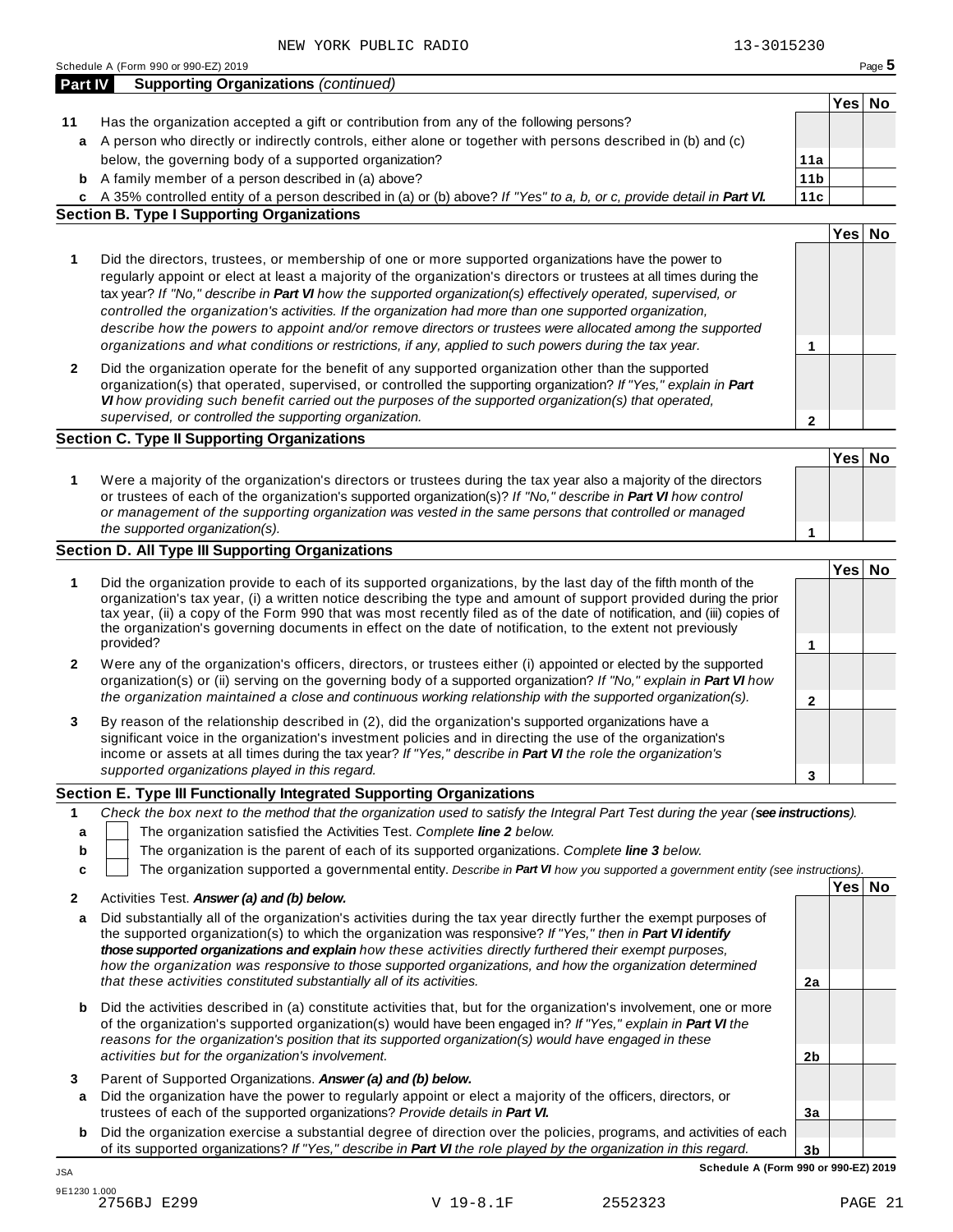| Part V<br>Type III Non-Functionally Integrated 509(a)(3) Supporting Organizations                                                                                                                                |                         |                                |                                |
|------------------------------------------------------------------------------------------------------------------------------------------------------------------------------------------------------------------|-------------------------|--------------------------------|--------------------------------|
| Check here if the organization satisfied the Integral Part Test as a qualifying trust on Nov. 20, 1970 (explain in Part VI). See                                                                                 |                         |                                |                                |
| instructions. All other Type III non-functionally integrated supporting organizations must complete Sections A through E.                                                                                        |                         |                                |                                |
| <b>Section A - Adjusted Net Income</b>                                                                                                                                                                           | (A) Prior Year          | (B) Current Year<br>(optional) |                                |
| 1 Net short-term capital gain                                                                                                                                                                                    | $\mathbf{1}$            |                                |                                |
| 2 Recoveries of prior-year distributions                                                                                                                                                                         | $\mathbf{2}$            |                                |                                |
| 3 Other gross income (see instructions)                                                                                                                                                                          | 3                       |                                |                                |
| 4 Add lines 1 through 3.                                                                                                                                                                                         | 4                       |                                |                                |
| 5 Depreciation and depletion                                                                                                                                                                                     | 5                       |                                |                                |
| 6 Portion of operating expenses paid or incurred for production or<br>collection of gross income or for management, conservation, or<br>maintenance of property held for production of income (see instructions) | 6                       |                                |                                |
| 7 Other expenses (see instructions)                                                                                                                                                                              | $\overline{7}$          |                                |                                |
| 8 Adjusted Net Income (subtract lines 5, 6, and 7 from line 4)                                                                                                                                                   | 8                       |                                |                                |
| <b>Section B - Minimum Asset Amount</b>                                                                                                                                                                          |                         | (A) Prior Year                 | (B) Current Year<br>(optional) |
| 1 Aggregate fair market value of all non-exempt-use assets (see<br>instructions for short tax year or assets held for part of year):                                                                             |                         |                                |                                |
| a Average monthly value of securities                                                                                                                                                                            | 1a                      |                                |                                |
| <b>b</b> Average monthly cash balances                                                                                                                                                                           | 1 <sub>b</sub>          |                                |                                |
| c Fair market value of other non-exempt-use assets                                                                                                                                                               | 1 <sub>c</sub>          |                                |                                |
| d Total (add lines 1a, 1b, and 1c)                                                                                                                                                                               | 1 <sub>d</sub>          |                                |                                |
| e Discount claimed for blockage or other<br>factors (explain in detail in Part VI):                                                                                                                              |                         |                                |                                |
| 2 Acquisition indebtedness applicable to non-exempt-use assets                                                                                                                                                   | $\mathbf{2}$            |                                |                                |
| 3 Subtract line 2 from line 1d.                                                                                                                                                                                  | 3                       |                                |                                |
| 4 Cash deemed held for exempt use. Enter 1-1/2% of line 3 (for greater amount,<br>see instructions).                                                                                                             | 4                       |                                |                                |
| 5 Net value of non-exempt-use assets (subtract line 4 from line 3)                                                                                                                                               | 5                       |                                |                                |
| 6 Multiply line 5 by .035.                                                                                                                                                                                       | 6                       |                                |                                |
| 7 Recoveries of prior-year distributions                                                                                                                                                                         | $\overline{7}$          |                                |                                |
| 8 Minimum Asset Amount (add line 7 to line 6)                                                                                                                                                                    | 8                       |                                |                                |
| <b>Section C - Distributable Amount</b>                                                                                                                                                                          |                         |                                | <b>Current Year</b>            |
| 1 Adjusted net income for prior year (from Section A, line 8, Column A)                                                                                                                                          | $\mathbf{1}$            |                                |                                |
| <b>2</b> Enter 85% of line 1.                                                                                                                                                                                    | $\overline{2}$          |                                |                                |
| 3 Minimum asset amount for prior year (from Section B, line 8, Column A)                                                                                                                                         | 3                       |                                |                                |
| 4 Enter greater of line 2 or line 3.                                                                                                                                                                             | $\overline{\mathbf{4}}$ |                                |                                |
| 5 Income tax imposed in prior year                                                                                                                                                                               | 5                       |                                |                                |
| 6 Distributable Amount. Subtract line 5 from line 4, unless subject to<br>emergency temporary reduction (see instructions).                                                                                      | 6                       |                                |                                |

**7 Check here if the current year is the organization's first as a non-functionally integrated Type III supporting organization (see** instructions).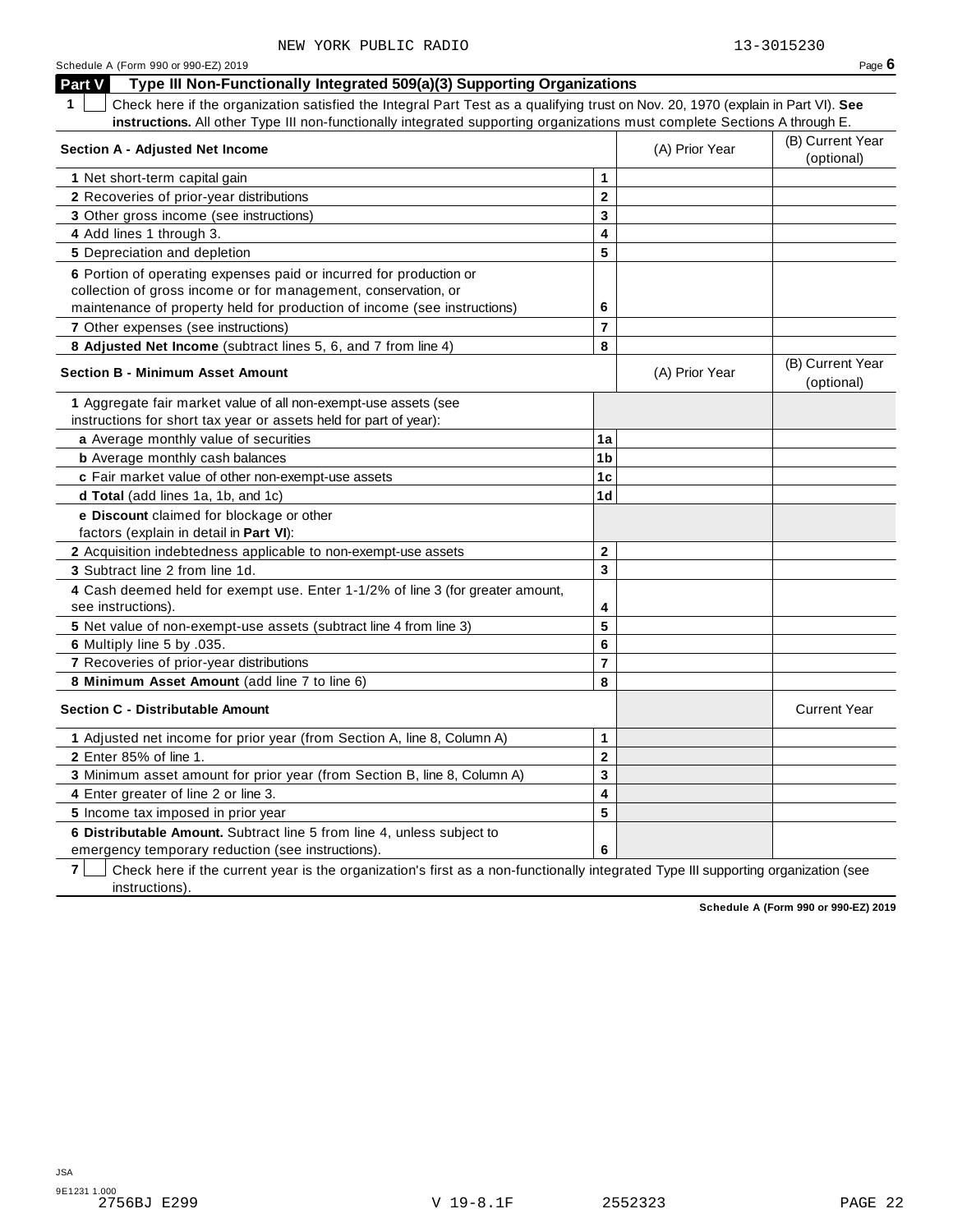|               | Schedule A (Form 990 or 990-EZ) 2019                                                       |                                    |                                               | Page 7                                           |
|---------------|--------------------------------------------------------------------------------------------|------------------------------------|-----------------------------------------------|--------------------------------------------------|
| <b>Part V</b> | Type III Non-Functionally Integrated 509(a)(3) Supporting Organizations (continued)        |                                    |                                               |                                                  |
|               | <b>Section D - Distributions</b>                                                           |                                    |                                               | <b>Current Year</b>                              |
| 1.            | Amounts paid to supported organizations to accomplish exempt purposes                      |                                    |                                               |                                                  |
| $\mathbf{2}$  | Amounts paid to perform activity that directly furthers exempt purposes of supported       |                                    |                                               |                                                  |
|               | organizations, in excess of income from activity                                           |                                    |                                               |                                                  |
| 3             | Administrative expenses paid to accomplish exempt purposes of supported organizations      |                                    |                                               |                                                  |
| 4             | Amounts paid to acquire exempt-use assets                                                  |                                    |                                               |                                                  |
| 5             | Qualified set-aside amounts (prior IRS approval required)                                  |                                    |                                               |                                                  |
| 6             | Other distributions (describe in Part VI). See instructions.                               |                                    |                                               |                                                  |
| 7             | Total annual distributions. Add lines 1 through 6.                                         |                                    |                                               |                                                  |
| 8             | Distributions to attentive supported organizations to which the organization is responsive |                                    |                                               |                                                  |
|               | (provide details in Part VI). See instructions.                                            |                                    |                                               |                                                  |
| 9             | Distributable amount for 2019 from Section C, line 6                                       |                                    |                                               |                                                  |
| 10            | Line 8 amount divided by line 9 amount                                                     |                                    |                                               |                                                  |
|               | <b>Section E - Distribution Allocations (see instructions)</b>                             | (i)<br><b>Excess Distributions</b> | (ii)<br><b>Underdistributions</b><br>Pre-2019 | (iii)<br><b>Distributable</b><br>Amount for 2019 |
| 1             | Distributable amount for 2019 from Section C, line 6                                       |                                    |                                               |                                                  |
| $\mathbf{2}$  | Underdistributions, if any, for years prior to 2019                                        |                                    |                                               |                                                  |
|               | (reasonable cause required - explain in Part VI). See                                      |                                    |                                               |                                                  |
|               | instructions.                                                                              |                                    |                                               |                                                  |
| 3             | Excess distributions carryover, if any, to 2019                                            |                                    |                                               |                                                  |
| а             | From 2014                                                                                  |                                    |                                               |                                                  |
| b             | From 2015                                                                                  |                                    |                                               |                                                  |
| c             | From 2016 $\qquad \qquad \qquad$                                                           |                                    |                                               |                                                  |
| d             | From 2017 $\qquad \qquad \qquad$                                                           |                                    |                                               |                                                  |
| е             | From 2018                                                                                  |                                    |                                               |                                                  |
| f             | Total of lines 3a through e                                                                |                                    |                                               |                                                  |
| g             | Applied to underdistributions of prior years                                               |                                    |                                               |                                                  |
| h             | Applied to 2019 distributable amount                                                       |                                    |                                               |                                                  |
| j.            | Carryover from 2014 not applied (see instructions)                                         |                                    |                                               |                                                  |
|               | Remainder. Subtract lines 3g, 3h, and 3i from 3f.                                          |                                    |                                               |                                                  |
| 4             | Distributions for 2019 from                                                                |                                    |                                               |                                                  |
|               | Section D, line 7:<br>\$                                                                   |                                    |                                               |                                                  |
| a             | Applied to underdistributions of prior years                                               |                                    |                                               |                                                  |
| b             | Applied to 2019 distributable amount                                                       |                                    |                                               |                                                  |
|               | Remainder. Subtract lines 4a and 4b from 4.                                                |                                    |                                               |                                                  |
| 5             | Remaining underdistributions for years prior to 2019, if                                   |                                    |                                               |                                                  |
|               | any. Subtract lines 3g and 4a from line 2. For result                                      |                                    |                                               |                                                  |
|               | greater than zero, explain in Part VI. See instructions.                                   |                                    |                                               |                                                  |
| 6             | Remaining underdistributions for 2019. Subtract lines 3h                                   |                                    |                                               |                                                  |
|               | and 4b from line 1. For result greater than zero, explain in                               |                                    |                                               |                                                  |
|               | Part VI. See instructions.                                                                 |                                    |                                               |                                                  |
| $\mathbf{7}$  | Excess distributions carryover to 2020. Add lines 3j                                       |                                    |                                               |                                                  |
|               | and 4c.                                                                                    |                                    |                                               |                                                  |
| 8             | Breakdown of line 7:                                                                       |                                    |                                               |                                                  |
| a             | Excess from 2015                                                                           |                                    |                                               |                                                  |
| b             | Excess from 2016                                                                           |                                    |                                               |                                                  |
| c             | Excess from 2017                                                                           |                                    |                                               |                                                  |
| d             | Excess from 2018                                                                           |                                    |                                               |                                                  |
| е             | Excess from 2019                                                                           |                                    |                                               |                                                  |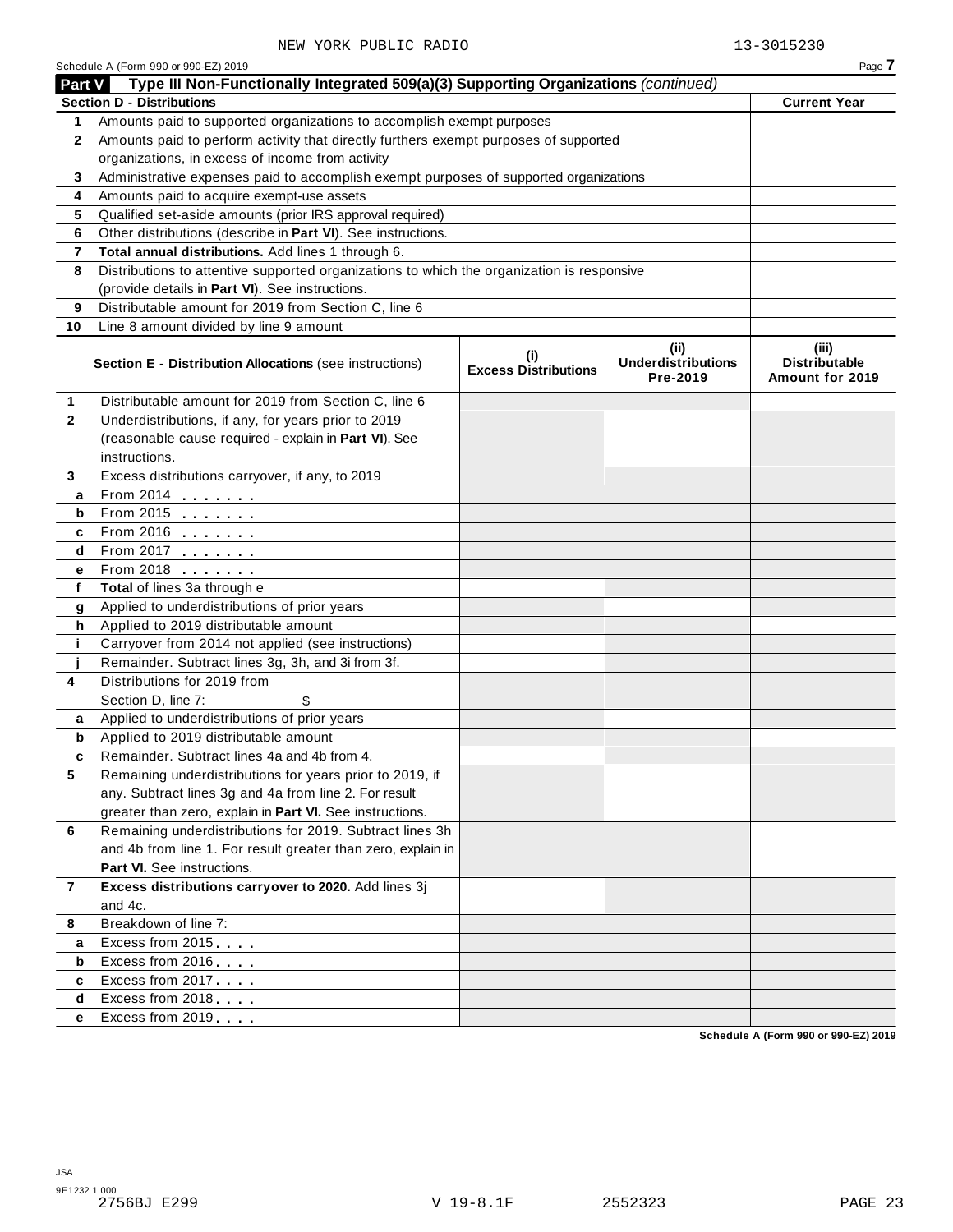Schedule <sup>A</sup> (Form <sup>990</sup> or 990-EZ) <sup>2019</sup> Page **8**

**Supplemental Information.** Provide the explanations required by Part II, line 10; Part II, line 17a or 17b; Part **Part VI** III, line 12; Part IV, Section A, lines 1, 2, 3b, 3c, 4b, 4c, 5a, 6, 9a, 9b, 9c, 11a, 11b, and 11c; Part IV, Section B, lines 1 and 2; Part IV, Section C, line 1; Part IV, Section D, lines 2 and 3; Part IV, Section E, lines 1c, 2a, 2b, 3a and 3b; Part V, line 1; Part V, Section B, line 1e; Part V, Section D, lines 5, 6, and 8; and Part V, Section E, lines 2, 5, and 6. Also complete this part for any additional information. (See instructions.)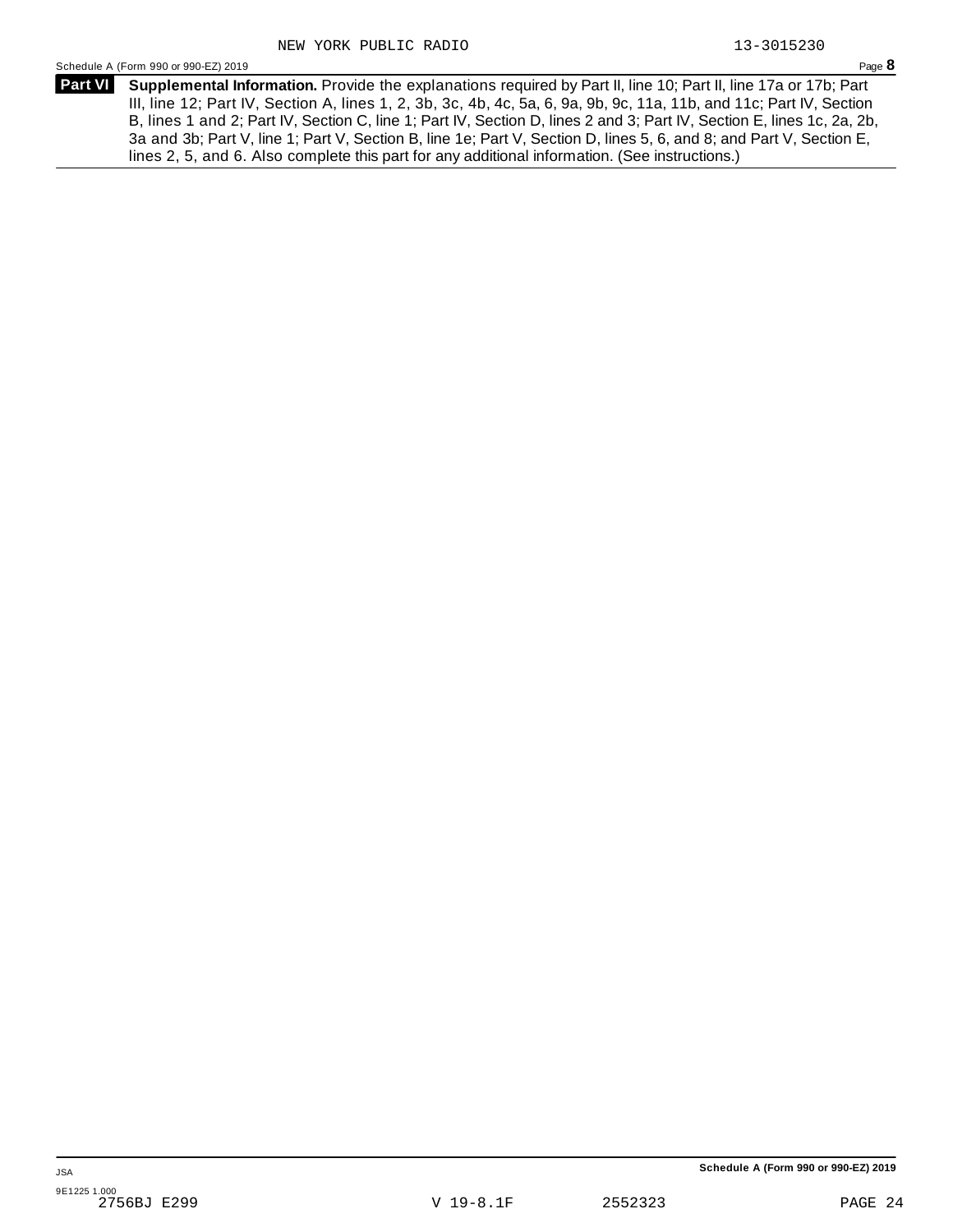| <b>Schedule B</b>                                                           | <b>Schedule of Contributors</b>                                                                                                 | OMB No. 1545-0047                     |  |  |  |
|-----------------------------------------------------------------------------|---------------------------------------------------------------------------------------------------------------------------------|---------------------------------------|--|--|--|
| or 990-PF)<br>Department of the Treasury<br><b>Internal Revenue Service</b> | (Form 990, 990-EZ,<br>Attach to Form 990, Form 990-EZ, or Form 990-PF.<br>Go to www.irs.gov/Form990 for the latest information. |                                       |  |  |  |
| Name of the organization                                                    |                                                                                                                                 | <b>Employer identification number</b> |  |  |  |
| NEW YORK PUBLIC RADIO                                                       |                                                                                                                                 |                                       |  |  |  |
|                                                                             | D/B/A WNYC RADIO, WOXR AND NJ PUBLIC RADIO                                                                                      | 13-3015230                            |  |  |  |
| Organization type (check one):                                              |                                                                                                                                 |                                       |  |  |  |
| Filers of:                                                                  | Section:                                                                                                                        |                                       |  |  |  |
| Form 990 or 990-EZ                                                          | X<br>$501(c)$ $(3$<br>) (enter number) organization                                                                             |                                       |  |  |  |
| $4947(a)(1)$ nonexempt charitable trust not treated as a private foundation |                                                                                                                                 |                                       |  |  |  |
|                                                                             | 527 political organization                                                                                                      |                                       |  |  |  |
| Form 990-PF                                                                 | 501(c)(3) exempt private foundation                                                                                             |                                       |  |  |  |

4947(a)(1) nonexempt charitable trust treated as a private foundation

501(c)(3) taxable private foundation

Check if your organization is covered by the **General Rule** or a **Special Rule.**

**Note:** Only a section 501(c)(7), (8), or (10) organization can check boxes for both the General Rule and a Special Rule. See instructions.

#### **General Rule**

For an organization filing Form 990, 990-EZ, or 990-PF that received, during the year, contributions totaling \$5,000 or more (in money or property) from any one contributor. Complete Parts I and II. See instructions for determining a contributor's total contributions.

#### **Special Rules**

 $\text{X}$  For an organization described in section 501(c)(3) filing Form 990 or 990-EZ that met the 33 1/3% support test of the regulations under sections 509(a)(1) and 170(b)(1)(A)(vi), that checked Schedule A (Form 990 or 990-EZ), Part II, line 13, 16a, or 16b, and that received from any one contributor, during the year, total contributions of the greater of **(1)** \$5,000; or **(2)** 2% of the amount on (i) Form 990, Part VIII, line 1h; or (ii) Form 990-EZ, line 1. Complete Parts I and II.

For an organization described in section 501(c)(7), (8), or (10) filing Form 990 or 990-EZ that received from any one contributor, during the year, total contributions of more than \$1,000 *exclusively* for religious, charitable, scientific, literary, or educational purposes, or for the prevention of cruelty to children or animals. Complete Parts I, II, and III.

For an organization described in section 501(c)(7), (8), or (10) filing Form 990 or 990-EZ that received from any one contributor, during the year, contributions *exclusively* for religious, charitable, etc., purposes, but no such contributions totaled more than \$1,000. If this box is checked, enter here the total contributions that were received during the year for an *exclusively* religious, charitable, etc., purpose. Don't complete any of the parts unless the **General Rule** applies to this organization because it received *nonexclusively* religious, charitable, etc., contributions totaling \$5,000 or more during the year m m m m m m m m m m m m m m m m m m m m m m m m m m m m m m m I \$

**Caution:** An organization that isn't covered by the General Rule and/or the Special Rules doesn't file Schedule B (Form 990, 990-EZ, or 990-PF), but it **must** answer "No" on Part IV, line 2, of its Form 990; or check the box on line H of its Form 990-EZ or on its Form 990-PF, Part I, line 2, to certify that it doesn't meet the filing requirements of Schedule B (Form 990, 990-EZ, or 990-PF).

For Paperwork Reduction Act Notice, see the instructions for Form 990, 990-EZ, or 990-PF. Schedule B (Form 990, 990-EZ, or 990-PF) (2019)

JSA 9E1251 1.000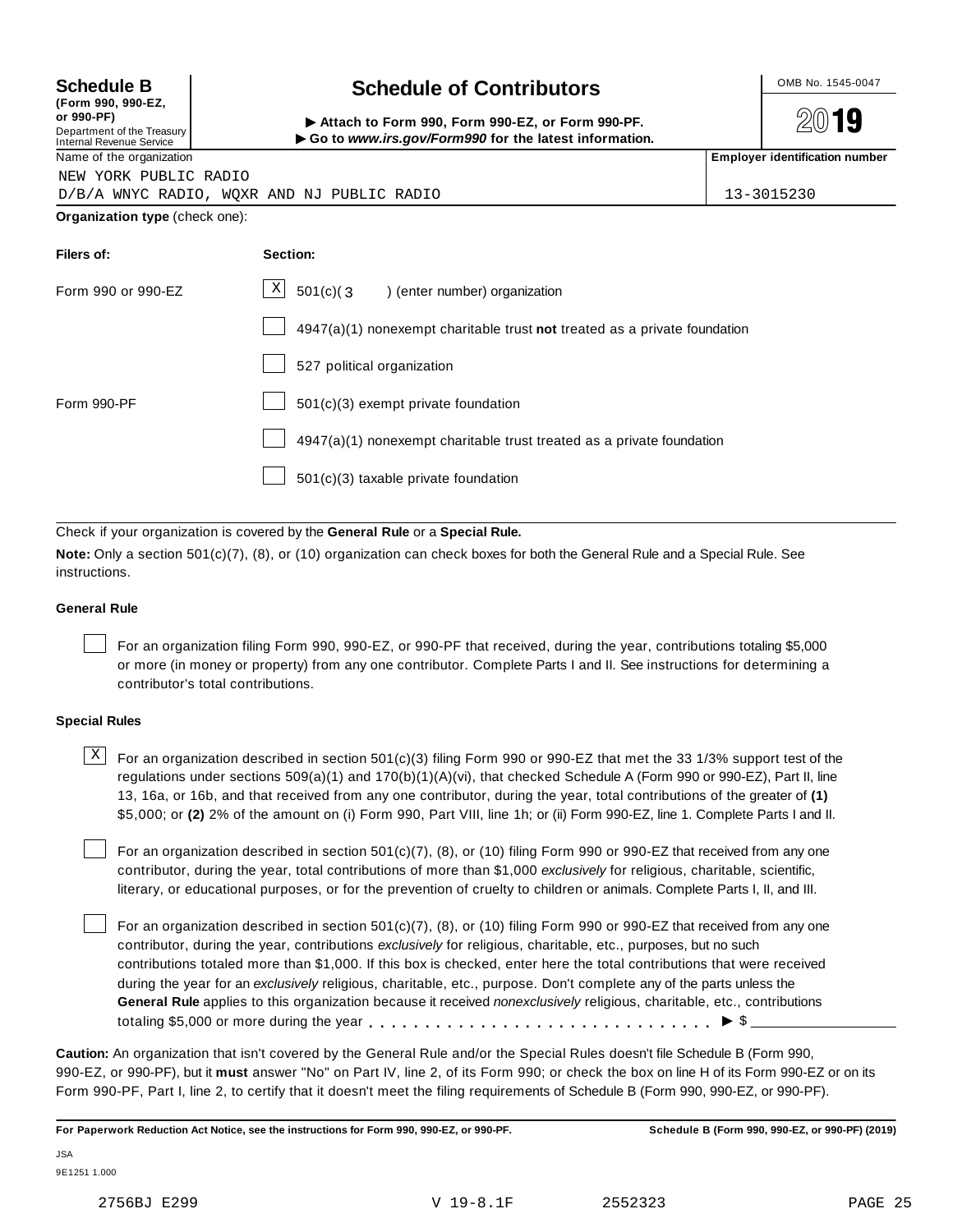|            | Schedule B (Form 990, 990-EZ, or 990-PF) (2019)<br>NEW YORK PUBLIC RADIO<br>Name of organization                                                    |                                   | Page 2<br>Employer identification number                                                        |
|------------|-----------------------------------------------------------------------------------------------------------------------------------------------------|-----------------------------------|-------------------------------------------------------------------------------------------------|
| Part I     | D/B/A WNYC RADIO, WQXR AND NJ PUBLIC RADIO<br><b>Contributors</b> (see instructions). Use duplicate copies of Part I if additional space is needed. |                                   | 13-3015230                                                                                      |
| (a)<br>No. | (b)<br>Name, address, and ZIP + 4                                                                                                                   | (c)<br><b>Total contributions</b> | (d)<br>Type of contribution                                                                     |
| 1          |                                                                                                                                                     | 3,510,490.<br>$\frac{1}{2}$       | $\mathbf X$<br>Person<br>Payroll<br>Noncash<br>(Complete Part II for<br>noncash contributions.) |
| (a)<br>No. | (b)<br>Name, address, and ZIP + 4                                                                                                                   | (c)<br><b>Total contributions</b> | (d)<br>Type of contribution                                                                     |
| 2          |                                                                                                                                                     | 2,500,000.<br>\$                  | $\mathbf X$<br>Person<br>Payroll<br>Noncash<br>(Complete Part II for<br>noncash contributions.) |
| (a)<br>No. | (b)<br>Name, address, and ZIP + 4                                                                                                                   | (c)<br><b>Total contributions</b> | (d)<br>Type of contribution                                                                     |
| 3          |                                                                                                                                                     | 1,418,922.<br>$\$\,$              | $\mathbf X$<br>Person<br>Payroll<br>Noncash<br>(Complete Part II for<br>noncash contributions.) |
| (a)<br>No. | (b)<br>Name, address, and ZIP + 4                                                                                                                   | (c)<br><b>Total contributions</b> | (d)<br>Type of contribution                                                                     |
|            |                                                                                                                                                     | \$                                | Person<br>Payroll<br><b>Noncash</b><br>(Complete Part II for<br>noncash contributions.)         |
| (a)<br>No. | (b)<br>Name, address, and ZIP + 4                                                                                                                   | (c)<br><b>Total contributions</b> | (d)<br>Type of contribution                                                                     |
|            |                                                                                                                                                     | $$^{\circ}$                       | Person<br>Payroll<br>Noncash<br>(Complete Part II for<br>noncash contributions.)                |
| (a)<br>No. | (b)<br>Name, address, and ZIP + 4                                                                                                                   | (c)<br><b>Total contributions</b> | (d)<br>Type of contribution                                                                     |
|            |                                                                                                                                                     | $\frac{1}{2}$                     | Person<br>Payroll<br>Noncash<br>(Complete Part II for<br>noncash contributions.)                |

**Schedule B (Form 990, 990-EZ, or 990-PF) (2019)** JSA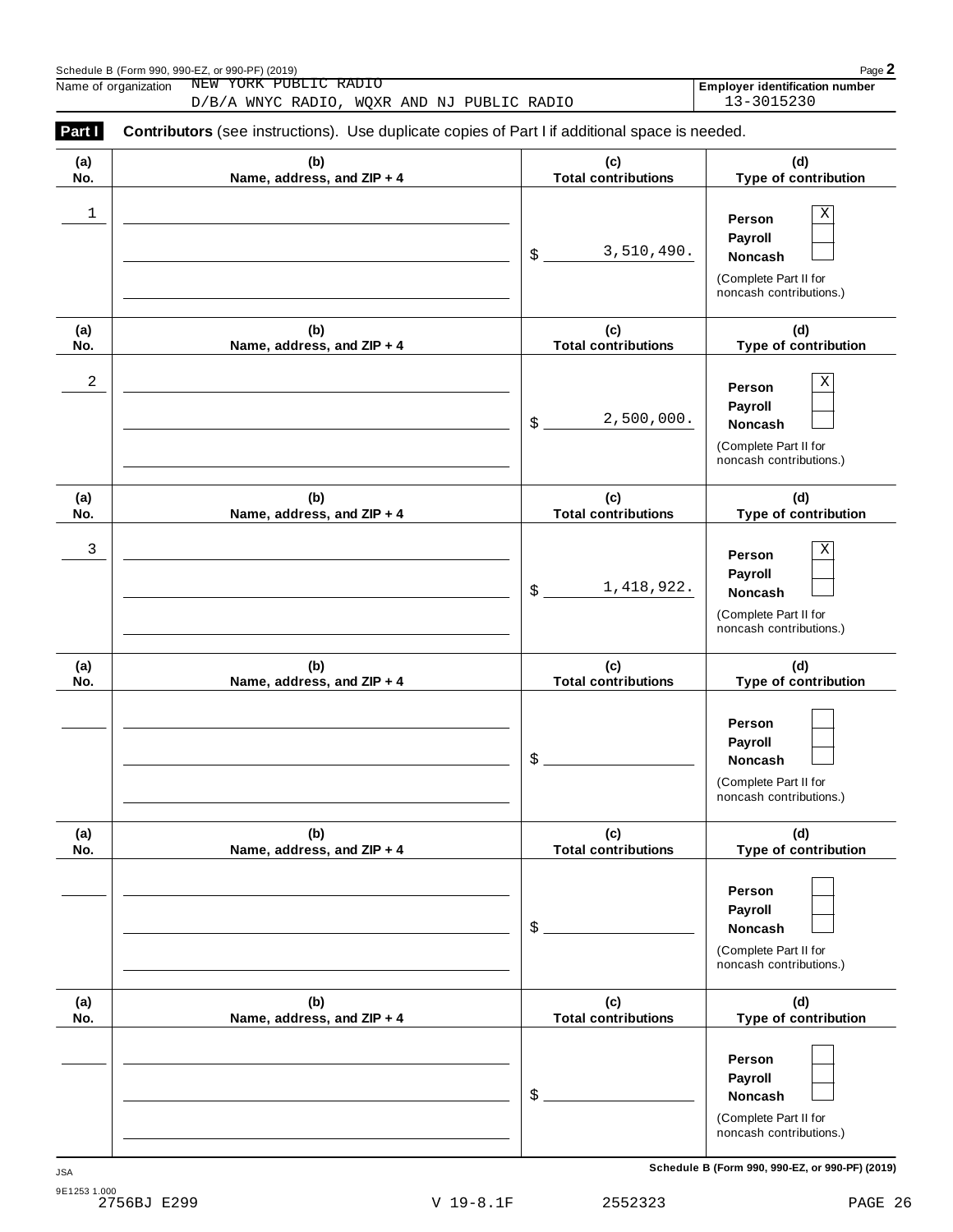|                           | Schedule B (Form 990, 990-EZ, or 990-PF) (2019)                                                     |                                                 | Page 3                                              |
|---------------------------|-----------------------------------------------------------------------------------------------------|-------------------------------------------------|-----------------------------------------------------|
|                           | Name of organization NEW YORK PUBLIC RADIO<br>D/B/A WNYC RADIO, WQXR AND NJ PUBLIC RADIO            |                                                 | <b>Employer identification number</b><br>13-3015230 |
| Part II                   | Noncash Property (see instructions). Use duplicate copies of Part II if additional space is needed. |                                                 |                                                     |
| (a) No.<br>from<br>Part I | (b)<br>Description of noncash property given                                                        | (c)<br>FMV (or estimate)<br>(See instructions.) | (d)<br>Date received                                |
|                           |                                                                                                     |                                                 |                                                     |
|                           |                                                                                                     | $$$ .                                           |                                                     |
| (a) No.<br>from<br>Part I | (b)<br>Description of noncash property given                                                        | (c)<br>FMV (or estimate)<br>(See instructions.) | (d)<br>Date received                                |
|                           |                                                                                                     |                                                 |                                                     |
|                           |                                                                                                     | $$$ .                                           |                                                     |
| (a) No.<br>from<br>Part I | (b)<br>Description of noncash property given                                                        | (c)<br>FMV (or estimate)<br>(See instructions.) | (d)<br>Date received                                |
|                           |                                                                                                     |                                                 |                                                     |
|                           |                                                                                                     | $$$ .                                           |                                                     |
| (a) No.<br>from<br>Part I | (b)<br>Description of noncash property given                                                        | (c)<br>FMV (or estimate)<br>(See instructions.) | (d)<br>Date received                                |
|                           |                                                                                                     |                                                 |                                                     |
|                           |                                                                                                     | \$                                              |                                                     |
| (a) No.<br>from<br>Part I | (b)<br>Description of noncash property given                                                        | (c)<br>FMV (or estimate)<br>(See instructions.) | (d)<br>Date received                                |
|                           |                                                                                                     |                                                 |                                                     |
|                           |                                                                                                     | \$                                              |                                                     |
| (a) No.<br>from<br>Part I | (b)<br>Description of noncash property given                                                        | (c)<br>FMV (or estimate)<br>(See instructions.) | (d)<br>Date received                                |
|                           |                                                                                                     |                                                 |                                                     |
|                           |                                                                                                     | \$                                              |                                                     |
|                           |                                                                                                     |                                                 |                                                     |

**Schedule B (Form 990, 990-EZ, or 990-PF) (2019)** JSA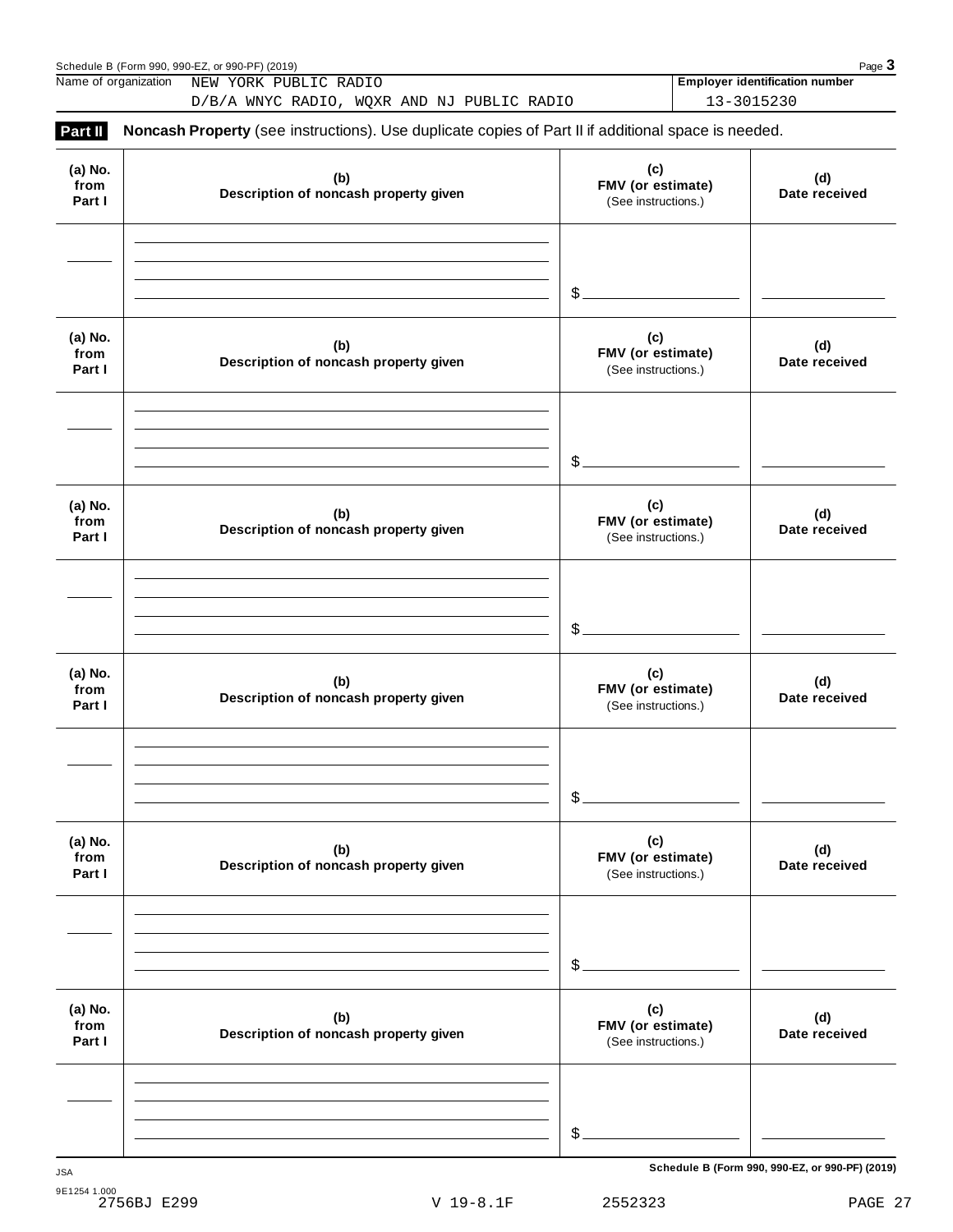|                             | Schedule B (Form 990, 990-EZ, or 990-PF) (2019)                                                                                                                                                                                                                                                                                                              |                      |                 | Page 4                                                                                                                                                                                                                                        |  |  |  |
|-----------------------------|--------------------------------------------------------------------------------------------------------------------------------------------------------------------------------------------------------------------------------------------------------------------------------------------------------------------------------------------------------------|----------------------|-----------------|-----------------------------------------------------------------------------------------------------------------------------------------------------------------------------------------------------------------------------------------------|--|--|--|
|                             | Name of organization NEW YORK PUBLIC RADIO                                                                                                                                                                                                                                                                                                                   |                      |                 | <b>Employer identification number</b><br>13-3015230                                                                                                                                                                                           |  |  |  |
| Part III                    | D/B/A WNYC RADIO, WQXR AND NJ PUBLIC RADIO<br>Exclusively religious, charitable, etc., contributions to organizations described in section 501(c)(7), (8), or<br>contributions of \$1,000 or less for the year. (Enter this information once. See instructions.) $\blacktriangleright$ \$<br>Use duplicate copies of Part III if additional space is needed. |                      |                 | (10) that total more than \$1,000 for the year from any one contributor. Complete columns (a) through (e) and<br>the following line entry. For organizations completing Part III, enter the total of exclusively religious, charitable, etc., |  |  |  |
| $(a)$ No.<br>from<br>Part I | (b) Purpose of gift                                                                                                                                                                                                                                                                                                                                          | (c) Use of gift      |                 | (d) Description of how gift is held                                                                                                                                                                                                           |  |  |  |
|                             |                                                                                                                                                                                                                                                                                                                                                              |                      |                 |                                                                                                                                                                                                                                               |  |  |  |
|                             | (e) Transfer of gift                                                                                                                                                                                                                                                                                                                                         |                      |                 |                                                                                                                                                                                                                                               |  |  |  |
|                             | Transferee's name, address, and ZIP + 4                                                                                                                                                                                                                                                                                                                      |                      |                 | Relationship of transferor to transferee                                                                                                                                                                                                      |  |  |  |
| $(a)$ No.<br>from<br>Part I | (b) Purpose of gift                                                                                                                                                                                                                                                                                                                                          | (c) Use of gift      |                 | (d) Description of how gift is held                                                                                                                                                                                                           |  |  |  |
|                             |                                                                                                                                                                                                                                                                                                                                                              |                      |                 |                                                                                                                                                                                                                                               |  |  |  |
|                             | (e) Transfer of gift                                                                                                                                                                                                                                                                                                                                         |                      |                 |                                                                                                                                                                                                                                               |  |  |  |
|                             | Transferee's name, address, and ZIP + 4                                                                                                                                                                                                                                                                                                                      |                      |                 | Relationship of transferor to transferee                                                                                                                                                                                                      |  |  |  |
| $(a)$ No.<br>from<br>Part I | (b) Purpose of gift                                                                                                                                                                                                                                                                                                                                          |                      | (c) Use of gift | (d) Description of how gift is held                                                                                                                                                                                                           |  |  |  |
|                             |                                                                                                                                                                                                                                                                                                                                                              |                      |                 |                                                                                                                                                                                                                                               |  |  |  |
|                             | (e) Transfer of gift                                                                                                                                                                                                                                                                                                                                         |                      |                 |                                                                                                                                                                                                                                               |  |  |  |
|                             | Transferee's name, address, and ZIP + 4                                                                                                                                                                                                                                                                                                                      |                      |                 | Relationship of transferor to transferee                                                                                                                                                                                                      |  |  |  |
| (a) No.<br>from             | (b) Purpose of gift                                                                                                                                                                                                                                                                                                                                          | (c) Use of gift      |                 | (d) Description of how gift is held                                                                                                                                                                                                           |  |  |  |
| Part I                      |                                                                                                                                                                                                                                                                                                                                                              |                      |                 |                                                                                                                                                                                                                                               |  |  |  |
|                             |                                                                                                                                                                                                                                                                                                                                                              | (e) Transfer of gift |                 |                                                                                                                                                                                                                                               |  |  |  |
|                             | Transferee's name, address, and ZIP + 4                                                                                                                                                                                                                                                                                                                      |                      |                 | Relationship of transferor to transferee                                                                                                                                                                                                      |  |  |  |
|                             |                                                                                                                                                                                                                                                                                                                                                              |                      |                 |                                                                                                                                                                                                                                               |  |  |  |
|                             |                                                                                                                                                                                                                                                                                                                                                              |                      |                 | Schedule B (Form 990, 990-EZ, or 990-PF) (2019)                                                                                                                                                                                               |  |  |  |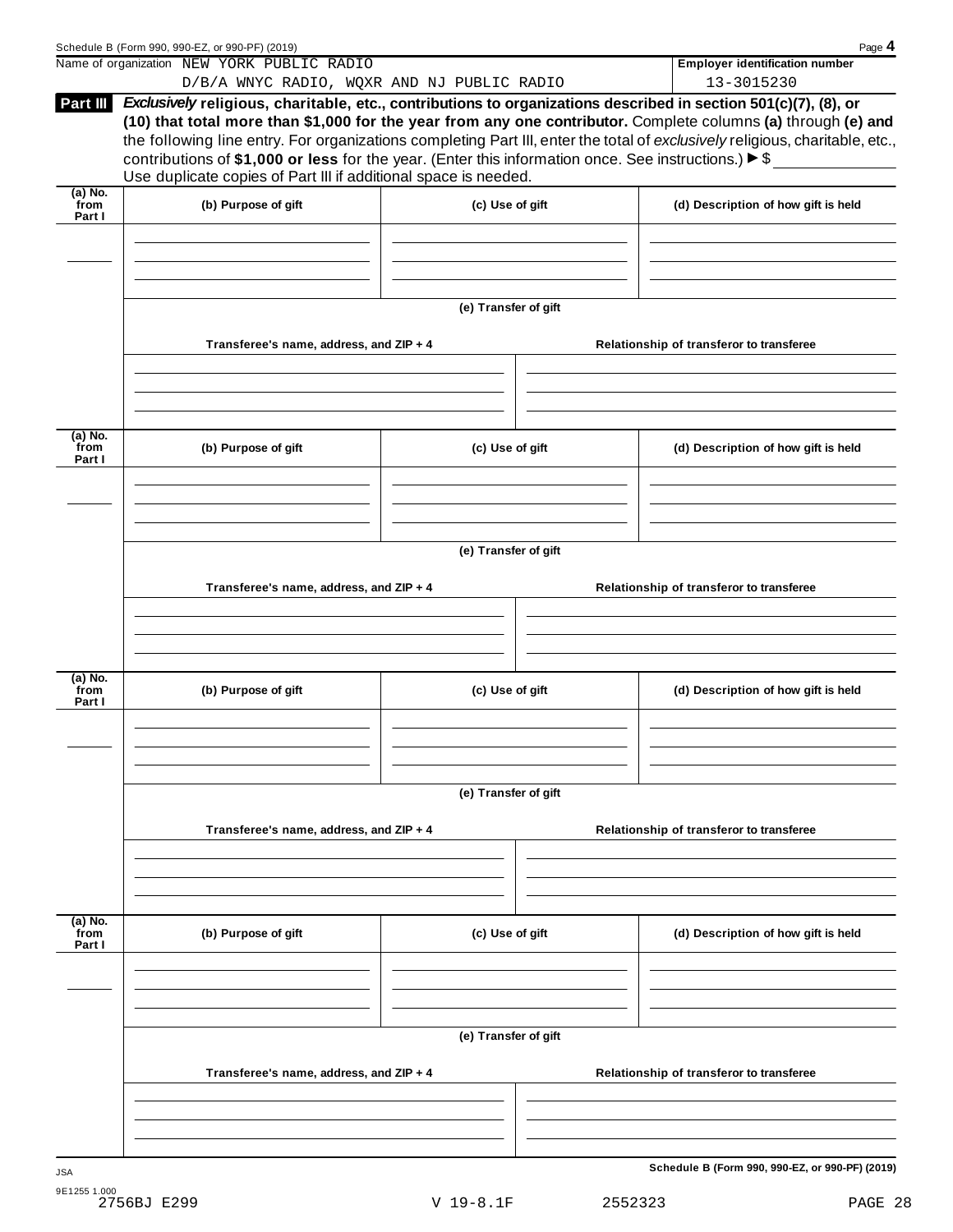|              | <b>Political Campaign and Lobbying Activities</b><br><b>SCHEDULE C</b>                                                                                                                                                                                                                                                                                                                                                                                                                                                                                                   |  |                                                                                                                                                  |           |  |                                                     | OMB No. 1545-0047 |                                                                                                                                  |    |  |  |
|--------------|--------------------------------------------------------------------------------------------------------------------------------------------------------------------------------------------------------------------------------------------------------------------------------------------------------------------------------------------------------------------------------------------------------------------------------------------------------------------------------------------------------------------------------------------------------------------------|--|--------------------------------------------------------------------------------------------------------------------------------------------------|-----------|--|-----------------------------------------------------|-------------------|----------------------------------------------------------------------------------------------------------------------------------|----|--|--|
|              | (Form 990 or 990-EZ)                                                                                                                                                                                                                                                                                                                                                                                                                                                                                                                                                     |  | For Organizations Exempt From Income Tax Under section 501(c) and section 527                                                                    |           |  |                                                     |                   |                                                                                                                                  | 19 |  |  |
|              | Department of the Treasury<br><b>Internal Revenue Service</b>                                                                                                                                                                                                                                                                                                                                                                                                                                                                                                            |  | Complete if the organization is described below.<br>Go to www.irs.gov/Form990 for instructions and the latest information.                       |           |  | Attach to Form 990 or Form 990-EZ.                  |                   | <b>Open to Public</b><br><b>Inspection</b>                                                                                       |    |  |  |
|              | If the organization answered "Yes," on Form 990, Part IV, line 3, or Form 990-EZ, Part V, line 46 (Political Campaign Activities), then<br>• Section 501(c)(3) organizations: Complete Parts I-A and B. Do not complete Part I-C.                                                                                                                                                                                                                                                                                                                                        |  |                                                                                                                                                  |           |  |                                                     |                   |                                                                                                                                  |    |  |  |
|              |                                                                                                                                                                                                                                                                                                                                                                                                                                                                                                                                                                          |  |                                                                                                                                                  |           |  |                                                     |                   |                                                                                                                                  |    |  |  |
|              | • Section 501(c) (other than section 501(c)(3)) organizations: Complete Parts I-A and C below. Do not complete Part I-B.<br>• Section 527 organizations: Complete Part I-A only.                                                                                                                                                                                                                                                                                                                                                                                         |  |                                                                                                                                                  |           |  |                                                     |                   |                                                                                                                                  |    |  |  |
|              |                                                                                                                                                                                                                                                                                                                                                                                                                                                                                                                                                                          |  | If the organization answered "Yes," on Form 990, Part IV, line 4, or Form 990-EZ, Part VI, line 47 (Lobbying Activities), then                   |           |  |                                                     |                   |                                                                                                                                  |    |  |  |
|              |                                                                                                                                                                                                                                                                                                                                                                                                                                                                                                                                                                          |  | • Section 501(c)(3) organizations that have filed Form 5768 (election under section 501(h)): Complete Part II-A. Do not complete Part II-B.      |           |  |                                                     |                   |                                                                                                                                  |    |  |  |
|              |                                                                                                                                                                                                                                                                                                                                                                                                                                                                                                                                                                          |  | • Section 501(c)(3) organizations that have NOT filed Form 5768 (election under section 501(h)): Complete Part II-B. Do not complete Part II-A.  |           |  |                                                     |                   |                                                                                                                                  |    |  |  |
|              | Tax) (see separate instructions), then                                                                                                                                                                                                                                                                                                                                                                                                                                                                                                                                   |  | If the organization answered "Yes," on Form 990, Part IV, line 5 (Proxy Tax) (see separate instructions) or Form 990-EZ, Part V, line 35c (Proxy |           |  |                                                     |                   |                                                                                                                                  |    |  |  |
|              |                                                                                                                                                                                                                                                                                                                                                                                                                                                                                                                                                                          |  | • Section $501(c)(4)$ , $(5)$ , or $(6)$ organizations: Complete Part III.                                                                       |           |  |                                                     |                   |                                                                                                                                  |    |  |  |
|              | Name of organization NEW YORK PUBLIC RADIO                                                                                                                                                                                                                                                                                                                                                                                                                                                                                                                               |  |                                                                                                                                                  |           |  | <b>Employer identification number</b>               |                   |                                                                                                                                  |    |  |  |
|              |                                                                                                                                                                                                                                                                                                                                                                                                                                                                                                                                                                          |  | D/B/A WNYC RADIO, WQXR AND NJ PUBLIC RADIO                                                                                                       |           |  | 13-3015230                                          |                   |                                                                                                                                  |    |  |  |
|              |                                                                                                                                                                                                                                                                                                                                                                                                                                                                                                                                                                          |  | Part I-A Complete if the organization is exempt under section 501(c) or is a section 527 organization.                                           |           |  |                                                     |                   |                                                                                                                                  |    |  |  |
| 1            |                                                                                                                                                                                                                                                                                                                                                                                                                                                                                                                                                                          |  | Provide a description of the organization's direct and indirect political campaign activities in Part IV. (see instructions for                  |           |  |                                                     |                   |                                                                                                                                  |    |  |  |
|              | definition of "political campaign activities")                                                                                                                                                                                                                                                                                                                                                                                                                                                                                                                           |  |                                                                                                                                                  |           |  |                                                     |                   |                                                                                                                                  |    |  |  |
| 2            |                                                                                                                                                                                                                                                                                                                                                                                                                                                                                                                                                                          |  |                                                                                                                                                  |           |  |                                                     |                   |                                                                                                                                  |    |  |  |
| 3            |                                                                                                                                                                                                                                                                                                                                                                                                                                                                                                                                                                          |  |                                                                                                                                                  |           |  |                                                     |                   |                                                                                                                                  |    |  |  |
|              | Part I-B                                                                                                                                                                                                                                                                                                                                                                                                                                                                                                                                                                 |  | Complete if the organization is exempt under section 501(c)(3).                                                                                  |           |  |                                                     |                   |                                                                                                                                  |    |  |  |
| 1            |                                                                                                                                                                                                                                                                                                                                                                                                                                                                                                                                                                          |  | Enter the amount of any excise tax incurred by the organization under section 4955. $\triangleright$ \$                                          |           |  |                                                     |                   |                                                                                                                                  |    |  |  |
| 2<br>3       |                                                                                                                                                                                                                                                                                                                                                                                                                                                                                                                                                                          |  | Enter the amount of any excise tax incurred by organization managers under section 4955 $\triangleright$ \$                                      |           |  |                                                     |                   | <b>Yes</b>                                                                                                                       | No |  |  |
|              |                                                                                                                                                                                                                                                                                                                                                                                                                                                                                                                                                                          |  |                                                                                                                                                  |           |  |                                                     |                   | <b>Yes</b>                                                                                                                       | No |  |  |
|              | <b>b</b> If "Yes," describe in Part IV.                                                                                                                                                                                                                                                                                                                                                                                                                                                                                                                                  |  |                                                                                                                                                  |           |  |                                                     |                   |                                                                                                                                  |    |  |  |
|              | Part I-C                                                                                                                                                                                                                                                                                                                                                                                                                                                                                                                                                                 |  | Complete if the organization is exempt under section 501(c), except section 501(c)(3).                                                           |           |  |                                                     |                   |                                                                                                                                  |    |  |  |
| 1            |                                                                                                                                                                                                                                                                                                                                                                                                                                                                                                                                                                          |  | Enter the amount directly expended by the filing organization for section 527 exempt function                                                    |           |  |                                                     |                   |                                                                                                                                  |    |  |  |
| $\mathbf{2}$ |                                                                                                                                                                                                                                                                                                                                                                                                                                                                                                                                                                          |  | Enter the amount of the filing organization's funds contributed to other organizations for section                                               |           |  |                                                     |                   |                                                                                                                                  |    |  |  |
|              |                                                                                                                                                                                                                                                                                                                                                                                                                                                                                                                                                                          |  | 527 exempt function activities $\ldots \ldots \ldots \ldots \ldots \ldots \ldots \ldots \ldots \ldots \ldots \vdots$                             |           |  |                                                     |                   |                                                                                                                                  |    |  |  |
| 3            |                                                                                                                                                                                                                                                                                                                                                                                                                                                                                                                                                                          |  | Total exempt function expenditures. Add lines 1 and 2. Enter here and on Form 1120-POL,                                                          |           |  |                                                     |                   |                                                                                                                                  |    |  |  |
| 4<br>5       | Yes<br><b>No</b><br>Enter the names, addresses and employer identification number (EIN) of all section 527 political organizations to which the filing<br>organization made payments. For each organization listed, enter the amount paid from the filing organization's funds. Also enter<br>the amount of political contributions received that were promptly and directly delivered to a separate political organization, such<br>as a separate segregated fund or a political action committee (PAC). If additional space is needed, provide information in Part IV. |  |                                                                                                                                                  |           |  |                                                     |                   |                                                                                                                                  |    |  |  |
|              | (a) Name                                                                                                                                                                                                                                                                                                                                                                                                                                                                                                                                                                 |  | (b) Address                                                                                                                                      | $(c)$ EIN |  | (d) Amount paid from                                |                   | (e) Amount of political                                                                                                          |    |  |  |
|              |                                                                                                                                                                                                                                                                                                                                                                                                                                                                                                                                                                          |  |                                                                                                                                                  |           |  | filing organization's<br>funds. If none, enter -0-. |                   | contributions received and<br>promptly and directly<br>delivered to a separate<br>political organization. If<br>none, enter -0-. |    |  |  |
| (1)          |                                                                                                                                                                                                                                                                                                                                                                                                                                                                                                                                                                          |  |                                                                                                                                                  |           |  |                                                     |                   |                                                                                                                                  |    |  |  |
| (2)          |                                                                                                                                                                                                                                                                                                                                                                                                                                                                                                                                                                          |  |                                                                                                                                                  |           |  |                                                     |                   |                                                                                                                                  |    |  |  |
| (3)          |                                                                                                                                                                                                                                                                                                                                                                                                                                                                                                                                                                          |  |                                                                                                                                                  |           |  |                                                     |                   |                                                                                                                                  |    |  |  |
| (4)          |                                                                                                                                                                                                                                                                                                                                                                                                                                                                                                                                                                          |  |                                                                                                                                                  |           |  |                                                     |                   |                                                                                                                                  |    |  |  |
| (5)          |                                                                                                                                                                                                                                                                                                                                                                                                                                                                                                                                                                          |  |                                                                                                                                                  |           |  |                                                     |                   |                                                                                                                                  |    |  |  |
| (6)          |                                                                                                                                                                                                                                                                                                                                                                                                                                                                                                                                                                          |  |                                                                                                                                                  |           |  |                                                     |                   |                                                                                                                                  |    |  |  |
|              |                                                                                                                                                                                                                                                                                                                                                                                                                                                                                                                                                                          |  |                                                                                                                                                  |           |  |                                                     |                   |                                                                                                                                  |    |  |  |

For Paperwork Reduction Act Notice, see the Instructions for Form 990 or 990-EZ. Schedule C (Form 990 or 990-EZ) 2019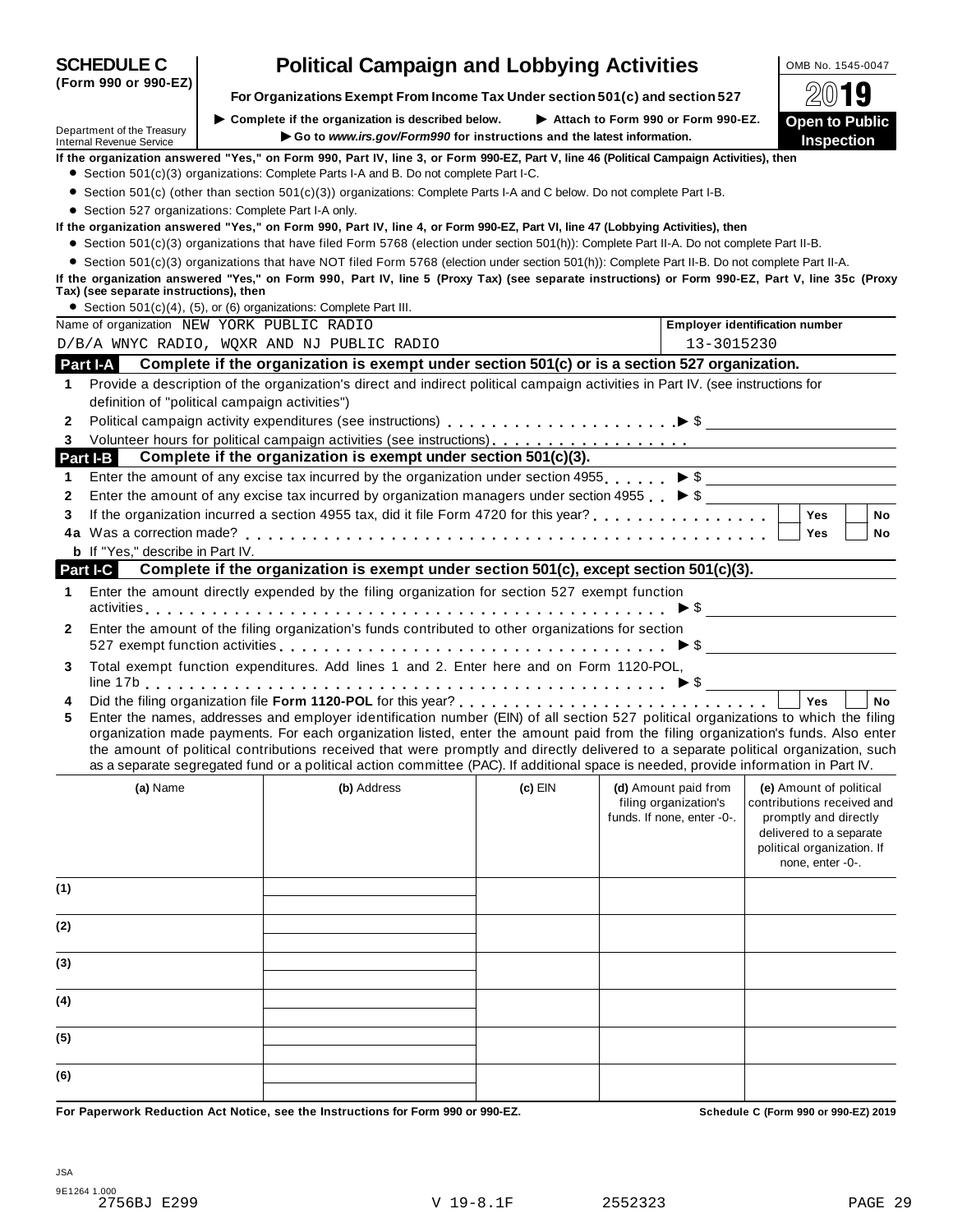| Schedule C (Form 990 or 990-EZ) 2019                                               | NEW YORK PUBLIC RADIO                                                                                                                                                                                                                          |               | 13-3015230<br>Page 2  |  |  |  |
|------------------------------------------------------------------------------------|------------------------------------------------------------------------------------------------------------------------------------------------------------------------------------------------------------------------------------------------|---------------|-----------------------|--|--|--|
| Part II-A<br>section 501(h)).                                                      | Complete if the organization is exempt under section 501(c)(3) and filed Form 5768 (election under                                                                                                                                             |               |                       |  |  |  |
| A Check $\blacktriangleright$                                                      | if the filing organization belongs to an affiliated group (and list in Part IV each affiliated group member's name,<br>address, EIN, expenses, and share of excess lobbying expenditures).                                                     |               |                       |  |  |  |
| <b>B</b> Check $\blacktriangleright$                                               | if the filing organization checked box A and "limited control" provisions apply.                                                                                                                                                               |               |                       |  |  |  |
|                                                                                    | <b>Limits on Lobbying Expenditures</b><br>(The term "expenditures" means amounts paid or incurred.)                                                                                                                                            |               |                       |  |  |  |
|                                                                                    | 1a Total lobbying expenditures to influence public opinion (grassroots lobbying)                                                                                                                                                               |               |                       |  |  |  |
|                                                                                    | <b>b</b> Total lobbying expenditures to influence a legislative body (direct lobbying)                                                                                                                                                         |               |                       |  |  |  |
|                                                                                    | c Total lobbying expenditures (add lines 1a and 1b)                                                                                                                                                                                            |               |                       |  |  |  |
|                                                                                    |                                                                                                                                                                                                                                                | 67, 713, 541. |                       |  |  |  |
|                                                                                    | e Total exempt purpose expenditures (add lines 1c and 1d).                                                                                                                                                                                     | 67, 713, 541. |                       |  |  |  |
|                                                                                    | Lobbying nontaxable amount. Enter the amount from the following table in both                                                                                                                                                                  |               |                       |  |  |  |
| columns.                                                                           |                                                                                                                                                                                                                                                | 1,000,000.    |                       |  |  |  |
| If the amount on line 1e, column (a) or (b) is: The lobbying nontaxable amount is: |                                                                                                                                                                                                                                                |               |                       |  |  |  |
| Not over \$500,000                                                                 | 20% of the amount on line 1e.                                                                                                                                                                                                                  |               |                       |  |  |  |
| Over \$500,000 but not over \$1,000,000                                            | \$100,000 plus 15% of the excess over \$500,000.                                                                                                                                                                                               |               |                       |  |  |  |
| Over \$1,000,000 but not over \$1,500,000                                          | \$175,000 plus 10% of the excess over \$1,000,000.                                                                                                                                                                                             |               |                       |  |  |  |
| Over \$1,500,000 but not over \$17,000,000                                         | \$225,000 plus 5% of the excess over \$1,500,000.                                                                                                                                                                                              |               |                       |  |  |  |
| Over \$17,000,000                                                                  | \$1,000,000.                                                                                                                                                                                                                                   |               |                       |  |  |  |
|                                                                                    | g Grassroots nontaxable amount (enter 25% of line 1f)<br>The 11 (1998)<br>Subset of the 16 (1999)<br>Subset of the 16 (1999)<br>Subset of the 16 (1999)<br>Subset of the 16 (1999)<br>Subset of the 16 (1999)<br>Subset of the 16 (1999)<br>Su | 250,000.      |                       |  |  |  |
|                                                                                    |                                                                                                                                                                                                                                                | $0$ .         | 0.                    |  |  |  |
|                                                                                    |                                                                                                                                                                                                                                                | 0.            | 0.                    |  |  |  |
|                                                                                    | If there is an amount other than zero on either line 1h or line 1i, did the organization file Form 4720                                                                                                                                        |               |                       |  |  |  |
|                                                                                    |                                                                                                                                                                                                                                                |               | Χ<br><b>No</b><br>Yes |  |  |  |

**4-Year Averaging Period Under Section 501(h)**

(Some organizations that made a section 501(h) election do not have to complete all of the five columns below.

**See the separate instructions for lines 2a through 2f.)**

| Lobbying Expenditures During 4-Year Averaging Period                                   |            |            |            |            |            |  |  |  |
|----------------------------------------------------------------------------------------|------------|------------|------------|------------|------------|--|--|--|
| Calendar year (or fiscal year<br>beginning in)                                         | (a) 2016   | (b) 2017   | $(c)$ 2018 | $(d)$ 2019 | (e) Total  |  |  |  |
| 2a Lobbying nontaxable amount                                                          | 1,000,000. | 1,000,000. | 1,000,000. | 1,000,000. | 4,000,000. |  |  |  |
| <b>b</b> Lobbying ceiling amount<br>$(150\% \text{ of line } 2a, \text{ column } (e))$ |            |            |            |            | 6,000,000. |  |  |  |
| c Total lobbying expenditures                                                          | 18,599.    | 19,642.    |            |            | 38,241.    |  |  |  |
| <b>d</b> Grassroots nontaxable amount                                                  | 250,000.   | 250,000.   | 250,000.   | 250,000.   | 1,000,000. |  |  |  |
| e Grassroots ceiling amount<br>$(150\% \text{ of line } 2d, \text{ column } (e))$      |            |            |            |            | 1,500,000. |  |  |  |
| Grassroots lobbying expenditures                                                       |            |            |            |            |            |  |  |  |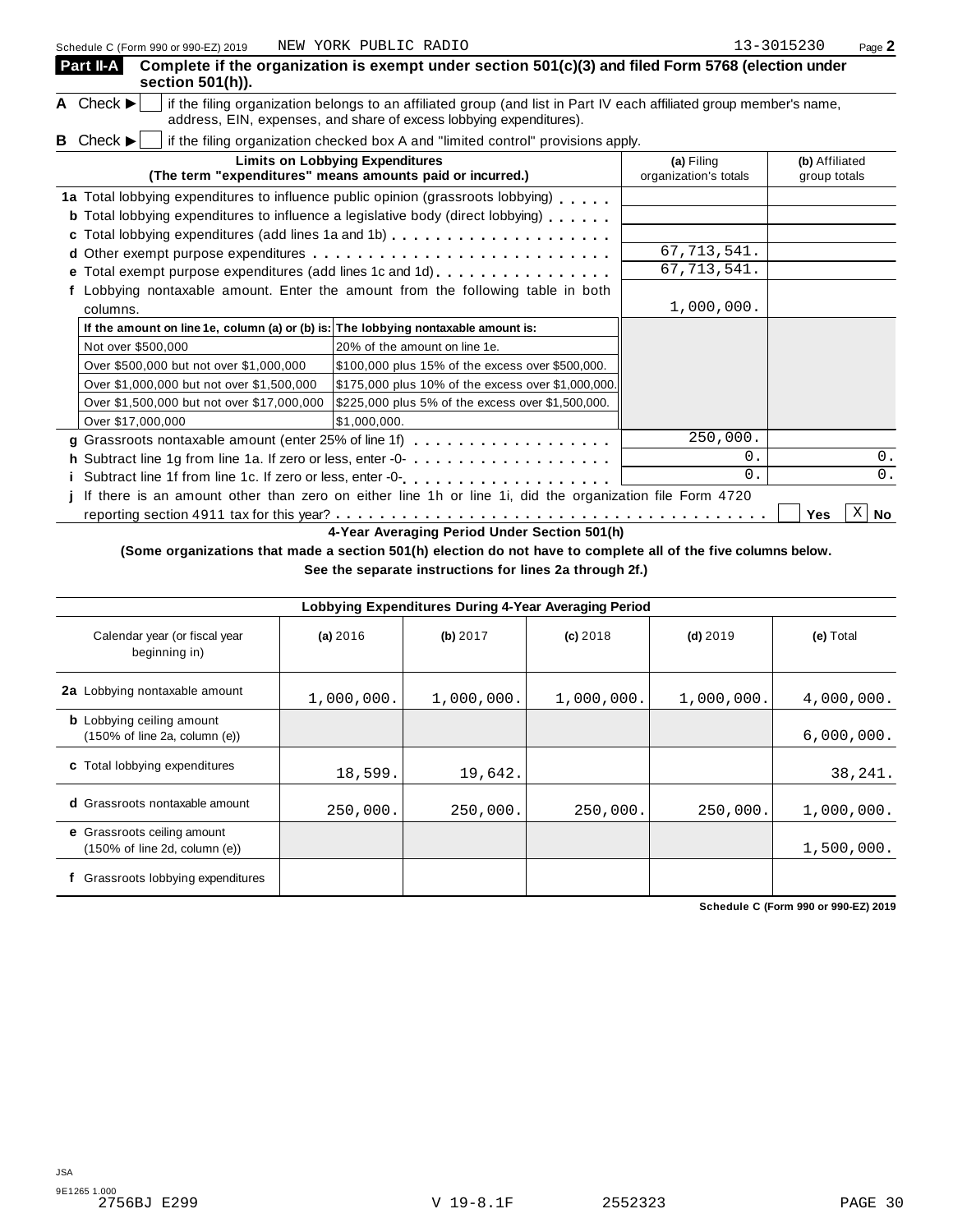| <b>Part II-B</b> Complete if the organization is exempt under section 501(c)(3) and has NOT filed Form 5768 |
|-------------------------------------------------------------------------------------------------------------|
| (election under section 501(h)).                                                                            |

|    | For each "Yes," response on lines 1a through 1i below, provide in Part IV a detailed                 | (a) |    | (b)    |
|----|------------------------------------------------------------------------------------------------------|-----|----|--------|
|    | description of the lobbying activity.                                                                | Yes | No | Amount |
| 1  | During the year, did the filing organization attempt to influence foreign, national, state, or local |     |    |        |
|    | legislation, including any attempt to influence public opinion on a legislative matter or            |     |    |        |
|    | referendum, through the use of:                                                                      |     |    |        |
| a  |                                                                                                      |     |    |        |
| b  | Paid staff or management (include compensation in expenses reported on lines 1c through 1i)?         |     |    |        |
| c  |                                                                                                      |     |    |        |
| d  | Mailings to members, legislators, or the public?                                                     |     |    |        |
| е  |                                                                                                      |     |    |        |
|    |                                                                                                      |     |    |        |
| q  | Direct contact with legislators, their staffs, government officials, or a legislative body?          |     |    |        |
| h  | Rallies, demonstrations, seminars, conventions, speeches, lectures, or any similar means?            |     |    |        |
|    | Other activities?                                                                                    |     |    |        |
|    |                                                                                                      |     |    |        |
| 2a | Did the activities in line 1 cause the organization to be not described in section $501(c)(3)$ ?     |     |    |        |
| b  | If "Yes," enter the amount of any tax incurred under section 4912                                    |     |    |        |
| c  |                                                                                                      |     |    |        |
| d  | If the filing organization incurred a section 4912 tax, did it file Form 4720 for this year?         |     |    |        |
|    | If "Yes," enter the amount of any tax incurred by organization managers under section 4912           |     |    |        |

| Part III-A Complete if the organization is exempt under section 501(c)(4), section 501(c)(5), or section |  |
|----------------------------------------------------------------------------------------------------------|--|
| $501(c)(6)$ .                                                                                            |  |

|                                                                                                                                                                       | Yes | No |
|-----------------------------------------------------------------------------------------------------------------------------------------------------------------------|-----|----|
| Were substantially all (90% or more) dues received nondeductible by members? [1] [1] [1] Were substantially all (90% or more) dues received nondeductible by members? |     |    |
|                                                                                                                                                                       |     |    |
| Did the organization agree to carry over lobbying and political campaign activity expenditures from the prior year?                                                   |     |    |

| Part III-B Complete if the organization is exempt under section 501(c)(4), section 501(c)(5), or section<br>501(c)(6) and if either (a) BOTH Part III-A, lines 1 and 2, are answered "No" OR (b) Part III-A, line 3, is<br>answered "Yes." |  |
|--------------------------------------------------------------------------------------------------------------------------------------------------------------------------------------------------------------------------------------------|--|
| Dues, assessments and similar amounts from members $\ldots, \ldots, \ldots, \ldots, \ldots, \ldots, \ldots, \lfloor 1$                                                                                                                     |  |
|                                                                                                                                                                                                                                            |  |

| $\mathbf{2}$   | Section 162(e) nondeductible lobbying and political expenditures (do not include amounts of            |   |  |
|----------------|--------------------------------------------------------------------------------------------------------|---|--|
|                | political expenses for which the section 527(f) tax was paid).                                         |   |  |
|                |                                                                                                        |   |  |
|                |                                                                                                        |   |  |
|                |                                                                                                        |   |  |
| 3              | Aggregate amount reported in section 6033(e)(1)(A) notices of nondeductible section 162(e) dues        |   |  |
| $\overline{4}$ | If notices were sent and the amount on line 2c exceeds the amount on line 3, what portion of the       |   |  |
|                | excess does the organization agree to carryover to the reasonable estimate of nondeductible lobbying   |   |  |
|                |                                                                                                        | 4 |  |
| 5              | Taxable amount of lobbying and political expenditures (see instructions) $\ldots \ldots \ldots \ldots$ |   |  |

### **Part IV Supplemental Information**

Provide the descriptions required for Part I-A, line 1; Part I-B, line 4; Part I-C, line 5; Part II-A (affiliated group list); Part II-A, lines 1 and 2 (see instructions); and Part II-B, line 1. Also, complete this part for any additional information.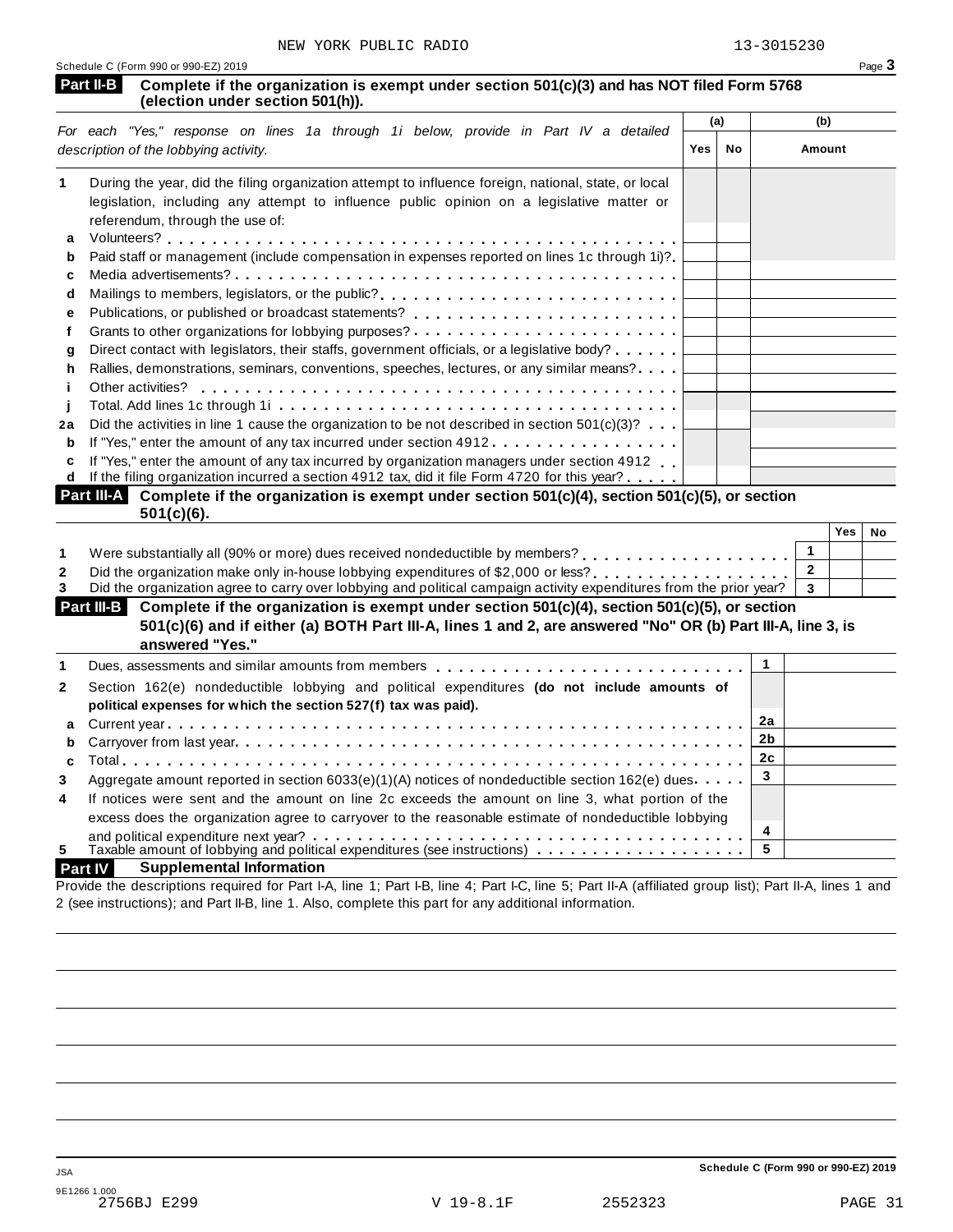**Part IV Supplemental Information** *(continued)*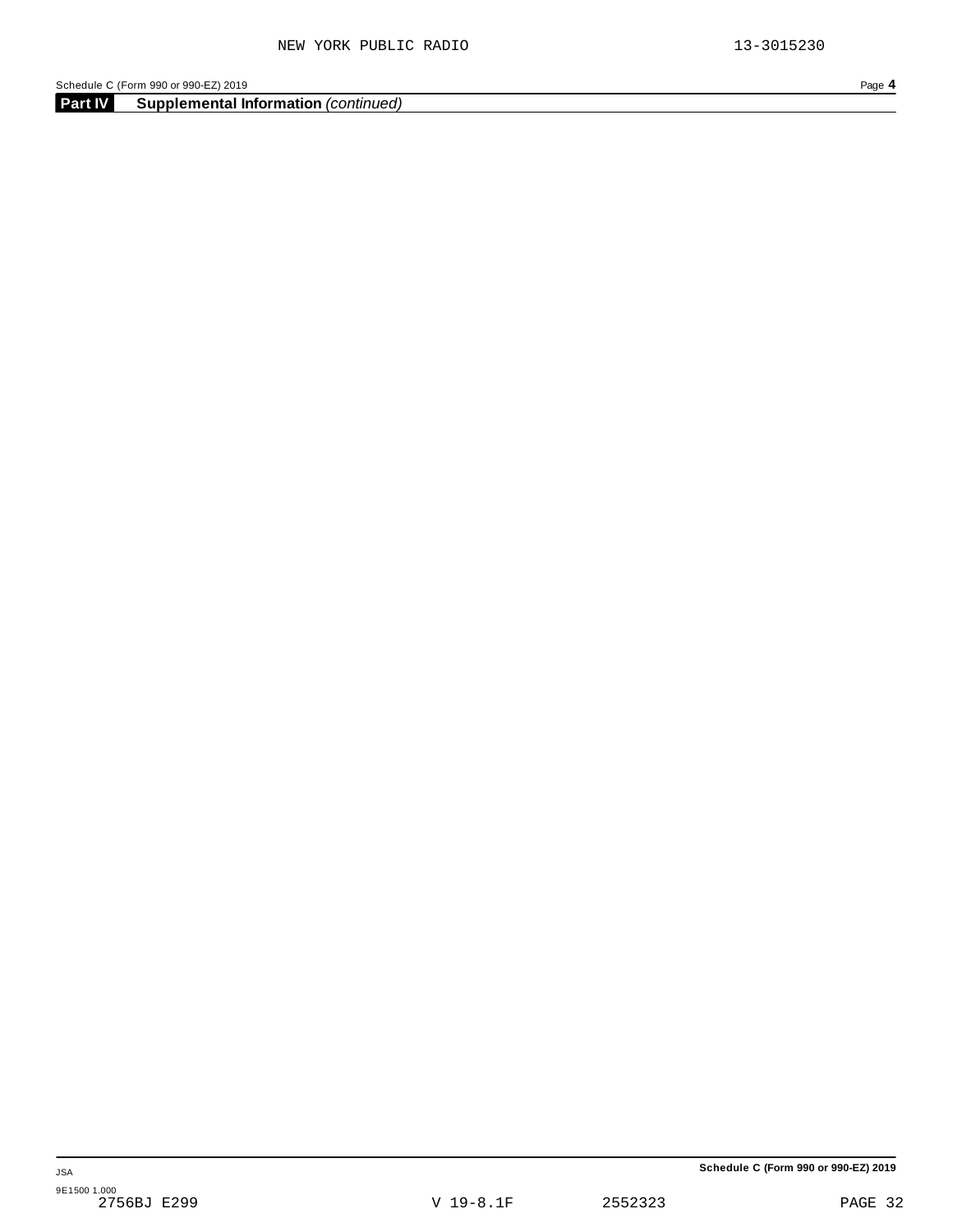| <b>SCHEDULE D</b> |  |
|-------------------|--|
| (Form 990)        |  |

# SCHEDULE D<br>
Supplemental Financial Statements<br>
Form 990)<br>
Part IV, line 6, 7, 8, 9, 10, 11a, 11b, 11c, 11d, 11e, 11f, 12a, or 12b.<br>
Part IV, line 6, 7, 8, 9, 10, 11a, 11b, 11c, 11d, 11e, 11f, 12a, or 12b.

Department of the Treasury **I Attach 1990.** The S. 7, 8, 9, 10, 11a, 11b, 11c, 11d, 11e, 11f, 12a, or 12b.<br> **Department of the Treasury Inches Containery Containery Containery Containery Containery Containery** 

| Department of the Treasury<br><b>Internal Revenue Service</b> |                                               |                                                                                                                                                                                                                                                                                                                                                     | Attach to Form 990.<br>Go to www.irs.gov/Form990 for instructions and the latest information. |                                                | <b>Open to Public</b><br><b>Inspection</b>         |
|---------------------------------------------------------------|-----------------------------------------------|-----------------------------------------------------------------------------------------------------------------------------------------------------------------------------------------------------------------------------------------------------------------------------------------------------------------------------------------------------|-----------------------------------------------------------------------------------------------|------------------------------------------------|----------------------------------------------------|
|                                                               | Name of the organization                      | NEW YORK PUBLIC RADIO                                                                                                                                                                                                                                                                                                                               |                                                                                               | <b>Employer identification number</b>          |                                                    |
|                                                               |                                               | D/B/A WNYC RADIO, WQXR AND NJ PUBLIC RADIO                                                                                                                                                                                                                                                                                                          |                                                                                               | 13-3015230                                     |                                                    |
|                                                               | Part I                                        | Organizations Maintaining Donor Advised Funds or Other Similar Funds or Accounts.                                                                                                                                                                                                                                                                   |                                                                                               |                                                |                                                    |
|                                                               |                                               | Complete if the organization answered "Yes" on Form 990, Part IV, line 6.                                                                                                                                                                                                                                                                           |                                                                                               |                                                |                                                    |
|                                                               |                                               |                                                                                                                                                                                                                                                                                                                                                     | (a) Donor advised funds                                                                       |                                                | (b) Funds and other accounts                       |
| 1                                                             |                                               | Total number at end of year                                                                                                                                                                                                                                                                                                                         |                                                                                               |                                                |                                                    |
| $\mathbf{2}$                                                  |                                               | Aggregate value of contributions to (during year)                                                                                                                                                                                                                                                                                                   |                                                                                               |                                                |                                                    |
| 3                                                             |                                               | Aggregate value of grants from (during year)                                                                                                                                                                                                                                                                                                        |                                                                                               |                                                |                                                    |
| 4                                                             |                                               | Aggregate value at end of year                                                                                                                                                                                                                                                                                                                      |                                                                                               |                                                |                                                    |
| 5                                                             |                                               | Did the organization inform all donors and donor advisors in writing that the assets held in donor advised                                                                                                                                                                                                                                          |                                                                                               |                                                |                                                    |
|                                                               |                                               | funds are the organization's property, subject to the organization's exclusive legal control?                                                                                                                                                                                                                                                       |                                                                                               |                                                | <b>Yes</b><br>No                                   |
| 6                                                             |                                               | Did the organization inform all grantees, donors, and donor advisors in writing that grant funds can be used                                                                                                                                                                                                                                        |                                                                                               |                                                |                                                    |
|                                                               |                                               | only for charitable purposes and not for the benefit of the donor or donor advisor, or for any other purpose                                                                                                                                                                                                                                        |                                                                                               |                                                |                                                    |
|                                                               |                                               |                                                                                                                                                                                                                                                                                                                                                     |                                                                                               |                                                | Yes<br>No.                                         |
|                                                               | <b>Part II</b>                                | <b>Conservation Easements.</b>                                                                                                                                                                                                                                                                                                                      |                                                                                               |                                                |                                                    |
|                                                               |                                               | Complete if the organization answered "Yes" on Form 990, Part IV, line 7.                                                                                                                                                                                                                                                                           |                                                                                               |                                                |                                                    |
| 1                                                             |                                               | Purpose(s) of conservation easements held by the organization (check all that apply).                                                                                                                                                                                                                                                               |                                                                                               |                                                |                                                    |
|                                                               |                                               | Preservation of land for public use (for example, recreation or education)                                                                                                                                                                                                                                                                          |                                                                                               |                                                | Preservation of a historically important land area |
|                                                               |                                               | Protection of natural habitat                                                                                                                                                                                                                                                                                                                       |                                                                                               | Preservation of a certified historic structure |                                                    |
|                                                               |                                               | Preservation of open space                                                                                                                                                                                                                                                                                                                          |                                                                                               |                                                |                                                    |
| $\mathbf{2}$                                                  |                                               | Complete lines 2a through 2d if the organization held a qualified conservation contribution in the form of a conservation                                                                                                                                                                                                                           |                                                                                               |                                                |                                                    |
|                                                               |                                               | easement on the last day of the tax year.                                                                                                                                                                                                                                                                                                           |                                                                                               |                                                | Held at the End of the Tax Year                    |
| a                                                             |                                               |                                                                                                                                                                                                                                                                                                                                                     |                                                                                               | 2a                                             |                                                    |
| b                                                             |                                               | Total acreage restricted by conservation easements entitled results are not all results and results are not a                                                                                                                                                                                                                                       |                                                                                               | 2b                                             |                                                    |
| c                                                             |                                               | Number of conservation easements on a certified historic structure included in (a)                                                                                                                                                                                                                                                                  |                                                                                               | 2c                                             |                                                    |
| d                                                             |                                               | Number of conservation easements included in (c) acquired after 7/25/06, and not on a                                                                                                                                                                                                                                                               |                                                                                               |                                                |                                                    |
|                                                               |                                               |                                                                                                                                                                                                                                                                                                                                                     |                                                                                               | 2d                                             |                                                    |
| 3                                                             |                                               | Number of conservation easements modified, transferred, released, extinguished, or terminated by the organization during the                                                                                                                                                                                                                        |                                                                                               |                                                |                                                    |
|                                                               | tax year $\blacktriangleright$ $\blacksquare$ |                                                                                                                                                                                                                                                                                                                                                     |                                                                                               |                                                |                                                    |
| 4                                                             |                                               | Number of states where property subject to conservation easement is located ▶ _____                                                                                                                                                                                                                                                                 |                                                                                               |                                                |                                                    |
| 5                                                             |                                               | Does the organization have a written policy regarding the periodic monitoring, inspection, handling of                                                                                                                                                                                                                                              |                                                                                               |                                                |                                                    |
|                                                               |                                               |                                                                                                                                                                                                                                                                                                                                                     |                                                                                               |                                                | Yes<br>No                                          |
| 6                                                             |                                               | Staff and volunteer hours devoted to monitoring, inspecting, handling of violations, and enforcing conservation easements during the year                                                                                                                                                                                                           |                                                                                               |                                                |                                                    |
| $\overline{7}$                                                | ▶\$                                           | Amount of expenses incurred in monitoring, inspecting, handling of violations, and enforcing conservation easements during the year                                                                                                                                                                                                                 |                                                                                               |                                                |                                                    |
| 8                                                             |                                               | Does each conservation easement reported on line 2(d) above satisfy the requirements of section 170(h)(4)(B)(i)                                                                                                                                                                                                                                     |                                                                                               |                                                |                                                    |
|                                                               |                                               |                                                                                                                                                                                                                                                                                                                                                     |                                                                                               |                                                | <b>Yes</b><br><b>No</b>                            |
| 9                                                             |                                               | In Part XIII, describe how the organization reports conservation easements in its revenue and expense statement and                                                                                                                                                                                                                                 |                                                                                               |                                                |                                                    |
|                                                               |                                               | balance sheet, and include, if applicable, the text of the footnote to the organization's financial statements that describes the                                                                                                                                                                                                                   |                                                                                               |                                                |                                                    |
|                                                               |                                               | organization's accounting for conservation easements.                                                                                                                                                                                                                                                                                               |                                                                                               |                                                |                                                    |
|                                                               | Part III                                      | Organizations Maintaining Collections of Art, Historical Treasures, or Other Similar Assets.<br>Complete if the organization answered "Yes" on Form 990, Part IV, line 8.                                                                                                                                                                           |                                                                                               |                                                |                                                    |
| 1a                                                            |                                               | If the organization elected, as permitted under FASB ASC 958, not to report in its revenue statement and balance sheet works<br>of art, historical treasures, or other similar assets held for public exhibition, education, or r<br>service, provide in Part XIII the text of the footnote to its financial statements that describes these items. |                                                                                               |                                                |                                                    |
| b                                                             |                                               | If the organization elected, as permitted under FASB ASC 958, to report in its revenue statement and balance sheet works of<br>art, historical treasures, or other similar assets held for public exhibition, education, or research in furtherance of public service,<br>provide the following amounts relating to these items:                    |                                                                                               |                                                |                                                    |
|                                                               |                                               |                                                                                                                                                                                                                                                                                                                                                     |                                                                                               |                                                |                                                    |
|                                                               |                                               |                                                                                                                                                                                                                                                                                                                                                     |                                                                                               |                                                | $\triangleright$ \$                                |
| 2                                                             |                                               | If the organization received or held works of art, historical treasures, or other similar assets for financial gain, provide the                                                                                                                                                                                                                    |                                                                                               |                                                |                                                    |
|                                                               |                                               | following amounts required to be reported under FASB ASC 958 relating to these items:                                                                                                                                                                                                                                                               |                                                                                               |                                                |                                                    |
| а                                                             |                                               |                                                                                                                                                                                                                                                                                                                                                     |                                                                                               |                                                |                                                    |
| b                                                             |                                               |                                                                                                                                                                                                                                                                                                                                                     |                                                                                               |                                                |                                                    |

**For Paperwork Reduction Act Notice, see the Instructions for Form 990. Schedule D (Form 990) 2019**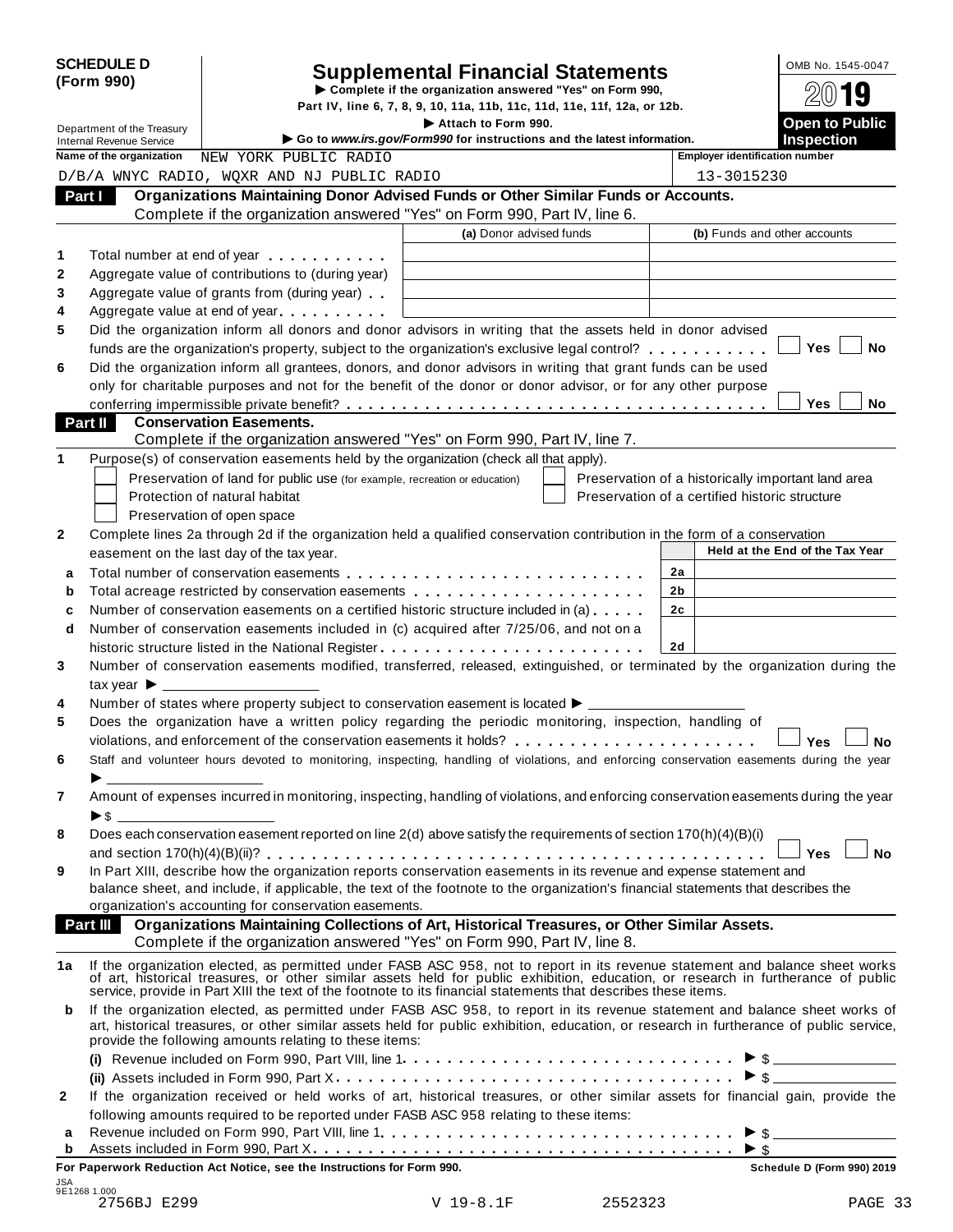| 13-3015230 |  |
|------------|--|
|------------|--|

|         |                                                                                                                                                                                                                                                               | NEW YORK PUBLIC RADIO                   |                |                                    |                                 | 13-3015230          |              |           |
|---------|---------------------------------------------------------------------------------------------------------------------------------------------------------------------------------------------------------------------------------------------------------------|-----------------------------------------|----------------|------------------------------------|---------------------------------|---------------------|--------------|-----------|
|         | Schedule D (Form 990) 2019                                                                                                                                                                                                                                    |                                         |                |                                    |                                 |                     |              | Page 2    |
|         | Organizations Maintaining Collections of Art, Historical Treasures, or Other Similar Assets (continued)<br><b>Part III</b><br>Using the organization's acquisition, accession, and other records, check any of the following that make significant use of its |                                         |                |                                    |                                 |                     |              |           |
| 3       |                                                                                                                                                                                                                                                               |                                         |                |                                    |                                 |                     |              |           |
|         | collection items (check all that apply):                                                                                                                                                                                                                      |                                         |                |                                    |                                 |                     |              |           |
| a       | Public exhibition                                                                                                                                                                                                                                             |                                         | d              | Loan or exchange program           |                                 |                     |              |           |
| b       | Scholarly research                                                                                                                                                                                                                                            |                                         | Other<br>e     |                                    |                                 |                     |              |           |
| c       | Preservation for future generations                                                                                                                                                                                                                           |                                         |                |                                    |                                 |                     |              |           |
| 4       | Provide a description of the organization's collections and explain how they further the organization's exempt purpose in Part                                                                                                                                |                                         |                |                                    |                                 |                     |              |           |
|         | XIII.<br>During the year, did the organization solicit or receive donations of art, historical treasures, or other similar                                                                                                                                    |                                         |                |                                    |                                 |                     |              |           |
| 5       |                                                                                                                                                                                                                                                               |                                         |                |                                    |                                 |                     |              |           |
|         | assets to be sold to raise funds rather than to be maintained as part of the organization's collection?                                                                                                                                                       |                                         |                |                                    |                                 | Yes                 |              | No        |
|         | <b>Escrow and Custodial Arrangements.</b><br><b>Part IV</b><br>Complete if the organization answered "Yes" on Form 990, Part IV, line 9, or reported an amount on Form<br>990, Part X, line 21.                                                               |                                         |                |                                    |                                 |                     |              |           |
|         | 1a Is the organization an agent, trustee, custodian or other intermediary for contributions or other assets not                                                                                                                                               |                                         |                |                                    |                                 |                     |              |           |
|         |                                                                                                                                                                                                                                                               |                                         |                |                                    |                                 | Yes                 |              | <b>No</b> |
|         | b If "Yes," explain the arrangement in Part XIII and complete the following table:                                                                                                                                                                            |                                         |                |                                    |                                 |                     |              |           |
|         |                                                                                                                                                                                                                                                               |                                         |                |                                    | Amount                          |                     |              |           |
| c       |                                                                                                                                                                                                                                                               |                                         |                |                                    |                                 |                     |              |           |
|         |                                                                                                                                                                                                                                                               |                                         |                | 1d                                 |                                 |                     |              |           |
| e       |                                                                                                                                                                                                                                                               |                                         |                | 1е                                 |                                 |                     |              |           |
|         |                                                                                                                                                                                                                                                               |                                         |                | 1f                                 |                                 |                     |              |           |
| 2a      | Did the organization include an amount on Form 990, Part X, line 21, for escrow or custodial account liability?                                                                                                                                               |                                         |                |                                    |                                 | <b>Yes</b>          | Χ            | <b>No</b> |
|         | <b>b</b> If "Yes," explain the arrangement in Part XIII. Check here if the explanation has been provided on Part XIII                                                                                                                                         |                                         |                |                                    |                                 |                     |              |           |
|         | <b>Part V</b><br><b>Endowment Funds.</b>                                                                                                                                                                                                                      |                                         |                |                                    |                                 |                     |              |           |
|         | Complete if the organization answered "Yes" on Form 990, Part IV, line 10.                                                                                                                                                                                    |                                         |                |                                    |                                 |                     |              |           |
|         |                                                                                                                                                                                                                                                               | (a) Current year                        | (b) Prior year | (c) Two years back                 | (d) Three years back            | (e) Four years back |              |           |
|         | Beginning of year balance                                                                                                                                                                                                                                     | 831,700.                                | 829,904.       | 334,105.                           | 336,760.                        |                     |              | 339,024.  |
| 1а<br>b | Contributions                                                                                                                                                                                                                                                 |                                         |                | 500,000.                           |                                 |                     |              |           |
|         | Net investment earnings, gains,                                                                                                                                                                                                                               |                                         |                |                                    |                                 |                     |              |           |
| c       | and losses                                                                                                                                                                                                                                                    | $-11, 237.$                             | 19,202.        |                                    | 9,841.<br>9,214.                |                     |              | 5,211.    |
|         | d Grants or scholarships                                                                                                                                                                                                                                      |                                         |                |                                    |                                 |                     |              |           |
|         | e Other expenditures for facilities                                                                                                                                                                                                                           |                                         |                |                                    |                                 |                     |              |           |
|         |                                                                                                                                                                                                                                                               |                                         |                |                                    |                                 |                     |              |           |
|         | and programs<br>Administrative expenses <b>Administrative</b>                                                                                                                                                                                                 | 13,122.                                 | 17,406.        | 13,415.                            | 12,496.                         |                     |              | 7,475.    |
|         |                                                                                                                                                                                                                                                               | 807, 341.                               | 831,700.       | 829,904.                           | 334,105.                        |                     |              | 336,760.  |
| g       | End of year balance<br>Provide the estimated percentage of the current year end balance (line 1g, column (a)) held as:                                                                                                                                        |                                         |                |                                    |                                 |                     |              |           |
| a       | Board designated or quasi-endowment >                                                                                                                                                                                                                         | %                                       |                |                                    |                                 |                     |              |           |
| b       | Permanent endowment ▶ 100.0000 %                                                                                                                                                                                                                              |                                         |                |                                    |                                 |                     |              |           |
| c       | Term endowment ><br>$\%$                                                                                                                                                                                                                                      |                                         |                |                                    |                                 |                     |              |           |
|         | The percentages on lines 2a, 2b, and 2c should equal 100%.                                                                                                                                                                                                    |                                         |                |                                    |                                 |                     |              |           |
|         | 3a Are there endowment funds not in the possession of the organization that are held and administered for the                                                                                                                                                 |                                         |                |                                    |                                 |                     |              |           |
|         | organization by:                                                                                                                                                                                                                                              |                                         |                |                                    |                                 |                     | Yes          | No        |
|         |                                                                                                                                                                                                                                                               |                                         |                |                                    |                                 | 3a(i)               |              | Χ         |
|         |                                                                                                                                                                                                                                                               |                                         |                |                                    |                                 | 3a(ii)              |              | Χ         |
| b       | If "Yes" on line 3a(ii), are the related organizations listed as required on Schedule R?                                                                                                                                                                      |                                         |                |                                    |                                 | 3 <sub>b</sub>      |              |           |
| 4       | Describe in Part XIII the intended uses of the organization's endowment funds.                                                                                                                                                                                |                                         |                |                                    |                                 |                     |              |           |
|         | Land, Buildings, and Equipment.<br><b>Part VI</b>                                                                                                                                                                                                             |                                         |                |                                    |                                 |                     |              |           |
|         | Complete if the organization answered "Yes" on Form 990, Part IV, line 11a. See Form 990, Part X, line 10.                                                                                                                                                    |                                         |                |                                    |                                 |                     |              |           |
|         | Description of property                                                                                                                                                                                                                                       | (a) Cost or other basis<br>(investment) |                | (b) Cost or other basis<br>(other) | (c) Accumulated<br>depreciation | (d) Book value      |              |           |
|         |                                                                                                                                                                                                                                                               |                                         |                |                                    |                                 |                     |              |           |
| b       |                                                                                                                                                                                                                                                               |                                         |                |                                    |                                 |                     |              |           |
| c       | Leasehold improvements <b>Leasehold</b> improvements                                                                                                                                                                                                          |                                         |                | 25,047,266.                        | 16, 139, 022.                   |                     | 8,908,244.   |           |
| d       | Equipment                                                                                                                                                                                                                                                     |                                         |                | 18,017,190.                        | 14,538,629.                     |                     | 3, 478, 561. |           |
| e       |                                                                                                                                                                                                                                                               |                                         |                | 6,728,482.                         | 5,872,626.                      |                     | 855,856.     |           |
|         | Total. Add lines 1a through 1e. (Column (d) must equal Form 990, Part X, column (B), line 10c.)                                                                                                                                                               |                                         |                |                                    |                                 | 13, 242, 661.       |              |           |
|         |                                                                                                                                                                                                                                                               |                                         |                |                                    |                                 |                     |              |           |

**Schedule D (Form 990) 2019**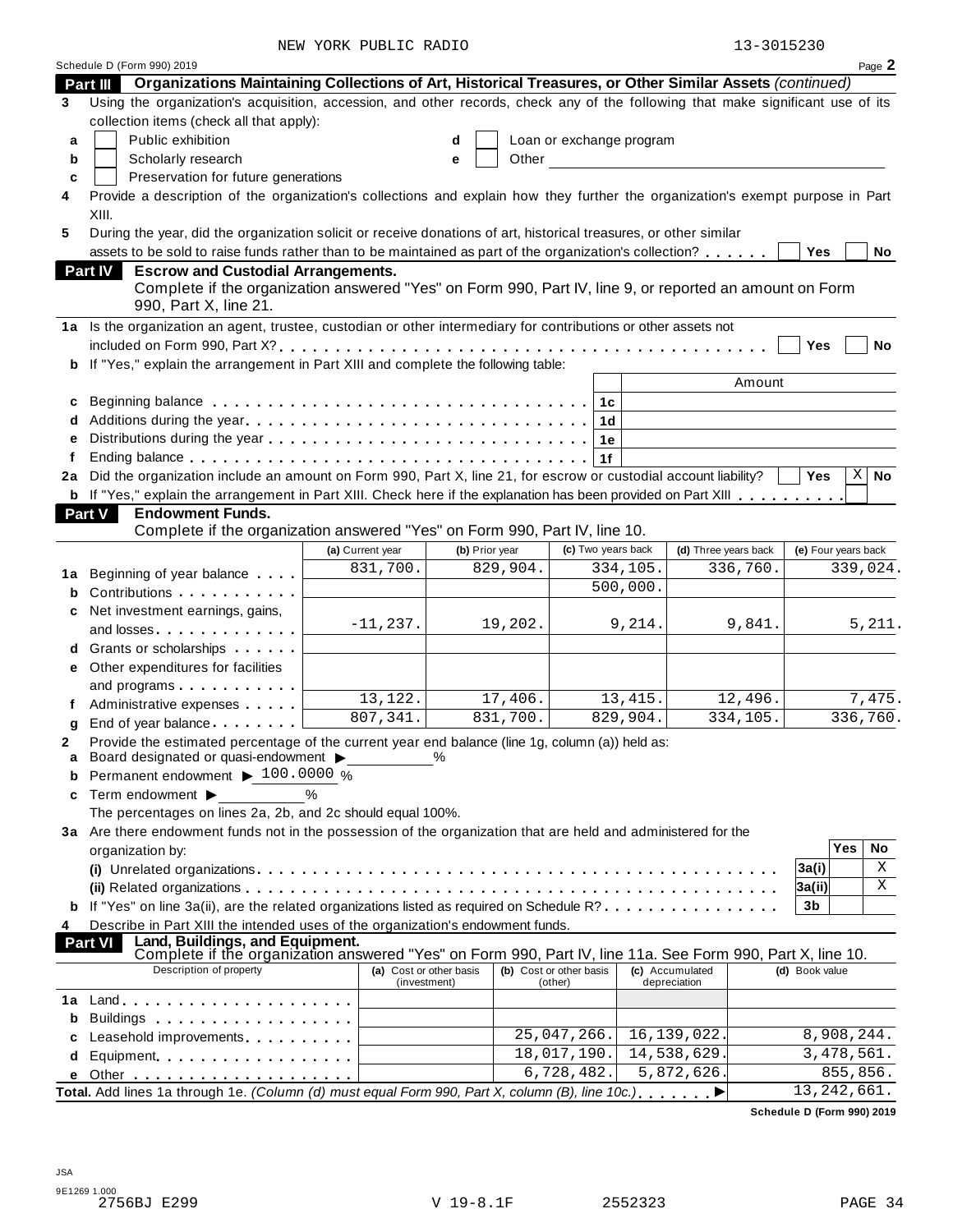#### **Investments - Other Securities. Part VII** Investments - Other Securities.<br>Complete if the organization answered "Yes" on Form 990, Part IV, line 11b. See Form 990, Part X, line 12. **(a)** Description of security or category (including name of security) **(b)** Book value **(c)** Method of valuation: Cost or end-of-year market value **(1)** Financial derivatives **manual (2)** Closely held equity interests **(3)** Other (A) U.S. EQUITY 2,496,908. FMV (B) GLOBAL EQUITY 4,675,841. FMV (C) EMERGING MARKETS 1,234,728. FMV (D) HEDGE FUNDS 8,563,007. FMV (E) INFLATION HEDGING 412,073. FMV (F) (G) (H) **Total.** *(Column (b) must equal Form 990, Part X, col. (B) line 12.)* **Part VIII Investments - Program Related. Investments - Program Related.** Complete if the organization answered "Yes" on Form 990, Part IV, line 11c. See Form 990, Part X, line 13. **(a)** Description of investment **(b)** Book value **(c)** Method of valuation: Cost or end-of-year market value **(1) (2) (3) (4) (5) (6) (7) (8) (9) Total.** *(Column (b) must equal Form* 990, *Part X, col. (B) line* 13.) **►**<br> **Part IX** Other Assets. **Other Assets.** Complete if the organization answered "Yes" on Form 990, Part IV, line 11d. See Form 990, Part X, line 15. **(a)** Description **(b)** Book value **(1) (2) (3) (4) (5) (6) (7) (8) (9) Total.** *(Column (b) must equal Form 990, Part X, col. (B) line 15.)* m m m m m m m m m m m m m m m m m m m m m m m m m m I **Other Liabilities.** Complete if the organization answered "Yes" on Form 990, Part IV, line 11e or 11f. See Form 990, Part X, line 25. **Part X 1. (a)** Description of liability **(b)** Book value (1) Federal income taxes (2) (3) (4) (5) (6) (7) (8) (9) **Total.** *(Column (b) must equal Form 990, Part X, col. (B) line 25.)* m m m m m m m m m m m m m m m m m m m m m m m m m m m m m m I **2.** Liability for uncertain tax positions. In Part XIII, provide the text of the footnote to the organization's financial statements that reports the 17,382,557. 29,242,387. DUE FROM COLLABORATIVE  $\sim$  666,362. OTHER ASSETS 1,940,710. 31,849,459. REFUNDABLE ADVANCE 1,000,000. DUE TO COLLABORATIVE 181,862. OTHER LIABILITIES 1,185,556. CURRENT PORTION OF REFUNDABLE ADVAN 8,936,017. 11,303,435.

organization's liability for uncertain tax positions under FASB ASC 740. Check here if the text of the footnote has been provided in Part XIII

X

JSA **Schedule D (Form 990) 2019**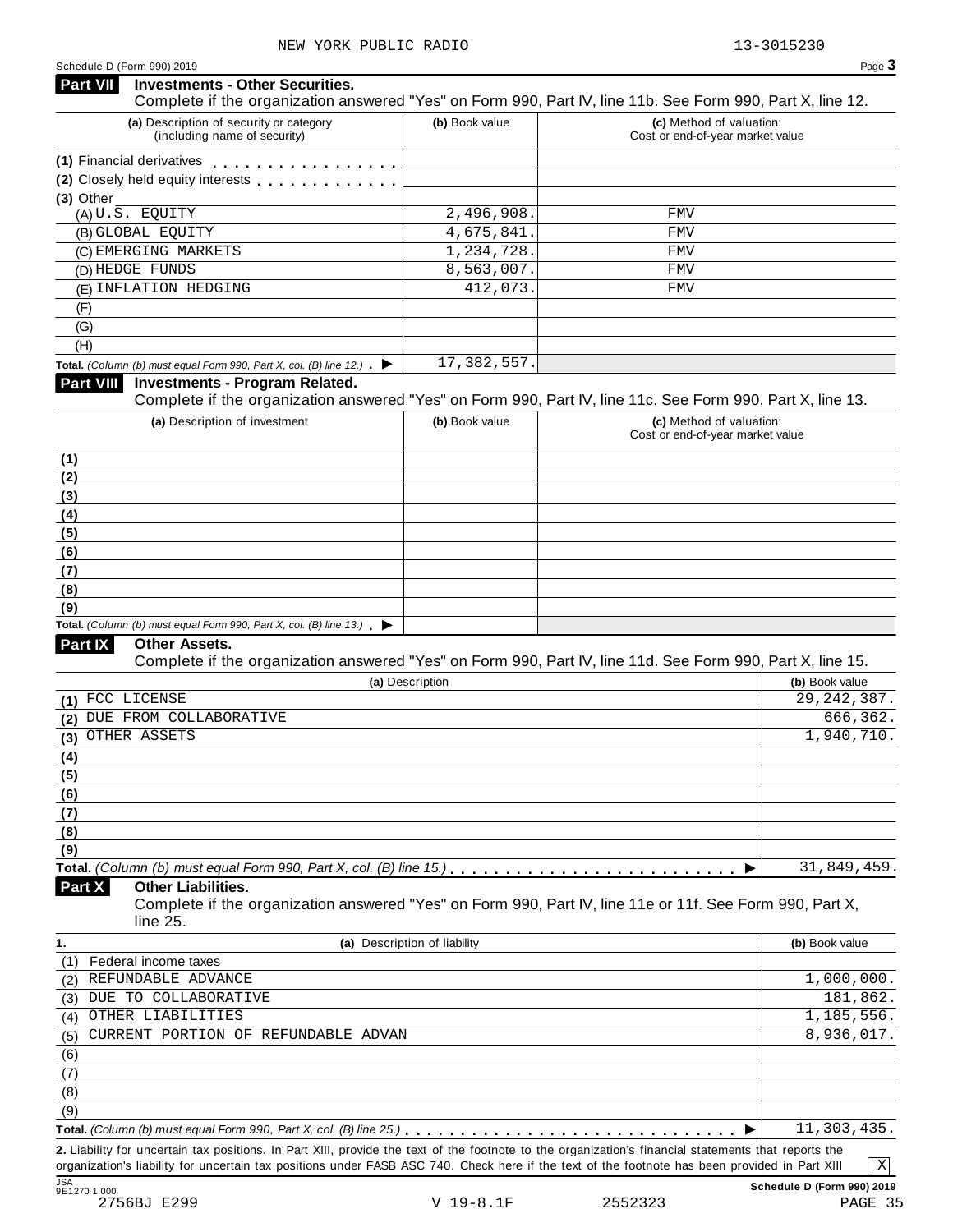| NEW YORK PUBLIC RADIO |  |  |  |  |
|-----------------------|--|--|--|--|
|-----------------------|--|--|--|--|

|              | Schedule D (Form 990) 2019                                                                                                                                                           |             |              | Page 4        |
|--------------|--------------------------------------------------------------------------------------------------------------------------------------------------------------------------------------|-------------|--------------|---------------|
|              | Reconciliation of Revenue per Audited Financial Statements With Revenue per Return.<br><b>Part XI</b><br>Complete if the organization answered "Yes" on Form 990, Part IV, line 12a. |             |              |               |
| 1            | Total revenue, gains, and other support per audited financial statements                                                                                                             |             | $\mathbf{1}$ | 84, 120, 314. |
| $\mathbf{2}$ | Amounts included on line 1 but not on Form 990, Part VIII, line 12:                                                                                                                  |             |              |               |
| a            | 2a<br>Net unrealized gains (losses) on investments                                                                                                                                   | 845,809.    |              |               |
| b            | 2 <sub>b</sub>                                                                                                                                                                       | 812,677.    |              |               |
| c            | 2c<br>Recoveries of prior year grants                                                                                                                                                |             |              |               |
| d            | 2d                                                                                                                                                                                   |             |              |               |
| е            |                                                                                                                                                                                      |             | 2e           | 1,658,486.    |
| 3            |                                                                                                                                                                                      |             | 3            | 82, 461, 828. |
| 4            | Amounts included on Form 990, Part VIII, line 12, but not on line 1:                                                                                                                 |             |              |               |
| a            | 4a<br>Investment expenses not included on Form 990, Part VIII, line 7b $\ldots$                                                                                                      |             |              |               |
| b            | 4 <sub>b</sub>                                                                                                                                                                       | $-536,846.$ |              |               |
| C            |                                                                                                                                                                                      |             | 4c           | $-536,846.$   |
| 5.           | Total revenue. Add lines 3 and 4c. (This must equal Form 990, Part I, line 12.) $\ldots \ldots \ldots \ldots$                                                                        |             | 5            | 81,924,982.   |
|              | Part XII<br>Reconciliation of Expenses per Audited Financial Statements With Expenses per Return.<br>Complete if the organization answered "Yes" on Form 990, Part IV, line 12a.     |             |              |               |
| 1            |                                                                                                                                                                                      |             | $\mathbf{1}$ | 92,833,903.   |
| 2            | Amounts included on line 1 but not on Form 990, Part IX, line 25:                                                                                                                    |             |              |               |
| a            | 2a                                                                                                                                                                                   | 812,677.    |              |               |
| b            | 2 <sub>b</sub>                                                                                                                                                                       |             |              |               |
| c            | 2 <sub>c</sub>                                                                                                                                                                       |             |              |               |
| d            | 2d                                                                                                                                                                                   | 536,846.    |              |               |
| е            |                                                                                                                                                                                      |             | 2e           | 1,349,523.    |
| 3            |                                                                                                                                                                                      |             | 3            | 91,484,380.   |
|              | Amounts included on Form 990, Part IX, line 25, but not on line 1:                                                                                                                   |             |              |               |
|              |                                                                                                                                                                                      |             |              |               |
|              |                                                                                                                                                                                      |             |              |               |
| a            | 4a<br>Investment expenses not included on Form 990, Part VIII, line 7b                                                                                                               |             |              |               |
| b            | 4 <sub>b</sub>                                                                                                                                                                       |             |              |               |
| 4<br>C<br>5. | Total expenses. Add lines 3 and 4c. (This must equal Form 990, Part I, line 18.).                                                                                                    |             | 4c<br>5      | 91,484,380.   |

SEE PAGE 5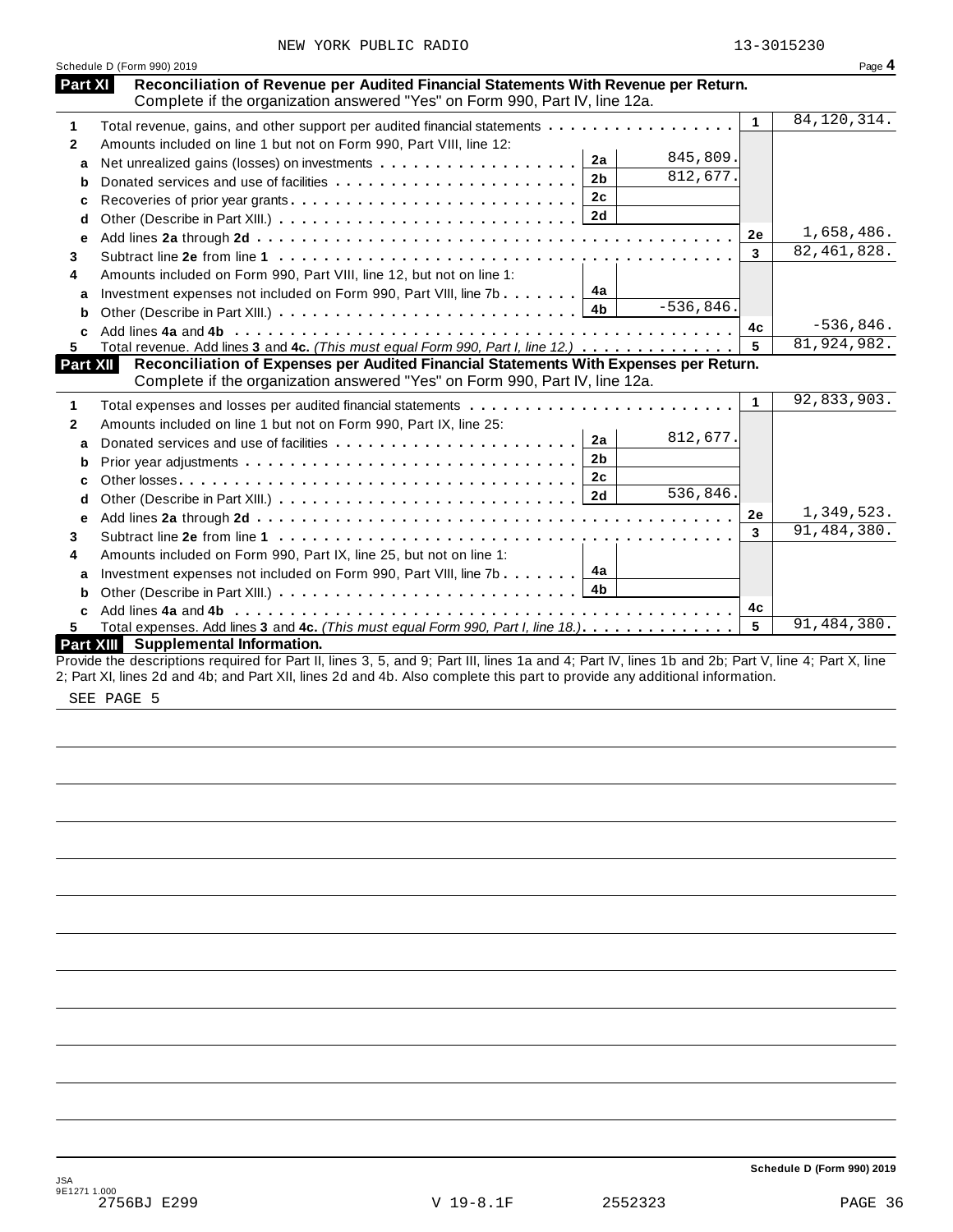#### **Part XIII Supplemental Information** *(continued)*

USE OF ENDOWMENT FUNDS

SCHEDULE D, PART V, LINE 4

THE ENDOWMENT FUNDS ARE THE PERMANENTLY RESTRICTED NET ASSETS OF NEW YORK PUBLIC RADIO, THE PRINCIPAL OF WHICH MUST BE MAINTAINED INTACT IN PERPETUITY, AND INCOME EARNED IS RESTRICTED FOR THE DEVELOPMENT OF NEWS, INFORMATION, AND OTHER PROGRAMMING SERVICES.

#### UNCERTAIN TAX POSITIONS

#### SCHEDULE D, PART X, LINE 2

NEW YORK PUBLIC RADIO IS A SECTION 501(C)(3) ORGANIZATION, WHICH IS EXEMPT FROM FEDERAL INCOME TAX UNDER SECTION 501(A) OF THE INTERNAL REVENUE CODE (THE CODE). IT IS A PUBLICLY SUPPORTED ORGANIZATION AS DESCRIBED IN SECTION 509(A)(1) OF THE CODE. NEW YORK PUBLIC RADIO IS ALSO EXEMPT FROM STATE AND LOCAL INCOME TAXES. ACCORDINGLY, IT IS NOT SUBJECT TO INCOME TAXES EXCEPT TO THE EXTENT IT HAS TAXABLE INCOME FROM ACTIVITIES THAT ARE NOT RELATED TO ITS EXEMPT PURPOSE. NEW YORK PUBLIC RADIO RECOGNIZES THE EFFECT OF INCOME TAX POSITIONS ONLY IF THESE POSITIONS ARE MORE LIKELY THAN NOT OF BEING SUSTAINED.

RECONCILIATION OF REVENUE AND EXPENSE PER AUDITED FINANCIAL STATEMENTS SCHEDULE D, PART XI, LINE 4B AND PART XII, LINE 2D RECLASSIFICATION OF \$536,846 OF EXPENSES FOR RENTALS OF THE GREENE SPACE AND THE STUDIO RENTALS FROM EXPENSES TO REVENUE, PART VIII, LINE 6B.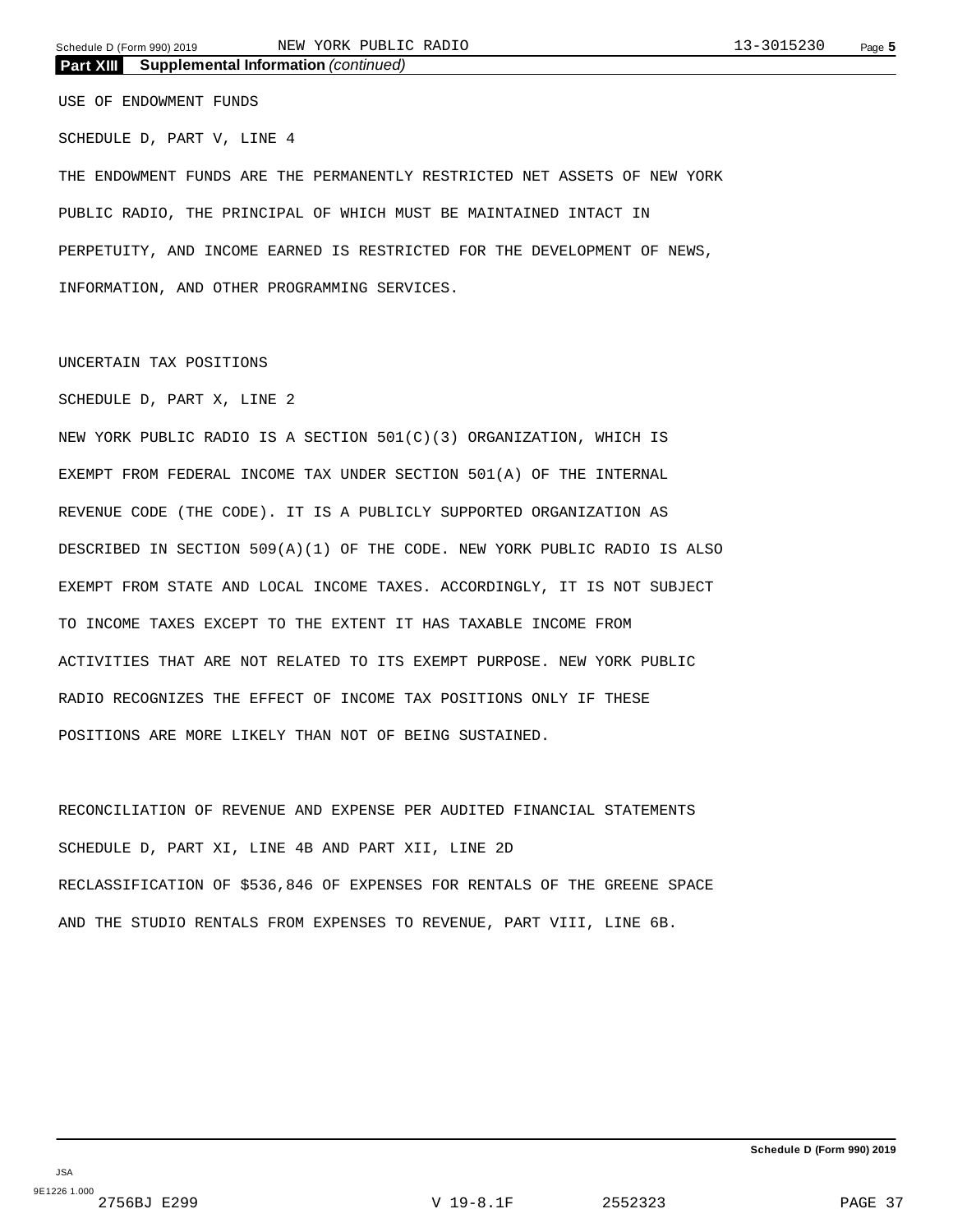| <b>SCHEDULE F</b>                                                                                                                                                                                                                                                          | <b>Statement of Activities Outside the United States</b>                                                                                    | OMB No. 1545-0047                          |  |  |  |  |  |
|----------------------------------------------------------------------------------------------------------------------------------------------------------------------------------------------------------------------------------------------------------------------------|---------------------------------------------------------------------------------------------------------------------------------------------|--------------------------------------------|--|--|--|--|--|
| (Form 990)                                                                                                                                                                                                                                                                 | ► Complete if the organization answered "Yes" on Form 990, Part IV, line 14b, 15, or 16.                                                    | 2019                                       |  |  |  |  |  |
| Department of the Treasury<br>Internal Revenue Service                                                                                                                                                                                                                     | Attach to Form 990.<br>Go to www.irs.gov/Form990 for instructions and the latest information.                                               | <b>Open to Public</b><br><b>Inspection</b> |  |  |  |  |  |
| Name of the organization                                                                                                                                                                                                                                                   | NEW YORK PUBLIC RADIO                                                                                                                       | <b>Employer identification number</b>      |  |  |  |  |  |
|                                                                                                                                                                                                                                                                            | D/B/A WNYC RADIO, WOXR AND NJ PUBLIC RADIO                                                                                                  | 13-3015230                                 |  |  |  |  |  |
| Part I                                                                                                                                                                                                                                                                     | General Information on Activities Outside the United States. Complete if the organization answered "Yes" on<br>Form 990, Part IV, line 14b. |                                            |  |  |  |  |  |
| For grantmakers. Does the organization maintain records to substantiate the amount of its grants and<br>1.<br>other assistance, the grantees' eligibility for the grants or assistance, and the selection criteria used to<br>award the grants or assistance?<br>Yes<br>Nο |                                                                                                                                             |                                            |  |  |  |  |  |

- **2 For grantmakers.** Describe in Part V the organization's procedures for monitoring the use of its grants and other assistance outside the United States.
- **3** Activities per Region. (The following Part I, line 3 table can be duplicated ifadditional space is needed.)

|                   | Notification por region. This reliefing material line or table ban be admitted in additional opace is nobacar,<br>(a) Region | (b) Number<br>of offices in<br>the region | (c) Number of<br>employees,<br>agents, and<br>independent<br>contractors<br>in the region | (d) Activities conducted in the<br>region (by type) (such as,<br>fundraising, program services,<br>investments, grants to recipients<br>located in the region) | (e) If activity listed in (d) is<br>a program service,<br>describe specific type of<br>service(s) in the region | (f) Total<br>expenditures for<br>and investments<br>in the region |
|-------------------|------------------------------------------------------------------------------------------------------------------------------|-------------------------------------------|-------------------------------------------------------------------------------------------|----------------------------------------------------------------------------------------------------------------------------------------------------------------|-----------------------------------------------------------------------------------------------------------------|-------------------------------------------------------------------|
| (1)               | CENTRAL AMERICA/CARIBBEAN                                                                                                    | 0.                                        | $\mathsf 0$ .                                                                             | INVESTMENTS                                                                                                                                                    |                                                                                                                 | 1,342,037.                                                        |
| (2)               | <b>EUROPE</b>                                                                                                                | 0.                                        | $\mathsf{0}$ .                                                                            | INVESTMENTS                                                                                                                                                    |                                                                                                                 | 5, 250, 145.                                                      |
| (3)               | NORTH AMERICA                                                                                                                | 0.                                        | $\mathsf{0}$ .                                                                            | INVESTMENTS                                                                                                                                                    |                                                                                                                 | 1,168,878.                                                        |
| (4)               |                                                                                                                              |                                           |                                                                                           |                                                                                                                                                                |                                                                                                                 |                                                                   |
| (5)               |                                                                                                                              |                                           |                                                                                           |                                                                                                                                                                |                                                                                                                 |                                                                   |
| (6)               |                                                                                                                              |                                           |                                                                                           |                                                                                                                                                                |                                                                                                                 |                                                                   |
| (7)               |                                                                                                                              |                                           |                                                                                           |                                                                                                                                                                |                                                                                                                 |                                                                   |
| (8)               |                                                                                                                              |                                           |                                                                                           |                                                                                                                                                                |                                                                                                                 |                                                                   |
| (9)               |                                                                                                                              |                                           |                                                                                           |                                                                                                                                                                |                                                                                                                 |                                                                   |
| (10)              |                                                                                                                              |                                           |                                                                                           |                                                                                                                                                                |                                                                                                                 |                                                                   |
| (11)              |                                                                                                                              |                                           |                                                                                           |                                                                                                                                                                |                                                                                                                 |                                                                   |
| (12)              |                                                                                                                              |                                           |                                                                                           |                                                                                                                                                                |                                                                                                                 |                                                                   |
| (13)              |                                                                                                                              |                                           |                                                                                           |                                                                                                                                                                |                                                                                                                 |                                                                   |
| (14)              |                                                                                                                              |                                           |                                                                                           |                                                                                                                                                                |                                                                                                                 |                                                                   |
| (15)              |                                                                                                                              |                                           |                                                                                           |                                                                                                                                                                |                                                                                                                 |                                                                   |
| (16)              |                                                                                                                              |                                           |                                                                                           |                                                                                                                                                                |                                                                                                                 |                                                                   |
| (17)              |                                                                                                                              |                                           |                                                                                           |                                                                                                                                                                |                                                                                                                 |                                                                   |
| 3a<br>$\mathbf b$ | Subtotal experiences<br>Total<br>from<br>continuation<br>sheets to Part I                                                    |                                           |                                                                                           |                                                                                                                                                                |                                                                                                                 | 7,761,060.                                                        |
| $\mathbf c$       | Totals (add lines 3a and 3b)<br>For Paperwork Reduction Act Notice, see the Instructions for Form 990.                       |                                           |                                                                                           |                                                                                                                                                                |                                                                                                                 | 7,761,060.<br>Schedule F (Form 990) 2019                          |

JSA 9E1274 1.000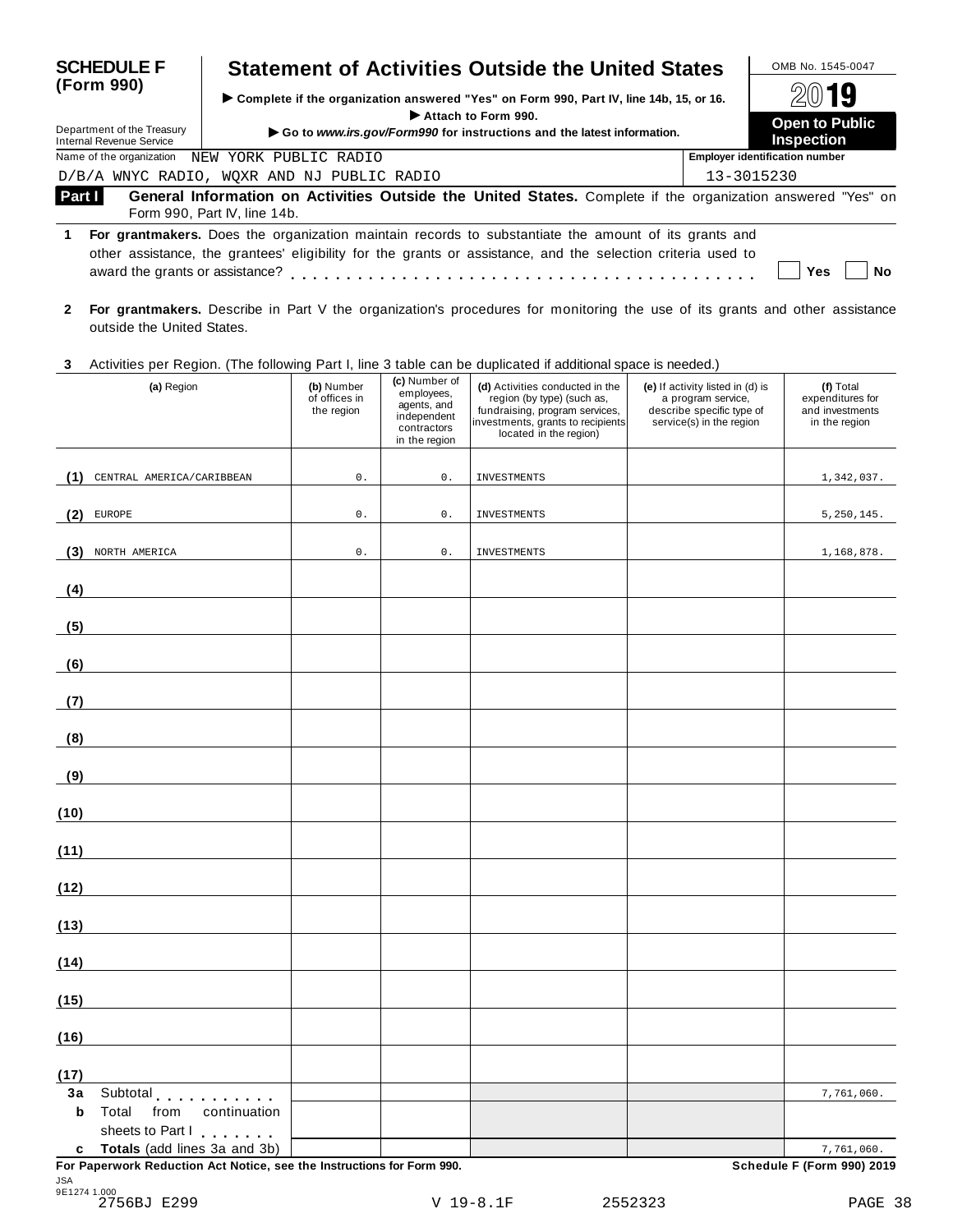| (10) |  |  |
|------|--|--|

| (5)  |  |  |  |  |
|------|--|--|--|--|
| (6)  |  |  |  |  |
| (7)  |  |  |  |  |
| (8)  |  |  |  |  |
| (9)  |  |  |  |  |
| (10) |  |  |  |  |
| (11) |  |  |  |  |
| (12) |  |  |  |  |
| (13) |  |  |  |  |
|      |  |  |  |  |
| (14) |  |  |  |  |
| (15) |  |  |  |  |
| (16) |  |  |  |  |

**(a)** Name of organization

**1**

**(1)**

**(2)**

**(3)**

**(4)**

#### Schedule <sup>F</sup> (Form 990) <sup>2019</sup> Page **2** Part II Grants and Other Assistance to Organizations or Entities Outside the United States. Complete if the organization answered "Yes" on Form 990, Part IV, line 15, for any recipient who received more than \$5,000. Part II can be duplicated if additional space is needed. **(b)** IRS code section and EIN (if applicable) **(c)** Region **(d)** Purpose of grant **(e)** Amount of cash grant **(f)** Manner of cash disbursement **(g)** Amount of noncash assistance **(h)** Description of noncash assistance **(i)** Method of valuation (book, FMV, appraisal, other)

**2** Enter total number of recipient organizations listed above that are recognized as charities by the foreign country, recognized as tax-exempt

2 Enter total number of recipient organizations listed above that are recognized as charities by the foreign country, recognized as tax-exempt<br>by the IRS, or for which the grantee or counsel has provided a section 501(c)(

**Schedule F (Form 990) 2019**

 $\overline{\phantom{a}}$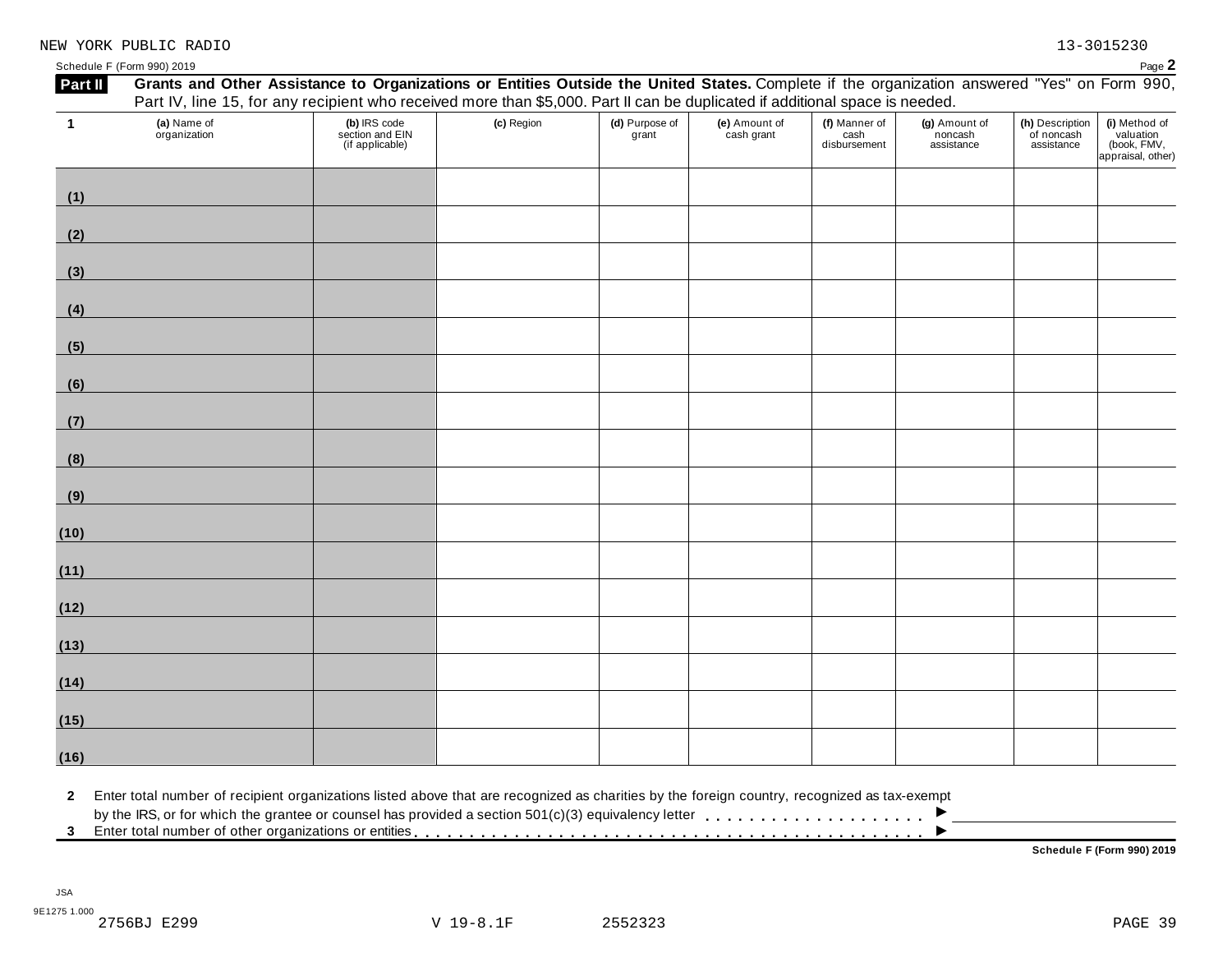| Grants and Other Assistance to Individuals Outside the United States. Complete if the organization answered "Yes" on Form 990, Part IV, line 16.<br>Part III<br>Part III can be duplicated if additional space is needed. |            |                             |                             |                                       |                                        |                                             |                                                                |
|---------------------------------------------------------------------------------------------------------------------------------------------------------------------------------------------------------------------------|------------|-----------------------------|-----------------------------|---------------------------------------|----------------------------------------|---------------------------------------------|----------------------------------------------------------------|
| (a) Type of grant or assistance                                                                                                                                                                                           | (b) Region | (c) Number of<br>recipients | (d) Amount of<br>cash grant | (e) Manner of<br>cash<br>disbursement | (f) Amount of<br>noncash<br>assistance | (g) Description<br>of noncash<br>assistance | (h) Method of<br>valuation<br>(book, FMV,<br>appraisal, other) |
| (1)                                                                                                                                                                                                                       |            |                             |                             |                                       |                                        |                                             |                                                                |
| (2)                                                                                                                                                                                                                       |            |                             |                             |                                       |                                        |                                             |                                                                |
| (3)                                                                                                                                                                                                                       |            |                             |                             |                                       |                                        |                                             |                                                                |
| (4)<br><u> 1980 - Johann Barbara, martxa a</u>                                                                                                                                                                            |            |                             |                             |                                       |                                        |                                             |                                                                |
| (5)                                                                                                                                                                                                                       |            |                             |                             |                                       |                                        |                                             |                                                                |
| (6)                                                                                                                                                                                                                       |            |                             |                             |                                       |                                        |                                             |                                                                |
| (7)                                                                                                                                                                                                                       |            |                             |                             |                                       |                                        |                                             |                                                                |
| (8)                                                                                                                                                                                                                       |            |                             |                             |                                       |                                        |                                             |                                                                |
| (9)                                                                                                                                                                                                                       |            |                             |                             |                                       |                                        |                                             |                                                                |
| (10)                                                                                                                                                                                                                      |            |                             |                             |                                       |                                        |                                             |                                                                |
| (11)                                                                                                                                                                                                                      |            |                             |                             |                                       |                                        |                                             |                                                                |
| (12)                                                                                                                                                                                                                      |            |                             |                             |                                       |                                        |                                             |                                                                |
| (13)                                                                                                                                                                                                                      |            |                             |                             |                                       |                                        |                                             |                                                                |
| (14)<br><u> 1990 - Johann Barbara, martxa a</u>                                                                                                                                                                           |            |                             |                             |                                       |                                        |                                             |                                                                |
| (15)                                                                                                                                                                                                                      |            |                             |                             |                                       |                                        |                                             |                                                                |
| (16)                                                                                                                                                                                                                      |            |                             |                             |                                       |                                        |                                             |                                                                |
| (17)                                                                                                                                                                                                                      |            |                             |                             |                                       |                                        |                                             |                                                                |
| (18)                                                                                                                                                                                                                      |            |                             |                             |                                       |                                        |                                             |                                                                |

**Schedule F (Form 990) 2019**

JSA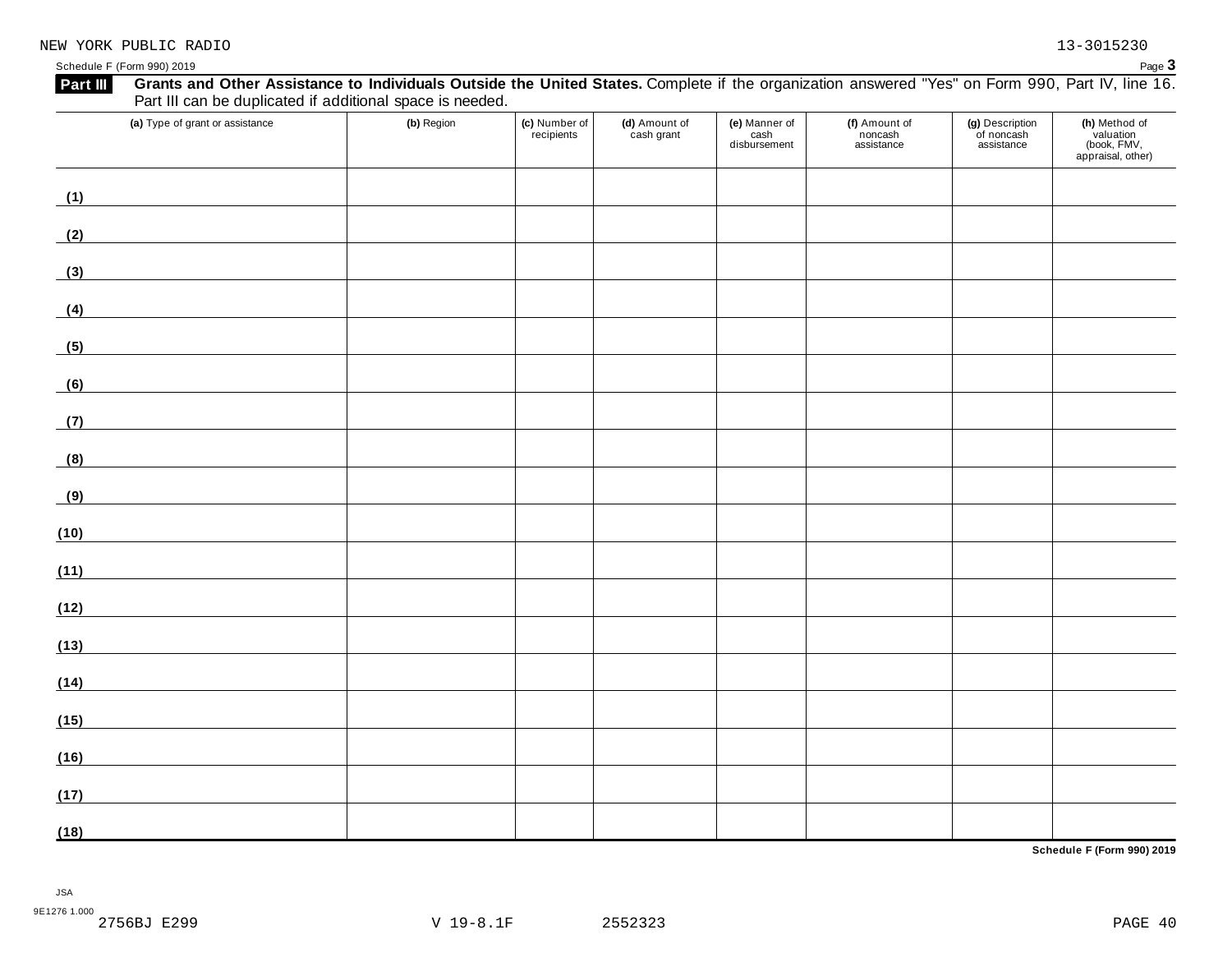|              | Schedule F (Form 990) 2019                                                                                                                                                                                                                                                                                                                                                                                                    | Page 4                     |
|--------------|-------------------------------------------------------------------------------------------------------------------------------------------------------------------------------------------------------------------------------------------------------------------------------------------------------------------------------------------------------------------------------------------------------------------------------|----------------------------|
| Part IV      | <b>Foreign Forms</b>                                                                                                                                                                                                                                                                                                                                                                                                          |                            |
| 1            | Was the organization a U.S. transferor of property to a foreign corporation during the tax year? If "Yes,"<br>the organization may be required to file Form 926, Return by a U.S. Transferor of Property to a Foreign<br>$\mathbf X$<br>Yes                                                                                                                                                                                   | <b>No</b>                  |
| $\mathbf{2}$ | Did the organization have an interest in a foreign trust during the tax year? If "Yes," the organization<br>may be required to separately file Form 3520, Annual Return To Report Transactions With Foreign<br>Trusts and Receipt of Certain Foreign Gifts, and/or Form 3520-A, Annual Information Return of Foreign<br>Trust With a U.S. Owner (see Instructions for Forms 3520 and 3520-A; don't file with Form 990)<br>Yes | X<br><b>No</b>             |
| 3            | Did the organization have an ownership interest in a foreign corporation during the tax year? If "Yes,"<br>the organization may be required to file Form 5471, Information Return of U.S. Persons With Respect to<br>Χ<br>Yes                                                                                                                                                                                                 | No                         |
| 4            | Was the organization a direct or indirect shareholder of a passive foreign investment company or a<br>qualified electing fund during the tax year? If "Yes," the organization may be required to file Form 8621,<br>Information Return by a Shareholder of a Passive Foreign Investment Company or Qualified Electing<br>$\mathbf X$<br>Fund (see Instructions for Form 8621)<br>Yes                                          | No                         |
| 5            | Did the organization have an ownership interest in a foreign partnership during the tax year? If "Yes,"<br>the organization may be required to file Form 8865, Return of U.S. Persons With Respect to Certain<br>Χ<br>Yes                                                                                                                                                                                                     | No                         |
| 6            | Did the organization have any operations in or related to any boycotting countries during the tax year? If<br>"Yes," the organization may be required to separately file Form 5713, International Boycott Report (see<br>Yes                                                                                                                                                                                                  | Χ<br>No                    |
|              |                                                                                                                                                                                                                                                                                                                                                                                                                               | Schedule F (Form 990) 2019 |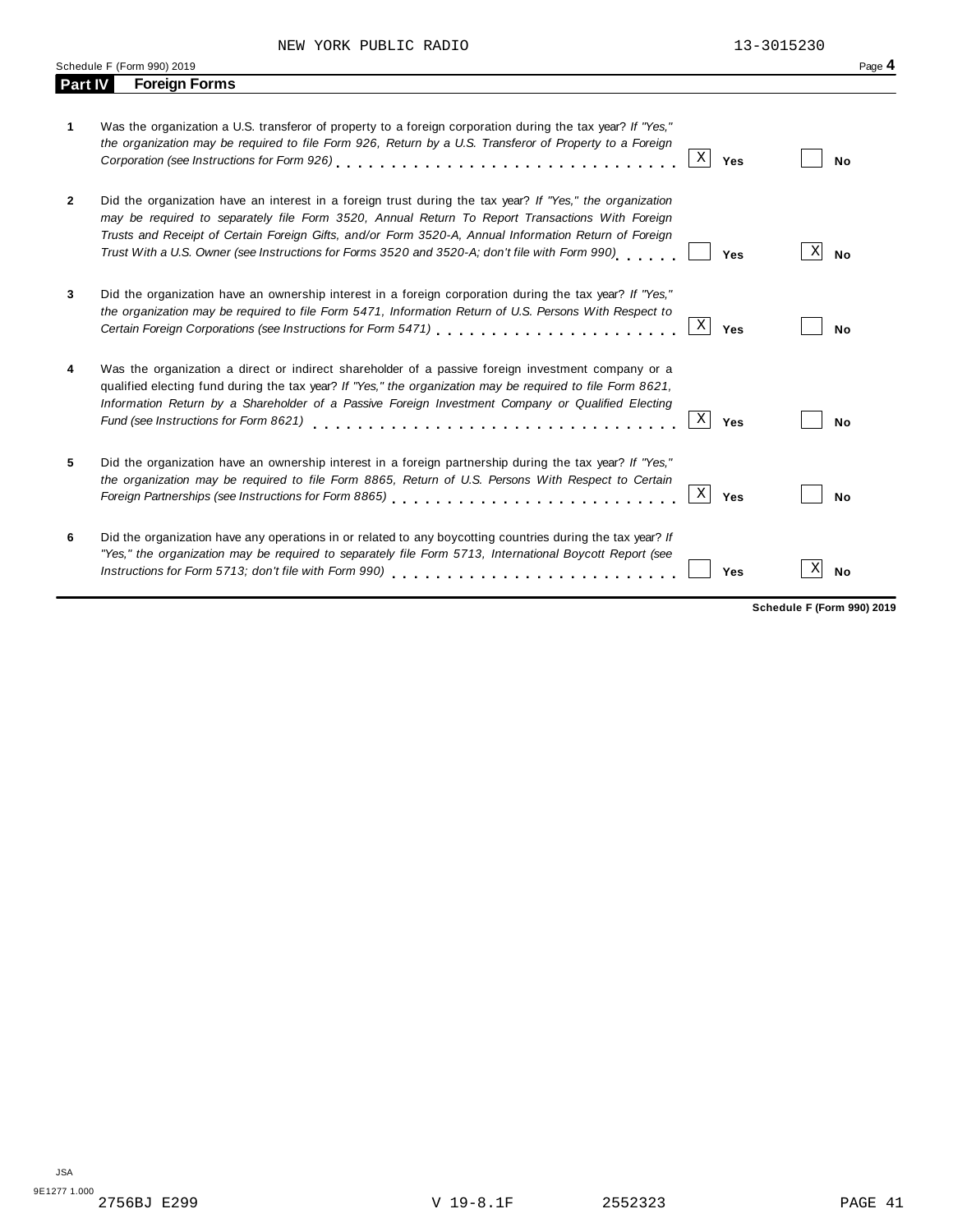### **Part V Supplemental Information**

Provide the information required by Part I, line 2 (monitoring of funds); Part I, line 3, column (f) (accounting method; amounts of investments vs. expenditures per region); Part II, line 1 (accounting method); Part III (accounting method); and Part III, column (c) (estimated number of recipients), as applicable. Also complete this part to provide any additional information (see instructions).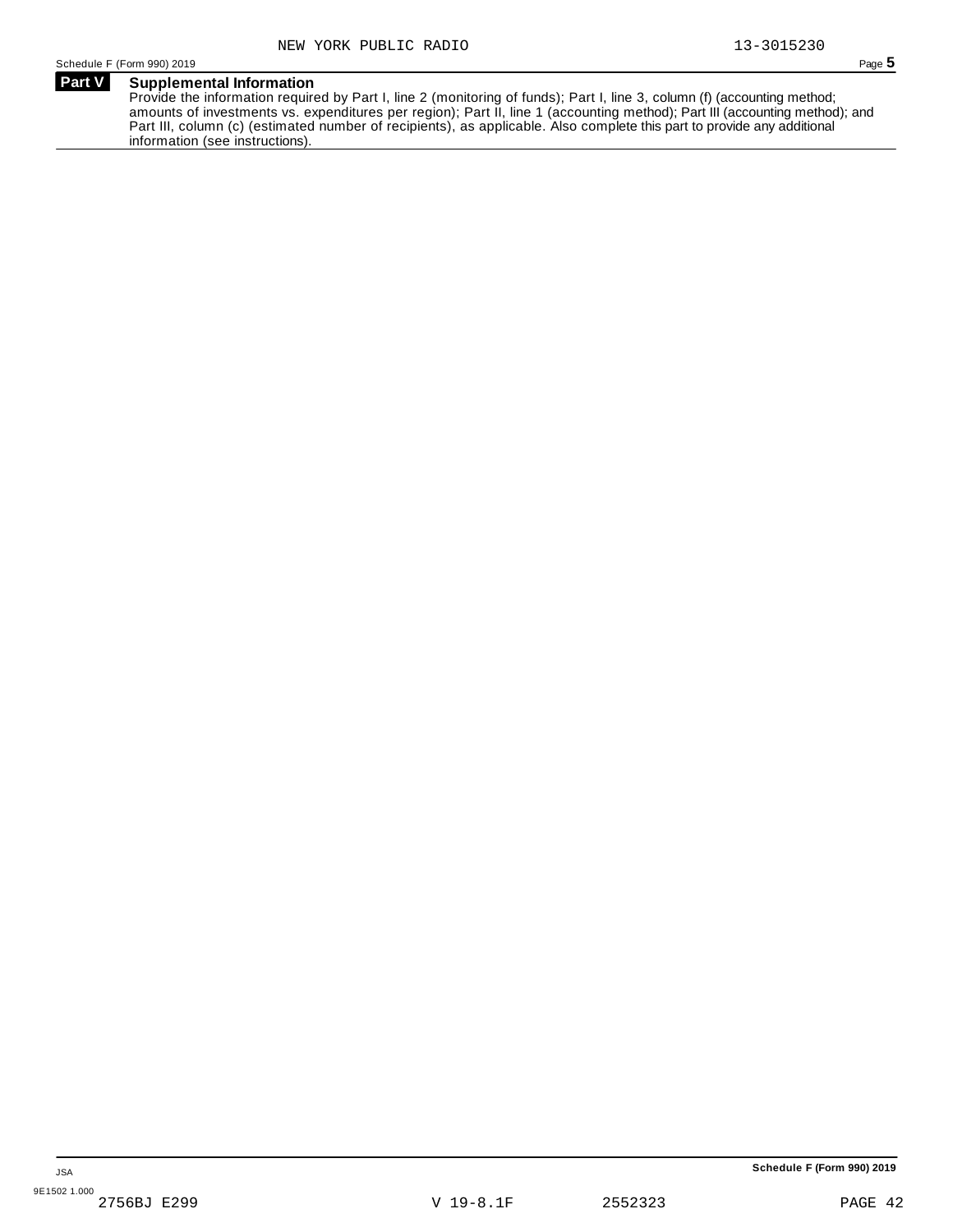| <b>SCHEDULE G</b>                                                                                                                                                                           |                                                                                                                                                                                                   | <b>Supplemental Information Regarding Fundraising or Gaming Activities</b> |                  |                                         |                                                                            |                                                      | OMB No. 1545-0047                |  |
|---------------------------------------------------------------------------------------------------------------------------------------------------------------------------------------------|---------------------------------------------------------------------------------------------------------------------------------------------------------------------------------------------------|----------------------------------------------------------------------------|------------------|-----------------------------------------|----------------------------------------------------------------------------|------------------------------------------------------|----------------------------------|--|
| Complete if the organization answered "Yes" on Form 990, Part IV, line 17, 18, or 19, or if the<br>(Form 990 or 990-EZ)<br>organization entered more than \$15,000 on Form 990-EZ, line 6a. |                                                                                                                                                                                                   |                                                                            |                  |                                         |                                                                            |                                                      |                                  |  |
| Department of the Treasury                                                                                                                                                                  | Attach to Form 990 or Form 990-EZ.<br>Go to www.irs.gov/Form990 for instructions and the latest information.                                                                                      |                                                                            |                  |                                         |                                                                            |                                                      |                                  |  |
| <b>Internal Revenue Service</b><br>Name of the organization                                                                                                                                 | NEW YORK PUBLIC RADIO                                                                                                                                                                             |                                                                            |                  |                                         |                                                                            | <b>Employer identification number</b>                | Inspection                       |  |
| D/B/A WNYC RADIO, WQXR AND NJ PUBLIC RADIO                                                                                                                                                  |                                                                                                                                                                                                   |                                                                            |                  |                                         |                                                                            | 13-3015230                                           |                                  |  |
| Part I                                                                                                                                                                                      | Fundraising Activities. Complete if the organization answered "Yes" on Form 990, Part IV, line 17.                                                                                                |                                                                            |                  |                                         |                                                                            |                                                      |                                  |  |
|                                                                                                                                                                                             | Form 990-EZ filers are not required to complete this part.                                                                                                                                        |                                                                            |                  |                                         |                                                                            |                                                      |                                  |  |
| 1<br>Χ                                                                                                                                                                                      | Indicate whether the organization raised funds through any of the following activities. Check all that apply.                                                                                     |                                                                            |                  |                                         |                                                                            |                                                      |                                  |  |
| Mail solicitations<br>a<br>X                                                                                                                                                                | Internet and email solicitations                                                                                                                                                                  | е<br>f                                                                     | Χ<br>$\mathbf X$ |                                         | Solicitation of non-government grants<br>Solicitation of government grants |                                                      |                                  |  |
| b<br>Χ<br>Phone solicitations<br>c                                                                                                                                                          |                                                                                                                                                                                                   | g                                                                          | X                |                                         | Special fundraising events                                                 |                                                      |                                  |  |
| Χ<br>In-person solicitations<br>d                                                                                                                                                           |                                                                                                                                                                                                   |                                                                            |                  |                                         |                                                                            |                                                      |                                  |  |
| 2a Did the organization have a written or oral agreement with any individual (including officers, directors, trustees,                                                                      |                                                                                                                                                                                                   |                                                                            |                  |                                         |                                                                            |                                                      |                                  |  |
|                                                                                                                                                                                             | or key employees listed in Form 990, Part VII) or entity in connection with professional fundraising services?                                                                                    |                                                                            |                  |                                         |                                                                            |                                                      | X<br><b>No</b><br>Yes            |  |
|                                                                                                                                                                                             | <b>b</b> If "Yes," list the 10 highest paid individuals or entities (fundraisers) pursuant to agreements under which the fundraiser is to be<br>compensated at least \$5,000 by the organization. |                                                                            |                  |                                         |                                                                            |                                                      |                                  |  |
|                                                                                                                                                                                             |                                                                                                                                                                                                   |                                                                            |                  | (iii) Did fundraiser have               |                                                                            | (v) Amount paid to                                   | (vi) Amount paid to              |  |
| (i) Name and address of individual<br>or entity (fundraiser)                                                                                                                                |                                                                                                                                                                                                   | (ii) Activity                                                              |                  | custody or control of<br>contributions? | (iv) Gross receipts<br>from activity                                       | (or retained by)<br>fundraiser listed in<br>col. (i) | (or retained by)<br>organization |  |
|                                                                                                                                                                                             |                                                                                                                                                                                                   |                                                                            | Yes              | No                                      |                                                                            |                                                      |                                  |  |
| 1                                                                                                                                                                                           |                                                                                                                                                                                                   |                                                                            |                  |                                         |                                                                            |                                                      |                                  |  |
| ATTACHMENT 1<br>$\mathbf{2}$                                                                                                                                                                |                                                                                                                                                                                                   |                                                                            |                  |                                         |                                                                            |                                                      |                                  |  |
|                                                                                                                                                                                             |                                                                                                                                                                                                   |                                                                            |                  |                                         |                                                                            |                                                      |                                  |  |
| 3                                                                                                                                                                                           |                                                                                                                                                                                                   |                                                                            |                  |                                         |                                                                            |                                                      |                                  |  |
| 4                                                                                                                                                                                           |                                                                                                                                                                                                   |                                                                            |                  |                                         |                                                                            |                                                      |                                  |  |
| 5                                                                                                                                                                                           |                                                                                                                                                                                                   |                                                                            |                  |                                         |                                                                            |                                                      |                                  |  |
| 6                                                                                                                                                                                           |                                                                                                                                                                                                   |                                                                            |                  |                                         |                                                                            |                                                      |                                  |  |
|                                                                                                                                                                                             |                                                                                                                                                                                                   |                                                                            |                  |                                         |                                                                            |                                                      |                                  |  |
| $\overline{7}$                                                                                                                                                                              |                                                                                                                                                                                                   |                                                                            |                  |                                         |                                                                            |                                                      |                                  |  |
| 8                                                                                                                                                                                           |                                                                                                                                                                                                   |                                                                            |                  |                                         |                                                                            |                                                      |                                  |  |
| 9                                                                                                                                                                                           |                                                                                                                                                                                                   |                                                                            |                  |                                         |                                                                            |                                                      |                                  |  |
| 10                                                                                                                                                                                          |                                                                                                                                                                                                   |                                                                            |                  |                                         |                                                                            |                                                      |                                  |  |
|                                                                                                                                                                                             |                                                                                                                                                                                                   |                                                                            |                  |                                         |                                                                            |                                                      |                                  |  |
| Total                                                                                                                                                                                       |                                                                                                                                                                                                   |                                                                            |                  |                                         |                                                                            | 547,676.                                             | $-547,676.$                      |  |
| 3<br>registration or licensing.                                                                                                                                                             | List all states in which the organization is registered or licensed to solicit contributions or has been notified it is exempt from                                                               |                                                                            |                  |                                         |                                                                            |                                                      |                                  |  |
| AL, AK, AR, CA, CO, CT, DC, FL, HI, IL,                                                                                                                                                     |                                                                                                                                                                                                   |                                                                            |                  |                                         |                                                                            |                                                      |                                  |  |
| KS, KY, ME, MD, MA, MI, NH, NJ, NM, NY, NC, ND, OH,                                                                                                                                         |                                                                                                                                                                                                   |                                                                            |                  |                                         |                                                                            |                                                      |                                  |  |
| OK, OR, PA, RI, SC, TN, UT, VA, WA, WV, WI,                                                                                                                                                 |                                                                                                                                                                                                   |                                                                            |                  |                                         |                                                                            |                                                      |                                  |  |
|                                                                                                                                                                                             |                                                                                                                                                                                                   |                                                                            |                  |                                         |                                                                            |                                                      |                                  |  |
|                                                                                                                                                                                             |                                                                                                                                                                                                   |                                                                            |                  |                                         |                                                                            |                                                      |                                  |  |
|                                                                                                                                                                                             |                                                                                                                                                                                                   |                                                                            |                  |                                         |                                                                            |                                                      |                                  |  |
|                                                                                                                                                                                             |                                                                                                                                                                                                   |                                                                            |                  |                                         |                                                                            |                                                      |                                  |  |
|                                                                                                                                                                                             |                                                                                                                                                                                                   |                                                                            |                  |                                         |                                                                            |                                                      |                                  |  |
|                                                                                                                                                                                             |                                                                                                                                                                                                   |                                                                            |                  |                                         |                                                                            |                                                      |                                  |  |
|                                                                                                                                                                                             |                                                                                                                                                                                                   |                                                                            |                  |                                         |                                                                            |                                                      |                                  |  |

For Paperwork Reduction Act Notice, see the Instructions for Form 990 or 990-EZ. Schedule G (Form 990 or 990-EZ) 2019 JSA 9E1281 1.000 2756BJ E299 V 19-8.1F 2552323 PAGE 43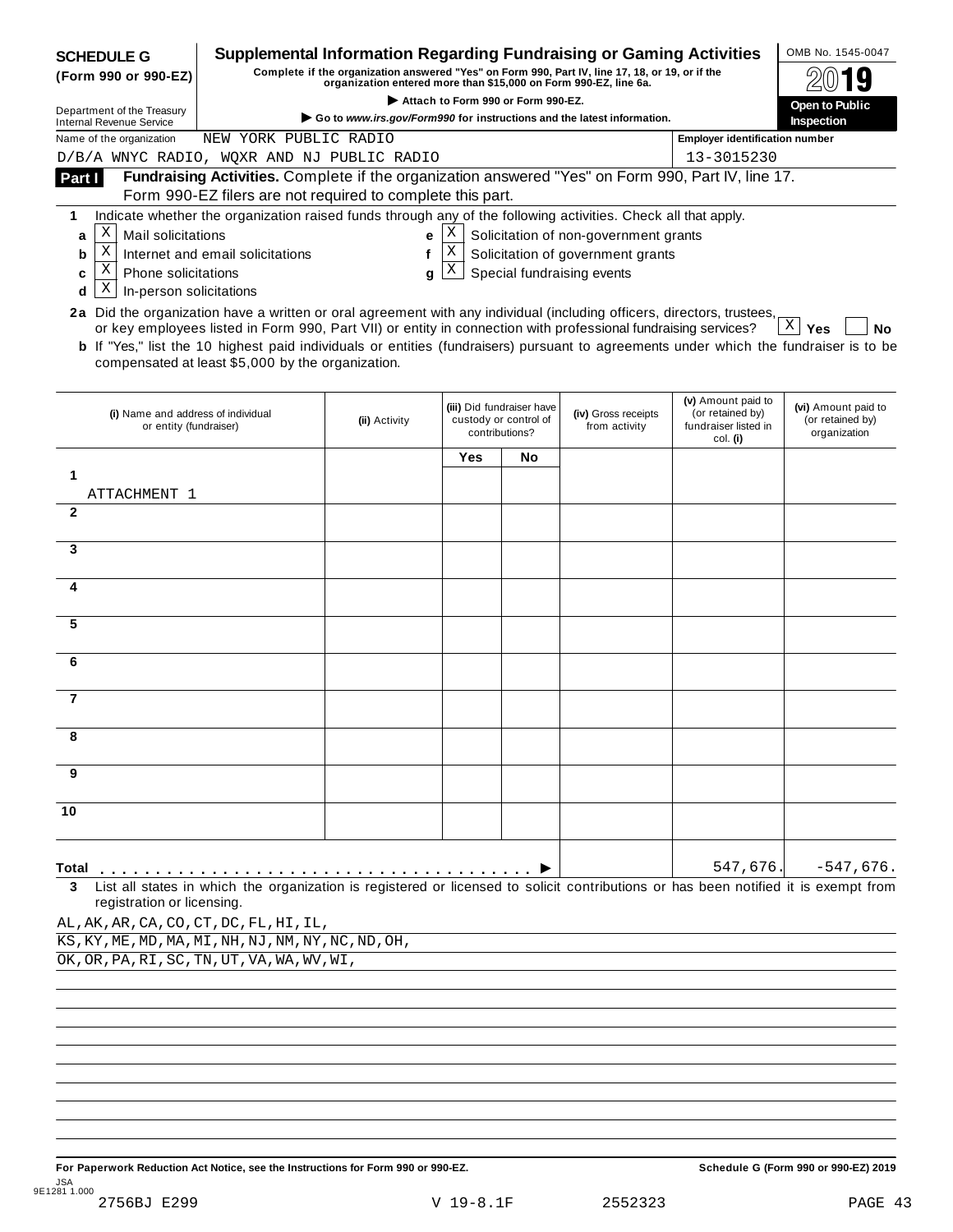#### Schedule <sup>G</sup> (Form <sup>990</sup> or 990-EZ) <sup>2019</sup> Page **2**

| Part II | Fundra |
|---------|--------|
|         |        |

aising Events. Complete if the organization answered "Yes" on Form 990, Part IV, line 18, or reported more than \$15,000 of fundraising event contributions and gross income on Form 990-EZ, lines 1 and 6b. List events with gross receipts greater than \$5,000.

|                                        |                                                                                                                                                                                                                                                                                     | (a) Event $#1$<br>GALA | (b) Event $#2$                                   | (c) Other events      | (d) Total events<br>(add col. (a) through           |
|----------------------------------------|-------------------------------------------------------------------------------------------------------------------------------------------------------------------------------------------------------------------------------------------------------------------------------------|------------------------|--------------------------------------------------|-----------------------|-----------------------------------------------------|
|                                        |                                                                                                                                                                                                                                                                                     | (event type)           | (event type)                                     | (total number)        | col. (c)                                            |
| Revenue<br>1.                          | Gross receipts <b>Container and Street Street Street</b>                                                                                                                                                                                                                            | 1,441,006.             |                                                  |                       | 1,441,006.                                          |
|                                        | 2 Less: Contributions                                                                                                                                                                                                                                                               | 1,364,161.             |                                                  |                       | 1,364,161.                                          |
|                                        | 3 Gross income (line 1 minus<br>$line 2)$                                                                                                                                                                                                                                           | 76,845.                |                                                  |                       | 76,845.                                             |
|                                        | 4 Cash prizes [19]                                                                                                                                                                                                                                                                  |                        |                                                  |                       |                                                     |
|                                        | 5 Noncash prizes [1,1,1,1,1,1,1]                                                                                                                                                                                                                                                    |                        |                                                  |                       |                                                     |
|                                        | 6 Rent/facility costs [                                                                                                                                                                                                                                                             | 77,381.                |                                                  |                       | 77,381.                                             |
| Direct Expenses                        | 7 Food and beverages [1, 1, 1, 1, 1]                                                                                                                                                                                                                                                | 122,537.               |                                                  |                       | 122,537.                                            |
|                                        |                                                                                                                                                                                                                                                                                     | 45,273.                |                                                  |                       | 45,273.                                             |
|                                        | 9 Other direct expenses and set of the set of the set of the set of the set of the set of the set o                                                                                                                                                                                 | 124,051.               |                                                  |                       | 124,051.                                            |
|                                        |                                                                                                                                                                                                                                                                                     |                        |                                                  |                       |                                                     |
|                                        | 10 Direct expense summary. Add lines 4 through 9 in column (d) $\ldots \ldots \ldots \ldots$                                                                                                                                                                                        |                        |                                                  |                       |                                                     |
|                                        | 11 Net income summary. Subtract line 10 from line 3, column (d) <u> ▶</u><br>Gaming. Complete if the organization answered "Yes" on Form 990, Part IV, line 19, or reported more than                                                                                               |                        |                                                  |                       |                                                     |
|                                        | \$15,000 on Form 990-EZ, line 6a.                                                                                                                                                                                                                                                   | (a) Bingo              | (b) Pull tabs/instant<br>bingo/progressive bingo | (c) Other gaming      | (d) Total gaming (add<br>col. (a) through col. (c)) |
| 1                                      |                                                                                                                                                                                                                                                                                     |                        |                                                  |                       | 369,242.<br>$-292, 397.$                            |
|                                        | Gross revenue <b>container</b> contains the containing of the containing of the containing of the containing of the containing of the containing of the containing of the containing of the containing of the containing of the con<br>2 Cash prizes <b>contained 2</b> Cash prizes |                        |                                                  |                       |                                                     |
|                                        | 3 Noncash prizes                                                                                                                                                                                                                                                                    |                        |                                                  |                       |                                                     |
|                                        | 4 Rent/facility costs                                                                                                                                                                                                                                                               |                        |                                                  |                       |                                                     |
| Part III<br>Revenue<br>Direct Expenses | Other direct expenses expenses<br>5.                                                                                                                                                                                                                                                |                        |                                                  |                       |                                                     |
|                                        | 6 Volunteer labor                                                                                                                                                                                                                                                                   | Yes<br>%<br>No         | <b>Yes</b><br>$\%$<br>No                         | <b>Yes</b><br>%<br>No |                                                     |
|                                        | 7 Direct expense summary. Add lines 2 through 5 in column (d)                                                                                                                                                                                                                       |                        |                                                  |                       |                                                     |

Erner the state(s) in which the organization conducts gaming activities.<br> **a** Is the organization licensed to conduct gaming activities in each of these states?<br> **b** If the theoretic state of the state of the states of the **b** If "No," explain:

| 10a Were any of the organization's gaming licenses revoked, suspended, or terminated during the tax year? $\Box$ Yes $\Box$ No |  |
|--------------------------------------------------------------------------------------------------------------------------------|--|
| <b>b</b> If "Yes," explain:                                                                                                    |  |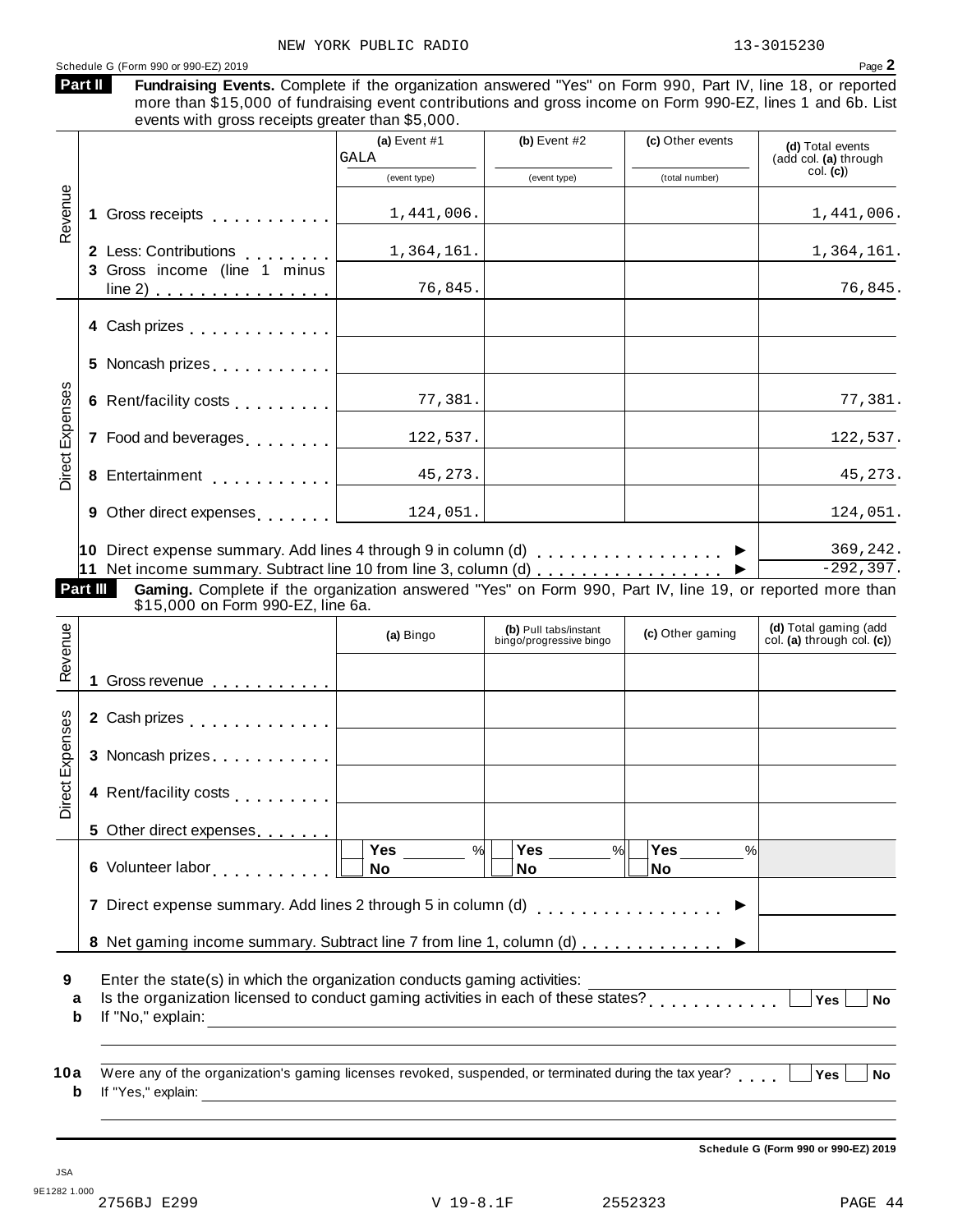|  | NEW YORK PUBLIC RADIO |  | 13-3015230 |
|--|-----------------------|--|------------|
|--|-----------------------|--|------------|

|         | Page 3<br>Schedule G (Form 990 or 990-EZ) 2019                                                                                                                                                                                         |
|---------|----------------------------------------------------------------------------------------------------------------------------------------------------------------------------------------------------------------------------------------|
| 11      | Yes<br>No                                                                                                                                                                                                                              |
| 12      | Is the organization a grantor, beneficiary or trustee of a trust or a member of a partnership or other entity                                                                                                                          |
|         | Yes <sup></sup><br>No                                                                                                                                                                                                                  |
| 13<br>a | Indicate the percentage of gaming activity conducted in:<br>%<br>The organization's facility enterpreened in the enterpreened in the crystal of the organization's facility enterpreened in the crystal of the organization's facility |
| b       | $\%$<br>An outside facility enterpreteration of the control of the control of the control of the control of the control of the control of the control of the control of the control of the control of the control of the control of th |
| 14      | Enter the name and address of the person who prepares the organization's gaming/special events books and                                                                                                                               |
|         | records:                                                                                                                                                                                                                               |
|         |                                                                                                                                                                                                                                        |
|         |                                                                                                                                                                                                                                        |
|         |                                                                                                                                                                                                                                        |
|         | 15a Does the organization have a contract with a third party from whom the organization receives gaming                                                                                                                                |
|         | Yes No                                                                                                                                                                                                                                 |
|         | <b>b</b> If "Yes," enter the amount of gaming revenue received by the organization $\triangleright$ \$_______________ and the                                                                                                          |
|         | amount of gaming revenue retained by the third party $\triangleright$ \$ _______________.                                                                                                                                              |
|         | c If "Yes," enter name and address of the third party:                                                                                                                                                                                 |
|         |                                                                                                                                                                                                                                        |
|         |                                                                                                                                                                                                                                        |
| 16      | Gaming manager information:                                                                                                                                                                                                            |
|         |                                                                                                                                                                                                                                        |
|         | Gaming manager compensation $\triangleright$ \$ _______________                                                                                                                                                                        |
|         |                                                                                                                                                                                                                                        |
|         | Director/officer<br>Employee   Independent contractor                                                                                                                                                                                  |
| 17      | Mandatory distributions:                                                                                                                                                                                                               |
| a       | Is the organization required under state law to make charitable distributions from the gaming proceeds to                                                                                                                              |
|         | Yes<br>No                                                                                                                                                                                                                              |
|         | <b>b</b> Enter the amount of distributions required under state law to be distributed to other exempt organizations                                                                                                                    |
| Part IV | or spent in the organization's own exempt activities during the tax year $\triangleright$ \$<br>Supplemental Information. Provide the explanation required by Part I, line 2b, columns (iii) and (v), and                              |
|         | Part III, lines 9, 9b, 10b, 15b, 15c, 16, and 17b, as applicable. Also provide any additional information                                                                                                                              |
|         | (see instructions).                                                                                                                                                                                                                    |
|         | FUNDRAISING ACTIVITIES                                                                                                                                                                                                                 |
|         | PART I, LINE 2B, COLUMNS (III)-(V)                                                                                                                                                                                                     |
|         | NEW YORK PUBLIC RADIO UTILIZES THE SERVICES OF SEVERAL FUNDRAISING                                                                                                                                                                     |
|         | ADVISORS TO CONSULT ON THE DEVELOPMENT ACTIVITIES OF THE ORGANIZATION.                                                                                                                                                                 |
|         | DUE TO THE NATURE OF THESE ARRANGEMENTS IT IS UNFEASIBLE TO DEVISE A                                                                                                                                                                   |
|         | SYSTEM TO TRACK RECEIPTS RELATED TO FUNDRAISERS OR FUNDRAISING PROJECTS.                                                                                                                                                               |
|         | AS SUCH NEW YORK PUBLIC RADIO IS UNABLE TO REASONABLY DETERMINE THE GROSS                                                                                                                                                              |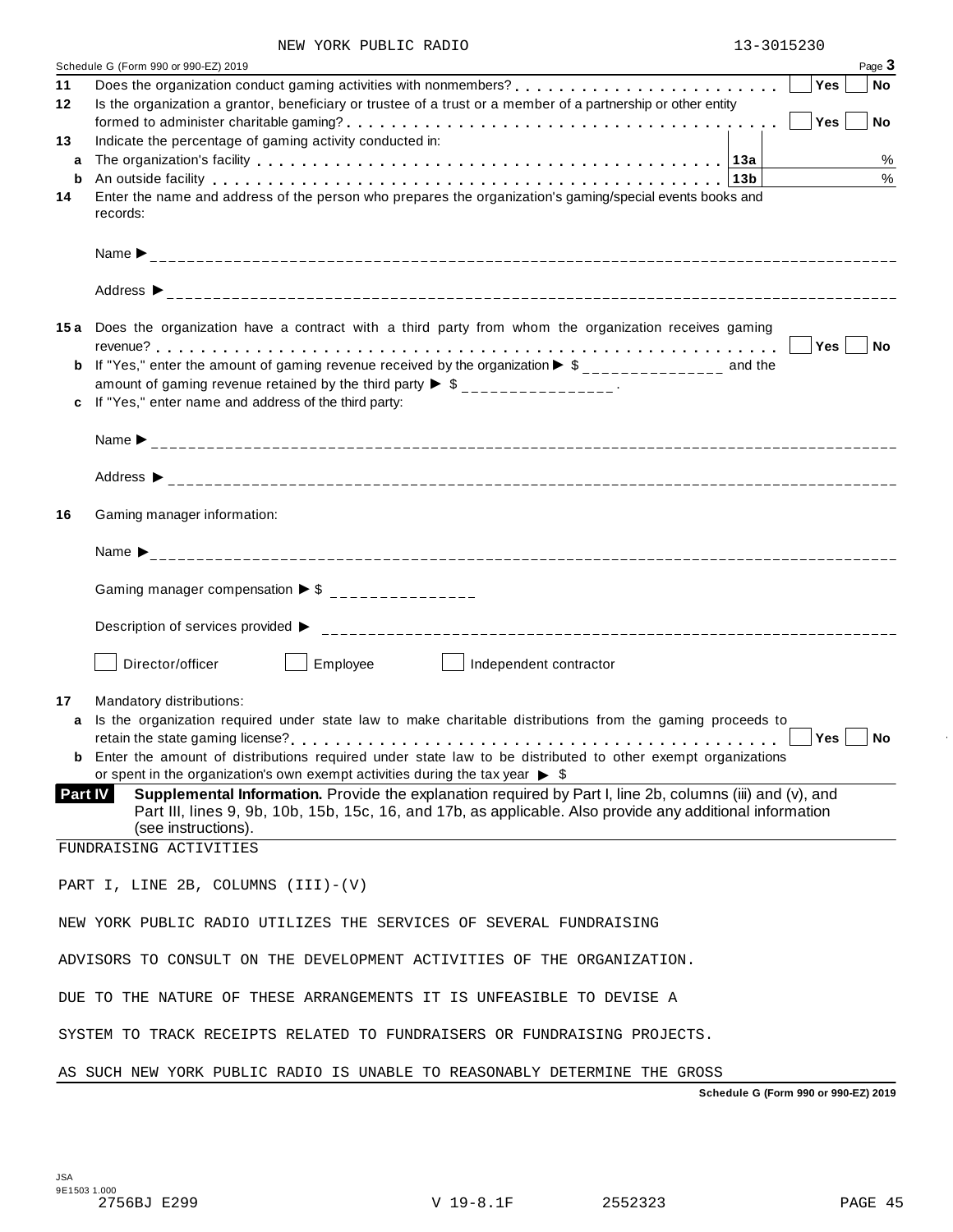| NEW YORK PUBLIC RADIO |  | 13-3015230 |  |
|-----------------------|--|------------|--|
|                       |  |            |  |

|    | Schedule G (Form 990 or 990-EZ) 2019                                                                                                                                                                                                                            | Page 3                       |
|----|-----------------------------------------------------------------------------------------------------------------------------------------------------------------------------------------------------------------------------------------------------------------|------------------------------|
| 11 |                                                                                                                                                                                                                                                                 | Yes<br>No                    |
| 12 | Is the organization a grantor, beneficiary or trustee of a trust or a member of a partnership or other entity                                                                                                                                                   |                              |
|    |                                                                                                                                                                                                                                                                 | Yes <sup></sup><br><b>No</b> |
| 13 | Indicate the percentage of gaming activity conducted in:                                                                                                                                                                                                        |                              |
| a  |                                                                                                                                                                                                                                                                 | %                            |
| b  | An outside facility enterpretation of the control of the control of the control of the control of the control o                                                                                                                                                 | %                            |
| 14 | Enter the name and address of the person who prepares the organization's gaming/special events books and<br>records:                                                                                                                                            |                              |
|    |                                                                                                                                                                                                                                                                 |                              |
|    |                                                                                                                                                                                                                                                                 |                              |
|    | 15a Does the organization have a contract with a third party from whom the organization receives gaming                                                                                                                                                         |                              |
|    |                                                                                                                                                                                                                                                                 | Yes No                       |
| b  | If "Yes," enter the amount of gaming revenue received by the organization $\triangleright$ \$ ______________ and the                                                                                                                                            |                              |
|    | amount of gaming revenue retained by the third party $\triangleright$ \$ _______________.                                                                                                                                                                       |                              |
| c  | If "Yes," enter name and address of the third party:                                                                                                                                                                                                            |                              |
|    |                                                                                                                                                                                                                                                                 |                              |
|    |                                                                                                                                                                                                                                                                 |                              |
|    |                                                                                                                                                                                                                                                                 |                              |
| 16 | Gaming manager information:                                                                                                                                                                                                                                     |                              |
|    |                                                                                                                                                                                                                                                                 |                              |
|    | Gaming manager compensation $\triangleright$ \$ _______________                                                                                                                                                                                                 |                              |
|    |                                                                                                                                                                                                                                                                 |                              |
|    | Employee<br>Director/officer<br>Independent contractor                                                                                                                                                                                                          |                              |
| 17 | Mandatory distributions:                                                                                                                                                                                                                                        |                              |
| a  | Is the organization required under state law to make charitable distributions from the gaming proceeds to                                                                                                                                                       |                              |
|    |                                                                                                                                                                                                                                                                 | Yes  <br><b>No</b>           |
| b  | Enter the amount of distributions required under state law to be distributed to other exempt organizations                                                                                                                                                      |                              |
|    | or spent in the organization's own exempt activities during the tax year $\triangleright$ \$                                                                                                                                                                    |                              |
|    | Supplemental Information. Provide the explanation required by Part I, line 2b, columns (iii) and (v), and<br><b>Part IV</b><br>Part III, lines 9, 9b, 10b, 15b, 15c, 16, and 17b, as applicable. Also provide any additional information<br>(see instructions). |                              |

THESE ADVISORS.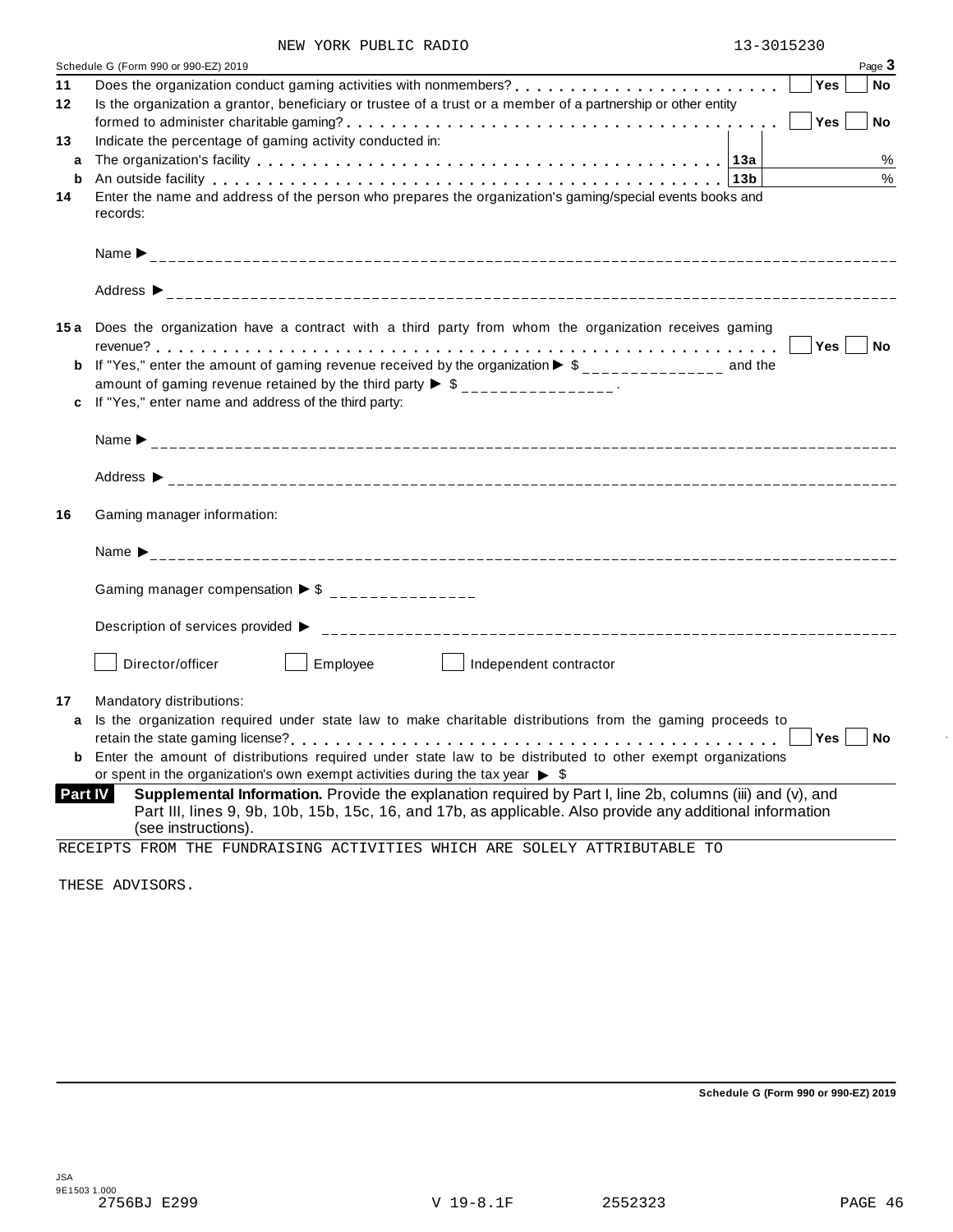ATTACHMENT 1

990, SCHEDULE G, PART I - HIGHEST PAID FUNDRAISER

<span id="page-45-0"></span>

| NAME AND ADDRESS OF<br>FUNDRAISER                                                             | ACTIVITY                  | DID FUNDRAISER HAVE<br>CUSTODY OR CONTROL<br>OF CONTRIBUTIONS?<br>YES<br>NO | GROSS RECEIPTS<br>FROM ACTIVITY | AMOUNT PAID TO<br>(OR RETAINED BY<br>FUNDRAISER | AMOUNT PAID TO<br>(OR RETAINED BY<br>ORGANIZATION |
|-----------------------------------------------------------------------------------------------|---------------------------|-----------------------------------------------------------------------------|---------------------------------|-------------------------------------------------|---------------------------------------------------|
| LEWIS KENNEDY ASSOCIATES<br>PO BOX 3257<br>PORTLAND<br>OR 97208                               | FUNDRAISING<br>ADVISORY   | X                                                                           |                                 | 260,700.                                        | $-260,700.$                                       |
| ACD DIRECT<br>1353 NORTH 1075 WEST #6<br>FARMINGTON<br>UT 84025                               | PLEDGE DRV<br>FUNDRAISING | $\mathbf X$                                                                 |                                 | 160,479.                                        | $-160, 479.$                                      |
| MOGO MARKETING + MEDIA<br>LLC<br>21 TAMAL VISTA BLVD. #207<br><b>CORTE MADERA</b><br>CA 94925 | FUNDRAISING<br>ADVISORY   | X                                                                           |                                 | 34,587.                                         | $-34,587.$                                        |
| SD&A TELESERVICES, INC<br>5757 WEST CENTURY BOULEVARD, SUITE 300<br>LOS ANGELES<br>CA 90045   | TELEPHONE<br>FUNDRAISING  | $\mathbf{X}$                                                                |                                 | 10,000.                                         | $-10,000.$                                        |
| JAY CLAYTON ASSOCIATES<br>35 ERIE STREET<br>LYNN<br>MA 01902                                  | FUNDRAISING<br>ADVISORY   | X                                                                           |                                 | 32,050.                                         | $-32,050.$                                        |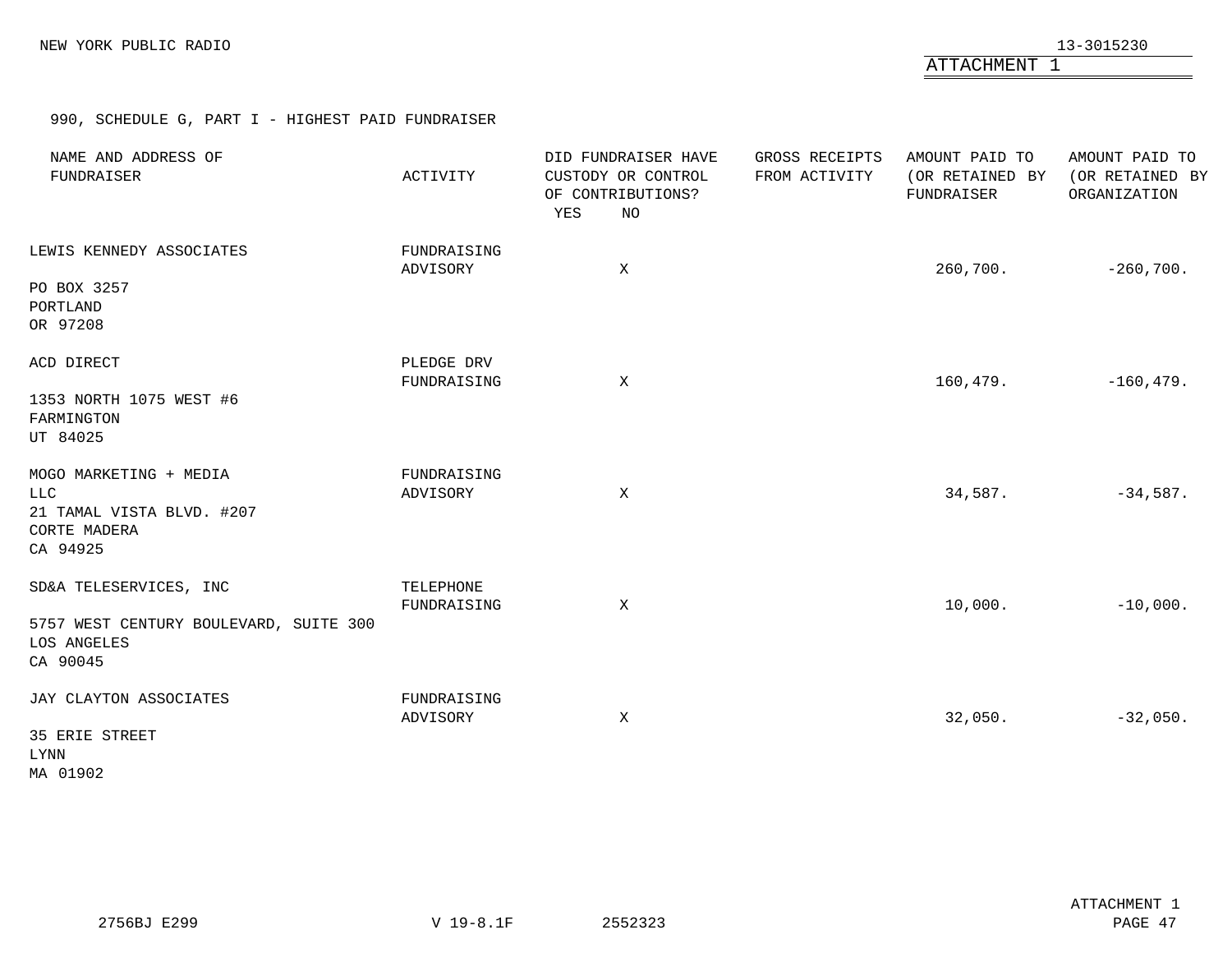| NEW YORK PUBLIC RADIO                                                                   |                            |   | ATTACHMENT 1 (CONT'D) | 13-3015230 |
|-----------------------------------------------------------------------------------------|----------------------------|---|-----------------------|------------|
| SUTTON & LEE LLC<br>315 SUTTON COAST HIGHWAY 101<br>SUITE U289<br>ENCINITAS<br>CA 92024 | FUNDRAISING<br>ADVISORY    | X | 31,500.               | $-31,500.$ |
| UPLAND SOFTWARE INC<br>MOBILE COMMONS<br>401 CONGRESS AVE STE 1850<br>AUSTIN            | TXT MSG MKT<br>FUNDRAISING | X | 18,360.               | $-18,360.$ |

TX 78701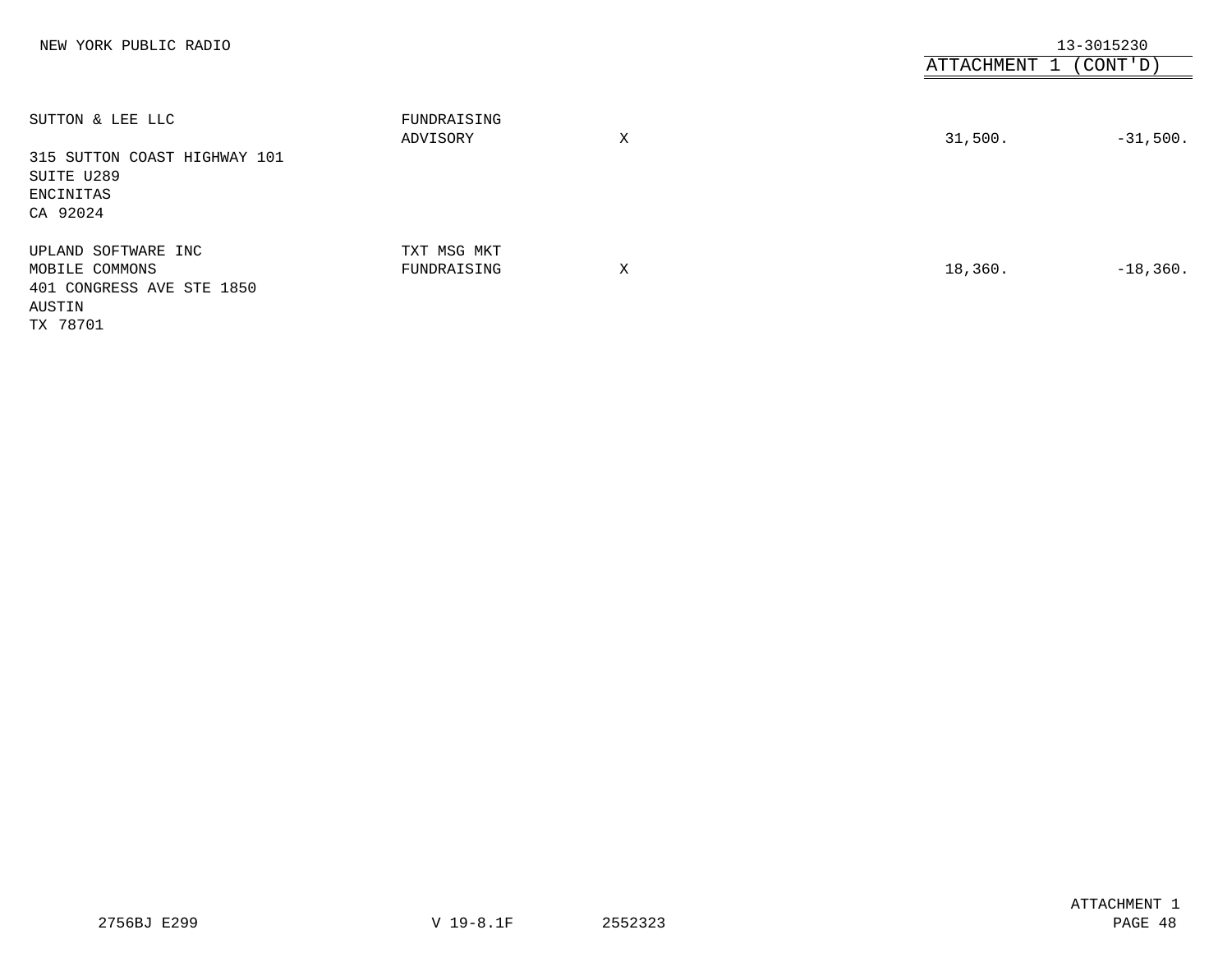|              | <b>SCHEDULE J</b>                                           | <b>Compensation Information</b>                                                                                                                                                                                   | OMB No. 1545-0047     |            |    |  |
|--------------|-------------------------------------------------------------|-------------------------------------------------------------------------------------------------------------------------------------------------------------------------------------------------------------------|-----------------------|------------|----|--|
|              | (Form 990)                                                  | For certain Officers, Directors, Trustees, Key Employees, and Highest                                                                                                                                             |                       |            |    |  |
|              |                                                             | <b>Compensated Employees</b><br>Complete if the organization answered "Yes" on Form 990, Part IV, line 23.                                                                                                        |                       | 19         |    |  |
|              | Department of the Treasury                                  | Attach to Form 990.                                                                                                                                                                                               | <b>Open to Public</b> |            |    |  |
|              | <b>Internal Revenue Service</b><br>Name of the organization | Go to www.irs.gov/Form990 for instructions and the latest information.<br><b>Employer identification number</b><br>NEW YORK PUBLIC RADIO                                                                          | <b>Inspection</b>     |            |    |  |
|              |                                                             | D/B/A WNYC RADIO, WQXR AND NJ PUBLIC RADIO<br>13-3015230                                                                                                                                                          |                       |            |    |  |
| Part I       |                                                             | <b>Questions Regarding Compensation</b>                                                                                                                                                                           |                       |            |    |  |
|              |                                                             |                                                                                                                                                                                                                   |                       | <b>Yes</b> | No |  |
|              |                                                             | 1a Check the appropriate box(es) if the organization provided any of the following to or for a person listed on Form                                                                                              |                       |            |    |  |
|              |                                                             | 990, Part VII, Section A, line 1a. Complete Part III to provide any relevant information regarding these items.                                                                                                   |                       |            |    |  |
|              |                                                             | First-class or charter travel<br>Housing allowance or residence for personal use                                                                                                                                  |                       |            |    |  |
|              |                                                             | Payments for business use of personal residence<br>Travel for companions                                                                                                                                          |                       |            |    |  |
|              |                                                             | Tax indemnification and gross-up payments<br>Health or social club dues or initiation fees                                                                                                                        |                       |            |    |  |
|              |                                                             | Discretionary spending account<br>Personal services (such as maid, chauffeur, chef)                                                                                                                               |                       |            |    |  |
|              |                                                             |                                                                                                                                                                                                                   |                       |            |    |  |
| b            |                                                             | If any of the boxes on line 1a are checked, did the organization follow a written policy regarding payment<br>or reimbursement or provision of all of the expenses described above? If "No," complete Part III to |                       |            |    |  |
|              |                                                             |                                                                                                                                                                                                                   | 1 <sub>b</sub>        |            |    |  |
| $\mathbf{2}$ |                                                             | Did the organization require substantiation prior to reimbursing or allowing expenses incurred by all                                                                                                             |                       |            |    |  |
|              |                                                             | directors, trustees, and officers, including the CEO/Executive Director, regarding the items checked on line                                                                                                      |                       |            |    |  |
|              |                                                             |                                                                                                                                                                                                                   | $\mathbf{2}$          |            |    |  |
| 3            |                                                             | Indicate which, if any, of the following the organization used to establish the compensation of the                                                                                                               |                       |            |    |  |
|              |                                                             | organization's CEO/Executive Director. Check all that apply. Do not check any boxes for methods used by a                                                                                                         |                       |            |    |  |
|              |                                                             | related organization to establish compensation of the CEO/Executive Director, but explain in Part III.                                                                                                            |                       |            |    |  |
|              | X                                                           | Compensation committee<br>Written employment contract                                                                                                                                                             |                       |            |    |  |
|              | $\mathbf X$                                                 | $\mathbf X$<br>Independent compensation consultant<br>Compensation survey or study                                                                                                                                |                       |            |    |  |
|              | $\mathbf X$                                                 | $\overline{\mathbf{x}}$<br>Form 990 of other organizations<br>Approval by the board or compensation committee                                                                                                     |                       |            |    |  |
| 4            |                                                             | During the year, did any person listed on Form 990, Part VII, Section A, line 1a, with respect to the filing                                                                                                      |                       |            |    |  |
|              |                                                             | organization or a related organization:                                                                                                                                                                           |                       |            | Χ  |  |
| a            |                                                             |                                                                                                                                                                                                                   | 4a                    | Χ          |    |  |
| b            |                                                             | Participate in, or receive payment from, a supplemental nonqualified retirement plan?.                                                                                                                            | 4b                    |            | X  |  |
| c            |                                                             | Participate in, or receive payment from, an equity-based compensation arrangement?<br>If "Yes" to any of lines 4a-c, list the persons and provide the applicable amounts for each item in Part III.               | 4c                    |            |    |  |
|              |                                                             |                                                                                                                                                                                                                   |                       |            |    |  |
|              |                                                             | Only section 501(c)(3), 501(c)(4), and 501(c)(29) organizations must complete lines 5-9.                                                                                                                          |                       |            |    |  |
| 5            |                                                             | For persons listed on Form 990, Part VII, Section A, line 1a, did the organization pay or accrue any                                                                                                              |                       |            |    |  |
|              |                                                             | compensation contingent on the revenues of:                                                                                                                                                                       |                       |            |    |  |
| а            |                                                             |                                                                                                                                                                                                                   | 5a                    |            | Χ  |  |
| b            |                                                             |                                                                                                                                                                                                                   | 5b                    |            | Χ  |  |
|              |                                                             | If "Yes" on line 5a or 5b, describe in Part III.                                                                                                                                                                  |                       |            |    |  |
| 6            |                                                             | For persons listed on Form 990, Part VII, Section A, line 1a, did the organization pay or accrue any                                                                                                              |                       |            |    |  |
|              |                                                             | compensation contingent on the net earnings of:                                                                                                                                                                   |                       |            |    |  |
| а            |                                                             |                                                                                                                                                                                                                   | 6a                    |            | Χ  |  |
| b            |                                                             |                                                                                                                                                                                                                   | 6b                    |            | Χ  |  |
|              |                                                             | If "Yes" on line 6a or 6b, describe in Part III.                                                                                                                                                                  |                       |            |    |  |
| 7            |                                                             | For persons listed on Form 990, Part VII, Section A, line 1a, did the organization provide any nonfixed                                                                                                           |                       |            |    |  |
|              |                                                             | payments not described on lines 5 and 6? If "Yes," describe in Part III.                                                                                                                                          | 7                     | Χ          |    |  |
| 8            |                                                             | Were any amounts reported on Form 990, Part VII, paid or accrued pursuant to a contract that was subject                                                                                                          |                       |            |    |  |
|              |                                                             | to the initial contract exception described in Regulations section 53.4958-4(a)(3)? If "Yes," describe                                                                                                            |                       |            |    |  |
|              |                                                             |                                                                                                                                                                                                                   | 8                     |            | Χ  |  |
| 9            |                                                             | If "Yes" on line 8, did the organization also follow the rebuttable presumption procedure described in                                                                                                            |                       |            |    |  |
|              |                                                             |                                                                                                                                                                                                                   | 9                     |            |    |  |

**For Paperwork Reduction Act Notice, see the Instructions for Form 990. Schedule J (Form 990) 2019**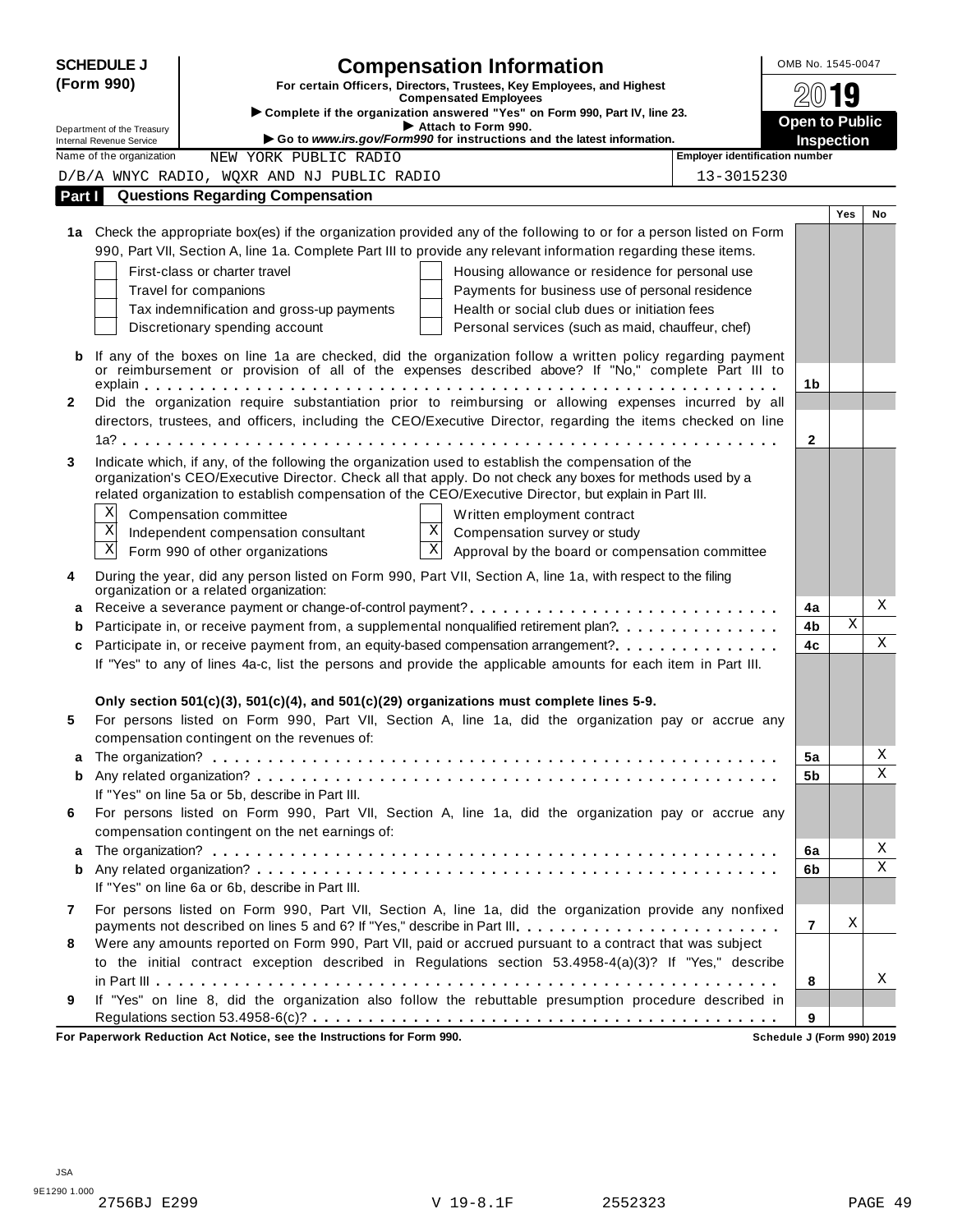Schedule <sup>J</sup> (Form 990) <sup>2019</sup> Page **2**

### **Part II Officers, Directors, Trustees, Key Employees, and Highest Compensated Employees.** Use duplicate copies ifadditional space is needed.

For each individual whose compensation must be reported on Schedule J, report compensation from the organization on row (i) and from related organizations, described in the instructions, on row (ii). Do not list any individuals that aren't listed on Form 990, Part VII.

Note: The sum of columns (B)(i)-(iii) for each listed individual must equal the total amount of Form 990, Part VII, Section A, line 1a, applicable column (D) and (E) amounts for that individual.

|                                                  |      | (B) Breakdown of W-2 and/or 1099-MISC compensation |                                        |                                           | (C) Retirement and             | (D) Nontaxable | (E) Total of columns | (F) Compensation                                           |  |
|--------------------------------------------------|------|----------------------------------------------------|----------------------------------------|-------------------------------------------|--------------------------------|----------------|----------------------|------------------------------------------------------------|--|
| (A) Name and Title                               |      | (i) Base<br>compensation                           | (ii) Bonus & incentive<br>compensation | (iii) Other<br>reportable<br>compensation | other deferred<br>compensation | benefits       | $(B)(i)-(D)$         | in column (B) reported<br>as deferred on prior<br>Form 990 |  |
| LAURA WALKER                                     | (i)  | 1,202,991                                          | $\overline{0}$ .                       | 686,597.                                  | $\mathbf{0}$                   | 0.             | 1,889,588.           | 167,902.                                                   |  |
| FORMER PRESIDENT/CEO                             | (i)  | 0                                                  | $\overline{0}$ .                       | $\Omega$                                  | $\Omega$                       | 0.             | $\overline{0}$ .     | $0$ .                                                      |  |
| VIVIANA GUZMAN                                   | (i)  | 316,221                                            | 36,833.                                | 12,365.                                   | 168                            | 3,915.         | 369,502.             | 0.                                                         |  |
| $2^{SVP/FIN/CFO(THROUGH 3/31/20)}$               | (ii) | $\Omega$                                           | $\Omega$ .                             | $\Omega$                                  | $\mathbf{0}$ .                 | $\Omega$ .     | $\Omega$ .           | 0.                                                         |  |
| DEPELSHA MCGRUDER                                | (i)  | 372,321                                            | 100,000                                | 58,881                                    | $\overline{0}$ .               | 42,862.        | 574,064.             | $\overline{0}$ .                                           |  |
| $3^{\text{SVP}}$ & COO (THROUGH $6/1/20$ )       | (ii) | $\Omega$                                           | $\Omega$ .                             | $\Omega$                                  | $\Omega$                       | 0.             | $\Omega$ .           | $\overline{0}$ .                                           |  |
| LISA BAIRD                                       | (i)  | 331,293                                            | 68,000                                 | 60,277                                    | 108                            | 47,402.        | 507,080              | $\overline{0}$ .                                           |  |
| $\textbf{A}^{\text{SVP}}$ & CMO (THROUGH 3/6/20) | (ii) | $\mathbf{0}$                                       | $\mathbf 0$ .                          | $\mathbf{0}$                              | 0.                             | 0.             | $\mathbf{0}$ .       | $0$ .                                                      |  |
| ANDREW GOLIS                                     | (i)  | 293,583                                            | 22,667.                                | 32,985                                    | 0                              | 35,233.        | 384,468              | $\overline{0}$ .                                           |  |
| SVP & CHIEF CONTENT OFFICER                      | (ii) | 0                                                  | 0.                                     | $\mathbf{0}$                              | 0                              | 0.             | $\mathbf{0}$ .       | $0$ .                                                      |  |
| DEAN CAPPELLO                                    | (i)  | 293,971                                            | 0.                                     | $\mathbf{0}$                              | 0                              | 0.             | 293,971              | $0$ .                                                      |  |
| 6 <sup>FORMER</sup> SVP&CHIEF CTNT OFFICER       | (ii) | 0                                                  | 0.                                     | $\mathbf 0$                               | 0                              | $\mathbf 0$ .  | $\mathbf{0}$ .       | $\mathsf 0$ .                                              |  |
| SHANNON CONNOLLY                                 | (i)  | 308,212                                            | 0.                                     | 19,498                                    | 0                              | 0.             | 327,710.             | $\overline{0}$ .                                           |  |
| SVP&GM OF MUSIC(THRU 12/31/19)                   | (ii) | 0                                                  | $\mathbf 0$ .                          | $\Omega$                                  | 0                              | $\Omega$ .     | $\overline{0}$ .     | $\overline{0}$ .                                           |  |
| NATHANIEL LANDAU                                 | (i)  | 248,991                                            | 48,620.                                | 34, 351.                                  | $\Omega$                       | 38,470.        | 370,432.             | $\overline{0}$ .                                           |  |
| 8 <sup>SVP &amp;</sup> CHIEF DIGITAL OFFICER     | (ii) | $\Omega$                                           | $\Omega$ .                             | $\Omega$                                  | 0                              | 0.             | $\mathbf 0$ .        | $\overline{0}$ .                                           |  |
| HILLARY STRONG                                   | (i)  | 206,805.                                           | 41,863.                                | 39,881.                                   | 6,500.                         | 44,902.        | 339,951              | $0$ .                                                      |  |
| $9^{\text{SVP}}$ , DEVELOPMENT                   | (ii) | $\Omega$                                           | 0.                                     | $\Omega$ .                                | $\Omega$ .                     | 0.             | $\Omega$ .           | $\overline{0}$ .                                           |  |
| BROOKE GLADSTONE                                 | (i)  | 280,968.                                           | 15,000.                                | 36,893.                                   | 18,200                         | 40,960.        | 392,021              | $\overline{0}$ .                                           |  |
| $10^{\text{HOST}}$                               | (ii) | $\Omega$                                           | $\Omega$ .                             | $\mathbf{0}$                              | 0                              | 0.             | $\Omega$ .           | $\overline{0}$ .                                           |  |
| BRIAN LEHRER                                     | (i)  | 386,455                                            | 65,809                                 | $\mathbf{0}$                              | 0.                             | 7,912.         | 460,176.             | $\mathsf 0$ .                                              |  |
| $11^{\text{HOST}}$                               | (ii) | $\Omega$                                           | $\mathbf 0$ .                          | $\mathbf 0$                               | $\mathbf{0}$ .                 | 0.             | $\mathbf{0}$ .       | $\mathsf 0$ .                                              |  |
| TANZINA VEGA                                     | (i)  | 332,600                                            | 0.                                     | $\mathbf 0$                               | 0                              | 4,803.         | 337,403.             | $\overline{0}$ .                                           |  |
| $12^{\rm HOST}$                                  | (ii) | $\mathbf{0}$                                       | $\Omega$ .                             | $\mathbf 0$                               | $\mathbf 0$ .                  | 0.             | $\mathbf{0}$ .       | $\overline{0}$ .                                           |  |
| ALISON STEWART                                   | (i)  | 255, 423.                                          | 25,000                                 | $\mathbf{0}$                              | 0.                             | 927.           | 281,350.             | $\overline{0}$ .                                           |  |
| $13^{\rm HOST}$                                  | (i)  | $\mathbf{0}$                                       | $\Omega$ .                             | $\Omega$ .                                | 0.                             | 0.             | $\overline{0}$ .     | $\overline{0}$ .                                           |  |
| JAMES SCHACHTER                                  | (i)  | 305,718                                            | 5,000.                                 | 15,000.                                   | 9,193.                         | 28,404.        | 363,315.             | $\mathsf 0$ .                                              |  |
| $14^{\text{VP NENS}}$ (THROUGH $7/23/19$ )       | (ii) | 0                                                  | 0.                                     | $\mathbf{0}$                              | 0.                             | 0.             | 0.                   | $\overline{0}$ .                                           |  |
|                                                  | (i)  |                                                    |                                        |                                           |                                |                |                      |                                                            |  |
| 15                                               | (ii) |                                                    |                                        |                                           |                                |                |                      |                                                            |  |
|                                                  | (i)  |                                                    |                                        |                                           |                                |                |                      |                                                            |  |
| 16                                               | (ii) |                                                    |                                        |                                           |                                |                |                      |                                                            |  |

**Schedule J (Form 990) 2019**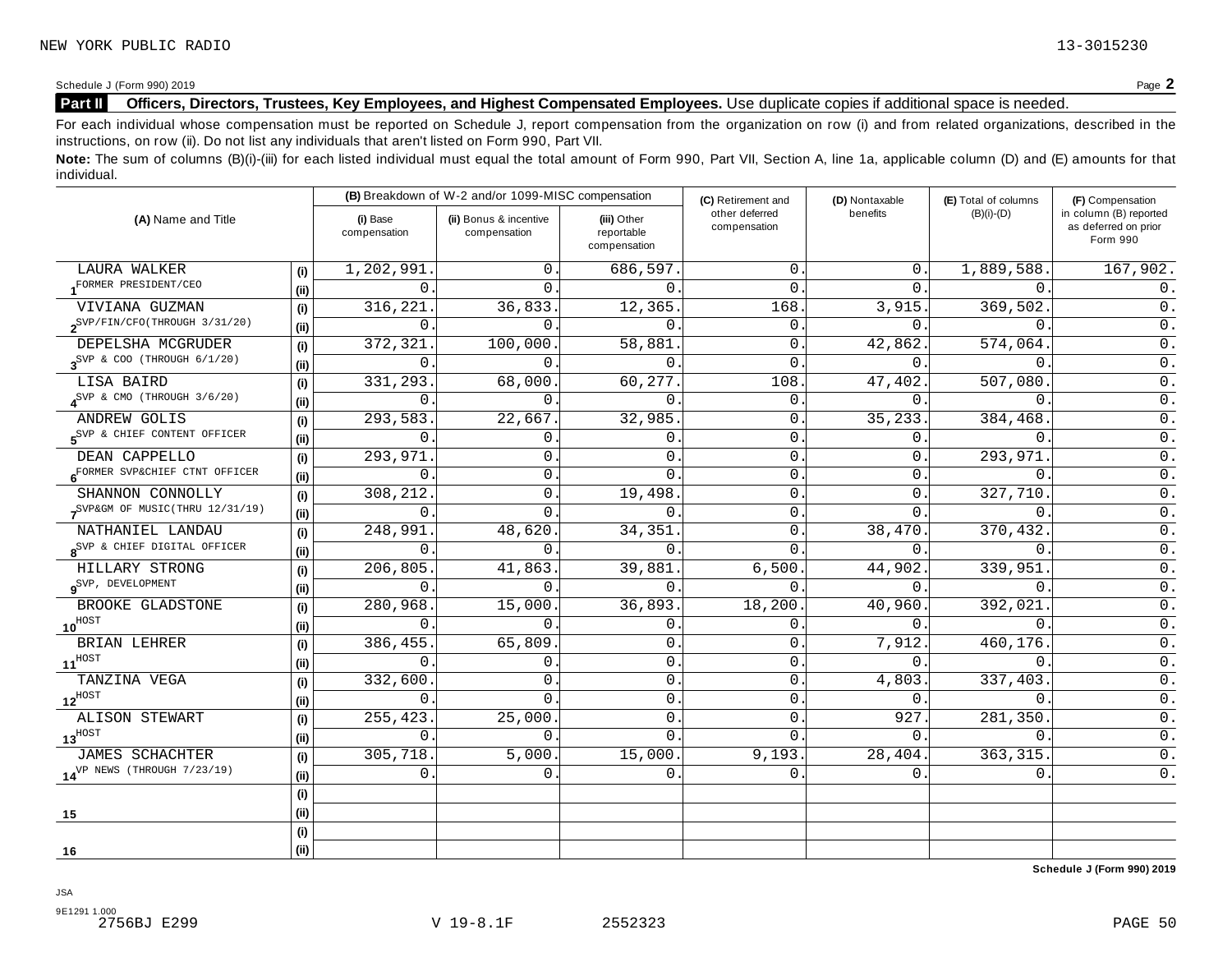Schedule J (Form 990) 2019 Page **3**

#### **Part III Supplemental Information**

Provide the information, explanation, or descriptions required for Part I, lines 1a, 1b, 3, 4a, 4b, 4c, 5a, 5b, 6a, 6b, 7, and 8, and for Part II. Also complete this part for any additional information.

SUPPLEMENTAL NONQUALIFIED RETIREMENT PLAN

SCHEDULE J, PART I, LINE 4B

UNDER THE FULLY VESTED 457(F) ARRANGEMENT, LAURA WALKER RECEIVED EMPLOYER

FUNDING OF \$167,902 IN CALENDAR YEAR 2019; THIS AMOUNT VESTED ON MARCH

31, 2019 AND WAS INCLUDED IN HER 2019 FORM W-2; THE AMOUNT IS REPORTED ON

SCHEDULE J, PART II, COLUMN (B)(III) AND COLUMN (F).

NON-FIXED PAYMENTS

SCHEDULE J, PART I, LINE 7

IN ANY GIVEN YEAR, CERTAIN STAFF MAY BE AWARDED NON-FIXED BONUSES. THE

COMPENSATION COMMITTEE REVIEWS ANNUAL BONUSES AWARDED TO STAFF.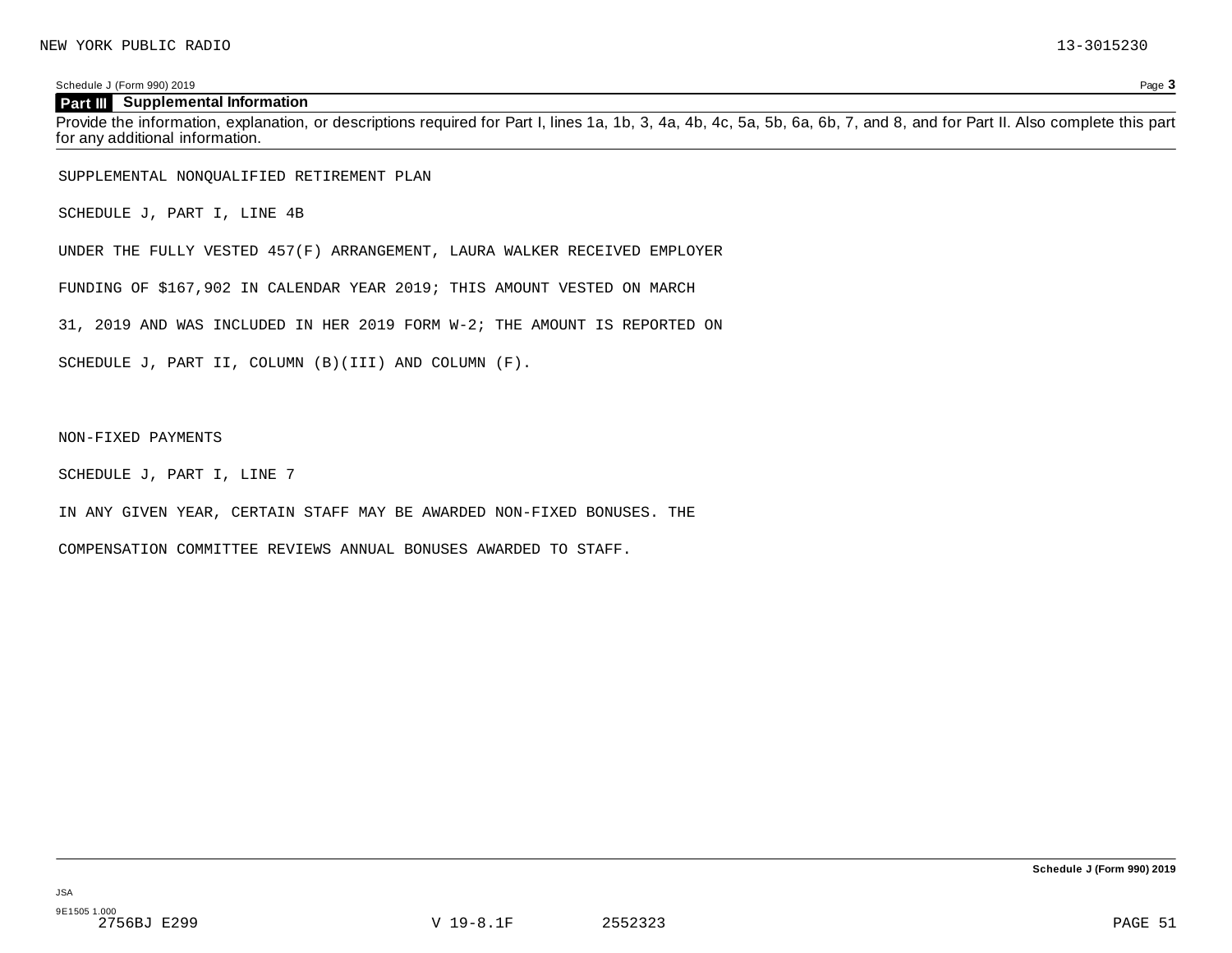**12 13**

# SCHEDULE M<br>
(Form 990) **SCHEDULE M SCHEDULE M Noncash Contributions**<br>  $\epsilon$  **Scheduler** if the organizations answered "Yes" on Form 990, Part IV. lines 29 or 30.

**Department of the Treasury<br>Internal Revenue Service** 

**Examplete** if the organizations answered "Yes" on Form 990, Part Ⅳ, lines 29 or 30. 
<br>● Attach to Form 990. **Department of the Treasury** ▶ Attach to Form 990.<br>Internal Revenue Service ▶ Go to *www.irs.gov/Form990* for instructions and the latest information.<br>Nome of the organization and a structure of the creasury in the struct

| ivalue of the organization |  | INEM XOI    |  |
|----------------------------|--|-------------|--|
| ∩דהומה מ∨דווט וי/ ה        |  | <b>MOVD</b> |  |

|    | <b>Types of Property</b><br>Part I                                                                                                                                                                                             |                                 |                                                                                                                       |                                                                                    |                                                              |
|----|--------------------------------------------------------------------------------------------------------------------------------------------------------------------------------------------------------------------------------|---------------------------------|-----------------------------------------------------------------------------------------------------------------------|------------------------------------------------------------------------------------|--------------------------------------------------------------|
|    |                                                                                                                                                                                                                                | (a)<br>Check if<br>applicable   | (b)<br>Number of contributions or<br>items contributed                                                                | (c)<br>Noncash contribution<br>amounts reported on<br>Form 990, Part VIII, line 1g | (d)<br>Method of determining<br>noncash contribution amounts |
| 1. | Art - Works of art example and a later and the later and the later and the later and the later and the later and the later and the later and the later and the later and the later and the later and the later and the later a |                                 |                                                                                                                       |                                                                                    |                                                              |
|    | Art - Historical treasures                                                                                                                                                                                                     |                                 |                                                                                                                       |                                                                                    |                                                              |
|    | Art - Fractional interests [1994]                                                                                                                                                                                              |                                 |                                                                                                                       |                                                                                    |                                                              |
|    | Books and publications                                                                                                                                                                                                         |                                 |                                                                                                                       |                                                                                    |                                                              |
|    | Clothing and household                                                                                                                                                                                                         |                                 |                                                                                                                       |                                                                                    |                                                              |
|    | goods <u>  _ _ _ _</u>                                                                                                                                                                                                         |                                 |                                                                                                                       |                                                                                    |                                                              |
|    | Cars and other vehicles <b>Cars</b> and other vehicles                                                                                                                                                                         |                                 |                                                                                                                       |                                                                                    |                                                              |
| 7  | Boats and planes entertainment and planes                                                                                                                                                                                      |                                 |                                                                                                                       |                                                                                    |                                                              |
| 8  | Intellectual property [                                                                                                                                                                                                        |                                 |                                                                                                                       |                                                                                    |                                                              |
| 9  | Securities - Publicly traded <b>Fig. 1</b>                                                                                                                                                                                     | $\mathbf{X}$                    | 76.                                                                                                                   | 2,089,495.                                                                         | STOCK VALUE GIVEN                                            |
|    |                                                                                                                                                                                                                                |                                 |                                                                                                                       |                                                                                    |                                                              |
|    | Securities - Partnership, LLC,                                                                                                                                                                                                 |                                 |                                                                                                                       |                                                                                    |                                                              |
|    | or trust interests [1] [1]                                                                                                                                                                                                     |                                 |                                                                                                                       |                                                                                    |                                                              |
|    | Securities - Miscellaneous                                                                                                                                                                                                     |                                 |                                                                                                                       |                                                                                    |                                                              |
|    | Qualified conservation                                                                                                                                                                                                         |                                 |                                                                                                                       |                                                                                    |                                                              |
|    | contribution - Historic                                                                                                                                                                                                        |                                 |                                                                                                                       |                                                                                    |                                                              |
|    | structures <u>  _ _ _ _ _</u>                                                                                                                                                                                                  |                                 |                                                                                                                       |                                                                                    |                                                              |
| 14 | Qualified conservation                                                                                                                                                                                                         |                                 |                                                                                                                       |                                                                                    |                                                              |
|    |                                                                                                                                                                                                                                |                                 |                                                                                                                       |                                                                                    |                                                              |
| 15 | Real estate - Residential Production and Production and Production and Production and Production and Production                                                                                                                |                                 |                                                                                                                       |                                                                                    |                                                              |
|    |                                                                                                                                                                                                                                |                                 |                                                                                                                       |                                                                                    |                                                              |
|    |                                                                                                                                                                                                                                |                                 |                                                                                                                       |                                                                                    |                                                              |
|    | Collectibles <u>  _ _ _ _ _</u>                                                                                                                                                                                                |                                 |                                                                                                                       |                                                                                    |                                                              |
|    | Food inventory exercise the state of the state of the state of the state of the state of the state of the state of the state of the state of the state of the state of the state of the state of the state of the state of the |                                 | <u> 1989 - Johann Barn, mars ann an t-Amhain Aonaich an t-Aonaich an t-Aonaich an t-Aonaich an t-Aonaich an t-Aon</u> |                                                                                    |                                                              |
|    | Drugs and medical supplies <b>Fig. 1.1 Fig. 1.1</b>                                                                                                                                                                            |                                 |                                                                                                                       |                                                                                    |                                                              |
|    |                                                                                                                                                                                                                                |                                 | the control of the control of the control of the control of the control of                                            |                                                                                    |                                                              |
|    | Historical artifacts [19]                                                                                                                                                                                                      |                                 |                                                                                                                       |                                                                                    |                                                              |
|    |                                                                                                                                                                                                                                | the contract of the contract of | the control of the control of the control of the control of                                                           |                                                                                    |                                                              |
|    |                                                                                                                                                                                                                                |                                 | <u> 1989 - Johann Barn, mars ann an t-Amhain Aonaich an t-Aonaich an t-Aonaich an t-Aonaich an t-Aonaich an t-Aon</u> |                                                                                    |                                                              |
|    | Archeological artifacts   _ _ _ _ _ _                                                                                                                                                                                          |                                 |                                                                                                                       |                                                                                    |                                                              |
|    | Other $\blacktriangleright$ ( $\_\_\_\_\_\_\_\_$ )                                                                                                                                                                             |                                 |                                                                                                                       |                                                                                    |                                                              |
|    | Other $\triangleright$ ( $\overrightarrow{$ )                                                                                                                                                                                  |                                 |                                                                                                                       |                                                                                    |                                                              |
| 27 |                                                                                                                                                                                                                                |                                 |                                                                                                                       |                                                                                    |                                                              |
| 28 | Other $\blacktriangleright$ (<br>Number of Forms 8283 received by the organization during the tax year for contributions for                                                                                                   |                                 |                                                                                                                       |                                                                                    |                                                              |

|                 | 30a During the year, did the organization receive by contribution any property reported in Part I, lines 1 through<br>28, that it must hold for at least three years from the date of the initial contribution, and which isn't required |     |   |
|-----------------|------------------------------------------------------------------------------------------------------------------------------------------------------------------------------------------------------------------------------------------|-----|---|
|                 |                                                                                                                                                                                                                                          |     | Х |
|                 | <b>b</b> If "Yes," describe the arrangement in Part II.                                                                                                                                                                                  |     |   |
| 31              | Does the organization have a gift acceptance policy that requires the review of any nonstandard                                                                                                                                          |     |   |
|                 |                                                                                                                                                                                                                                          | -31 |   |
|                 | 32a Does the organization hire or use third parties or related organizations to solicit, process, or sell noncash                                                                                                                        |     |   |
|                 |                                                                                                                                                                                                                                          |     | Х |
|                 | <b>b</b> If "Yes," describe in Part II.                                                                                                                                                                                                  |     |   |
| 33 <sup>2</sup> | If the organization didn't report an amount in column (c) for a type of property for which column (a) is checked,                                                                                                                        |     |   |
|                 | describe in Part II.                                                                                                                                                                                                                     |     |   |

**For Paperwork Reduction Act Notice, see the Instructions for Form 990. Schedule M (Form 990) 2019**

JSA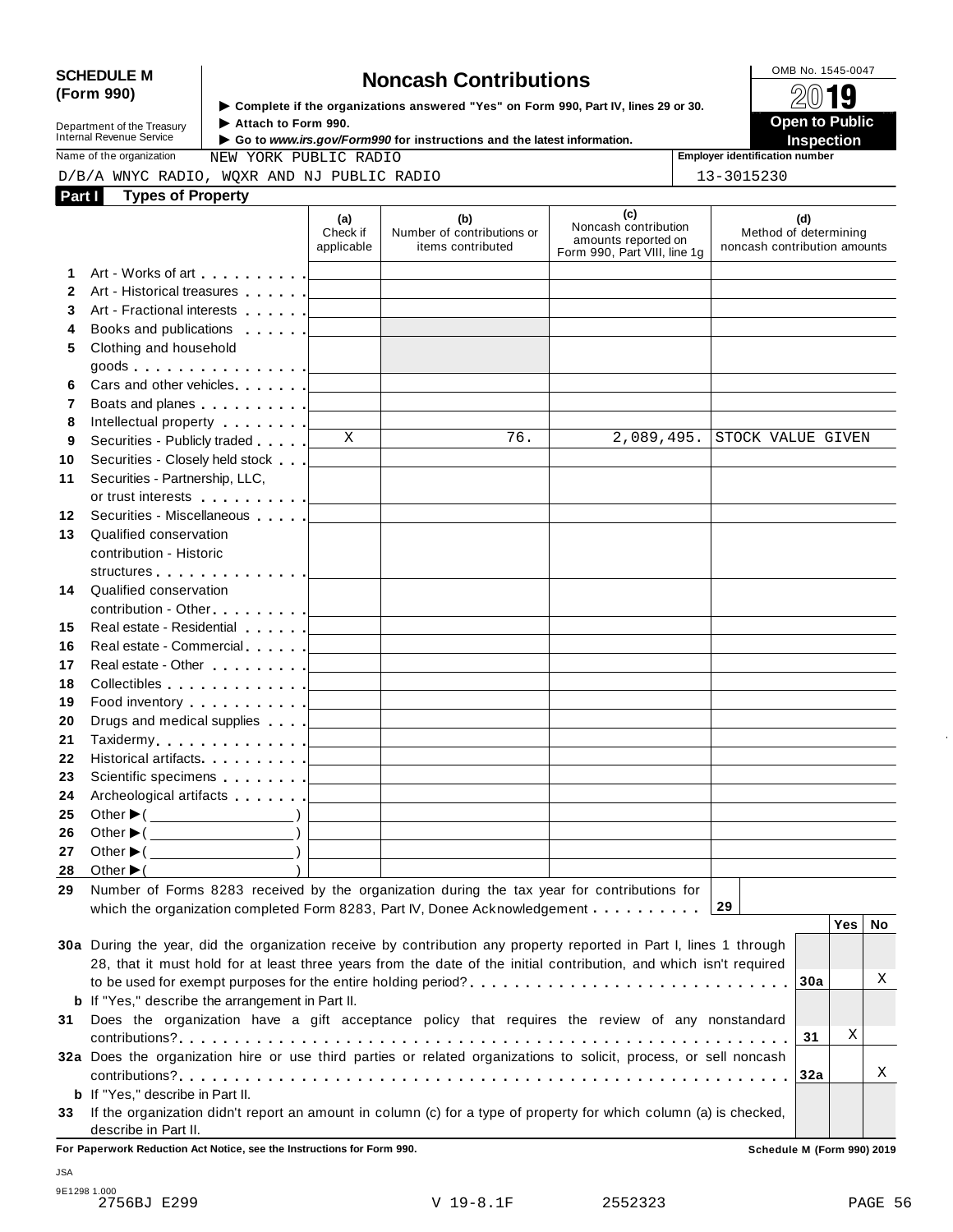**Supplemental Information.** Provide the information required by Part I, lines 30b, 32b, and 33, and whether the organization is reporting in Part I, column (b), the number of contributions, the number of items received, or a combination of both. Also complete this part for any additional information. **Part II**

NUMBER OF CONTRIBUTIONS

PART I, COLUMN (B)

THE NUMBER IN COLUMN (B) REPRESENTS THE NUMBER OF CONTRIBUTIONS.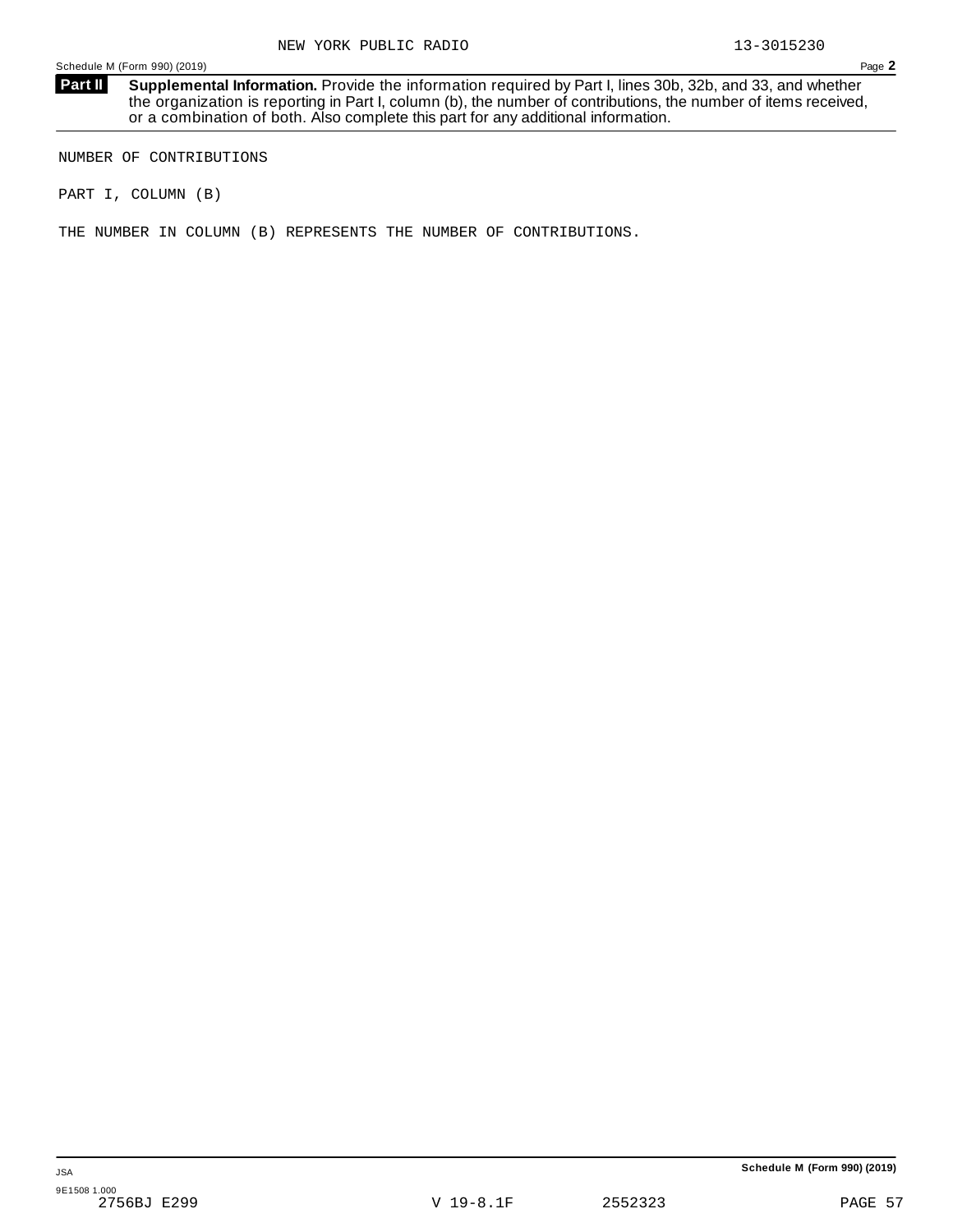Department of the Treasury<br>Internal Revenue Service

## **SCHEDULE O** Supplemental Information to Form 990 or 990-EZ DAMB No. 1545-0047

**(Form 990 or 990-EZ) Complete to provide information for responses to specific questions on** plete to provide information for responses to specific questions on  $\mathbb{Z}^{0}$  **19 EV I D**<br>
■ Attach to Form 990 or 990-EZ. Depen to Public<br>
■ Public Public Public > Attach to Form 990 or 990-EZ.<br>Information about Schedule O (Form 990 or 990-EZ) and its instructions is at www.irs.gov/form990. Inspection



| RADIO<br>PHRT.T<br>Name of the organization<br>YORK<br>NEW                                     | <b>Employer identification number</b> |
|------------------------------------------------------------------------------------------------|---------------------------------------|
| <b>RADIO</b><br>WOXR<br>RADIO<br>T PUBLIC<br>AND<br>ΝJ<br><b>MNAC</b><br>$\overline{K}$<br>ر ب |                                       |

STATEMENT OF PROGRAM SERVICE ACCOMPLISHMENTS

FORM 990, PART III, LINE 4A

NEW YORK PUBLIC RADIO CONSISTS OF WNYC (WNYC AM 820, WNYC 93.9 FM IN NEW YORK CITY, AND WWW.WNYC.ORG); WQXR (105.9 FM IN NEW YORK CITY, WQXW 90.3 FM IN OSSINING, AND WWW.WQXR.ORG); NEW JERSEY PUBLIC RADIO (WNJT 88.1 FM, WNJP 88.5 FM, WNJY 89.3 FM, AND WNJO 90.3 FM IN NORTHERN NEW JERSEY; GOTHAMIST.COM; AND THE JEROME L. GREENE PERFORMANCE SPACE (160 VARICK AND ONLINE AT WWW.THEGREENSPACE.ORG).

WNYC AND WQXR ARE AMONG THE COUNTRY'S TOP LEADING PUBLIC RADIO STATIONS. ESTABLISHED IN 1924 AS A MUNICIPAL RADIO STATION AND OPERATED AS SUCH FOR 74 YEARS, NEW YORK PUBLIC RADIO NOW EXISTS AS AN INDEPENDENT, NOT-FOR-PROFIT ORGANIZATION WITH A DEDICATED BOARD OF TRUSTEES. WNYC PRODUCES A WIDE RANGE OF PROGRAMS FOR LOCAL AND NATIONAL AUDIENCES. LOCALLY, WNYC OPERATES ONE OF THE LARGEST LOCAL NEWSROOMS IN THE REGION, PROVIDING AWARD-WINNING LOCAL NEWS ON AIR AND ONLINE. THE STATION ALSO PRODUCES THE HIGHLY REGARDED LOCAL PUBLIC AFFAIRS CALL IN SHOW THE BRIAN LEHRER SHOW, AS WELL AS THE ARTS AND CULTURE SHOW ALL OF IT. WNYC IS ALSO A MAJOR CONTENT PROVIDER FOR PUBLIC RADIO STATIONS ACROSS THE COUNTRY. ITS NATIONALLY DISTRIBUTED PROGRAMS AND PODCASTS INCLUDE THE TAKEAWAY, RADIOLAB, ON THE MEDIA, AND THE NEW YORKER RADIO HOUR.

WNYC'S ORIGINAL CONTENT IS AVAILABLE TO PEOPLE WHEREVER THEY ARE VIA MOBILE PLATFORMS, ONLINE AUDIO STREAMS, AND PODCASTS. WNYC ALSO PROVIDES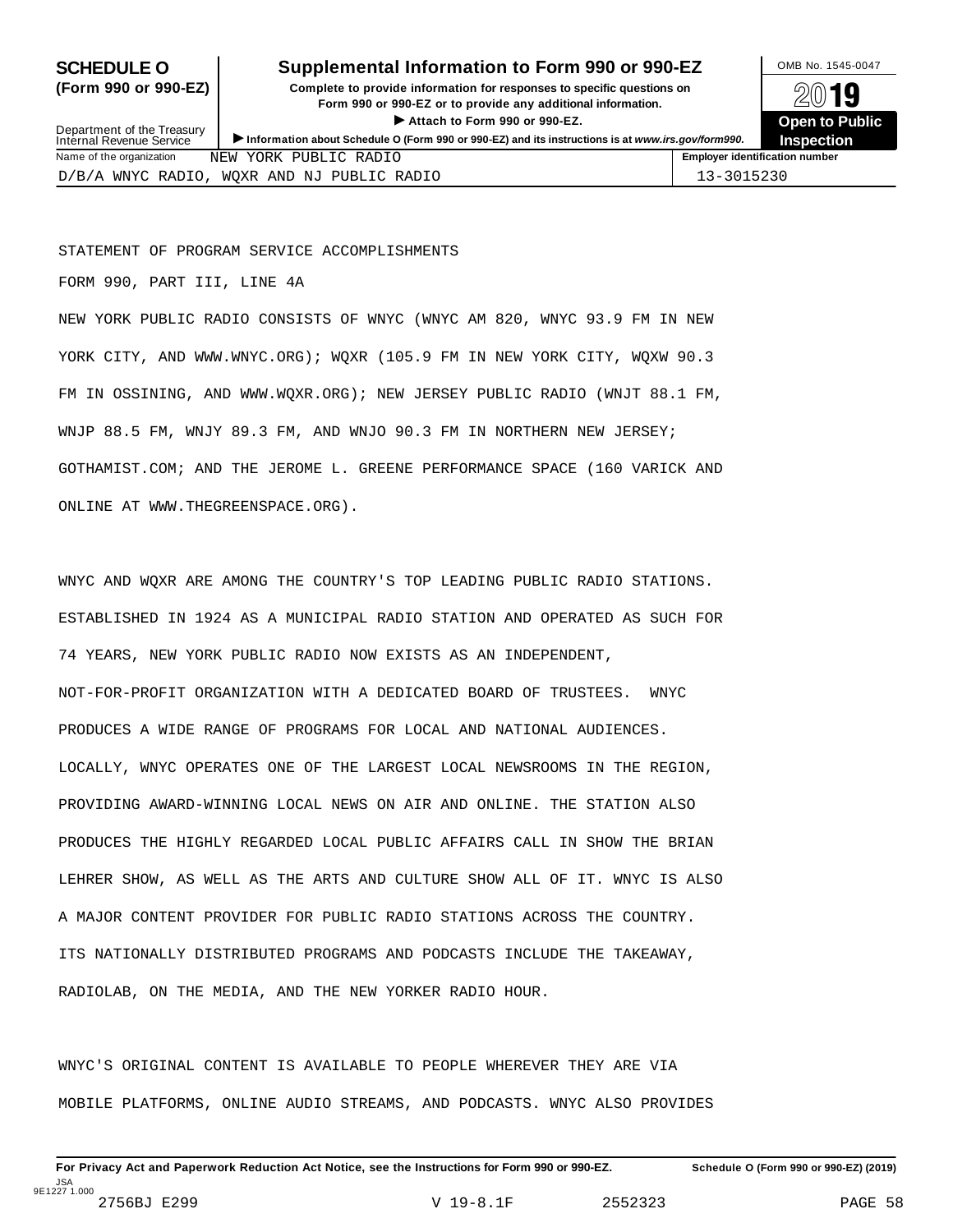| Schedule O (Form 990 or 990-EZ) 2019 |                                            | Page 2                                |
|--------------------------------------|--------------------------------------------|---------------------------------------|
| Name of the organization             | NEW YORK PUBLIC RADIO                      | <b>Employer identification number</b> |
|                                      | D/B/A WNYC RADIO, WOXR AND NJ PUBLIC RADIO | 13-3015230                            |

NEW YORK AND NEW JERSEY WITH THE BEST PROGRAMMING FROM NPR, THE BBC, PUBLIC RADIO EXCHANGE, AND APM. NEW JERSEY PUBLIC RADIO EXTENDS WNYC'S REACH AND SERVICE MORE DEEPLY INTO NEW JERSEY.

WQXR 105.9 FM IS AMONG THE NATION'S MOST LISTENED-TO CLASSICAL STATION AND NEW YORK CITY'S ONLY ALL-CLASSICAL MUSIC STATION. WQXR OFFERS PROGRAMS SUCH AS METROPOLITAN OPERA SATURDAY MATINEE BROADCASTS AND NEW YORK PHILHARMONIC THIS WEEK, AS WELL AS CARNEGIE HALL LIVE, A CO-PRODUCTION OF WQXR AND CARNEGIE HALL. WQXR OPERATES WQXW (FORMERLY WDFH), EXTENDING ITS REACH INTO CENTRAL AND NORTHERN PARTS OF WESTCHESTER COUNTY ON WQXW 90.3 FM.

IN ADDITION TO ITS AUDIO CONTENT, WNYC AND WQXR PRODUCE CONTENT FOR IN-PERSON AND VIRTUAL AUDIENCES FROM THE JEROME L. GREENE PERFORMANCE SPACE, THE STATION'S STREET-LEVEL BROADCAST STUDIO AND PERFORMANCE SPACE. THE GREENE SPACE PRODUCES PUBLIC EVENTS, INCLUDING CLASSICAL MUSIC PERFORMANCES, PODCAST TAPINGS, AND POLITICAL AND CULTURAL CONVERSATIONS.

THROUGHOUT THE PANDEMIC, AS THE CITY'S CULTURAL INSTITUTIONS CLOSED AND PERFORMANCE STAGES REMAINED DARK, NEW YORK PUBLIC RADIO HAS PARTNERED WITH VARIOUS ORGANIZATIONS TO PROVIDE NEW YORKERS ENGAGING CULTURAL PROGRAMMING. IN PARTNERSHIP WITH THE NEW YORK PUBLIC LIBRARY, WNYC'S DAILY LOCAL PROGRAM ALL OF IT PRESENTED A MONTHLY BOOK CLUB. IN PARTNERSHIP WITH LINCOLN CENTER, WQXR PRODUCED AN ON-AIR AND ONLINE EDITION OF THE ANNUAL MOSTLY MOZART FESTIVAL. IN PARTNERSHIP WITH THE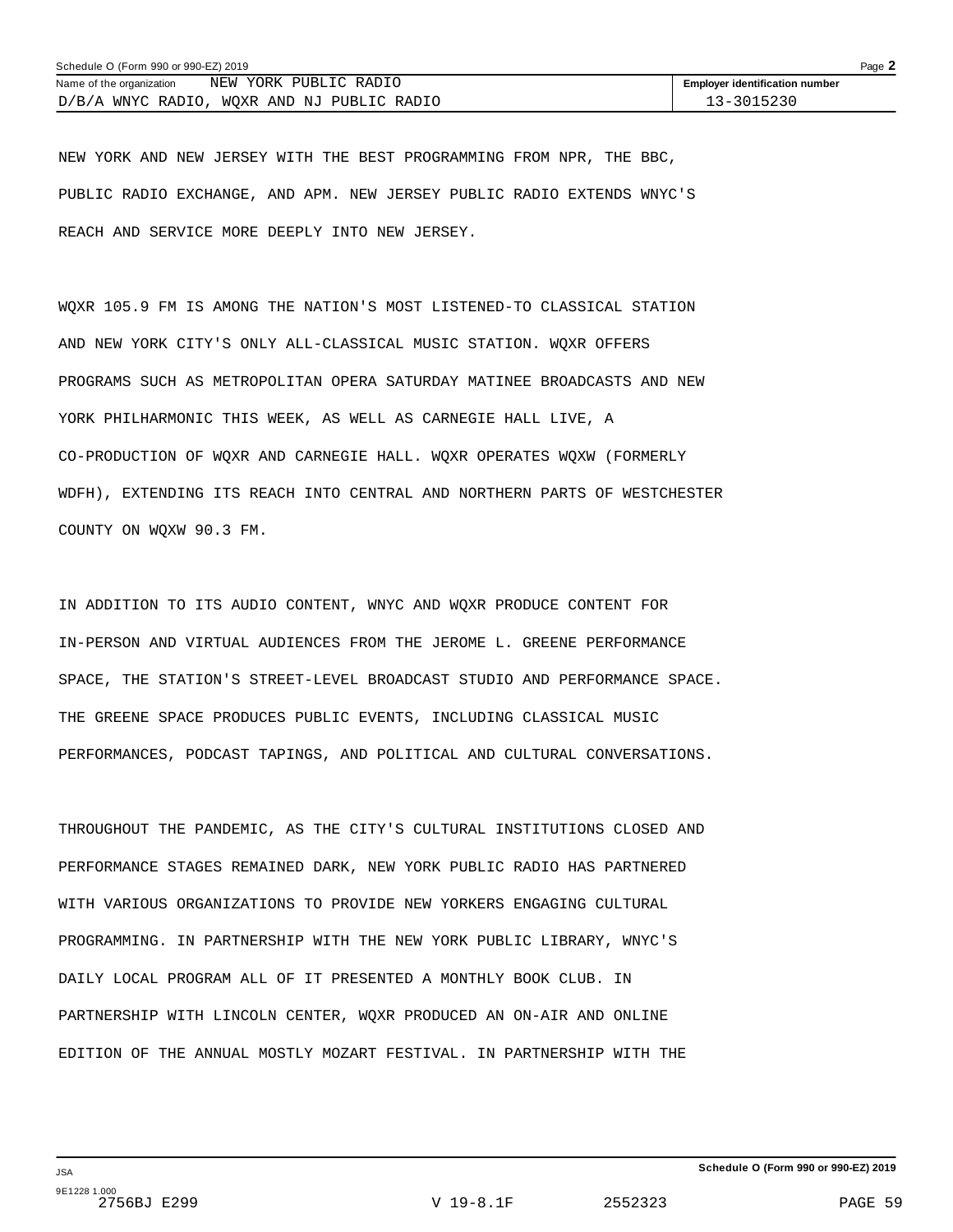| Schedule O (Form 990 or 990-EZ) 2019 |                                            | Page 2                                |
|--------------------------------------|--------------------------------------------|---------------------------------------|
| Name of the organization             | NEW YORK PUBLIC RADIO                      | <b>Employer identification number</b> |
|                                      | D/B/A WNYC RADIO, WOXR AND NJ PUBLIC RADIO | 13-3015230                            |

PUBLIC THEATER, WNYC PRODUCED A FOUR NIGHT RADIO VERSION OF RICHARD II IN LIEU OF THEATER'S ANNUAL "SHAKESPEARE IN THE PARK" PRODUCTION IN CENTRAL PARK. AND THROUGHOUT, THE GREENE SPACE CONTINUED TO PRODUCE PUBLIC AFFAIRS AND CULTURAL PROGRAMMING WHICH IT OFFERED ONLINE TO AUDIENCES WORLDWIDE.

## DESCRIPTION OF THE FORM 990 REVIEW PROCESS FORM 990, PART VI, LINE 11A

THE FORM 990 IS PREPARED BY AN INDEPENDENT ACCOUNTING FIRM BASED ON INFORMATION PROVIDED BY NEW YORK PUBLIC RADIO. THE DRAFT PREPARED BY THE ACCOUNTING FIRM IS THEN CAREFULLY REVIEWED BY NEW YORK PUBLIC RADIO'S FINANCE DEPARTMENT, AS WELL AS THE CHIEF FINANCIAL OFFICER AND THE PRESIDENT AND CEO. SENIOR MANAGEMENT THEN REVIEWS THE FINAL DRAFT 990 WITH THE AUDIT COMMITTEE. THE FINAL VERSION OF THE RETURN IS THEN PROVIDED TO ALL MEMBERS OF THE BOARD OF TRUSTEES BEFORE BEING FILED WITH THE INTERNAL REVENUE SERVICE.

DESCRIPTION OF THE MONITORING AND ENFORCING OF CONFLICT OF INTEREST POLICY FORM 990, PART VI, LINE 12C

THE POLICY IS DISTRIBUTED ANNUALLY TO ALL OFFICERS, DIRECTORS, TRUSTEES AND KEY EMPLOYEES. THE COMPLETED FORMS ARE REVIEWED BY THE GENERAL COUNSEL. IF ANY CONFLICTS ARE NOTED, THE GENERAL COUNSEL AND THE CHAIR OF THE AUDIT COMMITTEE CONSULT ON THE PROPER PROCESS IN ACCORDANCE WITH NEW YORK PUBLIC RADIO'S CONFLICT OF INTEREST POLICY.

DESCRIPTION OF THE PROCESS FOR DETERMINING CEO COMPENSATION FORM 990, PART VI, LINE 15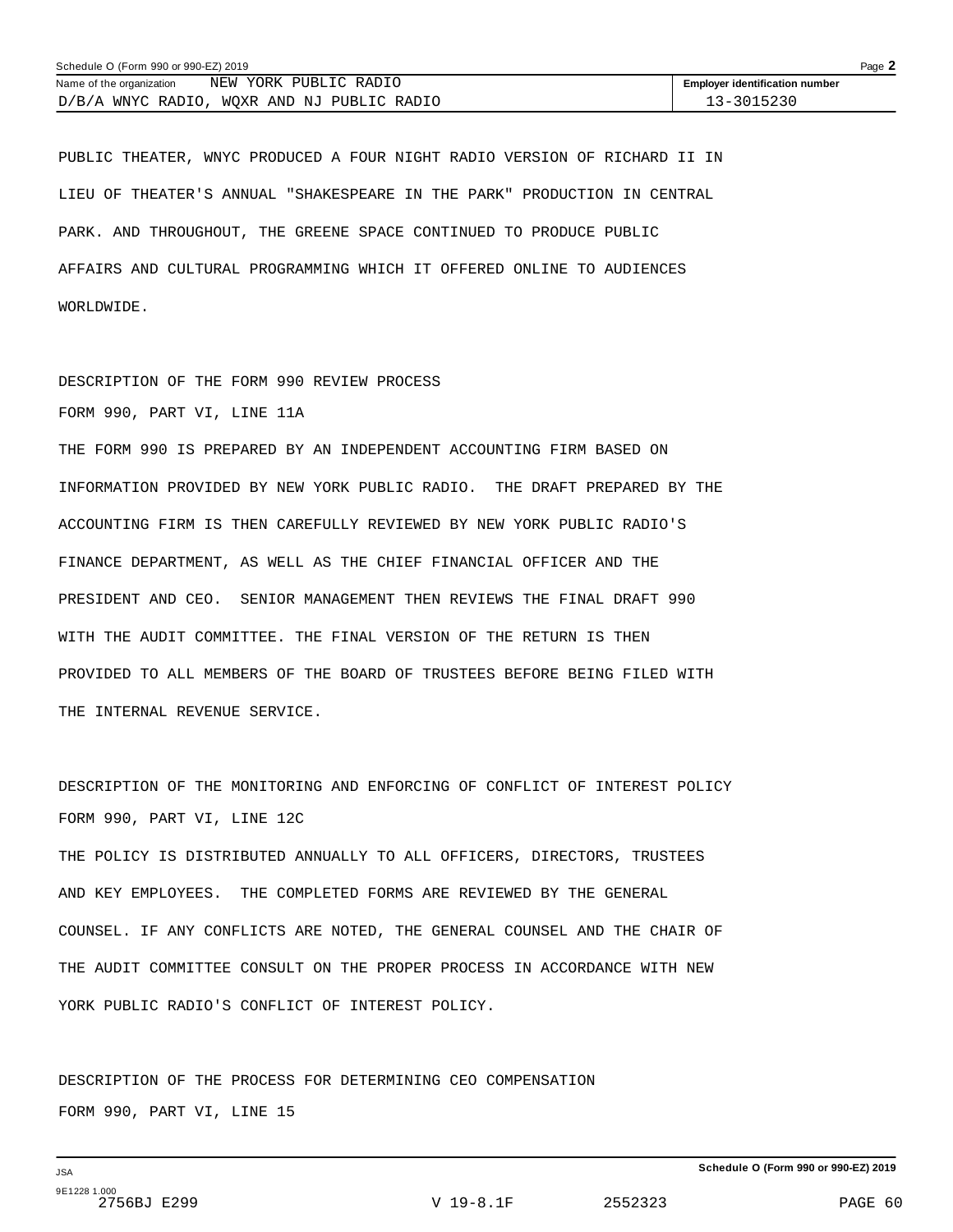| Schedule O (Form 990 or 990-EZ) 2019 |                                            | Page $\blacktriangle$                 |
|--------------------------------------|--------------------------------------------|---------------------------------------|
| Name of the organization             | NEW YORK PUBLIC RADIO                      | <b>Employer identification number</b> |
|                                      | D/B/A WNYC RADIO, WOXR AND NJ PUBLIC RADIO | 13-3015230                            |

NEW YORK PUBLIC RADIO SEEKS TO ENSURE THAT COMPENSATION IS REASONABLE AND REPRESENTS THE FAIR MARKET VALUE FOR SERVICES RENDERED. NEW YORK PUBLIC RADIO ROUTINELY UTILIZES BENCHMARK STUDIES AND INDEPENDENT REVIEW OF MARKET COMPENSATION DATA FROM BOTH NONPROFIT AND MEDIA ORGANIZATIONS, AT THE TIME OF EMPLOYEE HIRING OR WHEN SPECIAL COMPENSATION ADJUSTMENTS ARE AWARDED. NEW YORK PUBLIC RADIO SETS COMPENSATION WITHIN THE RANGE OF THIS GOING MARKET RATE. NO INDIVIDUAL HAVING A CONFLICT WITH RESPECT TO THE CEO'S COMPENSATION ARRANGEMENT, IS PERMITED TO PARTICIPATE IN THE COMPENSATION REVIEW OR DECISION MAKING PROCESS. CONTEMPORANEOUS WRITTEN RECORDS ARE KEPT OF THE PROCESS. THE LAST REVIEW WAS DONE IN SEPTEMBER 2020.

PROCESS BY WHICH ORGANIZATION MAKES GOVERNING DOCS AVAILABLE TO THE PUBLIC FORM 990, PART VI, LINE 19 GOVERNING DOCUMENTS, THE CONFLICT OF INTEREST POLICY, AND THE FINANCIAL STATEMENTS OF NEW YORK PUBLIC RADIO ARE AVAILABLE FOR PUBLIC REVIEW THROUGH THE ORGANIZATION'S WEBSITE UNDER THE "ABOUT" HEADING.

ATTACHMENT 1

FORM 990, PART VI, LINE 17 - STATES

AL,AK,AR,CA,CO,CT,

DC,FL,HI,IL,KS,KY,ME,MD,MA,MI,

NH,NJ,NM,NY,NC,ND,OH,OK,OR,PA,

RI,SC,TN,UT,VA,WA,WV,WI,